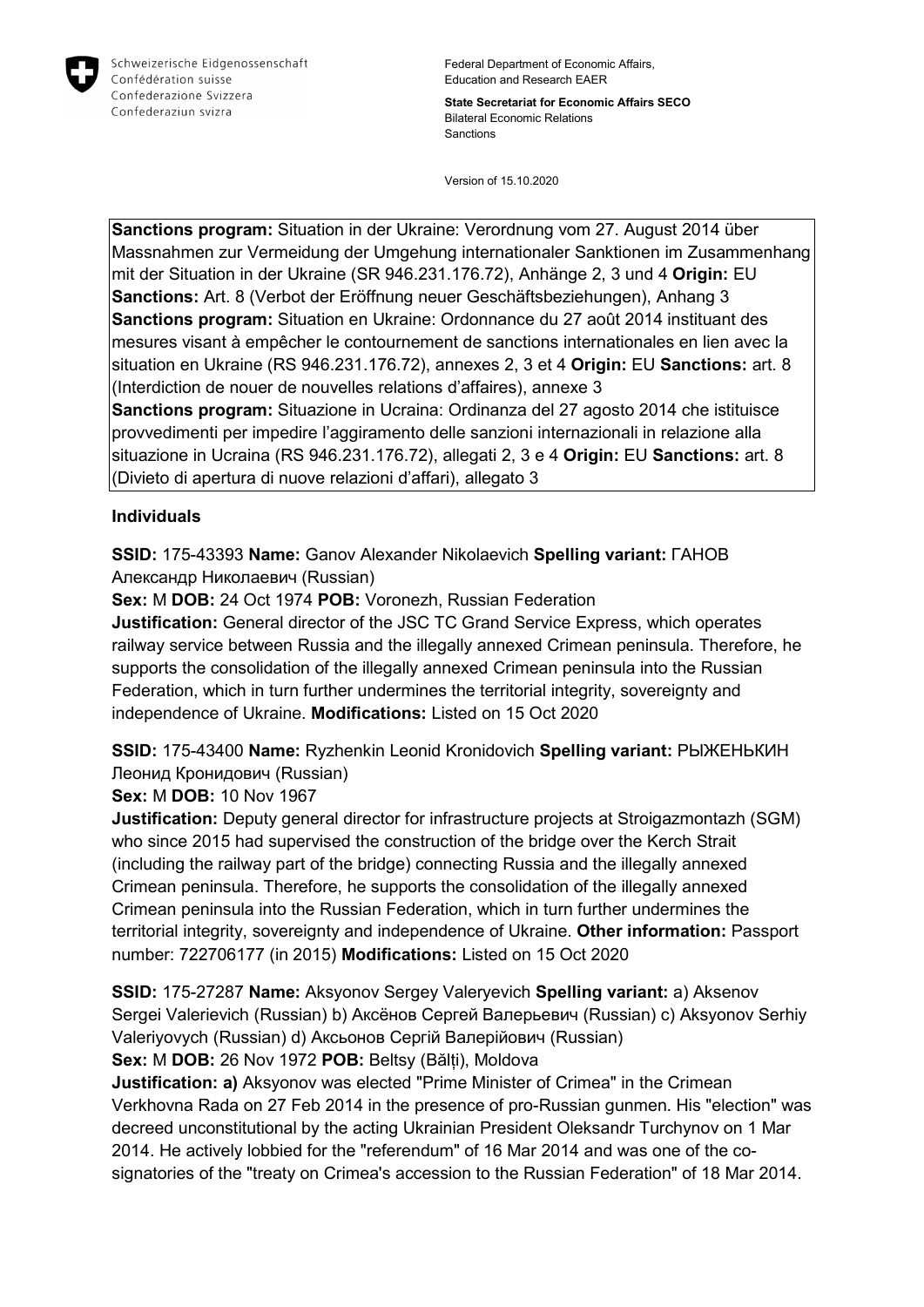On 9 Apr 2014 he was appointed acting "Head" of the so-called "Republic of Crimea" by President Putin. On 9 Oct 2014, he was formally "elected" "Head" of the so-called "Republic of Crimea". "Re-elected" in this position in Sep 2019. **b)** Member of the Russia State Council. Since Jan 2017, member of the High Council of United Russia Party. **c)** For his involvement in the annexation process he has been awarded with Russian State order "For Merit to the Fatherland" – first degree. **Modifications:** Listed on 2 Apr 2014, amended on 2 Apr 2015, 6 Oct 2015, 23 Mar 2016, 26 Sep 2017, 2 Apr 2020

**SSID:** 175-27292 **Name:** Konstantinov Vladimir Andreevich **Spelling variant:** a) Константинов Владимир Андреевич (Russian) b) Konstantinov Volodymyr Andriyovych (Russian) c) Константiнов Володимир Андрійович (Ukrainian)

**Sex:** M **DOB:** 19 Nov 1956 **POB: a)** Vladimirovka (Vladimirovca), Slobozia Region, Moldova **b)** Bogomol, Moldova

**Justification: a)** As speaker of the Supreme Council of the Autonomous "Republic of Crimea", Konstantinov played a relevant role in the decisions taken by the "Supreme Council" concerning the "referendum" against territorial integrity of Ukraine and called on voters to cast their votes in favour of Crimean independence in the "referendum" of 16 Mar 2014. He was one of the co-signatories of the "treaty on Crimea's accession to the Russian Federation" of 18 Mar 2014. **b)** Since 17 Mar 2014 "Chairman" of the "State Council" of the so-called "Republic of Crimea". "Re-elected" in this position in Sep 2019. **Modifications:**  Listed on 2 Apr 2014, amended on 6 Oct 2015, 23 Mar 2016, 11 Oct 2016, 24 Mar 2017, 15 Aug 2017, 2 Apr 2020

**SSID:** 175-27297 **Name:** Temirgaliev Rustam Ilmirovich **Spelling variant:** a) Темиргалиев Рустам Ильмирович (Russian) b) Temirhaliiev Rustam Ilmyrovych (Russian) c) Темiргалiєв Рустам Iльмирович (Ukrainian)

**Sex:** M **DOB:** 15 Aug 1976 **POB:** Ulan-Ude, Buryat ASSR, Russian Federation **Justification: a)** As former Deputy Prime Minister of Crimea, Temirgaliev played a relevant role in the decisions taken by the "Supreme Council" concerning the "referendum" of 16 Mar 2014 against the territorial integrity of Ukraine. He lobbied actively for the integration of Crimea into the Russian Federation. **b)** On 11 Jun 2014, he resigned from his function as "First Deputy Prime Minister" of the so-called "Republic of Crimea". Currently General Director of the Managing Company of the Russian-Chinese Investment Fund for Regional Development. **c)** Remains active in supporting separatist actions or policies. **Modifications:**  Listed on 2 Apr 2014, amended on 6 Oct 2015, 23 Mar 2016, 11 Oct 2016, 24 Mar 2017, 15 Aug 2017, 26 Sep 2017, 21 Mar 2018, 2 Apr 2020

**SSID:** 175-27302 **Name:** Berezovskiy Denis Valentinovich **Spelling variant:** a) Березовский Денис Валентинович (Russian) b) Berezovskyy Denys Valentynovych (Russian) c) Березовський Денис Валентинович (Russian) **Sex:** M **DOB:** 15 Jul 1974 **POB:** Kharkiv, Ukraine

**Justification: a)** Berezovskiy was appointed commander of the Ukrainian Navy on 1 Mar 2014 but thereafter swore an oath to the Crimean armed forces, thereby breaking his oath to the Ukrainian Navy. **b)** He was Deputy Commander of the Black Sea Fleet of the Russian Federation until Oct 2015. **c)** Currently Deputy Commander of the Pacific Fleet of the Russian Federation and Vice-Admiral. **Modifications:** Listed on 2 Apr 2014, amended on 6 Oct 2015, 24 Mar 2017, 27 Sep 2018, 2 Apr 2020, 29 Sep 2020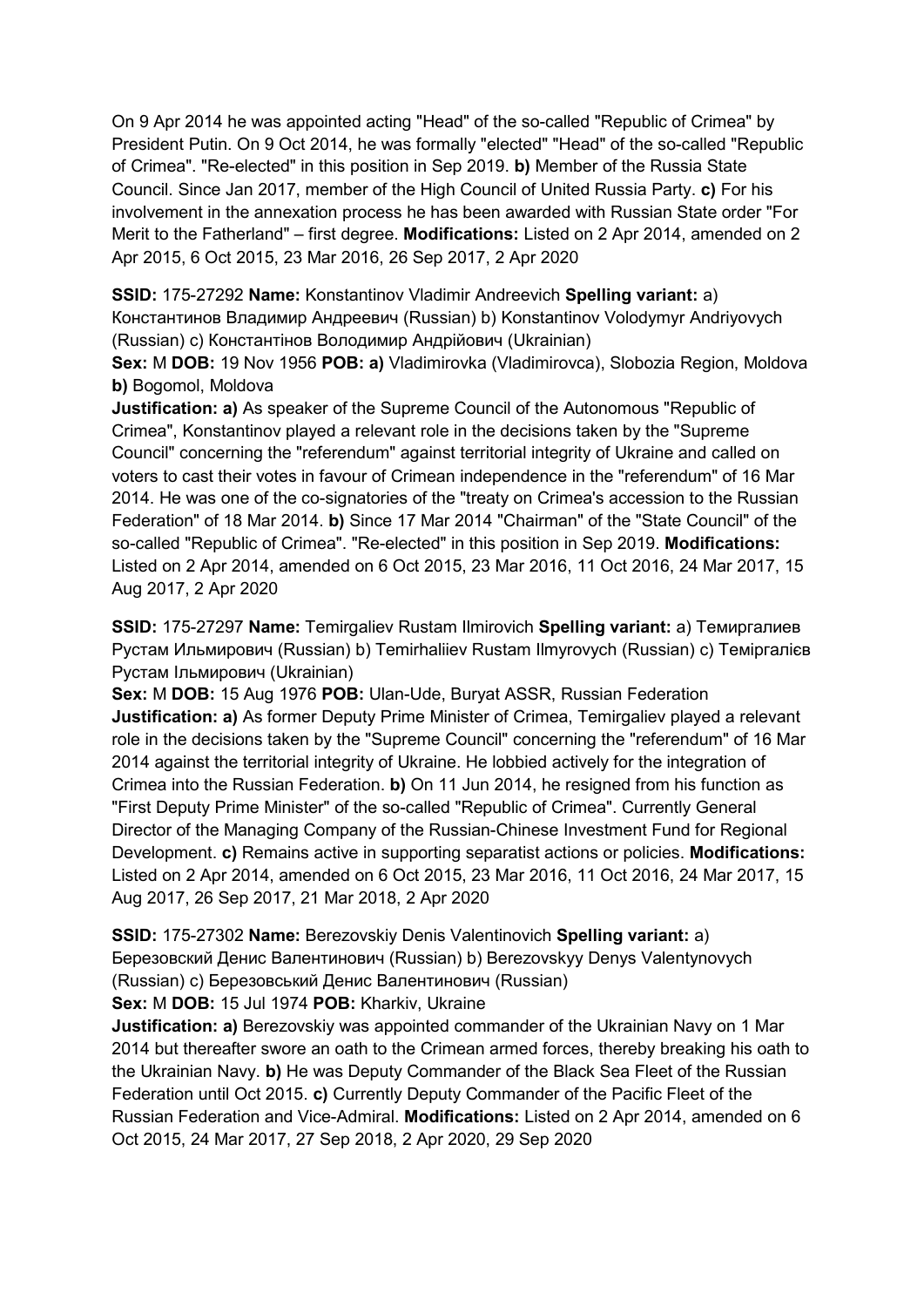**SSID:** 175-27307 **Name:** Chaliy Aleksei Mikhailovich **Spelling variant:** a) Чалый Алексей Михайлович (Russian) b) Chalyy Oleksiy Mykhaylovych (Russian) c) Чалий Олексій Михайлович (Ukrainian)

**Sex:** M **DOB:** 13 Jun 1961 **POB: a)** Moscow, Russian Federation **b)** Sevastopol, Ukraine **Justification: a)** Chaliy became "People's Mayor of Sevastopol" by popular acclamation on 23 Feb 2014 and accepted this "vote". He actively campaigned for Sevastopol to become a separate entity of the Russian Federation following a referendum on 16 Mar 2014. He was one of the co-signatories of the "treaty on Crimea's accession to the Russian Federation" of 18 Mar 2014. He was acting "governor" of Sevastopol from 1 to 14 Apr 2014 and is a former "elected" Chairman of the "Legislative Assembly" of the City of Sevastopol. Former member of the "Legislative Assembly" of the City of Sevastopol (until Sep 2019). **b)** Remains active in supporting separatist actions or policies. **c)** For his involvement in the annexation process he has been awarded with Russian State order "For Merit to the Fatherland" – first degree. **Modifications:** Listed on 2 Apr 2014, amended on 6 Oct 2015, 23 Mar 2016, 24 Mar 2017, 15 Aug 2017, 26 Sep 2017, 2 Apr 2020

**SSID:** 175-27312 **Name:** Zima Pyotr Anatoliyovych **Spelling variant:** a) Зима Пётр Анатольевич (Russian) b) Zyma Petro Anatoliyovych (Russian) c) Зима Петро Анатолійович (Ukrainian)

**Sex:** M **DOB: a)** 18 Jan 1970 **b)** 29 Mar 1965 **POB:** Artemivsk (Артемовск), Donetsk Oblast, Ukraine

**Justification:** Zima was appointed as the new head of the Crimean Security Service (SBU) on 3 Mar 2014 by "Prime Minister" Aksyonov and accepted this appointment. He has given relevant information including a database to the Russian Intelligence Service (FSB). This included information on Euro-Maidan activists and human rights defenders of Crimea. He played a relevant role in preventing Ukraine's authorities from controlling the territory of Crimea. On 11 Mar 2014, the formation of an independent Security Service of Crimea was proclaimed by former SBU officers of Crimea. Active since 2015 in the Russian Intelligence Service (FSB). **Other information:** POB: 2016 renamed back to Bakhmut/Бахмут). **Modifications:** Listed on 2 Apr 2014, amended on 6 Oct 2015, 11 Oct 2016, 24 Mar 2017, 15 Aug 2017, 21 Mar 2018, 2 Apr 2020

**SSID:** 175-27320 **Name:** Tsekov Sergey Pavlovych **Spelling variant:** a) Цеков Сергей Павлович (Russian) b) Tsekov Serhiy Pavlovych (Russian) c) Цеков Сергій Павлович (Ukrainian)

**Sex:** M **DOB: a)** 28 Sep 1953 **b)** 28 Aug 1953 **POB:** Simferopol, Ukraine **Justification: a)** As Vice Speaker of the Verkhovna Rada of Crimea, Tsekov initiated, together with Sergey Aksyonov, the unlawful dismissal of the government of the Autonomous "Republic of Crimea" (ARC). He drew Vladimir Konstantinov into this endeavour, threatening him with dismissal. He publicly recognized that the MPs from Crimea were the initiators of inviting Russian soldiers to take over the Verkhovna Rada of Crimea. He was one of the first Crimean Leaders to ask in public for the annexation of Crimea to Russia. **b)** Member of the Federation Council of the Russian Federation from the so-called "Republic of Crimea" since 2014, reappointed in Sep 2019. **Modifications:** Listed on 2 Apr 2014, amended on 6 Oct 2015, 23 Mar 2016, 24 Mar 2017, 15 Aug 2017, 2 Apr 2020

**SSID:** 175-27325 **Name:** Ozerov Viktor Alekseevich **Spelling variant:** Озеров Виктор Алексеевич (Russian)

**Sex:** M **DOB:** 5 Jan 1958 **POB:** Abakan, Khakassia, Russian Federation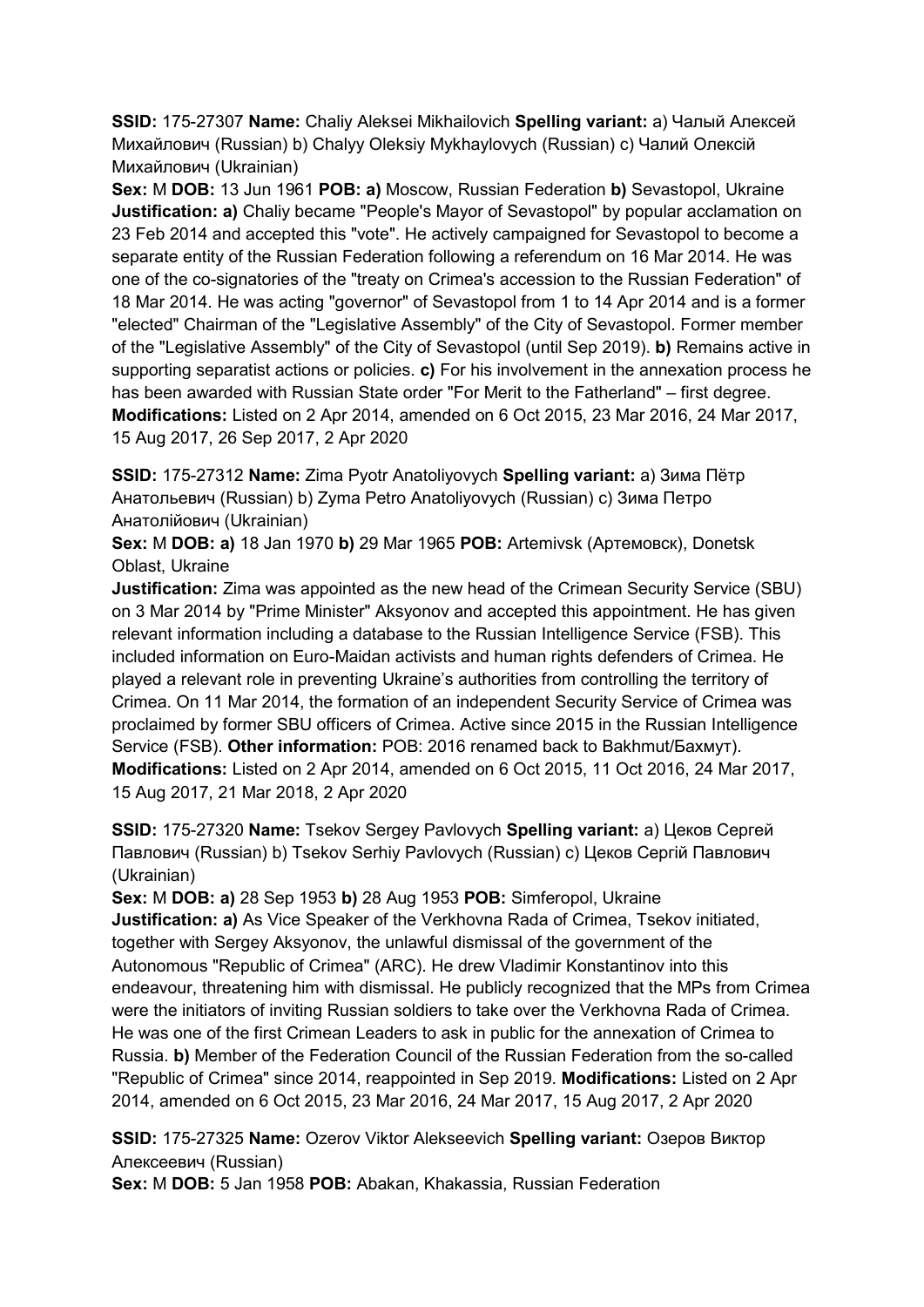**Justification: a)** Former Chairman of the Security and Defence Committee of the Federation Council of the Russian Federation. **b)** On 1 Mar 2014, Ozerov, on behalf of the Security and Defence Committee of the Federation Council, publicly supported, in the Federation Council, the deployment of Russian forces in Ukraine. **c)** In Jul 2017, he filed his resignation as the Chairman of the Security and Defence Committee. He continued to be a member of the Council and a member of the Committee on internal regulation and parliamentary affairs. **d)** On 10 Oct 2017, with a decree N 372-SF, Ozerov was included in the temporary commission of the Federation Council on protection of state sovereignty and prevention of interference in the internal affairs of the Russian Federation. **e)** His mandate in the Federation Council expired in Sep 2019. Consultant of the Foundation Rospolitika since Oct 2019. **Modifications:** Listed on 2 Apr 2014, amended on 6 Oct 2015, 11 Oct 2016, 21 Mar 2018, 2 Apr 2020

**SSID:** 175-27332 **Name:** Dzhabarov Vladimir Michailovich **Spelling variant:** Джабаров Владимир Михайлович (Russian)

**Sex:** M **DOB:** 29 Sep 1952 **POB:** Samarkand, Uzbekistan

**Justification: a)** First Deputy-Chairman of the International Affairs Committee of the Federation Council of the Russian Federation. **b)** On 1 Mar 2014 Dzhabarov, on behalf of the International Affairs Committee of the Federation Council, publicly supported, in the Federation Council, the deployment of Russian forces in Ukraine. **Modifications:** Listed on 2 Apr 2014, amended on 6 Oct 2015, 2 Apr 2020

**SSID:** 175-27339 **Name:** Klishas Andrei Aleksandrovich **Spelling variant:** Клишас Андрей Александрович (Russian)

**Sex:** M **DOB:** 9 Nov 1972 **POB:** Ekaterinburg (f.k.a. Sverdlovsk), Russian Federation **Justification: a)** Chairman of the Committee on Constitutional Law and State Building of the Federation Council of the Russian Federation. **b)** On 1 Mar 2014 Klishas publicly supported, in the Federation Council, the deployment of Russian forces in Ukraine. In public statements Klishas sought to justify a Russian military intervention in Ukraine by claiming that "the Ukrainian President supports the appeal of the Crimean authorities to the President of the Russian Federation on landing an all-encompassing assistance in defence of the citizens of Crimea". **Modifications:** Listed on 2 Apr 2014, amended on 6 Oct 2015, 11 Oct 2016, 27 Sep 2018, 2 Apr 2020

**SSID:** 175-27347 **Name:** Ryzhkov Nikolai Ivanovich **Spelling variant:** Рыжков Николай Иванович (Russian)

**Sex:** M **DOB:** 28 Sep 1929 **POB:** Dyleevka, Donetsk Region, Ukraine

**Justification: a)** Member of the Committee for federal issues, regional politics and the North of the Federation Council of the Russian Federation. **b)** On 1 Mar 2014 Ryzhkov publicly supported, in the Federation Council, the deployment of Russian forces in Ukraine. **Modifications:** Listed on 2 Apr 2014, amended on 6 Oct 2015, 2 Apr 2020

**SSID:** 175-27363 **Name:** Totoonov Aleksandr Borisovich **Spelling variant:** Тотоонов Александр Борисович (Russian)

**Sex:** M **DOB:** 3 Apr 1957 **POB:** Vladikavkaz (f.k.a. Ordzhonikidze), North Ossetia, Russian Federation

**Justification: a)** Former Member of the Committee of International Affairs of the Federation Council of the Russian Federation. His duties as a Member of the Council of the Russian Federation ended in Sep 2017. **b)** Since Sep 2017 he is the First Deputy Chair of the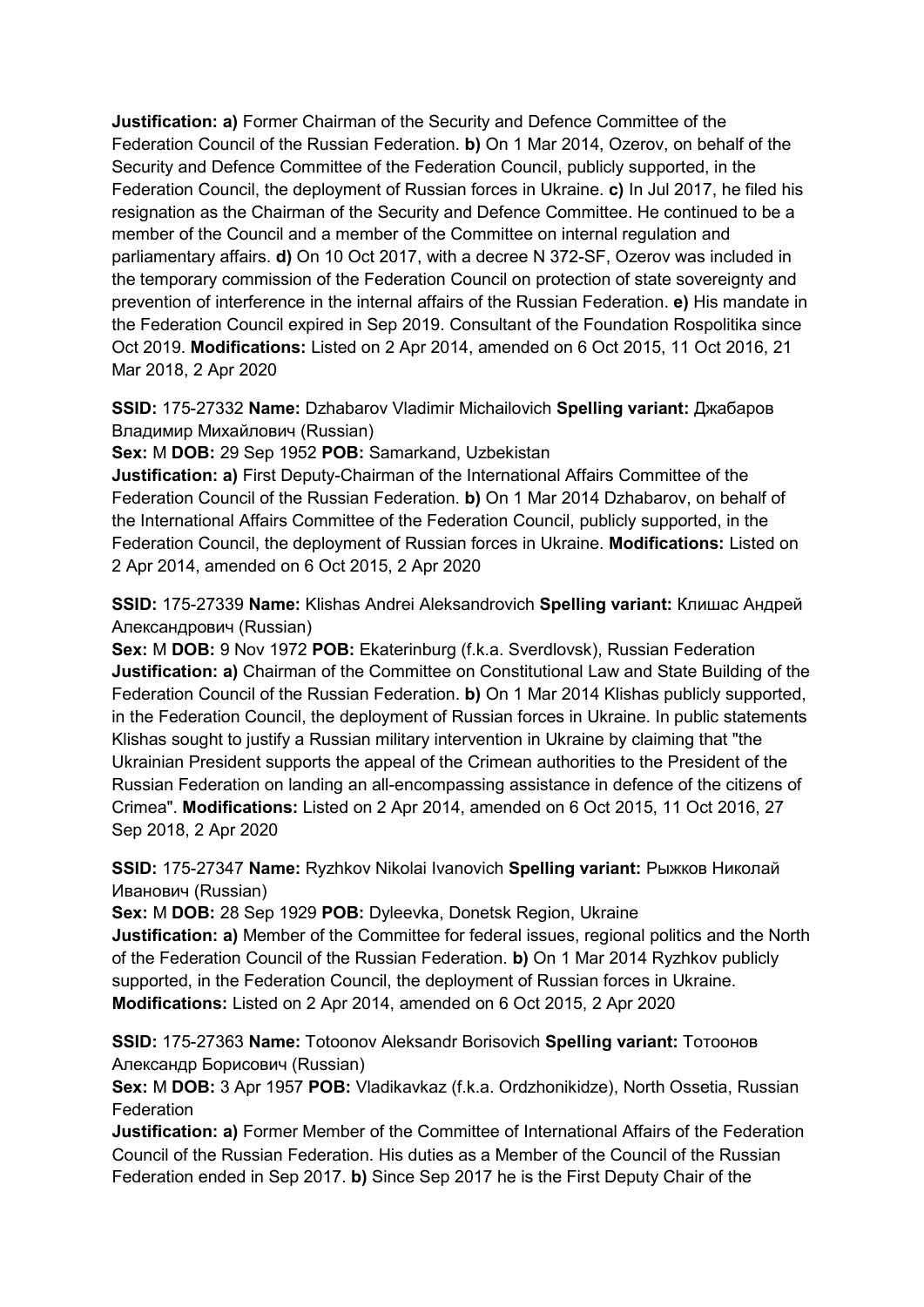Parliament of North Ossetia. **c)** On 1 Mar 2014 Totoonov publicly supported, in the Federation Council, the deployment of Russian forces in Ukraine. **Modifications:** Listed on 2 Apr 2014, amended on 6 Oct 2015, 23 Mar 2016, 21 Mar 2018, 27 Sep 2018, 2 Apr 2020

**SSID:** 175-27377 **Name:** Mironov Sergei Mikhailovich **Spelling variant:** Миронов Сергей Михайлович (Russian)

**Sex:** M **DOB:** 14 Feb 1953 **POB:** Pushkin, Leningrad Region, Russian Federation **Justification: a)** Member of the Council of the State Duma; Leader of Fair Russia faction in the State Duma of the Russian Federation. **b)** Initiator of the bill allowing Russian Federation to admit in its composition, under the pretext of protection of Russian citizens, territories of a foreign country without the consent of that country or an international treaty. **Modifications:**  Listed on 2 Apr 2014, amended on 6 Oct 2015, 11 Oct 2016, 2 Apr 2020

**SSID:** 175-27385 **Name:** Zheleznyak Sergei Vladimirovich **Spelling variant:** Железняк Сергей Владимирович (Russian)

**Sex:** M **DOB:** 30 Jul 1970 **POB:** St. Petersburg, Russian Federation

**Justification: a)** Former Deputy Speaker of the State Duma of the Russian Federation. **b)**  Actively supported the use of Russian Armed Forces in Ukraine and the annexation of Crimea. He led personally the demonstration in support of the use of Russian Armed Forces in Ukraine. **c)** Former Deputy Chairperson and currently a member of the Foreign Affairs Committee of the State Duma of the Russian Federation. **Modifications:** Listed on 2 Apr 2014, amended on 6 Oct 2015, 24 Mar 2017, 27 Sep 2018, 2 Apr 2020

**SSID:** 175-27393 **Name:** Slutski Leonid Eduardovich **Spelling variant:** Слуцкий Леонид Эдуардович (Russian)

**Sex:** M **DOB:** 4 Jan 1968 **POB:** Moscow, Russian Federation

**Justification: a)** Former Chairman of the Commonwealth of Independent States (CIS) Committee of the State Duma of the Russian Federation (member of the LDPR). **b)** Actively supported use of Russian Armed Forces in Ukraine and the annexation of Crimea. **c)**  Currently Chairperson of the Foreign Affairs Committee of the State Duma of the Russian Federation. **Modifications:** Listed on 2 Apr 2014, amended on 6 Oct 2015, 11 Oct 2016, 24 Mar 2017, 2 Apr 2020

**SSID:** 175-27400 **Name:** Vitko Aleksandr Viktorovich **Spelling variant:** Витко Александр Викторович (Russian)

**Sex:** M **DOB:** 13 Sep 1961 **POB:** Vitebsk, Belarus

**Justification: a)** Former Commander of the Black Sea Fleet, Admiral. **b)** Responsible for commanding Russian forces that have occupied Ukrainian sovereign territory. **c)** Chief of Staff and First Deputy Commander in Chief of the Russian Navy. **Modifications:** Listed on 2 Apr 2014, amended on 6 Oct 2015, 23 Mar 2016, 2 Apr 2019, 2 Apr 2020, 29 Sep 2020

**SSID:** 175-27408 **Name:** Sidorov Anatoliy Alekseevich **Spelling variant:** Сидоров Анатолий Алексеевич (Russian)

**Sex:** M **DOB:** 2 Jul 1958 **POB:** Siva, Perm Region, Russian Federation

**Justification:** Former Commander, Russia's Western Military District, units of which are deployed in Crimea. He was responsible for part of the Russian military presence in Crimea which is undermining the sovereignty of the Ukraine and assisted the Crimean authorities in preventing public demonstrations against moves towards a referendum and incorporation into Russia. Since Nov 2015 Chief of the Joint Staff of the Collective Security Treaty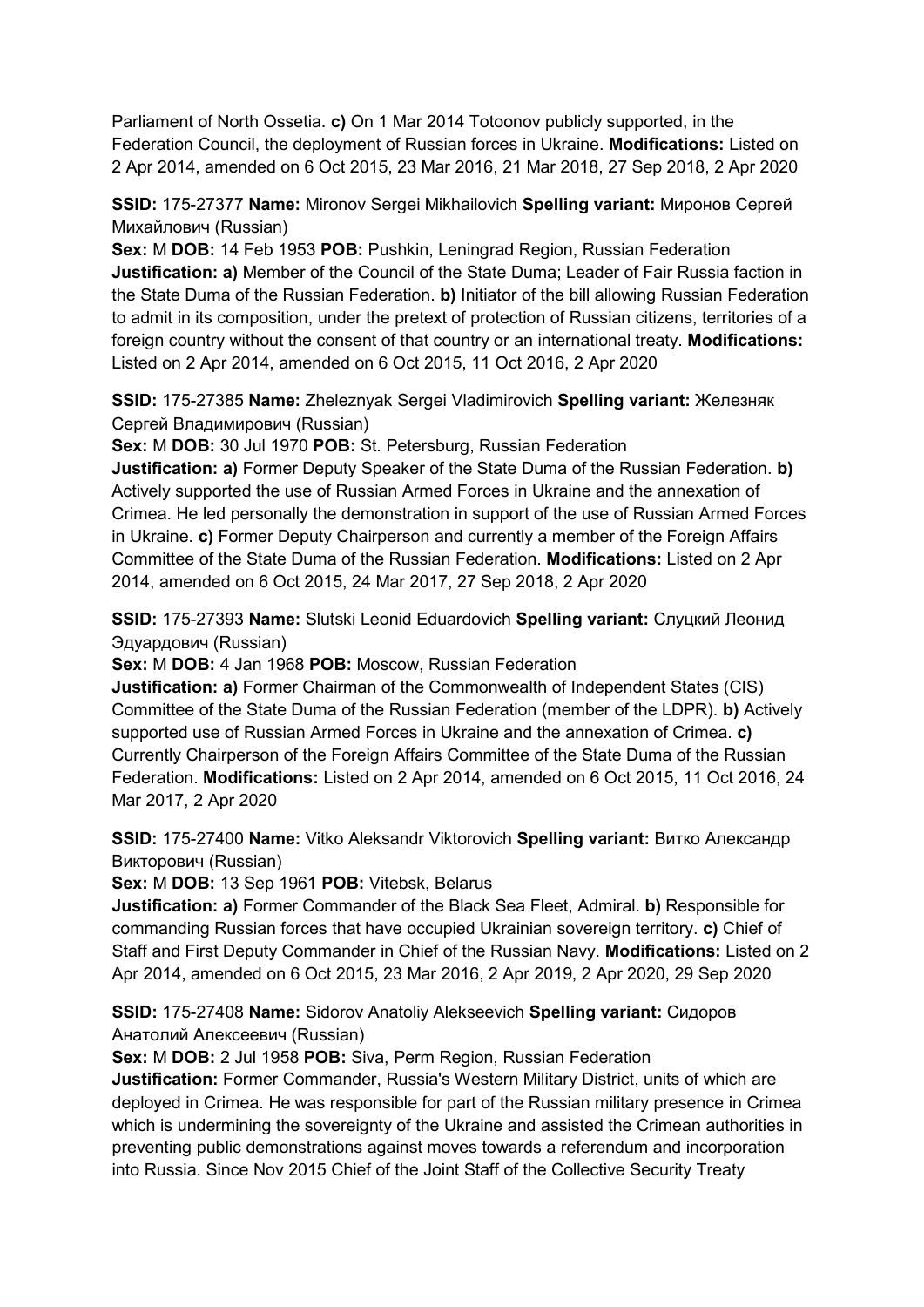Organisation (CSTO). **Modifications:** Listed on 2 Apr 2014, amended on 6 Oct 2015, 11 Oct 2016, 2 Apr 2020

**SSID:** 175-27413 **Name:** Galkin Aleksandr Viktorovich **Spelling variant:** Галкин Александр Викторович (Russian)

**Sex:** M **DOB:** 22 Mar 1958 **POB:** Vladikavkaz (f.k.a. Ordzhonikidze), North Ossetia, Russian **Federation** 

**Justification: a)** Former Commander of Russia's Southern Military District ("SMD"), the forces of which are in Crimea; the Black Sea Fleet comes under Galkin's command; much of the force movement into Crimea has come through the SMD. **b)** SMD forces are deployed in Crimea. He is responsible for part of the Russian military presence in Crimea which is undermining the sovereignty of the Ukraine and assisted the Crimean authorities in preventing public demonstrations against moves towards a referendum and incorporation into Russia. Additionally the Black Sea Fleet falls within the District's control. **c)** Currently employed by the Central apparatus of the Russian Ministry of Defence. Aide to the Minister of Defence since 19 Jan 2017. **Modifications:** Listed on 2 Apr 2014, amended on 6 Oct 2015, 11 Oct 2016, 24 Mar 2017, 26 Sep 2017, 2 Apr 2020

**SSID:** 175-27418 **Name:** Rogozin Dmitry Olegovich **Spelling variant:** Рогозин Дмитрий Олегович (Russian)

**Sex:** M **DOB:** 21 Dec 1963 **POB:** Moscow, Russian Federation

**Justification: a)** Former Deputy Prime Minister of the Russian Federation. Publicly called for the annexation of Crimea. **b)** Since 2018 holds the position of General Director in a State corporation. **Modifications:** Listed on 2 Apr 2014, amended on 6 Oct 2015, 11 Oct 2016, 27 Sep 2018, 2 Apr 2019, 2 Apr 2020

**SSID:** 175-27425 **Name:** Glazyev Sergey Yurievich **Spelling variant:** Глазьев Сергей Юрьевич (Russian)

**Sex:** M **DOB:** 1 Jan 1961 **POB:** Zaporozhye, Ukraine

**Justification: a)** Former adviser to the President of the Russian Federation. Publicly called for the annexation of Crimea. **b)** Since Oct 2019 Minister for Integration and Macroeconomics in the Eurasian Economic Commission. **Modifications:** Listed on 2 Apr 2014, amended on 6 Oct 2015, 11 Oct 2016, 2 Apr 2020

**SSID:** 175-27433 **Name:** Matviyenko (Maiden name: Tyutina) Valentina Ivanova **Spelling variant:** Матвиенко (Maiden name: ТЮТИНА) Валентина Ивановна (Russian) **Sex:** W **DOB:** 7 Apr 1949 **POB:** Shepetovka, Khmelnitsky (Kamenets-Podolsky) Region, Ukraine

**Justification:** Speaker of the Federation Council. On 1 Mar 2014, publicly supported, in the Federation Council, the deployment of Russian forces in Ukraine. **Modifications:** Listed on 2 Apr 2014, amended on 6 Oct 2015, 11 Oct 2016, 2 Apr 2020

**SSID:** 175-27440 **Name:** Naryshkin Sergei Evgenevich **Spelling variant:** Нарышкин Сергей Евгеньевич (Russian)

**Sex:** M **DOB:** 27 Oct 1954 **POB:** St Petersburg (f.k.a. Leningrad), Russian Federation **Justification: a)** Former Speaker of the State Duma. Publicly supported the deployment of Russian forces in Ukraine. Publicly supported the Russia-Crimea reunification treaty and the related federal constitutional law. **b)** Currently Director of the Foreign Intelligence Service of the Russian Federation as of Oct 2016. Permanent member and Secretary of the Security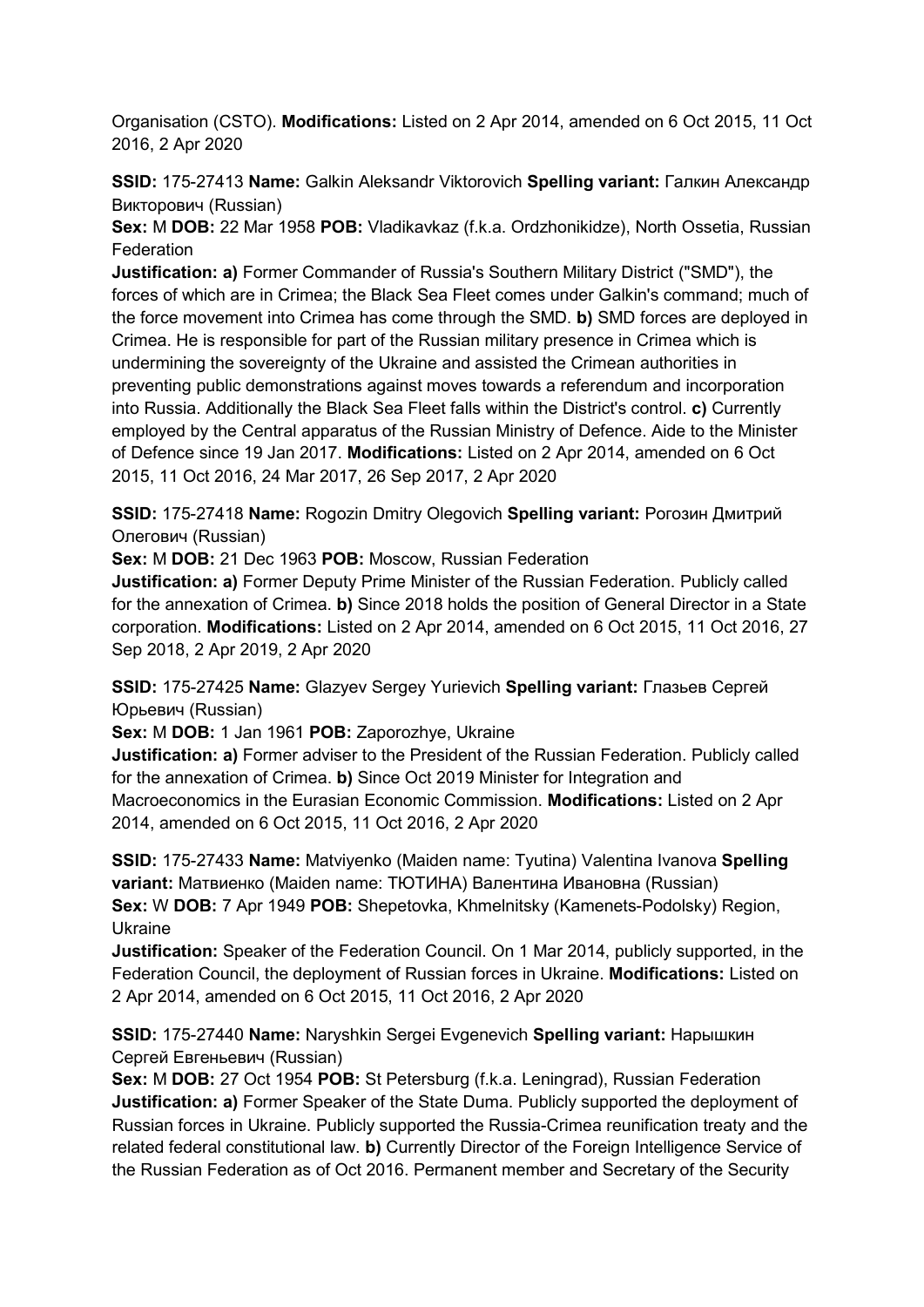Council of the Russian Federation. **Modifications:** Listed on 2 Apr 2014, amended on 6 Oct 2015, 24 Mar 2017, 2 Apr 2020

**SSID:** 175-27447 **Name:** Kiselyov Dmitry Konstantinovich **Spelling variant:** a) Kiselev Dmitrii Konstantinovich (Russian) b) Киселёв Дмитрий Константинович (Russian) **Sex:** M **DOB:** 26 Apr 1954 **POB:** Moscow, Russian Federation

**Justification: a)** Appointed by Presidential Decree on 9 Dec 2013 Head of the Russian Federal State news agency "Rossiya Segodnya". **b)** Central figure of the government propaganda supporting the deployment of Russian forces in Ukraine. **Modifications:** Listed on 2 Apr 2014, amended on 2 Apr 2015, 6 Oct 2015, 2 Apr 2020

**SSID:** 175-27453 **Name:** Nosatov Alexander Mihailovich **Spelling variant:** Носатов Александр Михайлович (Russian)

**Sex:** M **DOB:** 27 Mar 1963 **POB:** Sevastopol, Ukraine

**Justification: a)** Former Deputy-Commander of the Black Sea Fleet, Rear-Admiral. **b)**  Responsible for commanding Russian forces that have occupied Ukrainian sovereign territory. **c)** Currently Admiral, Commander of the Russian Baltic fleet. **Modifications:** Listed on 2 Apr 2014, amended on 6 Oct 2015, 24 Mar 2017, 1 Oct 2019

**SSID:** 175-27461 **Name:** Kulikov Valery Vladimirovich **Spelling variant:** Куликов Валерий Владимирович (Russian)

**Sex:** M **DOB:** 1 Sep 1956 **POB:** Zaporozhye, Ukraine

**Justification: a)** Former Deputy-Commander of the Black Sea Fleet, Rear Admiral. **b)**  Responsible for commanding Russian forces that have occupied Ukrainian sovereign territory. **c)** On 26 Sep 2017, with a Decree of the President of Russian Federation, he was dismissed from this post and from military service. **d)** Since Sep 2017, he is a member of the Federation Council of Russian Federation, representing the annexed City of Sevastopol. **Modifications:** Listed on 2 Apr 2014, amended on 6 Oct 2015, 21 Mar 2018, 27 Sep 2018, 2 Apr 2020

**SSID:** 175-27468 **Name:** Surkov Vladislav Yurievich **Spelling variant:** Сурков Владислав Юрьевич (Russian)

**Sex:** M **DOB:** 21 Sep 1964 **POB:** Solntsevo, Lipetsk Region, Russian Federation **Justification: a)** Former Aide to the President of the Russian Federation. He was an organiser of the process in Crimea by which local Crimean communities were mobilised to stage actions undermining the Ukrainian authorities in Crimea. **b)** Remains active in supporting separatist actions or policies. **Modifications:** Listed on 2 Apr 2014, amended on 6 Oct 2015, 2 Apr 2020, 29 Sep 2020

**SSID:** 175-27475 **Name:** Malyshev Mikhail Grigorievich **Spelling variant:** a) Малышев Михаил Григорьевич (Russian) b) Malyshev Mykhaylo Hryhorovych (Russian) c) Малишев Михайло Григорович (Russian)

**Sex:** M **DOB:** 10 Oct 1955 **POB:** Simferopol, Crimea, Ukraine

**Justification: a)** Chair of the Crimea Electoral Commission. Responsible for administering the Crimean "referendum". Responsible under the Russian system for signing referendum results. **b)** In the capacity of Chair of the Crimea Electoral Commission he participated in the organization of the Russian presidential elections of 18 Mar 2018 and the regional and local elections of 8 Sep 2019 in the illegally annexed Crimea and Sevastopol, and thereby actively supported and implemented policies that undermine the territorial integrity, sovereignty and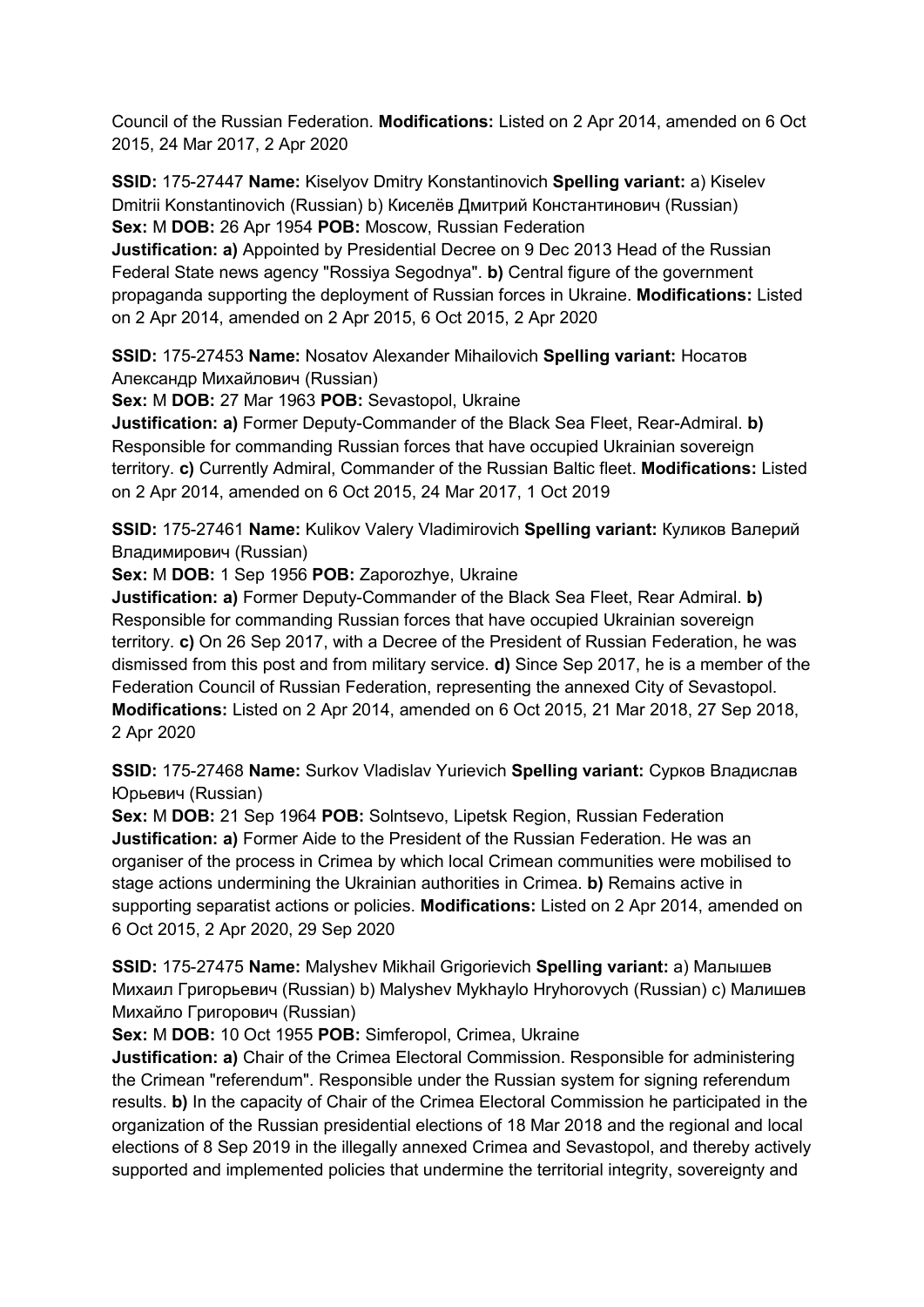independence of Ukraine. **Modifications:** Listed on 2 Apr 2014, amended on 6 Oct 2015, 24 Mar 2017, 27 Sep 2018, 2 Apr 2020

**SSID:** 175-27485 **Name:** Turchenyuk Igor Nikolaevich **Spelling variant:** a) Турченюк Игорь Николаевич (Russian) b) Turchenyuk Igor Mykolayovich (Russian)

**Sex:** M **Title:** Lt. Gen. **DOB:** 5 Dec 1959 **POB:** Osh, Kyrgyzstan

**Justification:** Former de facto Commander of Russian troops deployed on the ground in the illegally annexed Crimea (whom Russia continues to refer to officially as "local self-defence militias"). Former Deputy Commander of the Southern Military District. Currently he is the Head of Department of Public Administration and National Security at the Military Academy of the Russian General Staff. **Modifications:** Listed on 2 Apr 2014, amended on 6 Oct 2015, 27 Sep 2018, 2 Apr 2020

**SSID:** 175-27490 **Name:** Mizulina (Maiden name: Dmitriyeva) Elena Borisovna **Spelling variant:** Мизулина (Maiden name: Дмитриева) Елена Борисовна (Russian) **Sex:** W **DOB:** 9 Dec 1954 **POB:** Bui, Kostroma Region, Russian Federation **Justification: a)** Former Deputy in the State Duma. Originator and co-sponsor of recent legislative proposals in Russia that would have allowed regions of other countries to join Russia without their central authorities' prior agreement. **b)** As of Sep 2015, a Member of the Federation Council from Omsk region. Currently Deputy Chairman of the Federation Council Committee on Constitutional Legislation and State Building. **Modifications:** Listed on 2 Apr 2014, amended on 6 Oct 2015, 23 Mar 2016, 21 Mar 2018, 2 Apr 2020

**SSID:** 175-27524 **Name:** Kozak Dmitry Nikolayevich **Spelling variant:** Козак Дмитрий Николаевич (Russian)

**Sex:** M **DOB:** 7 Nov 1958 **POB:** Bandurovo, Kirovograd Region, Ukraine **Justification:** Former Deputy Prime Minister. Responsible for overseeing the integration of the annexed Autonomous "Republic of Crimea" into the Russian Federation. Deputy Chief of Staff of the Presidential Administration of the Russian Federation. **Modifications:** Listed on 2 May 2014, amended on 6 Oct 2015, 2 Apr 2020, 29 Sep 2020

**SSID:** 175-27531 **Name:** Belaventsev Oleg Yevgenyvich **Spelling variant:** Белавенцев Олег Евгеньевич (Russian)

**Sex:** M **DOB:** 15 Sep 1949 **POB: a)** Moscow, Russian Federation **b)** Ostrov, Pskov Region, Russian Federation

**Justification: a)** Former Plenipotentiary Representative of the President of the Russian Federation into the so-called "Crimean Federal District", responsible for the implementation of the constitutional prerogatives of the Russian Head of State on the territory of the annexed Autonomous "Republic of Crimea". Former non-permanent member of the Russian Security Council. **b)** Former Plenipotentiary Representative of the President of the Russian Federation into the North Caucasus Federal District (until Jun 2018). **c)** Remains active in supporting separatist actions or policies. **Modifications:** Listed on 2 May 2014, amended on 6 Oct 2015, 24 Mar 2017, 2 Apr 2019, 2 Apr 2020

**SSID:** 175-27538 **Name:** Savelyev Oleg Genrikhovich **Spelling variant:** Савельев Олег Генрихович (Russian)

**Sex:** M **DOB:** 27 Oct 1965 **POB:** St Petersburg (f.k.a. Leningrad), Russian Federation **Justification: a)** Former Minister for Crimean Affairs. Responsible for the integration of the annexed Autonomous "Republic of Crimea" into the Russian Federation. **b)** Former Deputy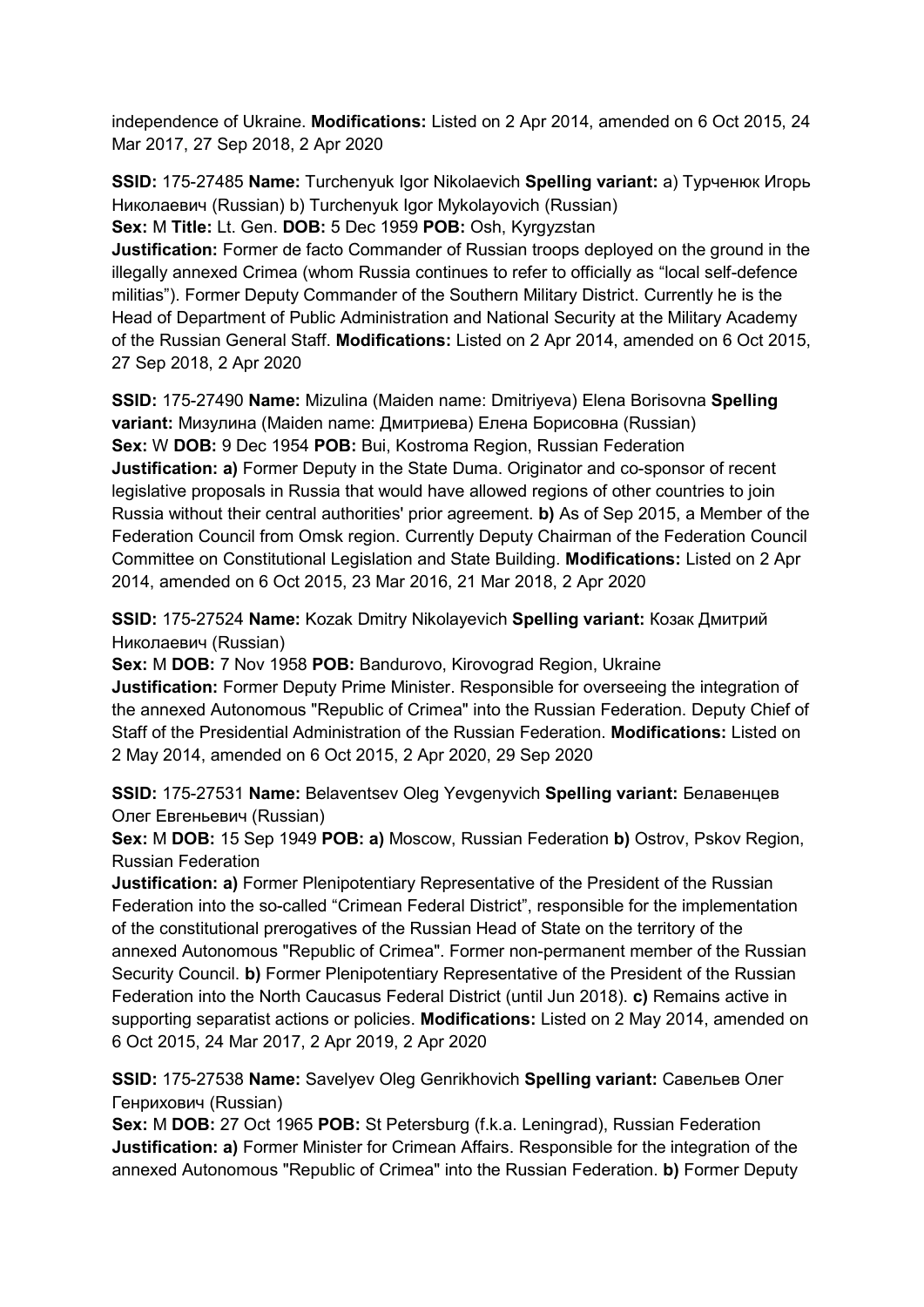Chief of Staff of the Russian Government, responsible for the organisation of the work of the Governmental Commission on the socioeconomic development of the so-called "Republic of Crimea". **c)** Former Chief of Staff of the Accounts Chamber of the Russian Federation. Since Sep 2019 Auditor of the Accounts Chamber of the Russian Federation. **Modifications:**  Listed on 2 May 2014, amended on 6 Oct 2015, 23 Mar 2016, 2 Apr 2019, 2 Apr 2020

**SSID:** 175-27545 **Name:** Menyailo Sergei Ivanovich **Spelling variant:** Меняйло Сергей Иванович (Russian)

**Sex:** M **DOB:** 22 Aug 1960 **POB:** Alagir, North-Ossetian Autonomous SSR, Russian **Federation** 

**Justification: a)** Former Governor of the Ukrainian annexed city of Sevastopol. **b)** Currently Plenipotentiary Representative of the President of the Russian Federation to the Siberian Federal District. Member of the Security Council of the Russian Federation. **Modifications:**  Listed on 2 May 2014, amended on 6 Oct 2015, 24 Mar 2017, 2 Apr 2020

**SSID:** 175-27552 **Name:** Kovitidi Olga Fedorovna **Spelling variant:** Ковитиди Ольга Фёдоровна (Russian)

**Sex:** W **DOB:** 7 May 1962 **POB:** Simferopol, Ukraine

**Justification:** Member of the Russian Federation Council from the annexed Autonomous "Republic of Crimea" since 2014, reappointed in 2019. **Modifications:** Listed on 2 May 2014, amended on 6 Oct 2015, 2 Apr 2020

**SSID:** 175-27566 **Name:** Neverov Sergei Ivanovich **Spelling variant:** Неверов Сергей Иванович (Russian)

**Sex:** M **DOB:** 21 Dec 1961 **POB:** Tashtagol, Russian Federation

**Justification:** Former Deputy Chairman of State Duma, United Russia. Responsible for initiating legislation to integrate the annexed Autonomous "Republic of Crimea" into the Russian Federation. Member of the Duma, head of the United Russia faction. **Modifications:** Listed on 2 May 2014, amended on 6 Oct 2015, 2 Apr 2020, 29 Sep 2020

**SSID:** 175-27578 **Name:** Gerasimov Valery Vasilevich **Spelling variant:** Герасимов Валерий Васильевич (Russian)

**Sex:** M **DOB:** 8 Sep 1955 **POB:** Kazan, Russian Federation

**Justification:** Chief of the General Staff of the Armed Forces of the Russian Federation, First Deputy Minister of Defence of the Russian Federation, General of the Army. Responsible for the massive deployment of Russian troops along the border with Ukraine and lack of de-escalation of the situation. **Modifications:** Listed on 2 May 2014, amended on 6 Oct 2015, 2 Apr 2020

**SSID:** 175-27585 **Name:** Prokopiv German **Spelling variant:** a) Прокопив Герман (Russian) b) Prokopiv Herman (Russian) c) Прокопiв Герман (Ukrainian) **Sex:** M **DOB: a)** 6 Jul 1993 **b)** 6 Jul 1991 **POB:** Prague, Czech Republic **Good quality a.k.a.:** Li Van Chol (Ли Ван Чоль)

**Justification: a)** Active member of the "Luhansk Guard". Took part in the seizure of the building of the Luhansk regional office of the Security Service. **b)** Remains an active military fighter of the LNR. **Modifications:** Listed on 2 May 2014, amended on 6 Oct 2015, 11 Oct 2016, 24 Mar 2017, 15 Aug 2017, 2 Apr 2020, 29 Sep 2020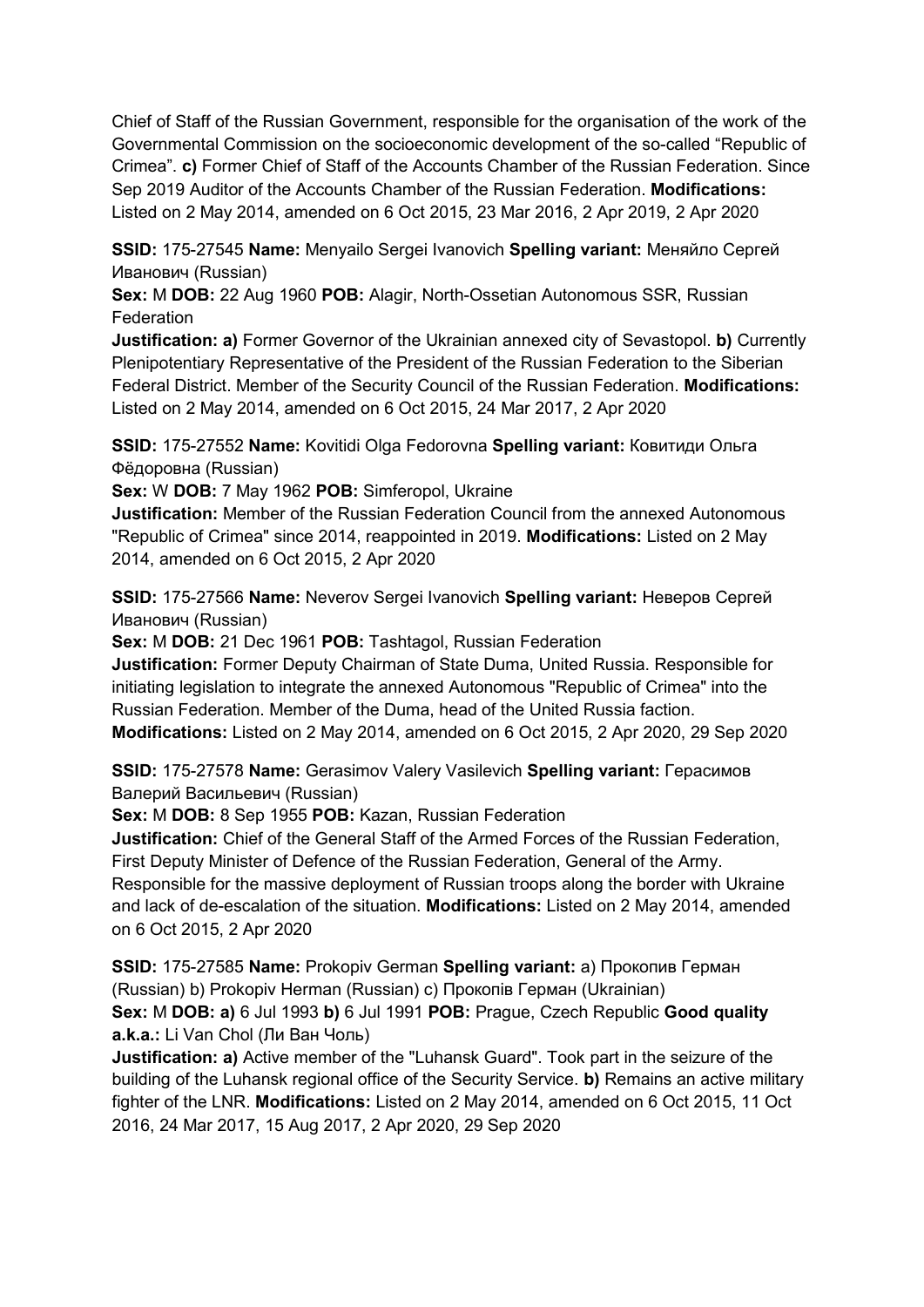**SSID:** 175-27593 **Name:** Purgin Andrei Evgenevich **Spelling variant:** a) Пургин Андрей Eвгенович (Russian) b) Purhin Andriy Yevhenovych (Russian) c) Пургін Андрій Евгеньевич (Ukrainian)

**Sex:** M **DOB:** 26 Jan 1972 **POB:** Donetsk, Ukraine

**Justification: a)** Active participant and organiser of separatist actions, coordinator of actions of the "Russian tourists" in Donetsk. Co-founder of a "Civic Initiative of Donbass for the Eurasian Union". Former "First Deputy Chairman of the Council of Ministers". Until 4 Sep 2015 "Chairman" of the "People's Council of the Donetsk People's Republic". **b)** As of Feb 2017 deprived from his mandate of member of the "People's Council of the Donetsk People's Republic" upon decision of the so-called "People's Council". **c)** Remains active in supporting separatist actions or policies. **Modifications:** Listed on 2 May 2014, amended on 2 Apr 2015, 6 Oct 2015, 23 Mar 2016, 11 Oct 2016, 24 Mar 2017, 15 Aug 2017, 26 Sep 2017, 2 Apr 2020

**SSID:** 175-27597 **Name:** Pushylin Denys Volodymyrovych **Spelling variant:** a) Пушилін Денис Володимирович (Russian) b) Pushilin Denis Vladimirovich (Russian) c) Пушилин Денис Владимирович (Russian)

**Sex:** M **DOB:** 9 May 1981 **POB:** Makiivka, Donetsk Oblast, Ukraine

**Justification:** One of the leaders of the "Donetsk People's Republic". Participated in the seizure and occupation of the regional administration in Donetsk in 2014. Until 4 Sep 2015 so-called Deputy Chairman of the "People's Council" of the so-called "Donetsk People's Republic". Since 4 Sep 2015 "Chairman" of the "People's Council of the Donetsk People's Republic". So-called "acting Head of the Donetsk People's Republic" after 7 Sep 2018. Socalled "Head of the Donetsk People's Republic" following the so-called elections of 11 Nov 2018. **Modifications:** Listed on 2 May 2014, amended on 2 Apr 2015, 6 Oct 2015, 23 Mar 2016, 2 Apr 2019, 1 Oct 2019, 2 Apr 2020

**SSID:** 175-27603 **Name:** Tsyplakov Sergey Gennadevich **Spelling variant:** a) Цыплаков Сергей Геннадьевич (Russian) b) Tsyplakov Serhiy Hennadiyovych (Russian) c) Циплаков Сергій Геннадійович (Ukrainian)

**Sex:** M **DOB:** 1 May 1983 **POB:** Khartsyzsk, Donetsk Region, Ukraine

**Justification: a)** One of the leaders of the ideologically radical organisation "People's Militia of Donbas". He took active part in the seizure of a number of State buildings in the Donetsk region. **b)** Former Member of the "People's Council of the Donetsk People's Republic", and of its Committee on Foreign Policy, External Relations, Information Policy and Information Technology. **Modifications:** Listed on 2 May 2014, amended on 6 Oct 2015, 23 Mar 2016, 24 Mar 2017, 15 Aug 2017, 26 Sep 2017, 27 Sep 2018, 1 Oct 2019, 2 Apr 2020, 29 Sep 2020

**SSID:** 175-27607 **Name:** Girkin Igor Vsevolodovich **Spelling variant:** Гиркин Игорь Всеволодович (Russian)

**Sex:** M **DOB:** 17 Dec 1970 **POB:** Moscow, Russian Federation **Good quality a.k.a.:** Igor Strelkov (Ihor Strielkov)

**Justification: a)** Identified as staff of Main Intelligence Directorate of the General Staff of the Armed Forces of the Russian Federation (GRU). He was involved in incidents in Sloviansk. Head of "Novorossia" public movement. Former "Minister of Defence" of the so-called "Donetsk People's Republic". **b)** Organised, on 4 Nov 2016, a Russian March in Moscow for Russian nationalists who support the separatists in eastern Ukraine. **c)** Remains active in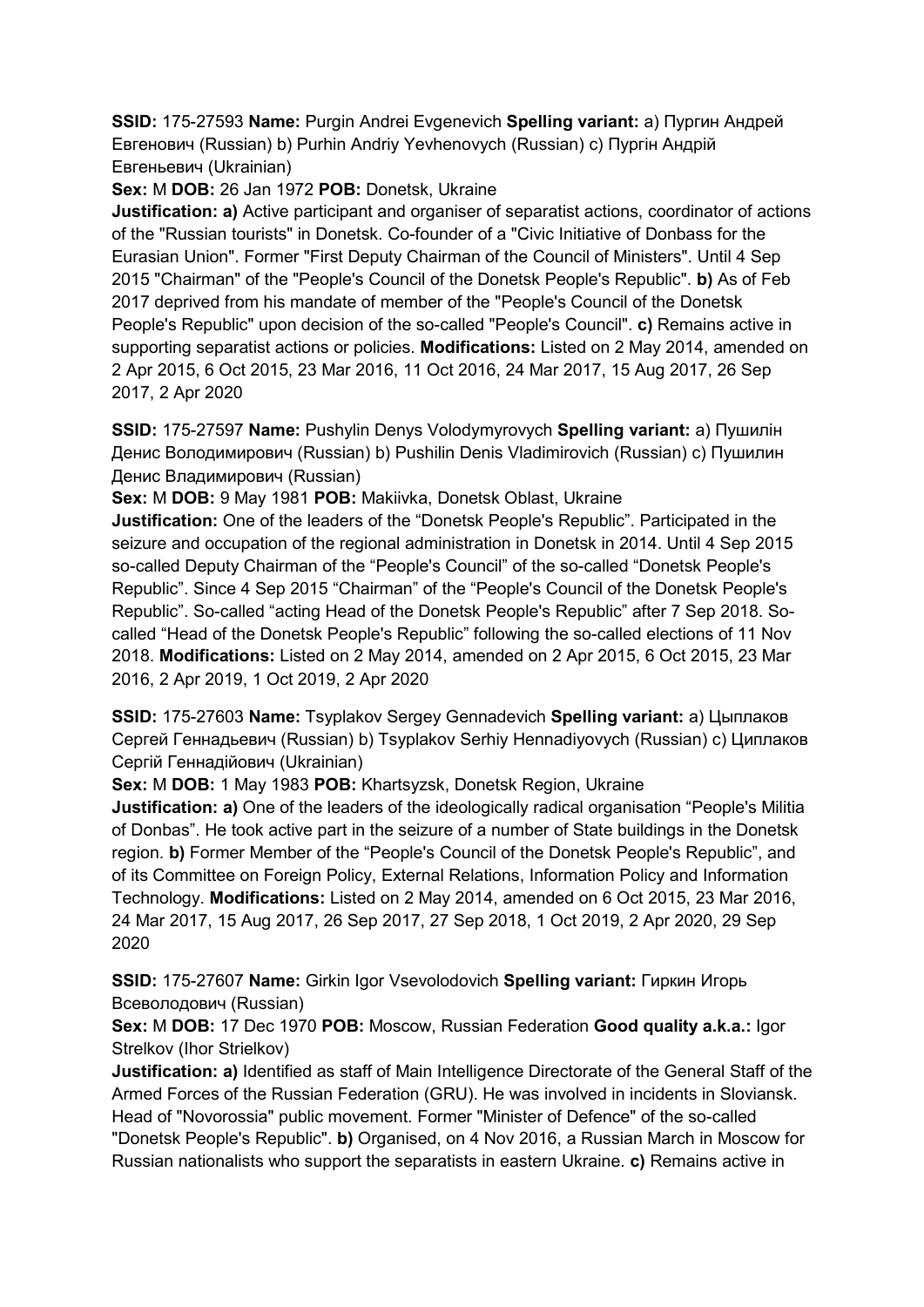supporting separatist activity in eastern Ukraine. **Modifications:** Listed on 2 May 2014, amended on 6 Oct 2015, 23 Mar 2016, 24 Mar 2017, 2 Apr 2020

**SSID:** 175-27685 **Name:** Volodin Vyacheslav Viktorovich **Spelling variant:** Володин Вячеслав Викторович (Russian)

**Sex:** M **DOB:** 4 Feb 1964 **POB:** Alekseevka, Saratov region, Russian Federation **Justification: a)** Former First Deputy Chief of Staff of the Presidential Administration of Russia. Responsible for overseeing the political integration of the annexed Ukrainian region of Crimea into the Russian Federation. **b)** Currently Speaker of the State Duma of the Russian Federation since 5 Oct 2016. **Modifications:** Listed on 20 May 2014, amended on 6 Oct 2015, 24 Mar 2017, 2 Apr 2020

**SSID:** 175-27692 **Name:** Shamanov Vladimir Anatolievich **Spelling variant:** Шаманов Владимир Анатольевич (Russian)

**Sex:** M **DOB:** 15 Feb 1957 **POB:** Barnaul, Russian Federation

**Justification: a)** Former Commander of the Russian Airborne Troops, Colonel-General. In his senior position, holds responsibility for the deployment of Russian airborne forces in Crimea. **b)** Currently Chairperson of the Defense Committee of the State Duma of the Russian Federation. **Modifications:** Listed on 20 May 2014, amended on 6 Oct 2015, 24 Mar 2017, 2 Apr 2020

**SSID:** 175-27699 **Name:** Pligin Vladimir Nikolaevich **Spelling variant:** Плигин Владимир Николаевич (Russian)

**Sex:** M **DOB:** 19 May 1960 **POB:** Ignatovo, Vologodsk Oblast, Russian Federation **Justification: a)** Former member of the State Duma and former Chair of the Duma Constitutional Law Committee. Responsible for facilitating the adoption of legislation on the annexation of Crimea and Sevastopol into the Russian Federation. **b)** Former member of the Supreme Council of the United Russia party. Advisor to the Speaker of the Duma Volodin. **Modifications:** Listed on 20 May 2014, amended on 6 Oct 2015, 24 Mar 2017, 21 Mar 2018, 2 Apr 2020

**SSID:** 175-27706 **Name:** Jarosh Petr Grigorievich **Spelling variant:** a) Ярош Петр Григорьевич (Russian) b) Yarosh Petro Hryhorovych (Russian) c) Iarosh Petro Hryhorovych (Russian) d) Ярош Петро Григорович (Ukrainian)

**Sex:** M **DOB:** 30 Jan 1971 **POB:** Skvortsovo village, Simferopol Region, Crimea, Ukraine **Justification:** Former head of the Federal Migration Service office for Crimea. Responsible for the systematic and expedited issuance of Russian passports for the residents of Crimea. **Modifications:** Listed on 20 May 2014, amended on 2 Apr 2015, 6 Oct 2015, 24 Mar 2017, 15 Aug 2017, 2 Apr 2020

**SSID:** 175-27710 **Name:** Kozyura Oleg Grigorievich **Spelling variant:** a) Козюра Олег Григорьевич (Russian) b) Kozyura Oleh Hryhorovych (Russian) c) Козюра Олег Григорович (Russian)

**Sex:** M **DOB: a)** 30 Dec 1965 **b)** 19 Dec 1962 **POB: a)** Simferopol, Crimea, Ukraine **b)**  Zaporizhia, Ukraine

**Justification: a)** Former Head of the Federal Migration Service office for Sevastopol. Responsible for the systematic and expedited issuance of Russian passports for the residents of Sevastopol. **b)** Since Oct 2016, Chief of Staff of the Legislative Assembly of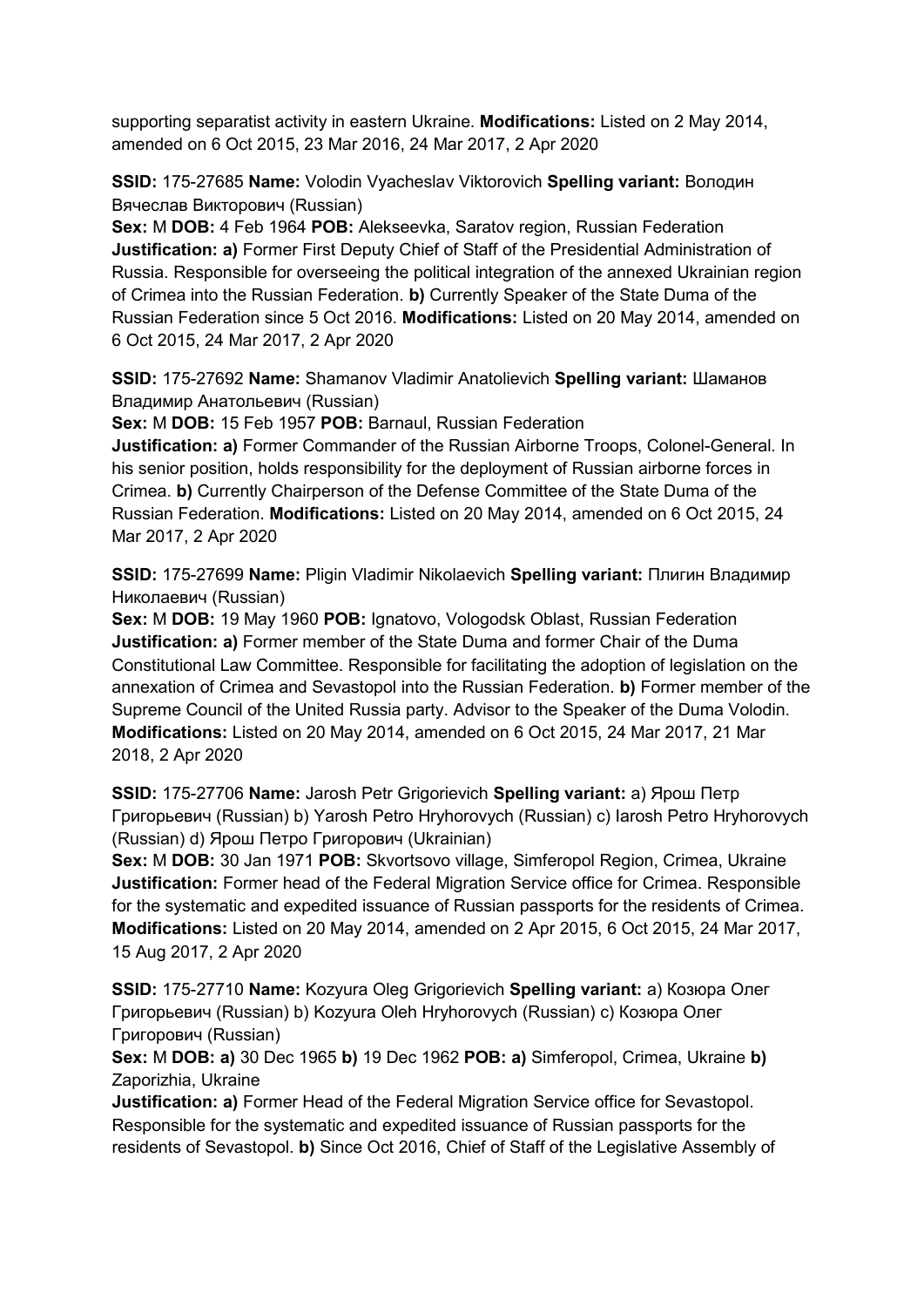Sevastopol. **Modifications:** Listed on 20 May 2014, amended on 6 Oct 2015, 23 Mar 2016, 11 Oct 2016, 24 Mar 2017, 26 Sep 2017, 21 Mar 2018, 2 Apr 2020

**SSID:** 175-27717 **Name:** Ponomariov Viacheslav - **Spelling variant:** a) Ponomaryov Vyacheslav Volodymyrovich (Russian) b) Пономарьов В'ячеслав Володимирович (Russian) c) Ponomarev Viacheslav Vladimirovich (Russian) d) Пономарёв Вячеслав Владимирович (Russian)

**Sex:** M **DOB:** 2 May 1965 **POB:** Sloviansk, Donetsk Oblast, Ukraine

**Justification:** Former self-declared "People's Mayor" of Sloviansk (until 10 Jun 2014). Ponomariov called on Vladimir Putin to send in Russian troops to protect the city and later asked him to supply weapons. Ponomariov's men were involved in kidnappings (they captured activist Irma Krat and Simon Ostrovsky, a reporter for Vice News, both were later released, they detained military observers under the OSCE Vienna Document). Remains active in supporting separatist actions or policies. **Modifications:** Listed on 20 May 2014, amended on 2 Apr 2015, 6 Oct 2015, 23 Mar 2016, 11 Oct 2016, 2 Apr 2020

**SSID:** 175-27721 **Name:** Bezler Igor Nikolaevich **Spelling variant:** a) Безлер Игорь Николаевич (Russian) b) Bezler Ihor Mykolayovych (Russian) c) Безлер Iгор Миколайович (Ukrainian)

**Sex:** M **DOB:** 30 Dec 1965 **POB:** Simferopol, Crimea, Ukraine **Good quality a.k.a.: a)** Bes (devil) **b)** Beregovoy Igor Nikolaevich (БЕРЕГОВОЙ Игорь Николаевич)

**Justification: a)** One of the former leaders of the self-proclaimed militia of Horlivka. He took control of the Security Service of Ukraine's Office in Donetsk region building and afterwards seized the Ministry of Internal Affairs' district station in the town of Horlivka. He has links to Igor Strelkov/Girkin under whose command he was involved in the murder of the Peoples' Deputy of the Horlivka's Municipal Council Volodymyr Rybak. **b)** Remains active in supporting separatist actions or policies. **Relation:** Related to Girkin Igor Vsevolodovich (SSID 175-27607) **Modifications:** Listed on 20 May 2014, amended on 6 Oct 2015, 11 Oct 2016, 24 Mar 2017, 15 Aug 2017, 2 Apr 2019, 2 Apr 2020, 29 Sep 2020

**SSID:** 175-27726 **Name:** Kakidzyanov Igor Evgenevich **Spelling variant:** a) Какидзянов Игорь Евгеньевич (Russian) b) Khakimzyanov Igor Evegenevich (Russian) c) Хакимзянов Игорь Евгеньевич (Russian) d) Khakimzianov Ihor Yevhenovych (Russian) e) Хакiмзянов Iгор Євгенович (Ukrainian) f) Kakidzianov Ihor Yevhenovych (Russian) g) Какiдзянов Iгор Євгенович (Ukrainian)

**Sex:** M **DOB:** 25 Jul 1980 **POB:** Makiivka, Donetsk Oblast, Ukraine

**Justification: a)** One of the former leaders of armed forces of the self-proclaimed "Donetsk People's Republic". The aim of the forces is to "protect the people of the Donetsk People's Republic and territorial integrity of the republic" according to Pushylin, one of the leaders of the "Donetsk People's Republic". **b)** Remains active in supporting separatist actions or policies. **Modifications:** Listed on 20 May 2014, amended on 2 Apr 2015, 11 Oct 2016, 24 Mar 2017, 15 Aug 2017, 27 Sep 2018, 2 Apr 2020

**SSID:** 175-27730 **Name:** Tsariov Oleg - **Spelling variant:** a) Tsarov Oleh Anatoliyovych (Russian) b) Царьов Олег Анатолiйович (Ukrainian) c) Tsaryov Oleg Anatolevich (Russian) d) Царёв Олег Анатольевич (Russian)

**Sex:** M **DOB:** 2 Jun 1970 **POB:** Dnipro (f.k.a. Dnepropetrovsk), Ukraine

**Justification: a)** Former member of the Rada, as such publicly called for the creation of the so-called "Federal Republic of Novorossiya", composed of south-eastern Ukrainian regions.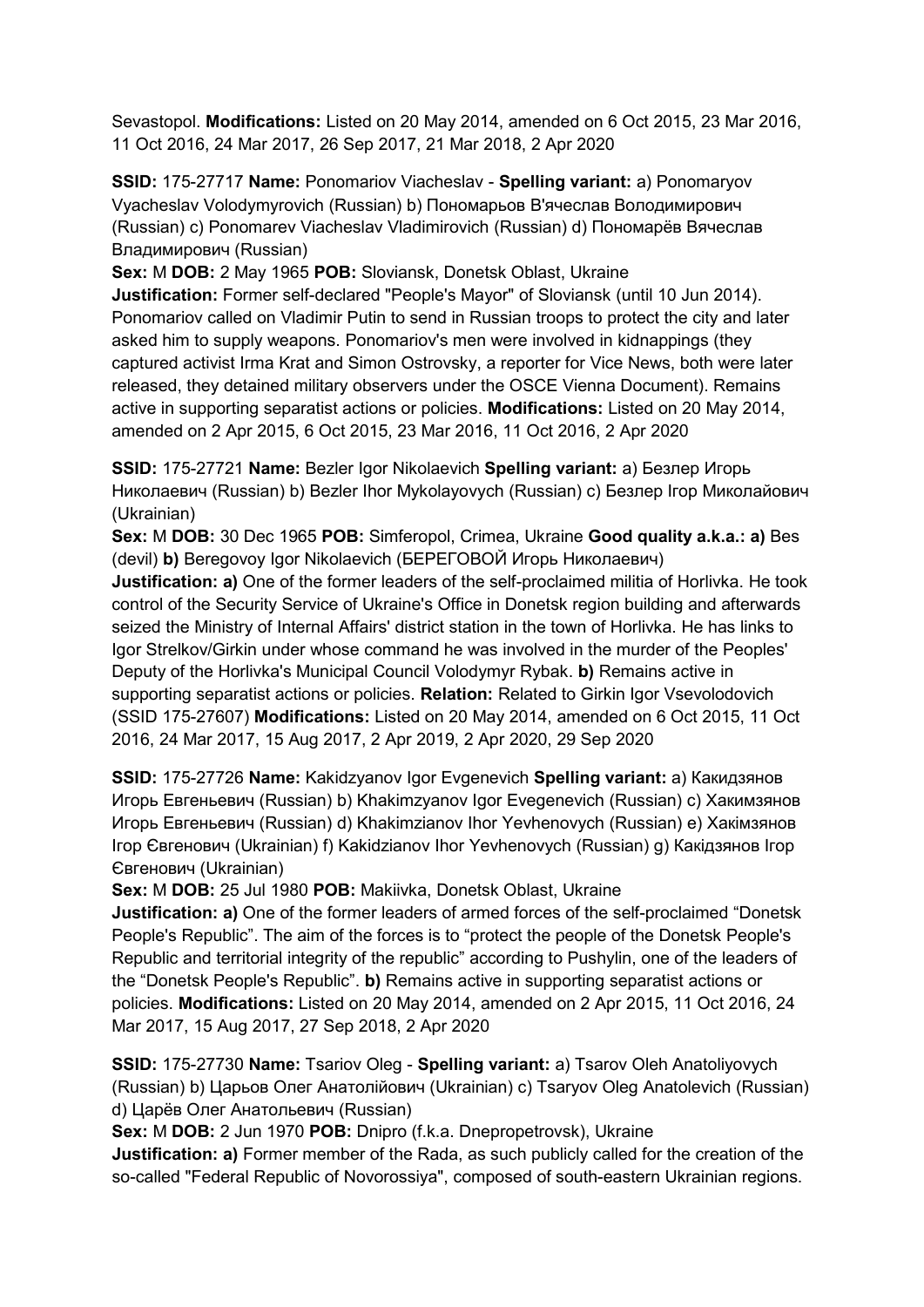Former "Speaker" of the so-called "Parliament of the Union of the People's Republics" ("Parliament of Novorossiya"). **b)** Remains active in supporting separatist actions or policies. **Modifications:** Listed on 20 May 2014, amended on 2 Apr 2015, 6 Oct 2015, 23 Mar 2016, 24 Mar 2017, 15 Aug 2017, 1 Oct 2019, 2 Apr 2020

**SSID:** 175-27734 **Name:** Lyagin Roman Viktorovich **Spelling variant:** a) Лягин Роман Викторович (Russian) b) Liahin Roman Viktorovych (Russian) c) Лягiн Роман Вікторович (Ukrainian)

**Sex:** M **DOB:** 30 May 1980 **POB:** Donetsk, Ukraine

**Justification: a)** Former Head of the "Donetsk People's Republic" Central Electoral Commission. Actively organised the referendum on 11 May 2014 on the self-determination of the "Donetsk People's Republic". Former "Minister of Labour and Social Policy". **b)**  Remains active in supporting separatist actions or policies. **Modifications:** Listed on 20 May 2014, amended on 6 Oct 2015, 24 Mar 2017, 15 Aug 2017, 26 Sep 2017, 2 Apr 2020

**SSID:** 175-27738 **Name:** Malykhin Aleksandr Sergeevich **Spelling variant:** a) Malyhin Alexander Sergeevich (Russian) b) Малыхин Александр Сергеевич (Russian) c) Malykhin Oleksandr Serhiyovych (Russian) d) Malykhin Oleksandr Sergiyovych (Russian) e) Малихін Олександр Сергійович (Ukrainian)

**Sex:** M **DOB:** 12 Jan 1981

**Justification: a)** Former head of the "Luhansk People's Republic" Central Electoral Commission. Actively organised the referendum on 11 May 2014 on the self-determination of the "Luhansk People's Republic". **b)** Remains active in supporting separatist policies. **Modifications:** Listed on 20 May 2014, amended on 2 Apr 2015, 6 Oct 2015, 11 Oct 2016, 24 Mar 2017, 15 Aug 2017, 21 Mar 2018, 2 Apr 2020

**SSID:** 175-27742 **Name:** Poklonskaya Natalia Vladimirovna **Spelling variant:** Поклонская Наталья Владимировна (Russian)

**Sex:** W **DOB:** 18 Mar 1980 **POB: a)** Mikhailovka, Voroshilovgrad Region, Ukraine **b)**  Yevpatoria, Ukraine

**Justification: a)** Member of the State Duma, elected from the illegally annexed Autonomous "Republic of Crimea". **b)** Former Prosecutor of the so-called "Republic of Crimea". Actively implemented Russia's annexation of Crimea. **c)** Currently Deputy Chairperson of the Committee for International affairs, member of the Commission on the investigation on foreign interference in the internal affairs of the Russian Federation, member of the Committee for security and countering corruption of the State Duma of the Russian Federation. **Modifications:** Listed on 20 May 2014, amended on 6 Oct 2015, 24 Mar 2017, 27 Sep 2018, 2 Apr 2020

**SSID:** 175-27749 **Name:** Shevchenko Igor Sergeievich **Spelling variant:** Шевченко Игорь Сергеевич (Russian)

**Sex:** M **DOB:** 9 Feb 1979 **POB:** Sevastopol, Crimea, Ukraine

**Justification: a)** Former Prosecutor of Sevastopol and as such actively implementing Russia's annexation of Sevastopol. **b)** Prosecutor of the Republic of Adygea. **Modifications:**  Listed on 20 May 2014, amended on 6 Oct 2015, 26 Sep 2017, 1 Oct 2019

**SSID:** 175-28114 **Name:** Borodai Aleksandr Yurevich **Spelling variant:** Бородай Александр Юрьевич (Russian)

**Sex:** M **DOB:** 25 Jul 1972 **POB:** Moscow, Russian Federation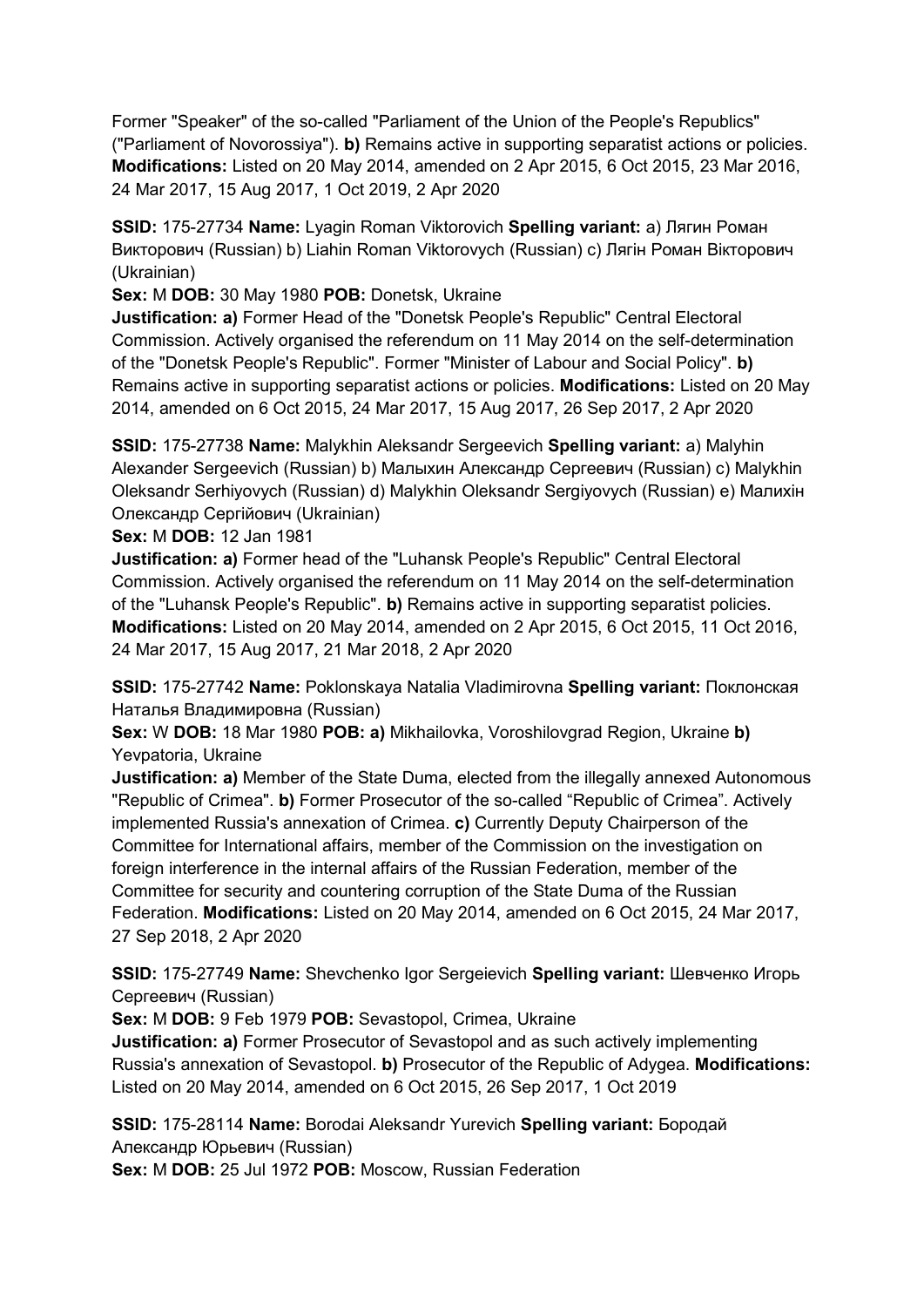**Justification: a)** Former so-called "Prime Minister of the Donetsk People's Republic", as such responsible for the separatist "governmental" activities of the so-called "government of the Donetsk People's Republic" (e.g. on 8 Jul 2014 stated "our military is conducting a special operation against the Ukrainian "fascists""), signatory of the Memorandum of Understanding on "Novorossiya union". Remains active in supporting separatist actions or policies; heads the "Union of Donbas volunteers". **b)** Involved actively in recruitment and training of "volunteers" sent to fight in Donbas. **Modifications:** Listed on 5 Aug 2014, amended on 2 Apr 2015, 6 Oct 2015, 23 Mar 2016, 24 Mar 2017, 2 Apr 2020

**SSID:** 175-28121 **Name:** Khodakovsky Alexander - **Spelling variant:** a) Khodakovskyy Oleksandr Serhiyovych (Russian) b) Khodakovskyi Oleksandr Serhiyovych (Russian) c) Ходаковський Олександр Сергійович (Ukrainian) d) Khodakovskii Aleksandr Sergeevich (Russian) e) Ходаковский Александр Сергеевич (Russian)

**Sex:** M **DOB:** 18 Dec 1972 **POB:** Donetsk, Ukraine

**Justification:** Former so-called "Minister of Security of the Donetsk People's Republic", as such responsible for the separatist security activities of the so called "government of the Donetsk People's Republic". Remains active in supporting separatist actions or policies. **Modifications:** Listed on 5 Aug 2014, amended on 2 Apr 2015, 24 Mar 2017, 15 Aug 2017, 2 Apr 2020

**SSID:** 175-28126 **Name:** Kalyussky Alexandr Arkadievich **Spelling variant:** a) Калюсский Александр Аркадьевич (Russian) b) Kalyusskiy Oleksandr Arkadiyovych (Russian) c) Калюський Олександр Аркадійович (Russian)

**Sex:** M **DOB:** 9 Oct 1975

**Justification:** Former so-called "de facto Deputy Prime Minister for Social Affairs of the Donetsk People's Republic". Responsible for the separatist "governmental" activities of the so-called "government of the Donetsk People's Republic". **Modifications:** Listed on 5 Aug 2014, amended on 2 Apr 2015, 6 Oct 2015, 23 Mar 2016, 11 Oct 2016, 2 Apr 2020

**SSID:** 175-28131 **Name:** Khryakov Alexander - **Spelling variant:** a) Khryakov Aleksandr Vitalievich (Russian) b) Хряков Александр Витальевич (Russian) c) Khryakov Oleksandr Vitaliyovych (Russian) d) Хряков Олександр Віталійович (Ukrainian)

**Sex:** M **DOB:** 6 Nov 1958 **POB:** Donetsk, Ukraine

**Justification: a)** Former so-called "Information and Mass Communications Minister" of the "Donetsk People's Republic". Currently a member of the so-called "People's Council" of the "Donetsk People's Republic". Responsible for the pro-separatist propaganda activities of the so-called "government" of the "Donetsk People's Republic". **b)** Continues active support to the separatist actions in Eastern Ukraine. **Modifications:** Listed on 5 Aug 2014, amended on 2 Apr 2015, 6 Oct 2015, 23 Mar 2016, 11 Oct 2016, 24 Mar 2017, 15 Aug 2017, 2 Apr 2020

**SSID:** 175-28136 **Name:** Bashirov Marat Faatovich **Spelling variant:** Баширов Марат Фаатович (Russian)

**Sex:** M **DOB:** 20 Jan 1964 **POB:** Izhevsk, Russian Federation

**Justification: a)** Former so-called "Prime Minister of the Council of Ministers of the Luhansk People's Republic", confirmed on 8 Jul 2014. **b)** Responsible for the separatist

"governmental" activities of the so-called "government of the Luhansk People's Republic". **c)**  Continues activities of supporting LNR separatist structures. **Modifications:** Listed on 5 Aug 2014, amended on 2 Apr 2015, 6 Oct 2015, 24 Mar 2017, 21 Mar 2018, 2 Apr 2020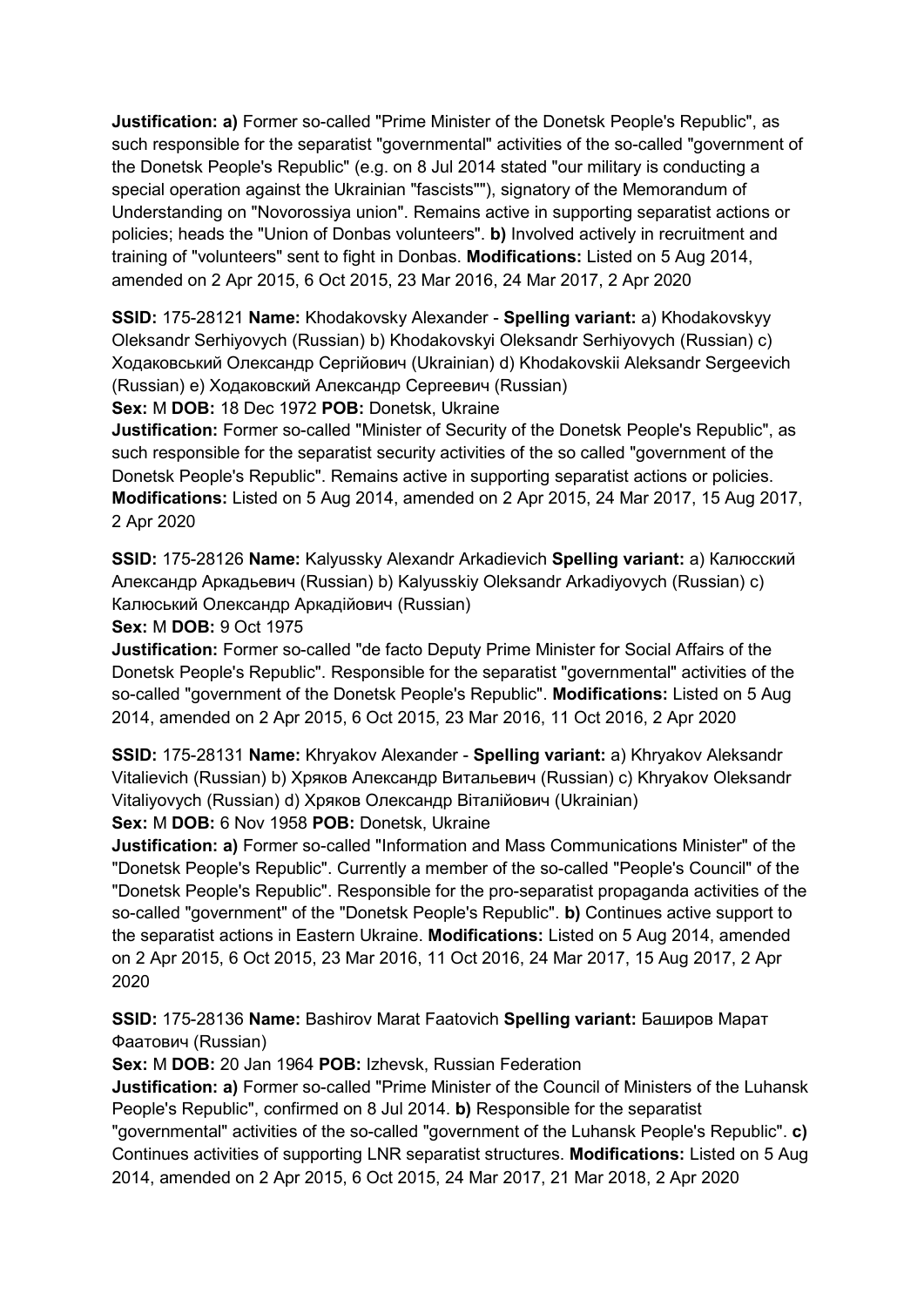**SSID:** 175-28141 **Name:** Nikitin Vasyl Oleksandrovych **Spelling variant:** a) Нікітін Василь Олександрович (Ukrainian) b) Nikitin Vasilii Aleksandrovich (Russian) c) Никитин Василий Александрович (Russian)

**Sex:** M **DOB:** 25 Nov 1971 **POB:** Shargun, Uzbekistan

**Justification: a)** Former so-called "Vice Prime Minister of the Council of Ministers of the Luhansk People's Republic", (used to be the so-called "Prime Minister of the Luhansk People's Republic", and former spokesman of the "Army of the South-East"). **b)** Responsible for the separatist "governmental" activities of the so-called "government of the Luhansk People's Republic". **c)** Responsible for the statement of the Army of the South-East that the Ukrainian presidential elections in the "Luhansk People's Republic" cannot take place due to the "new" status of the region. **d)** Remains active in supporting separatist actions or policies. **Modifications:** Listed on 5 Aug 2014, amended on 2 Apr 2015, 6 Oct 2015, 11 Oct 2016, 24 Mar 2017, 15 Aug 2017, 2 Apr 2020

**SSID:** 175-28147 **Name:** Karyakin Aleksey Vyacheslavovich **Spelling variant:** a) Карякин Алексей Вячеславович (Russian) b) Karyakin Oleksiy Vyacheslavovych (Russian) c) Карякiн Олексій В'ячеславович (Ukrainian)

**Sex:** M **DOB: a)** 7 Apr 1980 **b)** 7 Apr 1979 **POB:** Stakhanov, Luhansk region, Ukraine **Justification: a)** Until 25 Mar 2016 so-called "Supreme Council Chair of the Luhansk People's Republic", responsible for the separatist "governmental" activities of the "Supreme Council", responsible for asking the Russian Federation to recognize the independence of the "Luhansk People's Republic". **b)** Signatory of the Memorandum of Understanding on the "Novorossiya union". **c)** Former member of the so-called "People's Council of the Luhansk People's Republic". **d)** Remains active in supporting separatist actions or policies. **e)**  Currently Chairman of the so-called "Public Chamber of the Luhansk People's Republic". **Modifications:** Listed on 5 Aug 2014, amended on 2 Apr 2015, 11 Oct 2016, 24 Mar 2017, 15 Aug 2017, 26 Sep 2017, 2 Apr 2020

**SSID:** 175-28154 **Name:** Ivakin Yuriy Volodymyrovych **Spelling variant:** a) Ивакин Юрий Владимирович (Russian) b) Івакін Юрій Володимирович (Russian) c) Ivakin Iurii Vladimirovich (Russian)

**Sex:** M **DOB:** 13 Aug 1954 **POB:** Perevalsk, Luhansk Oblast, Ukraine **Justification:** Former so-called "Minister of Internal Affairs of the Luhansk People's Republic", as such responsible for the separatist "governmental" activities of the so-called "government of the Luhansk People's Republic". **Modifications:** Listed on 5 Aug 2014, amended on 2 Apr 2015, 6 Oct 2015, 2 Apr 2020

**SSID:** 175-28159 **Name:** Plotnitsky Igor - **Spelling variant:** a) Plotnitskii Igor Venediktovich (Russian) b) Плотницкий Игорь Венедиктович (Russian) c) Plotnytskyy Ihor Venedyktovych (Russian) d) Plotnytskyy Igor Venedyktovych (Russian) e) Плотницький Iгор Венедиктович (Ukrainian)

**Sex:** M **DOB: a)** 24 Jun 1964 **b)** 25 Jun 1964 **c)** 26 Jun 1964 **POB:** Luhansk, Ukraine **Justification: a)** Former so-called "Defence Minister" and former so-called "Head" of the "Luhansk People's Republic", and as such responsible for the separatist "governmental" activities of the so-called "government of the Luhansk People's Republic". **b)** Former Special Envoy of the so-called "Luhansk People's Republic" on Minsk implementation. **Other information:** POB: possibly in Kelmentsi, Chernivtsi Oblast **Modifications:** Listed on 5 Aug 2014, amended on 2 Apr 2015, 6 Oct 2015, 24 Mar 2017, 15 Aug 2017, 21 Mar 2018, 1 Oct 2019, 2 Apr 2020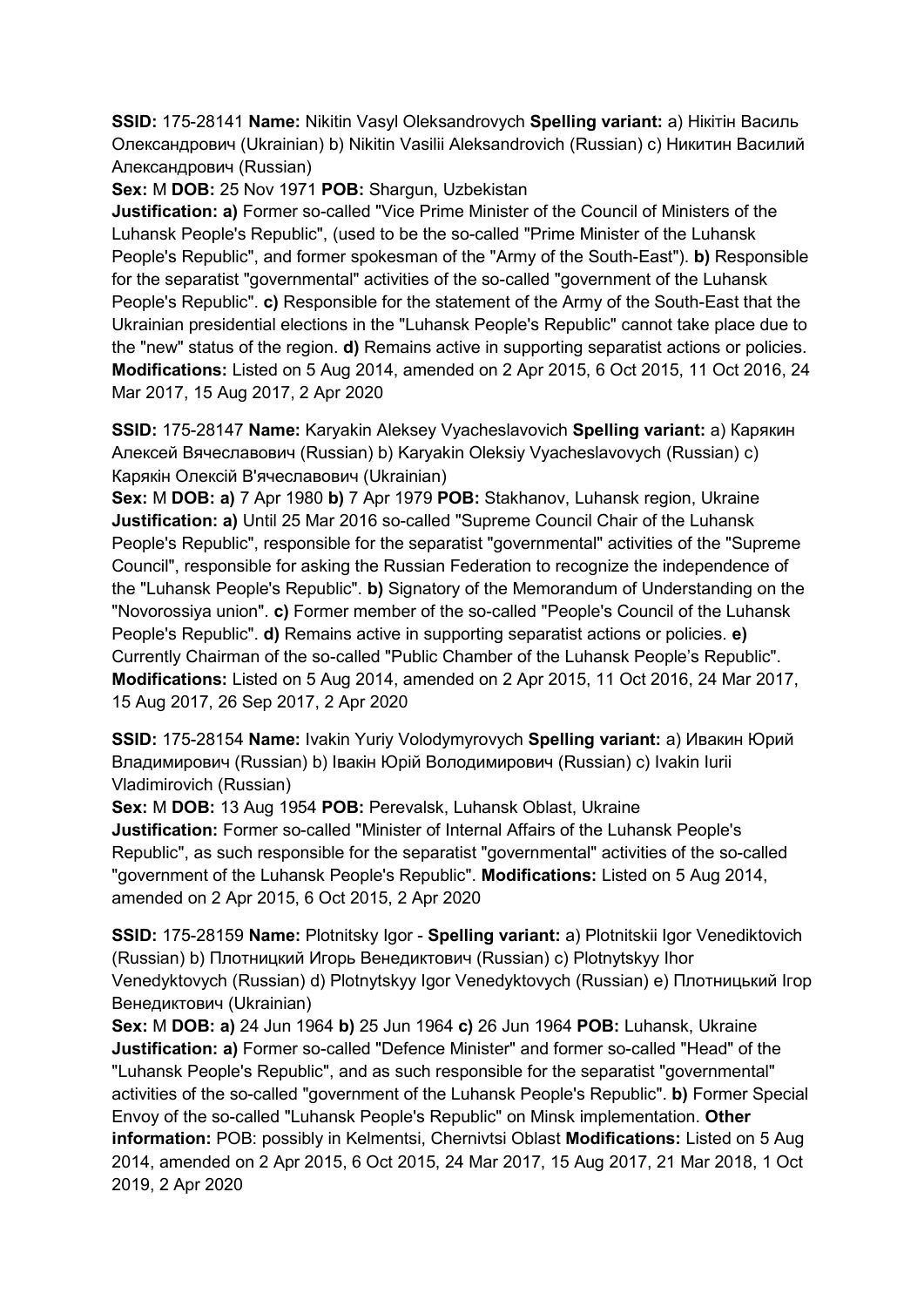**SSID:** 175-28164 **Name:** Kozitsyn Nikolay Ivanovich **Spelling variant:** Козицын Николай Иванович (Russian)

**Sex:** M **DOB: a)** 20 Jun 1956 **b)** 6 Oct 1956 **POB:** Djerzjinsk, Donetsk region, Ukraine **Justification: a)** Commander of Cossack forces. **b)** Responsible for commanding separatists in Eastern Ukraine fighting against the Ukrainian government forces. **c)** Remains active in supporting separatist actions or policies. **Modifications:** Listed on 5 Aug 2014, amended on 23 Mar 2016, 11 Oct 2016, 27 Sep 2018, 2 Apr 2020

**SSID:** 175-28179 **Name:** Fradkov Mikhail Efimovich **Spelling variant:** Фрадков Михаил Ефимович (Russian)

**Sex:** M **DOB:** 1 Sep 1950 **POB:** Kurumoch, Kuibyshev region, Russian Federation **Justification: a)** Former permanent member of the Security Council of the Russian Federation; Former Director of the Foreign Intelligence Service of the Russian Federation. As a member of the Security Council, which provides advice on and coordinates national security affairs, he was involved in shaping the policy of the Russian Government threatening the territorial integrity, sovereignty and independence of Ukraine. **b)** As of 4 Jan 2017, Director of the Russian Institute for Strategic Studies. He is also the Chairperson of the Board of Directors of "Almaz-Antey". **c)** Remains active in supporting separatist actions or policies. **Relation:** Chairman of OAO Almaz Antey (SSID 175-29467) **Modifications:**  Listed on 5 Aug 2014, amended on 24 Mar 2017, 26 Sep 2017, 2 Apr 2020

**SSID:** 175-28186 **Name:** Patrushev Nikolai Platonovich **Spelling variant:** Патрушев Николай Платонович (Russian)

**Sex:** M **DOB:** 11 Jul 1951 **POB:** St Petersburg (f.k.a. Leningrad), Russian Federation **Justification:** Permanent member and Secretary of the Security Council of the Russian Federation. As a member of the Security Council, which provides advice on and coordinates national security affairs, he was involved in shaping the policy of the Russian Government threatening the territorial integrity, sovereignty and independence of Ukraine. **Modifications:**  Listed on 5 Aug 2014, amended on 6 Oct 2015, 2 Apr 2020

**SSID:** 175-28193 **Name:** Bortnikov Aleksandr Vasilievich **Spelling variant:** Бортников Александр Васильевич (Russian)

**Sex:** M **DOB:** 15 Nov 1951 **POB:** Perm, Russian Federation

**Justification:** Permanent member of the Security Council of the Russian Federation; Director of the Federal Security Service (FSB). As a member of the Security Council, which provides advice on and coordinates national security affairs, he was involved in shaping the policy of the Russian Government threatening the territorial integrity, sovereignty and independence of Ukraine. **Modifications:** Listed on 5 Aug 2014, amended on 2 Apr 2020

**SSID:** 175-28200 **Name:** Nurgaliev Rashid Gumarovich **Spelling variant:** Нургалиев Рашид Гумарович (Russian)

**Sex:** M **DOB:** 8 Oct 1956 **POB:** Zhetikara, Kazakhstan

**Justification:** Member and Deputy Secretary of the Security Council of the Russian Federation. As a member of the Security Council, which provides advice on and coordinates national security affairs, he was involved in shaping the policy of the Russian Government threatening the territorial integrity, sovereignty and independence of Ukraine. **Modifications:**  Listed on 5 Aug 2014, amended on 2 Apr 2020, 29 Sep 2020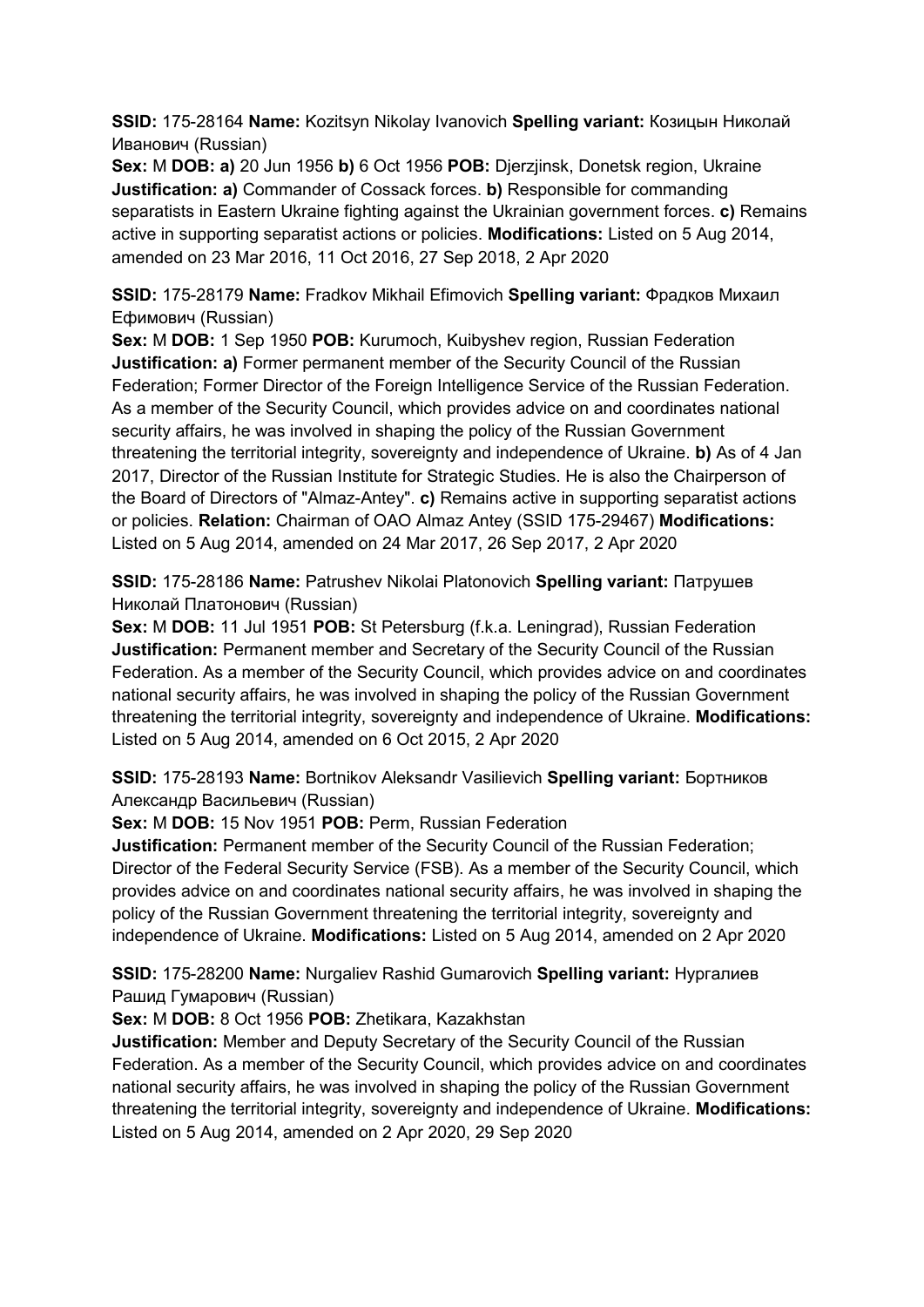**SSID:** 175-28207 **Name:** Gryzlov Boris Vyacheslavovich **Spelling variant:** Грызлов Борис Вячеславович (Russian)

**Sex:** M **DOB:** 15 Dec 1950 **POB:** Vladivostok, Russian Federation

**Justification: a)** Former permanent member of the Security Council of the Russian Federation. As a member of the Security Council, which provides advice on and coordinates national security affairs, he was involved in shaping the policy of the Russian Government threatening the territorial integrity, sovereignty and independence of Ukraine. **b)** He remains chairman of the Supreme Council of the United Russia party. **c)** Chairperson of the Board of Directors of the State-owned enterprise Tactical Missiles Corporation JSC. **Modifications:**  Listed on 5 Aug 2014, amended on 24 Mar 2017, 21 Mar 2018, 2 Apr 2020

**SSID:** 175-28214 **Name:** Beseda Sergei Orestovich **Spelling variant:** Беседа Сергей Орестович (Russian)

**Sex:** M **DOB:** 17 May 1954

**Justification: a)** Commander of the Fifth Service of the FSB, Federal Security Service of the Russian Federation. **b)** As a senior FSB officer (Colonel-General), he heads a service responsible for overseeing intelligence operations and international activity. **Modifications:**  Listed on 5 Aug 2014, amended on 2 Apr 2015, 6 Oct 2015, 11 Oct 2016, 27 Sep 2018, 2 Apr 2020

**SSID:** 175-28219 **Name:** Degtyaryov Mikhail Vladimirovich **Spelling variant:** a) Degtyarev Mikhail Vladimirovich (Ukrainian) b) Дегтярёв Михаил Владимирович (Ukrainian) **Sex:** M **DOB:** 10 Jul 1981 **POB:** Kuibyshev (Samara), Russian Federation **Justification: a)** Member of the State Duma. **b)** As a member of the Duma he announced the inauguration of the "de facto embassy" of the unrecognised, so-called "Donetsk People's Republic" in Moscow, he contributes to undermining or threatening the territorial integrity, sovereignty and independence of Ukraine. **c)** Currently Chairman of the Russian State Duma Committee on Physical Education, Sport and Youth Affairs. **Modifications:** Listed on 5 Aug 2014, amended on 6 Oct 2015, 24 Mar 2017, 15 Aug 2017, 27 Sep 2018, 2 Apr 2020

**SSID:** 175-28226 **Name:** Kadyrov Ramzan Akhmadovitch **Spelling variant:** Кадыров Рамзан Ахматович (Russian)

**Sex:** M **DOB:** 5 Oct 1976 **POB:** Tsentaroy, Chechnya, Russian Federation **Justification:** President of the Republic of Chechnya. Kadyrov made statements in support of the illegal annexation of Crimea and in support of the armed insurgency in Ukraine. He stated, inter alia, on 14 Jun 2014 that he "will do anything to help revive Crimea". In that context, he was awarded the medal for "the liberation of Crimea" by the Acting Head of the Autonomous "Republic of Crimea" for the support he provided to the unlawful annexation of Crimea. In addition, on 1 Jun 2014 he expressed his readiness to send 74 000 Chechen volunteers to Ukraine if requested to do so. **Modifications:** Listed on 5 Aug 2014, amended on 2 Apr 2020

**SSID:** 175-28233 **Name:** Tkachyov Alexander Nikolayevich **Spelling variant:** Ткачёв Александр Николаевич (Russian)

**Sex:** M **DOB:** 23 Dec 1960 **POB:** Vyselki, Krasnodar Region, Russian Federation **Justification: a)** Former Governor of the Krasnodar Krai. **b)** He was awarded the medal "for the liberation of Crimea" by the Acting head of the Autonomous "Republic of Crimea" for the support he provided to the unlawful annexation of Crimea. On that occasion, the Acting Head of the Autonomous "Republic of Crimea" said that Tkachyov was one of the first to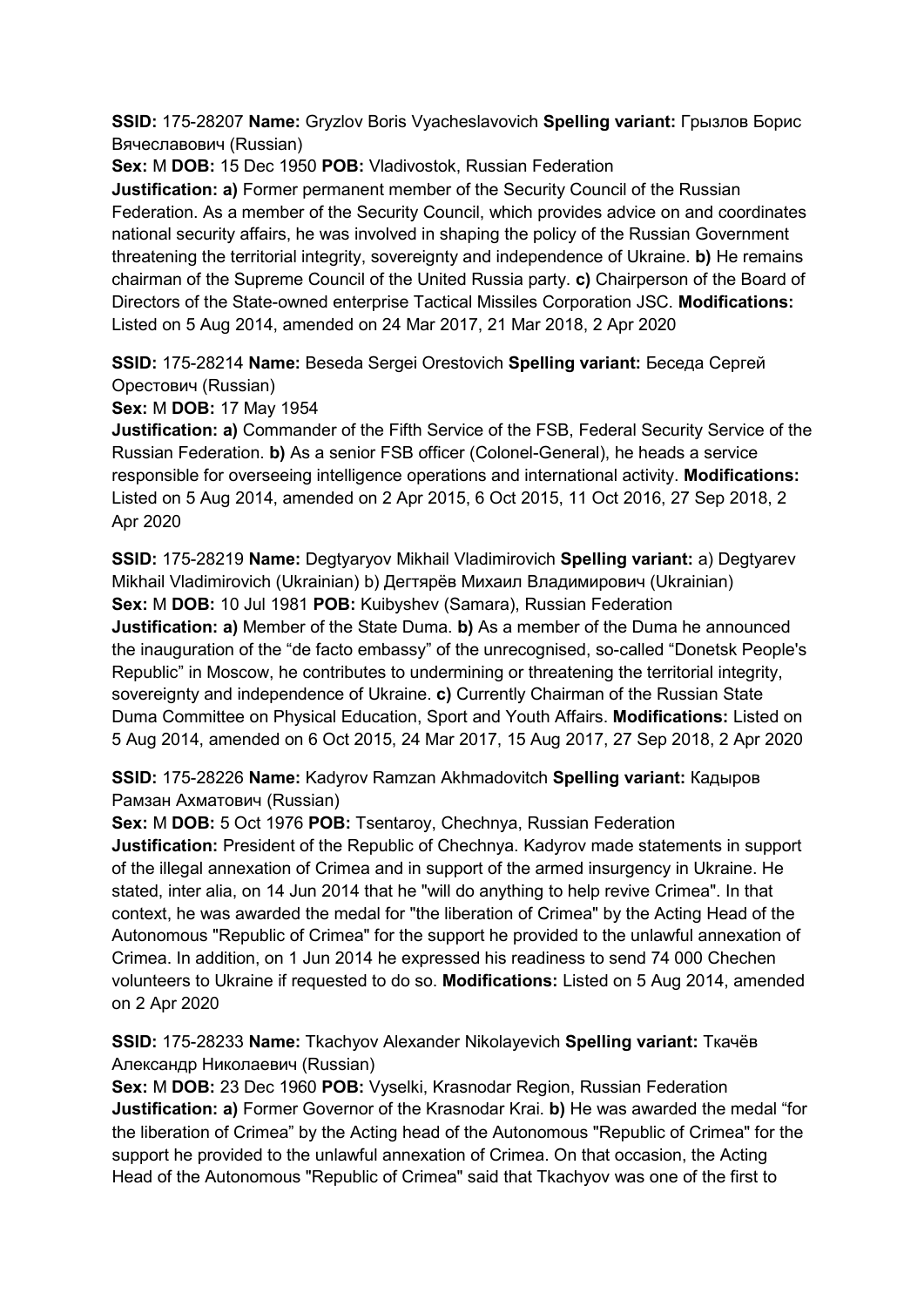express his support to the new "leadership" of Crimea. **c)** Former Minister of Agriculture of the Russian Federation. **Modifications:** Listed on 5 Aug 2014, amended on 6 Oct 2015, 23 Mar 2016, 27 Sep 2018, 2 Apr 2020

**SSID:** 175-28240 **Name:** Gubarev Pavel Yurievich **Spelling variant:** a) Губарев Павел Юрьевич (Russian) b) Gubariev Pavlo Yuriyovich (Russian) c) Hubariev Pavlo Yuriyovich (Russian) d) Губарєв Павло Юрійович (Ukrainian)

**Sex:** M **DOB: a)** 10 Feb 1983 **b)** 10 Mar 1983 **POB:** Sievierodonetsk, Ukraine **Justification: a)** One of the self-described leaders of the "People's Republic of Donetsk". He requested Russian intervention in eastern Ukraine, including through the deployment of Russian peacekeeping forces. He was associated with Igor Strelkov/Girkin who is responsible for actions which undermine or threaten the territorial integrity, sovereignty and independence of Ukraine. Gubarev was responsible for recruiting people for armed forces of separatists. **b)** Responsible for taking over the regional government building in Donetsk with pro-Russian forces and proclaimed himself the "People's governor". **c)** Despite being arrested for threatening the territorial integrity of Ukraine, and subsequently released, he has continued to play a prominent role in separatist activities, thus undermining the territorial integrity, sovereignty and independence of Ukraine. **Modifications:** Listed on 5 Aug 2014, amended on 6 Oct 2015, 11 Oct 2016, 24 Mar 2017, 15 Aug 2017, 2 Apr 2020

**SSID:** 175-28249 **Name:** Gubareva Ekaterina Yurievna **Spelling variant:** a) Губарева Екатерина Юрьевна (Russian) b) Gubarieva Kateryna Yuriyivna (Russian) c) Hubarieva Kateryna Yuriyivna (Russian) d) Губарева Катерина Юріївна (Ukrainian) **Sex:** W **DOB: a)** 5 Jul 1983 **b)** 10 Mar 1983 **POB:** Kakhovka, Kherson Oblast, Ukraine **Justification: a)** In her capacity of former so-called "Minister of Foreign Affairs" she was responsible for defending the so-called "Donetsk People's Republic", thus undermining the territorial integrity, sovereignty and independence of Ukraine. In taking on and acting in this capacity she has therefore supported actions and policies which undermine the territorial integrity, sovereignty and independence of Ukraine. Remains active in supporting separatist actions and policies. **b)** Former Member of the so-called "People's Council" of the "Donetsk People's Republic" (until Nov 2018). **Modifications:** Listed on 5 Aug 2014, amended on 2 Apr 2015, 6 Oct 2015, 23 Mar 2016, 11 Oct 2016, 24 Mar 2017, 15 Aug 2017, 2 Apr 2019, 2 Apr 2020

**SSID:** 175-28258 **Name:** Berezin Fyodor Dmitrievich **Spelling variant:** a) Березин Фёдор Дмитриевич (Russian) b) Berezin Fedir Dmytrovych (Russian) c) Березін Федір Дмитрович (Ukrainian)

**Sex:** M **DOB:** 7 Feb 1960 **POB:** Donetsk, Ukraine

**Justification:** Former so-called "deputy defence minister" of the so-called "Donetsk People's Republic". He is associated with Igor Strelkov/Girkin, who is responsible for actions which undermine or threaten the territorial integrity, sovereignty and independence of Ukraine. In taking on and acting in this capacity Berezin has therefore supported actions and policies which undermine the territorial integrity, sovereignty and independence of Ukraine. Remains active in supporting separatist actions and policies. Current Chairman of the Board of DNR Writers' Union. **Relation:** Related to Girkin Igor Vsevolodovich (SSID 175-27607) **Modifications:** Listed on 5 Aug 2014, amended on 2 Apr 2015, 6 Oct 2015, 24 Mar 2017, 15 Aug 2017, 21 Mar 2018, 2 Apr 2020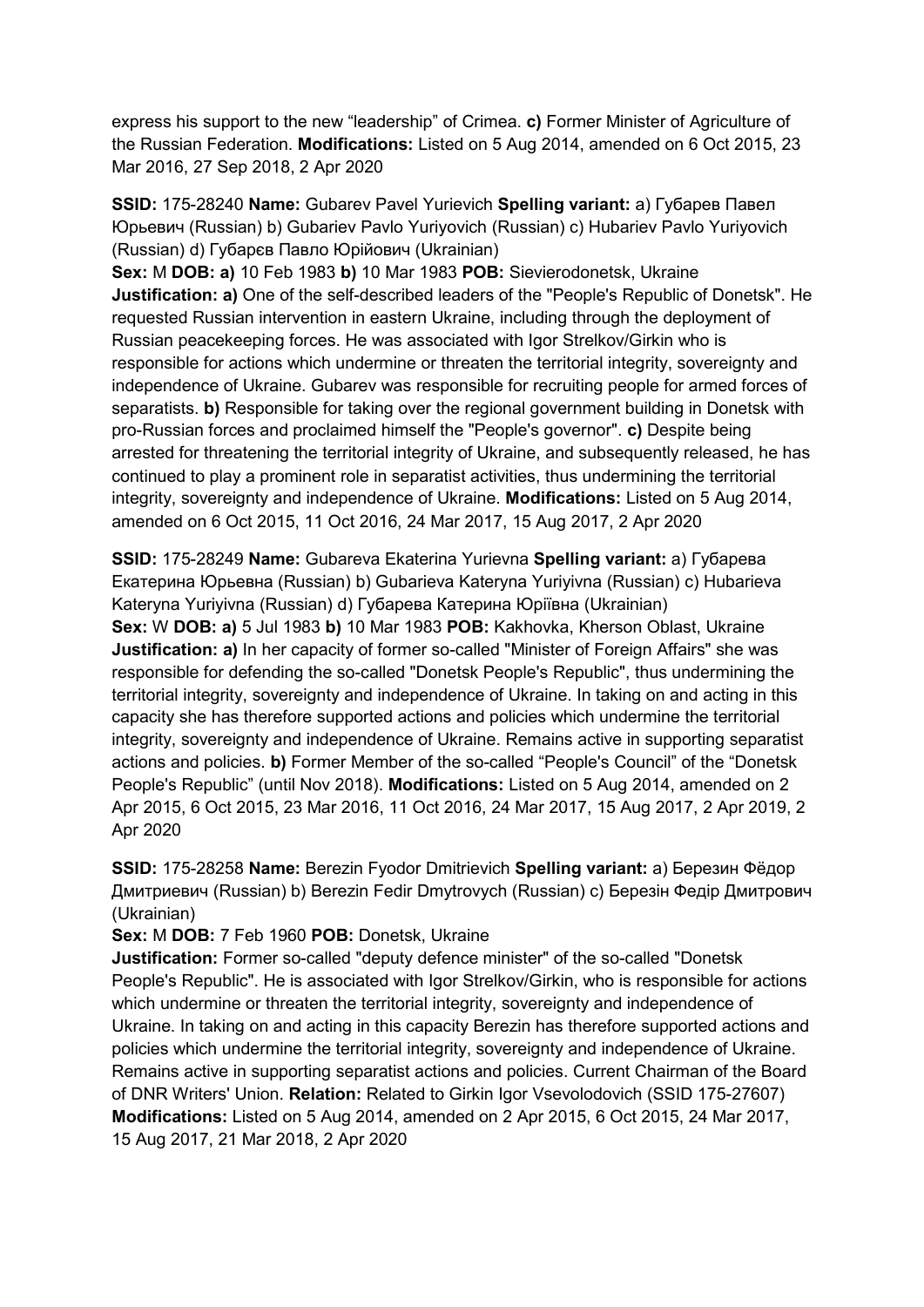**SSID:** 175-28265 **Name:** Kaurov Valery Vladimirovich **Spelling variant:** a) Кауров Валерий Владимирович (Russian) b) Kaurov Valeriy Volodymyrovych (Russian) c) Кауров Валерій Володимирович (Ukrainian)

**Sex:** M **DOB:** 2 Apr 1956 **POB:** Odessa, Ukraine

**Justification: a)** The self-described "president" of the so-called "Republic of Novorossiya" who has called on Russia to deploy troops to Ukraine. In taking on and acting in this capacity he has therefore supported actions and policies which undermine the territorial integrity, sovereignty and independence of Ukraine. **b)** Remains active in supporting separatist actions or policies. **Modifications:** Listed on 5 Aug 2014, amended on 24 Mar 2017, 15 Aug 2017, 2 Apr 2020

**SSID:** 175-28272 **Name:** Zdriliuk Serhii Anatoliyovych **Spelling variant:** a) Здрилюк Сергей Анатольевич (Russian) b) Здрилюк Сергій Анатолійович (Ukrainian)

**Sex:** M **DOB: a)** 23 Jun 1972 **b)** 23 Jul 1972 **POB:** Frontovka village, Vinnytsia region, Ukraine **Good quality a.k.a.:** Abwehr

**Justification: a)** Senior aid to Igor Strelkov/Girkin who is responsible for actions which undermine or threaten the territorial integrity, sovereignty and independence of Ukraine. In taking on and acting in this capacity, Zdriliuk has therefore supported actions and policies which undermine the territorial integrity, sovereignty and independence of Ukraine. **b)**  Remains active in supporting separatist actions or policies. **Relation:** Related to Girkin Igor Vsevolodovich (SSID 175-27607) **Modifications:** Listed on 5 Aug 2014, amended on 6 Oct 2015, 11 Oct 2016, 24 Mar 2017, 15 Aug 2017, 26 Sep 2017, 2 Apr 2020, 29 Sep 2020

**SSID:** 175-28279 **Name:** Antyufeyev Vladimir **Spelling variant:** Антюфеев Владимир (Russian)

**Sex:** M **DOB:** 19 Feb 1951 **POB:** Novosibirsk, Russian Federation **Good quality a.k.a.: a)**  Vladimir Shevtsov **b)** Vladimir Iurievici Antiufeev **c)** Vladimir Gheorghievici Alexandrov **d)**  Vadim Gheorghievici Shevtsov

**Justification: a)** Former "Minister of State Security" in the separatist region of Transnistria. Former vice-prime minister of the "Donetsk People's Republic", responsible for security and law enforcement. In his capacity, he was responsible for the separatist "governmental" activities of the so-called "government of the Donetsk People's Republic". **b)** Board member and Deputy Director General of the State-owned enterprise "United Engine Corporation", board member of the State-owned JSC Research and Production Enterprise "Temp" named after F. Korotkov. **c)** Remains active in supporting separatist actions or policies. **Modifications:** Listed on 5 Aug 2014, amended on 6 Oct 2015, 11 Oct 2016, 26 Sep 2017, 2 Apr 2020, 29 Sep 2020

**SSID:** 175-28521 **Name:** Gromov Alexeyevich Alexey **Spelling variant:** Громов Алексеевич Алексей (Russian)

**Sex:** M **DOB:** 31 May 1960 **POB:** Sergiev Posad (f.k.a. Zagorsk), Russian Federation **Justification:** As first Deputy Chief of Staff of the Presidential Administration, he is responsible for instructing Russian media outlets to take a line favourable with the separatists in Ukraine and the annexation of Crimea, therefore supporting the destabilisation of Eastern Ukraine and the annexation of Crimea. **Modifications:** Listed on 27 Aug 2014, amended on 6 Oct 2015, 2 Apr 2020

**SSID:** 175-28527 **Name:** Tchigrina Oksana - **Spelling variant:** a) Chigrina Oksana Aleksandrovna (Russian) b) Chyhryna Oksana Aleksandrovna (Russian) c) Чигрина Оксана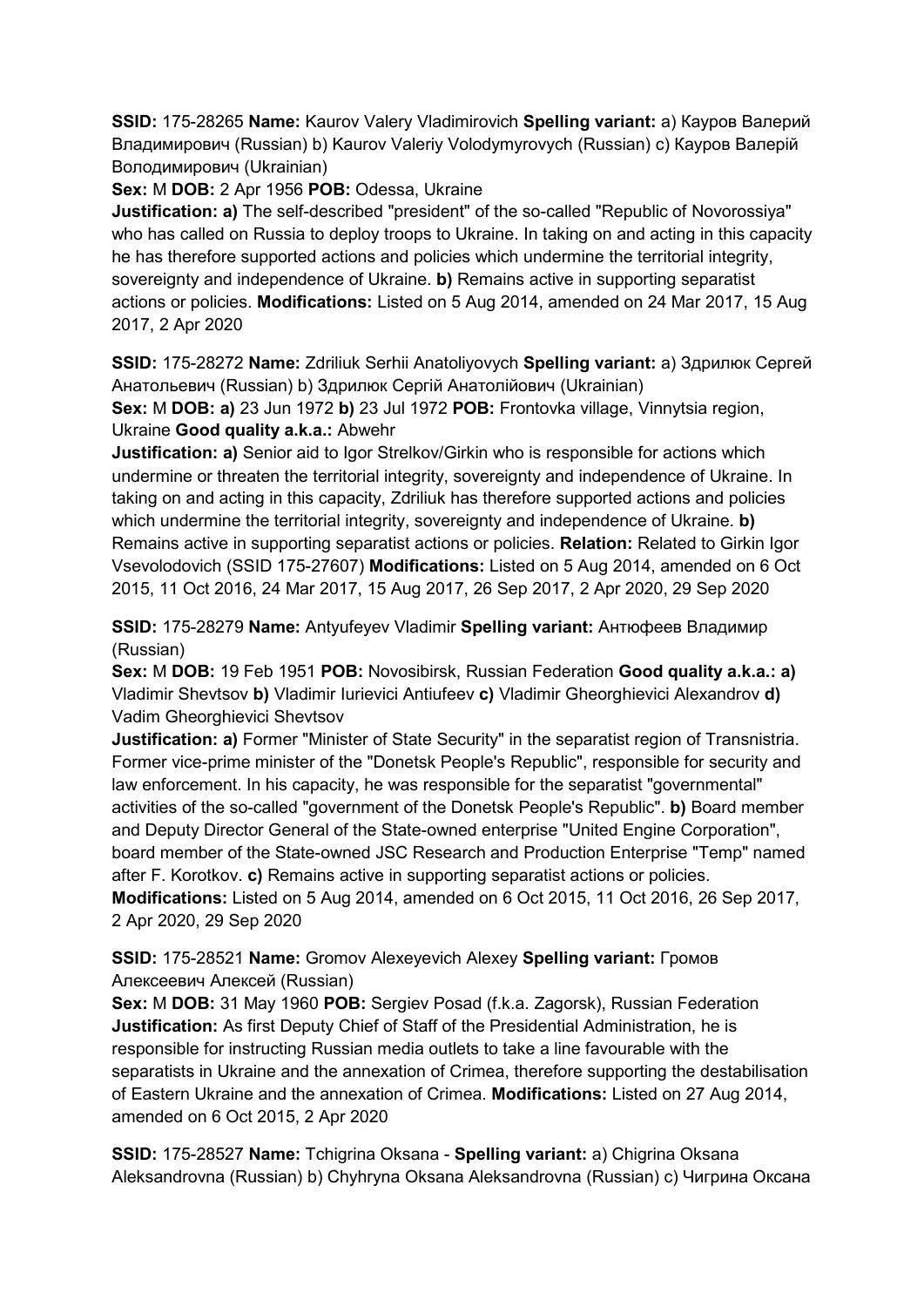Александровна (Russian)

**Sex:** W **DOB:** 23 Jul 1981 (approximately)

**Justification: a)** Former spokesperson of the so-called "government" of the so-called "Luhansk People's Republic" who made declarations justifying, inter alia, the shooting down of a Ukrainian military airplane, the taking of hostages, fighting activities by the illegal armed groups, which have as a consequence undermined the territorial integrity, sovereignty and unity of Ukraine. **b)** Former spokesperson of the Press Service of LNR. **c)** Remains active in supporting separatist actions or policies. **Modifications:** Listed on 27 Aug 2014, amended on 2 Apr 2015, 11 Oct 2016, 24 Mar 2017, 27 Sep 2018, 2 Apr 2019, 2 Apr 2020

**SSID:** 175-28531 **Name:** Litvinov Boris Alekseevich **Spelling variant:** a) Литвинов Борис Алексеевич (Russian) b) Lytvynov Borys Oleksiyovych (Russian) c) Литвинов Борис Олексійович (Ukrainian)

**Sex:** M **DOB:** 13 Jan 1954 **POB:** Dzerzhynsk, Donetsk Oblast, Ukraine **Justification:** Former member of the so-called "People's Council" and former chairman of the so-called "Supreme Council" of the so-called "Donetsk People's Republic" who was at the source of policies and the organisation of the illegal "referendum" leading to the proclamation of the so-called "Donetsk People's Republic", which constituted a breach of the territorial integrity, sovereignty and unity of Ukraine. Remains active in supporting separatist actions or policies. Current leader of Communist Party of DNR. **Modifications:** Listed on 27 Aug 2014, amended on 2 Apr 2015, 6 Oct 2015, 24 Mar 2017, 15 Aug 2017, 21 Mar 2018, 2 Apr 2020

**SSID:** 175-28539 **Name:** Abisov Sergey Vadimovich **Spelling variant:** a) Абисов Сергей Вадимович (Russian) b) Abisov Sergiy Vadymovych (Russian) c) Abisov Serhiy Vadymovych (Russian) d) Абiсов Сергій Вадимович (Ukrainian) **Sex:** M **DOB:** 27 Nov 1967 **POB:** Simferopol, Crimea, Ukraine **Justification: a)** By accepting his appointment as so-called "Minister of Interior of the Republic of Crimea" by the President of Russia (decree No. 301) on 5 May 2014 and by his actions as so-called "Minister of Interior" he has undermined the territorial integrity, sovereignty and unity of Ukraine. **b)** Dismissed as so-called "Minister of Interior of the Republic of Crimea" in Jun 2018. Aide to the "Chairman" of the Council of Ministers of the so-called "Republic of Crimea." **Modifications:** Listed on 27 Aug 2014, amended on 6 Oct 2015, 24 Mar 2017, 15 Aug 2017, 2 Apr 2019, 2 Apr 2020

**SSID:** 175-28544 **Name:** Rotenberg Arkady Romanovich **Spelling variant:** a) Rotenberg Arkadii Romanovich (Russian) b) Ротенберг Аркадий Романович (Russian) **Sex:** M **DOB:** 15 Dec 1951 **POB:** St Petersburg (f.k.a. Leningrad), Russian Federation **Justification: a)** Arkady Rotenberg is a prominent Russian businessman who has close personal ties to President Putin. Since Mar 2014, Rotenberg, or his companies, have received State contracts totalling over USD 7 billion. In 2015, Rotenberg led the annual list of government contracts in terms of value, after being awarded contracts worth RUB 555 billion from the Russian Government. Many of these contracts were awarded without formal competitive processes. On 30 Jan 2015, Prime Minister Dmitry Medvedev signed a decree that awarded to Rotenberg's company, Stroygazmontazh, a State contract for the construction of the Kerch bridge from Russia to the illegally annexed Autonomous "Republic of Crimea". **b)** Through these contracts, he has financially benefited from Russian decisionmakers responsible for the annexation of Crimea or the destabilisation of eastern Ukraine. Former owner of the company Stroygazmontazh, which has been awarded a State contract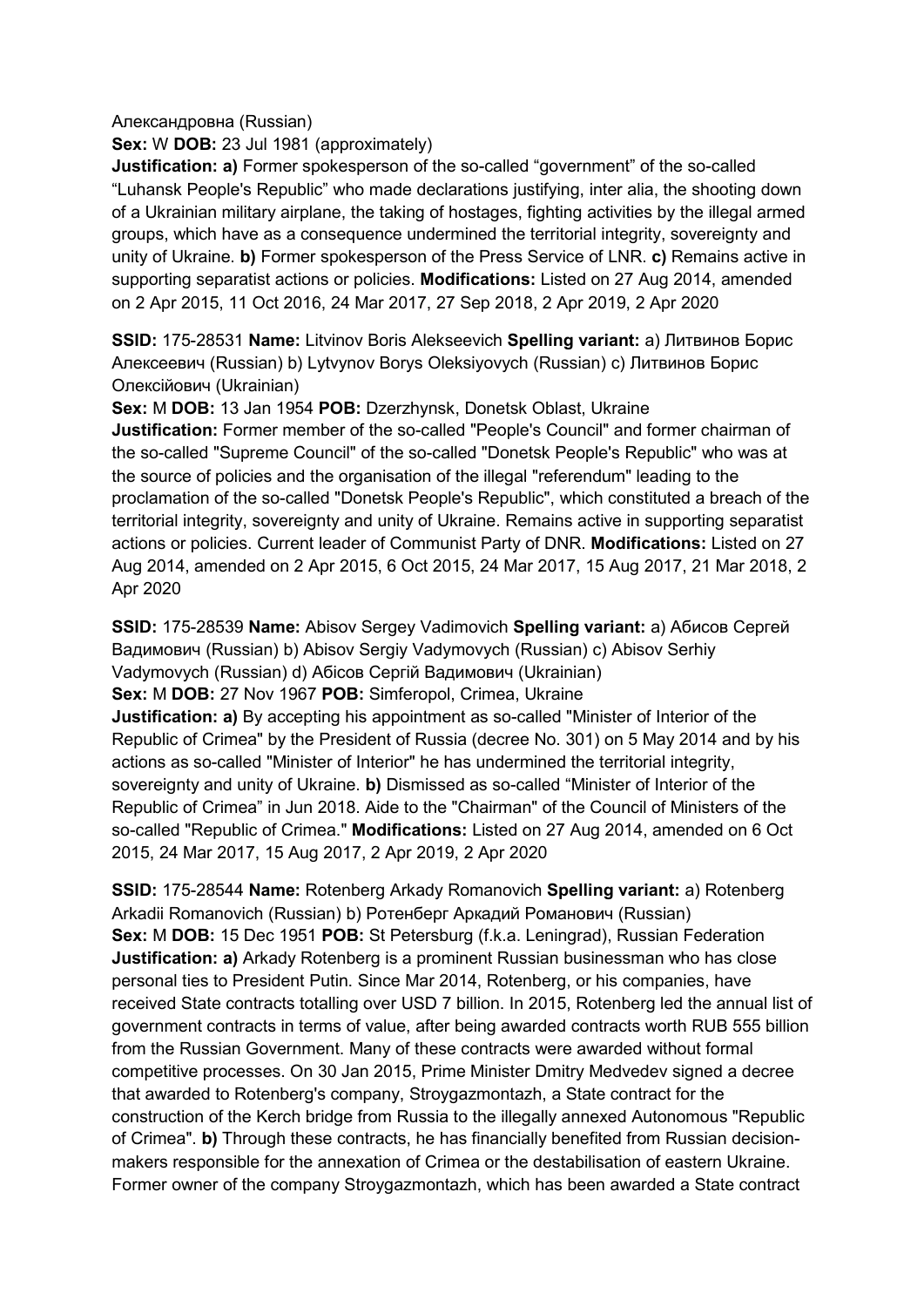for the construction of the Kerch bridge from Russia to the illegally annexed Autonomous "Republic of Crimea", therefore consolidating its integration into the Russian Federation which in turn further undermines the territorial integrity of Ukraine. Similarly, in Jan 2017, Stroygazmontazh was awarded the State contract worth RUB 17 billion for the construction of a railway line on the Kerch bridge, which again further undermines the territorial integrity of Ukraine. **c)** Owner of two companies, Mostotrest and Stroygazmontazh-Most, designated for their activities undermining Ukrainian sovereignty. For his involvement in the construction of the Kerch bridge he was awarded with the State order "Hero of Labour of the Russian Federation" in Mar 2020. He is the chairman of the board of directors of publishing house Prosvescheniye, which has notably implemented the project "To the Children of Russia: Address – Crimea", a public relations campaign that was designed to persuade Crimean children that they are now Russian citizens living in Russia, and thereby supporting the Russian Government's policy to integrate Crimea into Russia. **Relation: a)** Owner of PJSC Mostotrest (SSID 175-39452) **b)** Owner of Stroygazmontazh Most OOO (SGM-Most OOO) (SSID 175-39469) **Modifications:** Listed on 27 Aug 2014, amended on 2 Apr 2015, 6 Oct 2015, 15 Aug 2017, 2 Apr 2020, 29 Sep 2020

**SSID:** 175-28550 **Name:** Malofeev Konstantin Valerevich **Spelling variant:** Малофеев Константин Валерьевич (Russian)

**Sex:** M **DOB:** 3 Jul 1974 **POB:** Puschino, Moscow region, Russian Federation **Justification: a)** Mr Malofeev is closely linked to Ukrainian separatists in Eastern Ukraine and Crimea. He is a former employer of Mr Borodai, former so-called "Prime Minister" of the "Donetsk People's Republic" and met with Mr Aksyonov, so-called "Prime Minister" of the socalled "Republic of Crimea", during the period of the Crimean annexation process. The Ukrainian Government has opened a criminal investigation into his alleged material and financial support to separatists. In addition, he gave a number of public statements supporting the annexation of Crimea and the incorporation of Ukraine into Russia and notably stated in Jun 2014 that "You can't incorporate the whole of Ukraine into Russia. The East (of Ukraine) maybe". **b)** Therefore, Mr Malofeev is acting in support of the destabilisation of Eastern Ukraine. **Modifications:** Listed on 27 Aug 2014, amended on 6 Oct 2015, 11 Oct 2016, 26 Sep 2017, 2 Apr 2020

**SSID:** 175-28557 **Name:** Kovalchuk Valentinovich Yuriy **Spelling variant:** Ковальчук Валентинович Юрий (Russian)

**Sex:** M **DOB:** 25 Jul 1951 **POB:** St Petersburg (f.k.a. Leningrad), Russian Federation **Justification: a)** Mr. Kovalchuk is a long-time acquaintance of President Putin. He is a cofounder of the so-called Ozero Dacha, a cooperative society bringing together an influential group of individuals around President Putin. **b)** He is benefiting from his links with Russian decision-makers. He is the chairman and largest shareholder of Bank Rossiya, of which he owned around 38 % in 2013, and which is considered the personal bank of Senior Officials of the Russian Federation. Since the illegal annexation of Crimea, Bank Rossiya has opened branches across Crimea and Sevastopol, thereby consolidating their integration into the Russian Federation. **c)** Furthermore, Bank Rossiya has important stakes in the National Media Group which in turn controls television stations which actively support the Russian government's policies of destabilisation of Ukraine. **Modifications:** Listed on 27 Aug 2014, amended on 6 Oct 2015, 2 Apr 2020

**SSID:** 175-28563 **Name:** Shamalov Terentievich Nikolay **Spelling variant:** Шамалов Терентьевич Николай (Russian)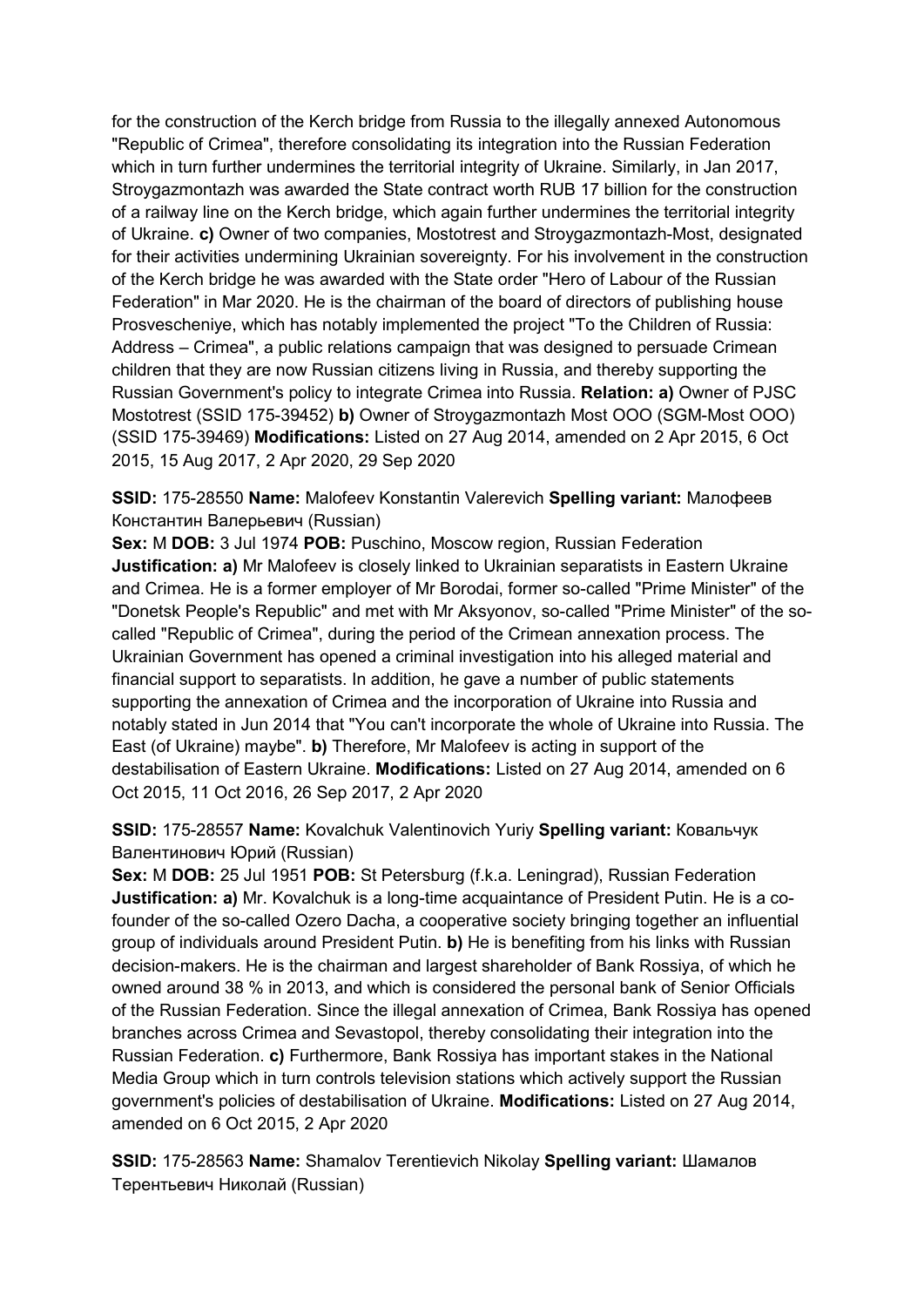**Sex:** M **DOB:** 24 Jan 1950 **POB: a)** Belarus **b)** Moscow, Russian Federation **c)** St Petersburg (f.k.a. Leningrad), Russian Federation

**Justification: a)** Mr. Shamalov is a long-time acquaintance of President Putin. He is a cofounder of the so-called Ozero Dacha, a cooperative society bringing together an influential group of individuals around President Putin. **b)** He benefits from his links with Russian decision-makers. He is the second largest shareholder of Bank Rossiya, of which he owned around 10 % in 2013, and which is considered the personal bank of Senior Officials of the Russian Federation. Since the illegal annexation of Crimea, Bank Rossiya has opened branches across Crimea and Sevastopol, thereby consolidating their integration into the Russian Federation. **c)** Furthermore, Bank Rossiya has important stakes in the National Media Group which, in turn, controls television stations which actively support the Russian government's policies of destabilisation of Ukraine. **Modifications:** Listed on 27 Aug 2014, amended on 2 Apr 2015, 6 Oct 2015, 2 Apr 2020

**SSID:** 175-29281 **Name:** Kononov Vladimir Petrovich **Spelling variant:** a) Кононов Владимир Петровнч (Russian) b) Kononov Volodymyr Petrovych (Russian) c) Кононов Володимир Петрович (Russian)

**Sex:** M **DOB:** 14 Oct 1974 **POB:** Gorskoe, Luhansk Oblast, Ukraine **Good quality a.k.a.: Tsar** 

**Justification: a)** As of 14 Aug 2014, he replaced Igor Strelkov/Girkin, as the so-called "Defence minister" of the "Donetsk People's Republic". He has reportedly commanded a division of separatist fighters in Donetsk since Apr 2014 and has promised to solve the strategic task of repelling Ukraine's military aggression. Kononov has therefore supported actions and policies which undermine the territorial integrity, sovereignty and independence of Ukraine. **b)** Dismissed as so-called "Defence minister" in Sep 2018. **c)** Chief of the Directorate for Social Assistance to Retired Servicemen and Patriotic Education, under the so called "Head of the Donetsk People's Republic". **Modifications:** Listed on 12 Nov 2014, amended on 6 Oct 2015, 11 Oct 2016, 24 Mar 2017, 21 Mar 2018, 2 Apr 2019, 1 Oct 2019, 2 Apr 2020, 29 Sep 2020

**SSID:** 175-29289 **Name:** Rudenko Miroslav Vladimirovich **Spelling variant:** a) Руденко Мирослав Владимирович (Russian) b) Rudenko Myroslav Volodymyrovych (Russian) c) Руденко Мирослав Володимирович (Russian)

**Sex:** M **DOB:** 21 Jan 1983 **POB:** Debaltsevo, Ukraine

**Justification:** Associated with the "Donbass People's Militia". He has, inter alia, stated that they will continue their fighting in the rest of the country. Rudenko has therefore supported actions and policies which undermine the territorial integrity, sovereignty and independence of Ukraine. Member of the so-called "People's Council of the Donetsk People's Republic". **Modifications:** Listed on 12 Nov 2014, amended on 2 Apr 2015, 23 Mar 2016, 11 Oct 2016, 24 Mar 2017, 2 Apr 2020

**SSID:** 175-29301 **Name:** Pinchuk Andrey Yurevich **Spelling variant:** a) Пинчук Андрей Юрьевич (Russian) b) Pinchuk Andriy Yuriyovych (Russian) c) Пiнчук Андрій Юрійович (Ukrainian)

**Sex:** M **DOB:** 27 Dec 1977 (approximately) **POB:** Tiraspol, Moldova

**Justification:** Former "State security minister" of the so-called "Donetsk People's Republic". Associated with Vladimir Antyufeyev, who was responsible for the separatist "governmental" activities of the so-called "government of the Donetsk People's Republic". He has therefore supported actions and policies which undermine the territorial integrity, sovereignty and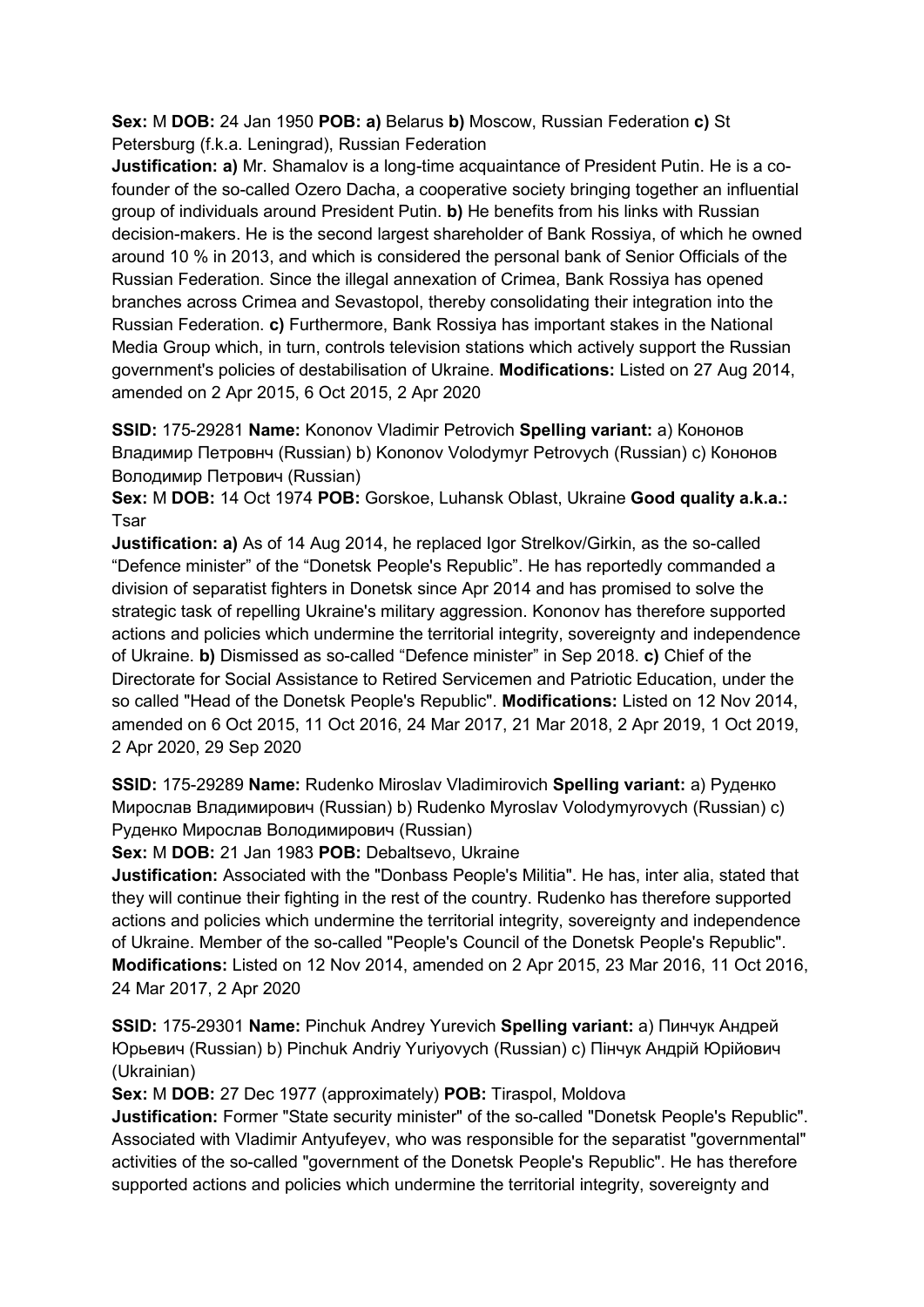independence of Ukraine. Remains active in supporting separatist actions or policies. Head of the "Union of Donbas volunteers". **Relation:** Related to Antyufeyev Vladimir (SSID 175- 28279) **Modifications:** Listed on 12 Nov 2014, amended on 2 Apr 2015, 23 Mar 2016, 24 Mar 2017, 15 Aug 2017, 1 Oct 2019, 29 Sep 2020

**SSID:** 175-29305 **Name:** Bereza Oleg Vladimirovich **Spelling variant:** Берëза Олег Владимирович (Russian)

**Sex:** M **DOB:** 1 Mar 1977 **POB:** Frunze, Slobodzia district, Moldova

**Justification:** Former so-called "Internal affairs minister" of the "Donetsk People's Republic". Associated with Vladimir Antyufeyev, who was responsible for the separatist "governmental" activities of the so-called "Government of the Donetsk People's Republic". He has therefore supported actions and policies which undermine the territorial integrity, sovereignty and independence of Ukraine. **Relation:** Related to Antyufeyev Vladimir (SSID 175-28279) **Modifications:** Listed on 12 Nov 2014, amended on 2 Apr 2015, 6 Oct 2015, 11 Oct 2016, 1 Oct 2019, 29 Sep 2020

**SSID:** 175-29309 **Name:** Rodkin Andrei Nikolaevich **Spelling variant:** Родкин Андрей Николаевич (Russian)

**Sex:** M **DOB:** 23 Sep 1976 **POB:** Moscow, Russian Federation

**Justification: a)** Former Moscow Representative of the so-called "Donetsk People's Republic". In his statements he has, inter alia, talked about the militias' readiness to conduct a guerrilla war and their seizure of weapon systems from the Ukrainian armed forces. He has therefore supported actions and policies which undermine the territorial integrity, sovereignty and independence of Ukraine. **b)** One of the former leaders of the "Union of Donbas Volunteers". **c)** Remains active in supporting separatist actions or policies. **Modifications:** Listed on 12 Nov 2014, amended on 2 Apr 2015, 6 Oct 2015, 23 Mar 2016, 27 Sep 2018, 2 Apr 2019, 2 Apr 2020

**SSID:** 175-29313 **Name:** Karaman Aleksandr Akimovich **Spelling variant:** a) Караман Александр Акимович (Russian) b) Caraman Alexandru - (Russian)

**Sex:** M **DOB:** 26 Jul 1956 **POB:** Cioburciu, Slobozia district, Moldova

**Justification: a)** Former so-called "Deputy Prime Minister for Social Issues" of the "Donetsk People's Republic". Associated with Vladimir Antyufeyev, who was responsible for the separatist "governmental" activities of the so-called "Government of the Donetsk People's Republic". He has therefore supported actions and policies which undermine the territorial integrity, sovereignty and independence of Ukraine. Protégé of Russia's former Deputy Prime Minister Dmitry Rogozin. Former Head of the Administration of the Council of Ministers of the "Donetsk People's Republic". **b)** Until Mar 2017, so-called "Plenipotentiary representative of the President" of the so-called "Pridnestrovian Moldavian Republic" to the Russian Federation. **c)** Remains active in supporting separatist actions or policies. **Relation: a)** Related to Antyufeyev Vladimir (SSID 175-28279) **b)** Related to Rogozin Dmitry Olegovich (SSID 175-27418) **Modifications:** Listed on 12 Nov 2014, amended on 2 Apr 2015, 6 Oct 2015, 11 Oct 2016, 24 Mar 2017, 21 Mar 2018, 2 Apr 2019, 2 Apr 2020

**SSID:** 175-29317 **Name:** Muradov Georgiy L'vovich **Spelling variant:** Мурадов Георгий Львович (Russian)

**Sex:** M **DOB:** 19 Nov 1954 **POB:** Kochmes, Russian Federation

**Justification:** So-called "Deputy Prime Minister" of Crimea and Plenipotentiary Representative of Crimea to President Putin. Muradov has played an important role in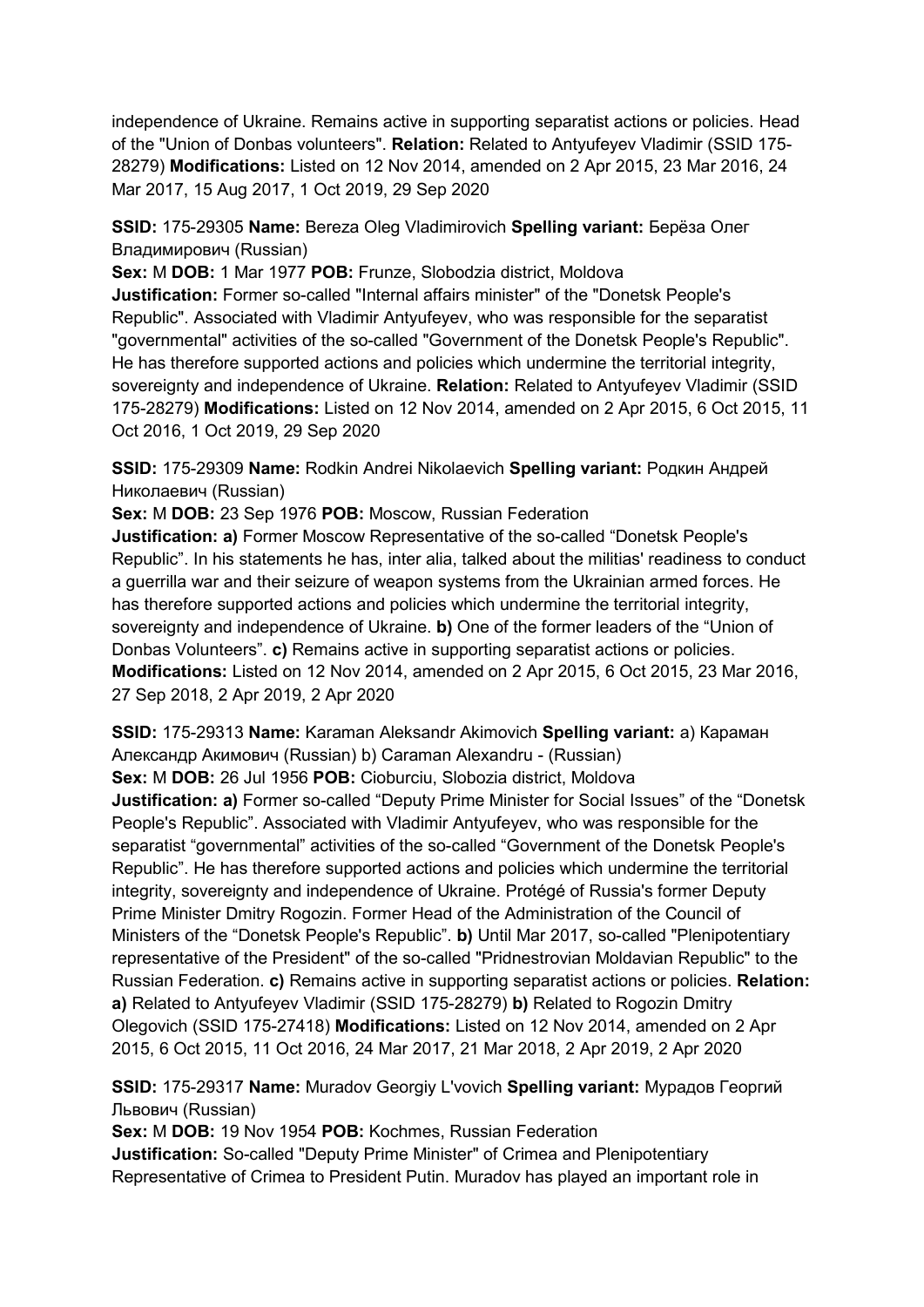consolidating Russian institutional control over Crimea since the illegal annexation. He has therefore supported actions and policies which undermine the territorial integrity, sovereignty and independence of Ukraine. **Other information:** PoB: Komi ASSR **Modifications:** Listed on 12 Nov 2014, amended on 2 Apr 2015, 6 Oct 2015, 2 Apr 2020

**SSID:** 175-29322 **Name:** Sheremet Mikhail Sergeyevich **Spelling variant:** a) Шеремет Михаил Сергеевич (Russian) b) Sheremet Mykhaylo Serhiyovych (Russian) c) Шеремет Михайло Сергійович (Ukrainian)

**Sex:** M **DOB:** 23 May 1971 **POB:** Dzhankoy, Ukraine

**Justification: a)** Member of the State Duma, elected from the illegally annexed Autonomous "Republic of Crimea". **b)** Former so-called "First Deputy Prime Minister" of Crimea. Sheremet played a key role in the organisation and implementation of the 16 Mar referendum in Crimea on unification with Russia. At the time of the referendum, Sheremet reportedly commanded the pro-Moscow "self-defence forces" in Crimea. He has therefore supported actions and policies which undermine the territorial integrity, sovereignty and independence of Ukraine. **c)** Elected on 18 Sep 2016 as a Duma deputy from illegally annexed Crimean Peninsula. **Modifications:** Listed on 12 Nov 2014, amended on 6 Oct 2015, 23 Mar 2016, 24 Mar 2017, 15 Aug 2017, 2 Apr 2020

**SSID:** 175-29329 **Name:** Vorobiov Yuri Leonidovich **Spelling variant:** Воробьев Юрий Леонидович (Russian)

**Sex:** M **DOB:** 2 Feb 1948 **POB:** Krasnoyarsk, Russian Federation

**Justification:** Deputy Speaker of the Federation Council of the Russian Federation. On 1 Mar 2014 Vorobiov publicly supported in the Federation Council the deployment of Russian forces in Ukraine. He subsequently voted in favour of the related decree. **Modifications:**  Listed on 12 Nov 2014, amended on 2 Apr 2020

**SSID:** 175-29336 **Name:** Zhirinovsky Vladimir Volfovich **Spelling variant:** Жириновски Владимир Вольфович (Russian)

**Sex:** M **DOB:** 25 Apr 1946 **POB:** Alma-Ata, Kazakhstan

**Justification:** Member of the Council of the State Duma; leader of the LDPR party. He actively supported the use of Russian Armed Forces in Ukraine and annexation of Crimea. He has actively called for the split of Ukraine. He signed on behalf of the LDPR party he chairs, an agreement with the so-called "Donetsk People's Republic". **Modifications:** Listed on 12 Nov 2014, amended on 16 Dec 2014, 6 Oct 2015, 2 Apr 2020

**SSID:** 175-29343 **Name:** Vasilyev Vladimir Abdualiyevich **Spelling variant:** Васильев Владимир Абдуалиевич (Russian)

**Sex:** M **DOB:** 11 Aug 1949 **POB:** Klin, Moscow region, Russian Federation **Justification: a)** Former Deputy Speaker of the State Duma. On 20 Mar 2014, he voted in favour of the draft Federal Constitutional Law "on the acceptance into the Russian Federation of the "Republic of Crimea" and the formation within the Russian Federation of new federal subjects – the "Republic of Crimea" and the City of Federal Status Sevastopol". **b)** Since Sep 2018 head of the Republic of Dagestan. **Modifications:** Listed on 12 Nov 2014, amended on 21 Mar 2018, 2 Apr 2020

**SSID:** 175-29350 **Name:** Vodolatsky Viktor Petrovich **Spelling variant:** Водолацкий Виктор Петрович (Russian)

**Sex:** M **DOB:** 19 Aug 1957 **POB:** Stefanidin Dar, Rostov Region, Russian Federation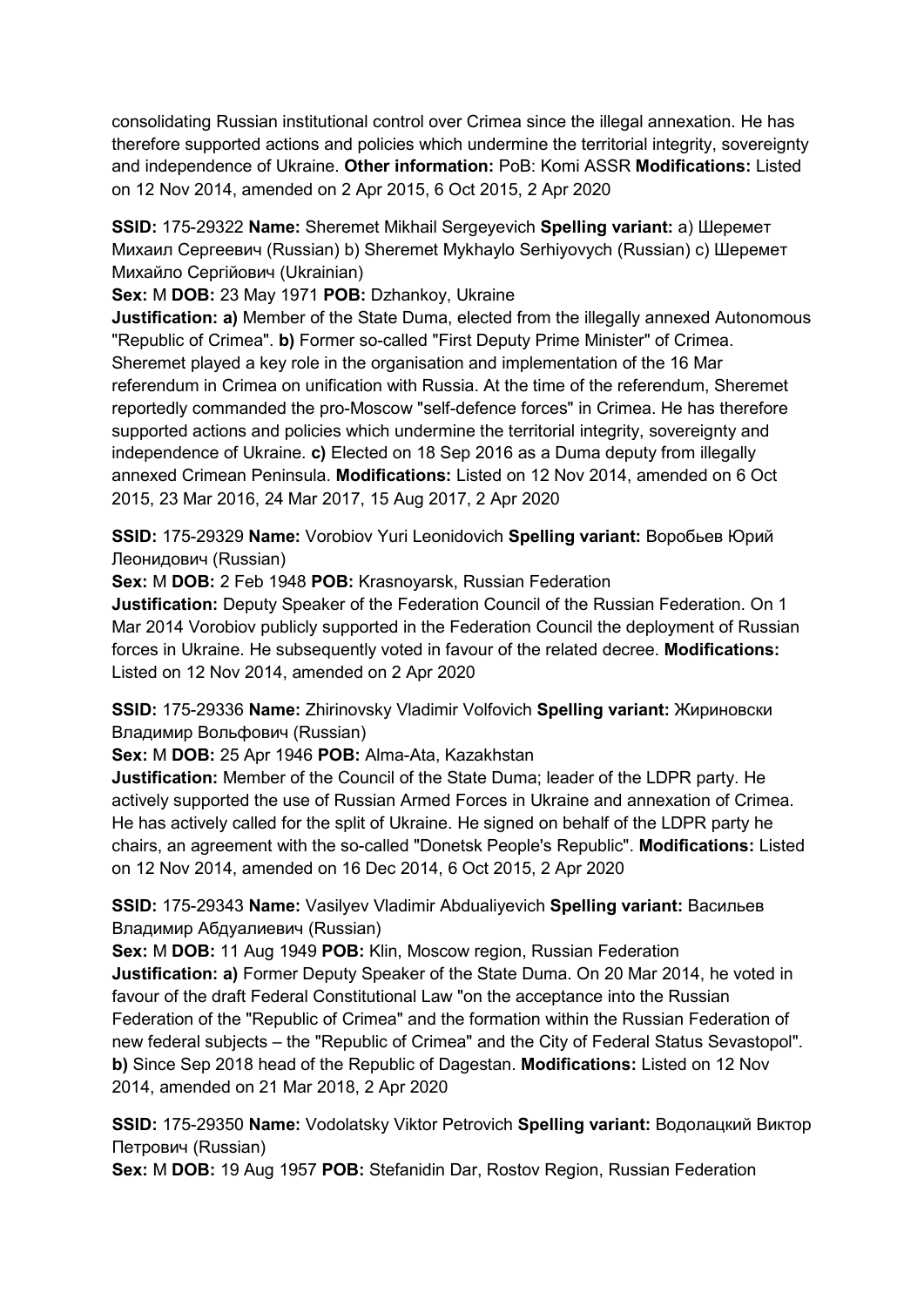**Justification: a)** Former chairman ("ataman") of the Union of the Russian and Foreign Cossack Forces. Member of the State Duma. First Deputy Chairman of the Duma Committee for CIS affairs, Eurasian integration and relations with compatriots. **b)** He supported the annexation of Crimea and admitted that Russian Cossacks were actively engaged in the Ukrainian conflict on the side of the Moscow-backed separatists. On 20 Mar 2014 he voted in favour of the draft Federal Constitutional Law "On the acceptance into the Russian Federation of the "Republic of Crimea" and the formation within the Russian Federation of new federal subjects – the "Republic of Crimea" and the City of Federal Status Sevastopol". **Modifications:** Listed on 12 Nov 2014, amended on 6 Oct 2015, 2 Apr 2020, 29 Sep 2020

**SSID:** 175-29357 **Name:** Kalashnikov Leonid Ivanovich **Spelling variant:** Калашников Леонид Иванович (Russian)

**Sex:** M **DOB:** 6 Aug 1960 **POB:** Stepnoy Dvorets, Russian Federation **Justification: a)** Former First deputy Chairman of the Committee on Foreign Affairs of the State Duma. On 20 Mar 2014 he voted in favour of the draft Federal Constitutional Law "on the acceptance into the Russian Federation of the "Republic of Crimea" and the formation within the Russian Federation of new federal subjects – the "Republic of Crimea" and the City of Federal Status Sevastopol". **b)** Currently Chairman of the Russian State Duma Committee for CIS Affairs, Eurasian Integration and Relations with Compatriots. **Modifications:** Listed on 12 Nov 2014, amended on 24 Mar 2017, 2 Apr 2020

**SSID:** 175-29364 **Name:** Nikitin Vladimir Stepanovich **Spelling variant:** Никитин Владимир Степанович (Russian)

**Sex:** M **DOB:** 5 Apr 1948 **POB:** Opochka, Russian Federation

**Justification: a)** Former member of the State Duma and former First Deputy Chairman of the Committee for CIS Affairs, Eurasian Integration and Relations with Compatriots of the State Duma. On 20 Mar 2014 he voted in favour of the draft Federal Constitutional Law "on the acceptance into the Russian Federation of the "Republic of Crimea" and the formation within the Russian Federation of new federal subjects – the "Republic of Crimea" and the City of Federal Status Sevastopol". **b)** Member of the Presidium of the Central Committee of the Communist Party of the Russian Federation. **Modifications:** Listed on 12 Nov 2014, amended on 6 Oct 2015, 24 Mar 2017, 21 Mar 2018, 2 Apr 2020

**SSID:** 175-29371 **Name:** Lebedev Oleg Vladimirovich **Spelling variant:** Лебедев Олег Владимирович (Russian)

**Sex:** M **DOB:** 21 Mar 1964 **POB:** Rudny, Kostanai Region, Kazakhstan

**Justification: a)** Former member of the State Duma and former First Deputy Chairman of the Committee for CIS Affairs, Eurasian Integration and Relations with Compatriots of the State Duma. On 20 Mar 2014 he voted in favour of the draft Federal Constitutional Law "on the acceptance into the Russian Federation of the "Republic of Crimea" and the formation within the Russian Federation of new federal subjects – the "Republic of Crimea" and the City of Federal Status Sevastopol". **b)** Remains active in supporting separatist policies. **Modifications:** Listed on 12 Nov 2014, amended on 6 Oct 2015, 24 Mar 2017, 21 Mar 2018, 2 Apr 2020

**SSID:** 175-29378 **Name:** Melnikov Ivan Ivanovich **Spelling variant:** Мельников Иван Иванович (Russian)

**Sex:** M **DOB:** 7 Aug 1950 **POB:** Bogoroditsk, Russian Federation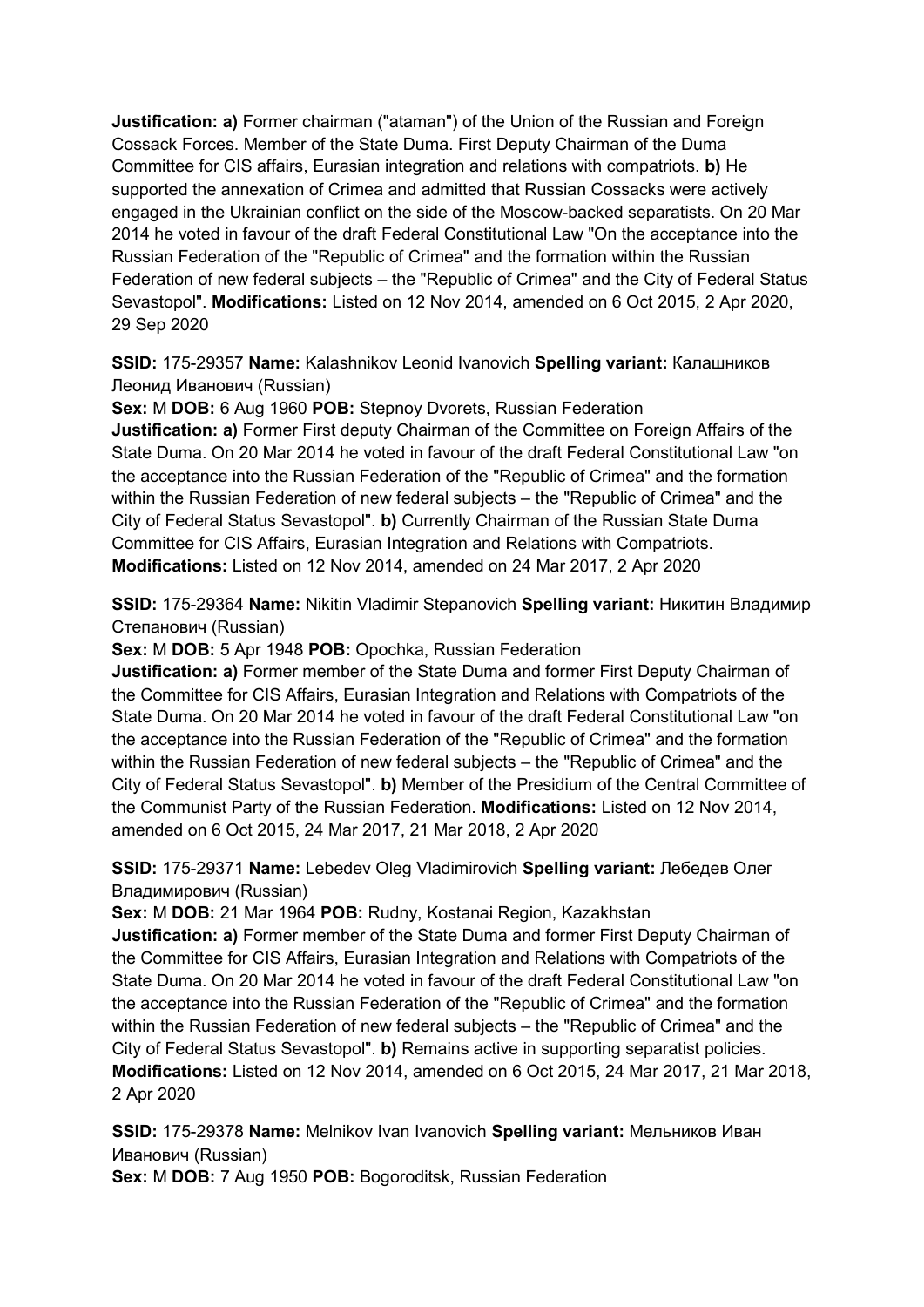**Justification:** First Deputy Speaker, State Duma. On 20 Mar 2014 he voted in favour of the draft Federal Constitutional Law "on the acceptance into the Russian Federation of the "Republic of Crimea" and the formation within the Russian Federation of new federal subjects – the "Republic of Crimea" and the City of Federal Status Sevastopol". **Modifications:** Listed on 12 Nov 2014, amended on 6 Oct 2015, 2 Apr 2020

**SSID:** 175-29385 **Name:** Lebedev Igor Vladimirovich **Spelling variant:** Лебедев Игорь Владимирович (Russian)

**Sex:** M **DOB:** 27 Sep 1972 **POB:** Moscow, Russian Federation

**Justification:** Deputy Speaker, State Duma. On 20 Mar 2014 he voted in favour of the draft Federal Constitutional Law "on the acceptance into the Russian Federation of the "Republic of Crimea" and the formation within the Russian Federation of new federal subjects – the "Republic of Crimea" and the City of Federal Status Sevastopol". **Modifications:** Listed on 12 Nov 2014, amended on 2 Apr 2020

**SSID:** 175-29392 **Name:** Levichev Nikolai Vladimirovich **Spelling variant:** Левичев Николай Владимирович (Russian)

**Sex:** M **DOB:** 28 May 1953 **POB:** Pushkin, Russian Federation

**Justification: a)** Former member of the State Duma. Former Deputy Speaker, State Duma. On 20 Mar 2014 he voted in favour of the draft Federal Constitutional Law "on the acceptance into the Russian Federation of the "Republic of Crimea" and the formation within the Russian Federation of new federal subjects – the "Republic of Crimea" and the City of Federal Status Sevastopol". **b)** Currently a member of the Central Election Commission. **Modifications:** Listed on 12 Nov 2014, amended on 24 Mar 2017, 2 Apr 2020

**SSID:** 175-29399 **Name:** Zhurova Svetlana Sergeevna **Spelling variant:** Журова Светлана Сергеевна (Russian)

**Sex:** W **DOB:** 7 Jan 1972 **POB:** Pavlov-on-the-Neva, Russian Federation

**Justification:** First Deputy Chairman of the Committee on Foreign Affairs, State Duma. On 20 Mar 2014 she voted in favour of the draft Federal Constitutional Law "on the acceptance into the Russian Federation of the "Republic of Crimea" and the formation within the Russian Federation of new federal subjects – the "Republic of Crimea" and the City of Federal Status Sevastopol". **Modifications:** Listed on 12 Nov 2014, amended on 2 Apr 2020

**SSID:** 175-29406 **Name:** Naumets Aleksey Vasilevich **Spelling variant:** Hаумец Алексей Васильевич (Russian)

**Sex:** M **DOB:** 11 Feb 1968

**Justification:** Major-general of the Russian Army. Former commander of the 76th airborne division which has been involved in the Russian military presence on the territory of Ukraine, notably during the illegal annexation of Crimea. Since 2018 Deputy Chief of Staff of the Airborne Forces. **Modifications:** Listed on 12 Nov 2014, amended on 27 Sep 2018, 2 Apr 2020

**SSID:** 175-29411 **Name:** Chemezov Sergey Viktorovich **Spelling variant:** Чемезов Сергей Викторович (Russian)

**Sex:** M **DOB:** 20 Aug 1952 **POB:** Cheremkhovo, Irkutsk oblast, Russian Federation **Justification: a)** Sergei Chemezov is one of President Putin's known close associates, both were KGB officers posted in Dresden and he is a member of the Supreme Council of "United Russia". He is benefiting from his links with the Russian President by being promoted to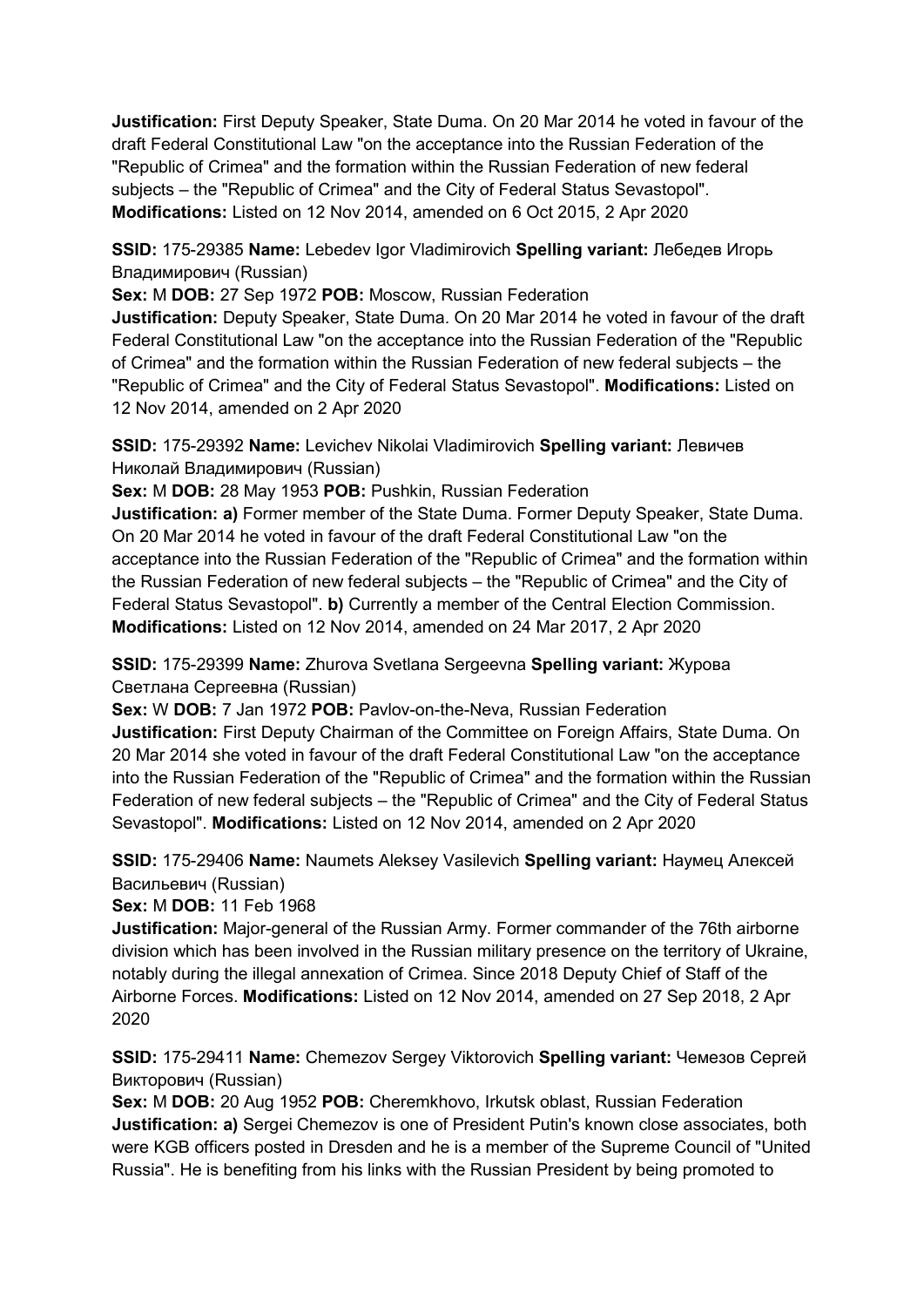senior positions in state-controlled firms. He chairs the Rostec conglomerate, the leading Russian state-controlled defence and industrial manufacturing corporation. Further to a decision of the Russian government, Technopromexport, a subsidiary of Rostec, is planning to build energy plants in Crimea thereby supporting its integration into the Russian Federation. **b)** Furthermore, Rosoboronexport, a subsidiary of Rostec, has supported the integration of Crimean defence companies into Russia's defence industry, thereby consolidating the illegal annexation of Crimea into the Russian Federation. **Modifications:**  Listed on 12 Nov 2014, amended on 6 Oct 2015, 2 Apr 2020

**SSID:** 175-29419 **Name:** Babakov Alexander Mikhailovich **Spelling variant:** Бабаков Aлександр Михайлович (Russian)

**Sex:** M **DOB:** 8 Feb 1963 **POB:** Chisinau, Moldova

**Justification: a)** Former member of the State Duma. Former State Duma Deputy, Chair of the State Duma Commission on Legislative Provisions for Development of the Military-Industrial Complex of the Russian Federation. He is a prominent member of "United Russia" and a businessman with heavy investments in Ukraine and in Crimea. **b)** On 20 Mar 2014 he voted in favour of the draft Federal Constitutional Law "on the acceptance into the Russian Federation of the "Republic of Crimea" and the formation within the Russian Federation of new federal subjects - the "Republic of Crimea" and the City of Federal Status of Sevastopol". **c)** Currently member of the Federation Council of the Russian Federation. Deputy Chairman of the Committee on Foreign Affairs. **Modifications:** Listed on 12 Nov 2014, amended on 6 Oct 2015, 24 Mar 2017, 21 Mar 2018, 2 Apr 2020

**SSID:** 175-29700 **Name:** Kozyakov Sergey Yurievich **Spelling variant:** a) Козьяков Сергей Юрьевич (Russian) b) Kozyakov Serhiy Yuriyovych (Russian) c) Козьяков Сергій Юрійович (Ukrainian)

**Sex:** M **DOB: a)** 29 Sep 1982 **b)** 23 Sep 1982

**Justification: a)** In his former capacity as so-called "Head of the Luhansk Central Election Commission" he was responsible for organising the so-called "elections" of 2 Nov 2014 in the "Luhansk People's Republic". These "elections" were in breach of Ukrainian law and therefore illegal. Between Oct 2015 and Dec 2017 so-called "Minister of Justice" of the "Luhansk People's Republic". **b)** In taking on and acting in these capacities, and in organising the illegal "elections", he has therefore actively supported actions and policies which undermine the territorial integrity, sovereignty and independence of Ukraine, and further destabilised Ukraine. **c)** Continues to support and legitimise separatist policies in cooperation with separatist authorities. **Modifications:** Listed on 16 Dec 2014, amended on 6 Oct 2015, 23 Mar 2016, 11 Oct 2016, 24 Mar 2017, 15 Aug 2017, 27 Sep 2018, 2 Apr 2019, 2 Apr 2020

**SSID:** 175-29705 **Name:** Akimov Oleg Konstantinovich **Spelling variant:** a) Akimov Oleh - (Russian) b) Акимов Олег Константинович (Russian) c) Akimov Oleh Kostiantynovych (Russian) d) Акiмов Олег Костянтинович (Ukrainian)

**Sex:** M **DOB:** 15 Sep 1981 **POB:** Luhansk, Ukraine

**Justification: a)** Deputy of the "Luhansk Economic Union" in the "National Council" of the "Luhansk People's Republic". Stood as a candidate in the so-called "elections" of 2 Nov 2014 to the post of so-called "Head" of the "Luhansk People's Republic". These "elections" were in breach of Ukrainian law and therefore illegal. Since 2014 he is the "Head" of the socalled "Federation of Trade Unions" and a member of the so-called "People's Council" of the "Luhansk People's Republic". **b)** In taking on and acting in this capacity, and in participating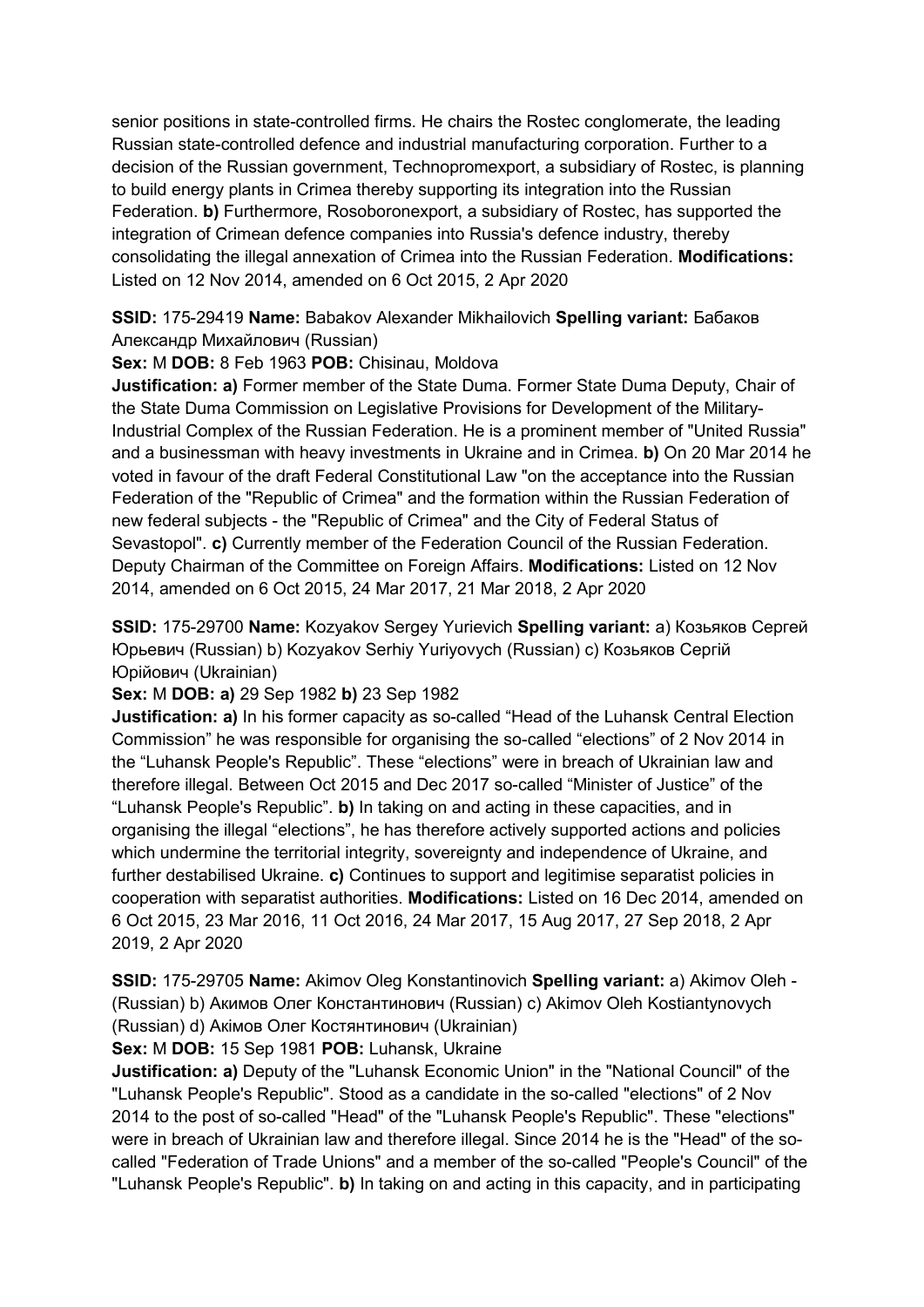formally as a candidate in the illegal "elections", he has therefore actively supported actions and policies which undermine the territorial integrity, sovereignty and independence of Ukraine, and further destabilised Ukraine. **c)** Supports actively actions or policies undermining the territorial integrity, sovereignty and independence of Ukraine. **Modifications:** Listed on 16 Dec 2014, amended on 2 Apr 2015, 6 Oct 2015, 23 Mar 2016, 11 Oct 2016, 24 Mar 2017, 15 Aug 2017, 2 Apr 2020

**SSID:** 175-29709 **Name:** Airapetyan (Maiden name: Zhilko) Larisa Leonidovna **Spelling variant:** a) Айрапетян (Maiden name: ЖИЛКО) Лариса Леонидовна (Russian) b) Айрапетян (Maiden name: ЖИЛКО) Лариса Леонідівна (Ukrainian) **Sex:** W **DOB:** 21 Feb 1970 **POB:** Antratsit, Luhansk oblast, Ukraine (possibly) **Good quality a.k.a.: a)** Larysa Ayrapetyan **b)** Larisa Airapetyan **c)** Larysa Airapetyan **Justification: a)** Former so-called "Health Minister" of the so-called "Luhansk People's Republic". Stood as a candidate in the so-called "elections" of 2 Nov 2014 to the post of the "Head" of the so-called "Luhansk People's Republic". **b)** These "elections" are in breach of Ukrainian law and therefore illegal. **c)** In taking on and acting in this capacity, and in participating formally as a candidate in the illegal "elections", she has therefore actively supported actions and policies which undermine the territorial integrity, sovereignty and independence of Ukraine, and further destabilised Ukraine. **d)** Remains active in supporting separatist actions or policies. **Modifications:** Listed on 16 Dec 2014, amended on 2 Apr 2015, 6 Oct 2015, 24 Mar 2017, 15 Aug 2017, 2 Apr 2019, 2 Apr 2020, 29 Sep 2020

**SSID:** 175-29713 **Name:** Sivokonenko Yuriy Viktorovich **Spelling variant:** a) Sivokonenko Yury - (Russian) b) Syvokonenko Yury - (Russian) c) Sivokonenko Yuriy - (Russian) d) Сивоконенко Юрий Викторович (Russian)

**Sex:** M **DOB:** 7 Aug 1957 **POB:** Stalino city (a.k.a. Donetsk), Ukraine **Justification: a)** Member of the "Parliament" of the so-called "Donetsk People's Republic" and Chairman of the public association Union of veterans of the Donbass Berkut and a member of the public movement "Free Donbass". Stood as a candidate in the so-called "elections" of 2 Nov 2014 to the post of the Head of the so-called "Donetsk People's Republic". These elections were in breach of Ukrainian law and therefore illegal. **b)** In taking on and acting in this capacity, and in participating formally as a candidate in the illegal "elections", he has therefore actively supported actions and policies which undermine the territorial integrity, sovereignty and independence of Ukraine, and further destabilised Ukraine. **Modifications:** Listed on 16 Dec 2014, amended on 2 Apr 2015, 6 Oct 2015, 24 Mar 2017, 21 Mar 2018, 2 Apr 2020

**SSID:** 175-29717 **Name:** Kofman Aleksandr Igorevich **Spelling variant:** a) Kofman Oleksandr - (Russian) b) Кофман Александр Игоревич (Russian) c) Кофман Олександр Iгорович (Ukrainian)

**Sex:** M **DOB:** 30 Aug 1977 **POB:** Makiivka, Donetsk Oblast, Ukraine

**Justification: a)** Former so-called "Foreign Minister" and so-called "First deputy speaker" of the "Parliament" of the "Donetsk People's Republic". Stood as a candidate in the so-called illegal "elections" of 2 Nov 2014 to the post of so-called "Head" of the "Donetsk People's Republic". These elections were in breach of Ukrainian law and therefore illegal. **b)** In taking part and acting in this capacity, and in participating formally as a candidate in the illegal "elections", he has therefore actively supported actions and policies which undermine the territorial integrity, sovereignty and independence of Ukraine, and further destabilised Ukraine. Remains active in supporting separatist actions or policies. **c)** Since Jun 2019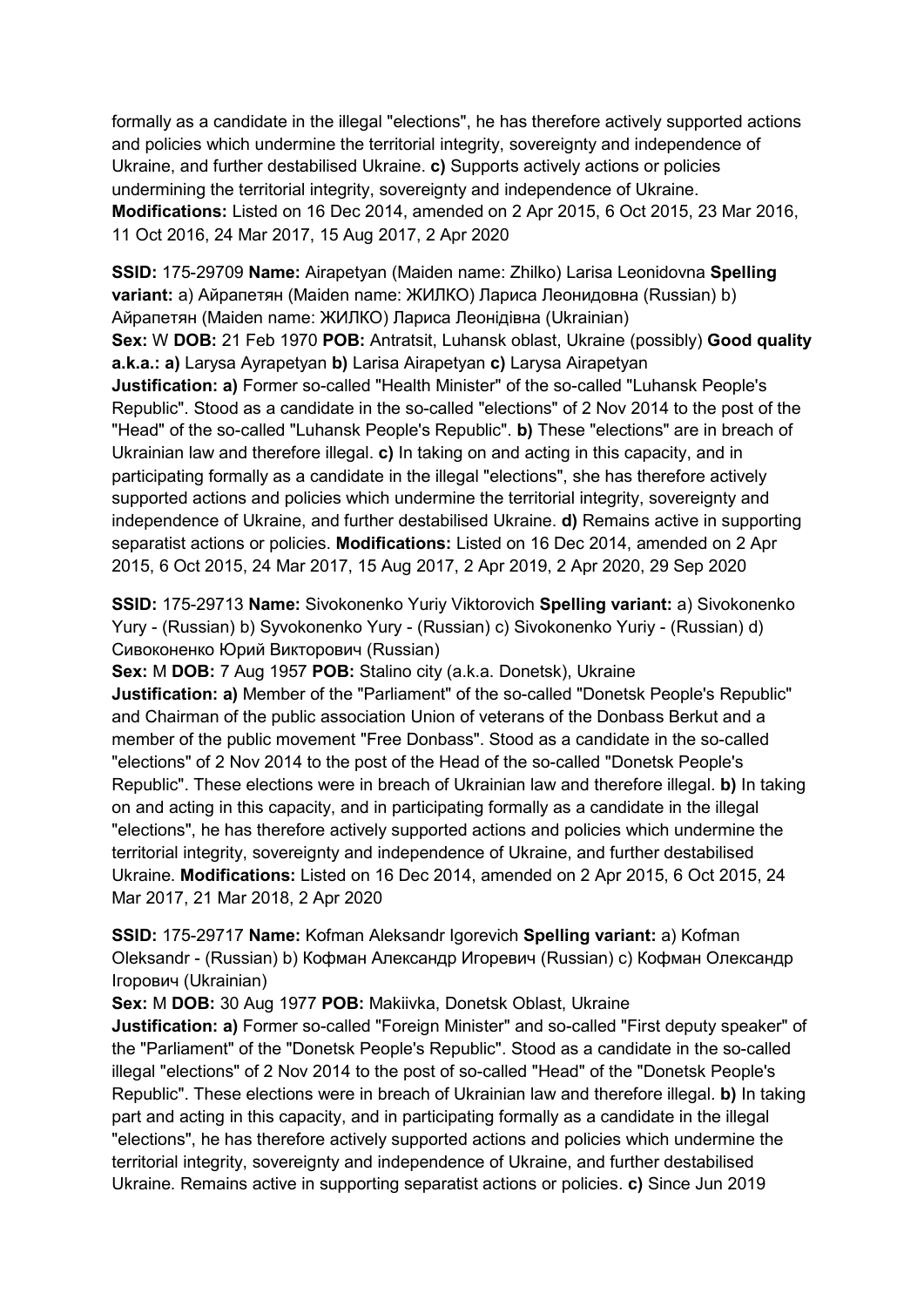chairman of the so-called "Public Chamber of the Donetsk People's Republic". **Modifications:** Listed on 16 Dec 2014, amended on 2 Apr 2015, 6 Oct 2015, 11 Oct 2016, 24 Mar 2017, 15 Aug 2017, 2 Apr 2020

**SSID:** 175-29721 **Name:** Khalikov Ravil Zakarievich **Spelling variant:** a) Халиков Равиль Закариевич (Russian) b) Khalikov Ravil Zakariyovych (Russian) c) Халiков Равіль Закарійович (Ukrainian)

**Sex:** M **DOB:** 23 Feb 1969 **POB:** Belozernoe village, Romodanovskiy rayon, Russian Federation

**Justification: a)** Former so-called "First Deputy Prime Minister" and previous "Prosecutor-General" of the "Donetsk People's Republic". **b)** In taking on and acting in this capacity, he has therefore actively supported actions and policies which undermine the territorial integrity, sovereignty and independence of Ukraine, and further destabilised Ukraine. **c)** Currently "aide" to the head of the Moscow branch of the Investigative Committee of Russian Federation (GSU SK). **Modifications:** Listed on 16 Dec 2014, amended on 2 Apr 2015, 6 Oct 2015, 11 Oct 2016, 24 Mar 2017, 15 Aug 2017, 21 Mar 2018, 2 Apr 2020

**SSID:** 175-29725 **Name:** Semyonov Dmitry Aleksandrovich **Spelling variant:** a) Семенов Дмитрий Александрович (Russian) b) Semenov Dmitrii Aleksandrovich (Russian) **Sex:** M **DOB:** 1 Jun 1977 **POB:** Russian Federation

**Justification: a)** Former "Deputy Prime Minister for Finances" of the so-called "Lugansk People's Republic". **b)** In taking on and acting in this capacity, has actively supported actions and policies which undermine the territorial integrity, sovereignty and independence of Ukraine, and further destabilised Ukraine. **c)** Remains active in supporting LNR separatist structures. **Modifications:** Listed on 16 Dec 2014, amended on 2 Apr 2015, 6 Oct 2015, 23 Mar 2016, 24 Mar 2017, 21 Mar 2018, 1 Oct 2019

**SSID:** 175-29729 **Name:** Bugrov Oleg Evgenevich **Spelling variant:** a) Бугров Олег Евгеньевич (Russian) b) Buhrov Oleh Yevhenovych (Russian) c) Бугров Олег Євгенович (Ukrainian)

**Sex:** M **DOB: a)** 29 Aug 1969 **b)** 1973 **POB:** Sverdlovsk, Luhansk, Ukraine **Justification: a)** Former "Defence Minister" of the so-called "Luhansk People's Republic". **b)**  In taking on and acting in this capacity, he has therefore actively supported actions and policies which undermine the territorial integrity, sovereignty and independence of Ukraine, and further destabilised Ukraine. **Modifications:** Listed on 16 Dec 2014, amended on 2 Apr 2015, 6 Oct 2015, 23 Mar 2016, 11 Oct 2016, 24 Mar 2017, 15 Aug 2017, 26 Sep 2017, 2 Apr 2020

**SSID:** 175-29733 **Name:** Lapteva Lesya Mikhaylovna **Spelling variant:** a) Лаптева Леся Михайловна (Russian) b) Laptieva Lesya Mykhaylivna (Russian) c) Лаптєва Леся Михайлівна (Ukrainian)

**Sex:** W **DOB:** 11 Mar 1976 **POB:** Dzhambul (a.k.a. Taraz, Jambul), Kazakhstan **Justification: a)** Former "Minister of Education, Science, Culture and Religion" of the socalled "Luhansk People's Republic". **b)** In taking on and acting in this capacity, she has therefore actively supported actions and policies which undermine the territorial integrity, sovereignty and independence of Ukraine, and further destabilised Ukraine. **Modifications:**  Listed on 16 Dec 2014, amended on 6 Oct 2015, 11 Oct 2016, 24 Mar 2017, 15 Aug 2017, 2 Apr 2020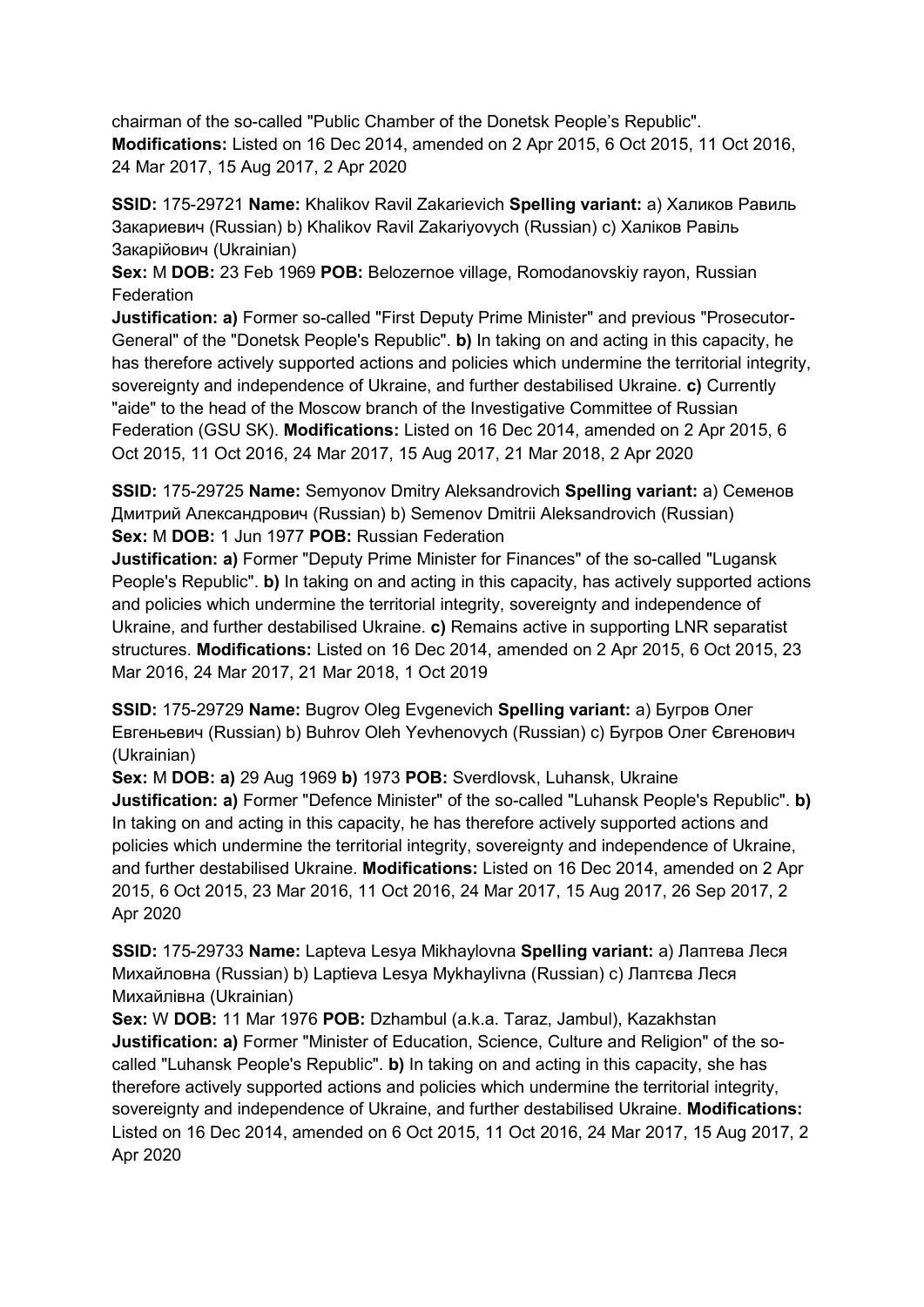**SSID:** 175-29737 **Name:** Mikhaylov Yevgeniy Eduardovich **Spelling variant:** a) Mychaylov Yevhen Eduardovych (Russian) b) Михайлов Евгений Эдуардович (Russian) c) Михайлов Євген Едуардович (Ukrainian)

**Sex:** M **DOB:** 17 Mar 1963 **POB:** Arkhangelsk, Russian Federation **Justification: a)** Former so-called "Minister of the Council of Ministers" (head of the administration for governmental affairs) of the "Donetsk People's Republic". **b)** In taking on and acting in this capacity, he has therefore actively supported actions and policies which undermine the territorial integrity, sovereignty and independence of Ukraine, and further destabilised Ukraine. **c)** Remains active in supporting separatist actions or policies. **Modifications:** Listed on 16 Dec 2014, amended on 6 Oct 2015, 11 Oct 2016, 24 Mar 2017, 15 Aug 2017, 2 Apr 2019, 2 Apr 2020

**SSID:** 175-29744 **Name:** Kostenok Ihor Vladymyrovych **Spelling variant:** a) Kostenok Igor Vladimirovich (Russian) b) Костенок Игорь Владимирович (Russian) **Sex:** M **DOB:** 15 Mar 1961 **POB:** Vodyanske (Водянское), Dobropillia Rayon, Donetsk

oblast (Добропольский район Донецкой области), Ukraine

**Justification: a)** Former so-called "Minister of Education" of the "Donetsk People's Republic". **b)** In taking on and acting in this capacity, he has therefore actively supported actions and policies which undermine the territorial integrity, sovereignty and independence of Ukraine, and further destabilised Ukraine. **c)** Currently working for the Donetsk Academy of Management and Civil Service under the so called "Head of the Donetsk People's Republic". **Modifications:** Listed on 16 Dec 2014, amended on 2 Apr 2015, 11 Oct 2016, 24 Mar 2017, 1 Oct 2019, 2 Apr 2020

**SSID:** 175-29748 **Name:** Orlov Yevgeniy Vyacheslavovich **Spelling variant:** a) Orlov Yevhen Vyacheslavovych (Russian) b) Орлов Евгений Вячеславович (Russian) **Sex:** M **DOB: a)** 10 May 1980 **b)** 21 Oct 1983 **POB:** Snezhnoye (г. Снежное), Donetsk oblast (Донецкой области), Ukraine

**Justification: a)** Former Member of the "National Council" of the so-called "Donetsk's People's Republic". Former chairman of the public movement "Free Donbass". **b)** In taking on and acting in this capacity, he has therefore actively supported actions and policies which undermine the territorial integrity, sovereignty and independence of Ukraine, and further destabilised Ukraine. **Modifications:** Listed on 16 Dec 2014, amended on 11 Oct 2016, 24 Mar 2017, 26 Sep 2017, 2 Apr 2020, 29 Sep 2020

**SSID:** 175-29752 **Name:** Deynego Vladyslav Mykolayovych **Spelling variant:** a) Deynego Vladislav Nikolayevich (Russian) b) Дейнего Владислав Миколайович (Russian) c) Дейнего Владислав Николаевич (Russian)

**Sex:** M **DOB:** 12 Mar 1964 **POB: a)** Romny (Ромны), Sumy Oblast (Сумская область), Ukraine **b)** Gornyatskiy village, Perevalsk district, Luhansk oblast, Ukraine (possibly) **Justification: a)** Former "Deputy Head" of the "People's Council" of the so-called "Luhansk People's Republic". **b)** In taking on and acting in this capacity, he has therefore actively supported actions and policies which undermine the territorial integrity, sovereignty and independence of Ukraine, and further destabilised Ukraine. **c)** Currently so-called "Minister of Foreign Affairs" of the so-called "Luhansk People's Republic". **Modifications:** Listed on 16 Dec 2014, amended on 2 Apr 2015, 6 Oct 2015, 24 Mar 2017, 2 Apr 2019, 1 Oct 2019, 2 Apr 2020, 29 Sep 2020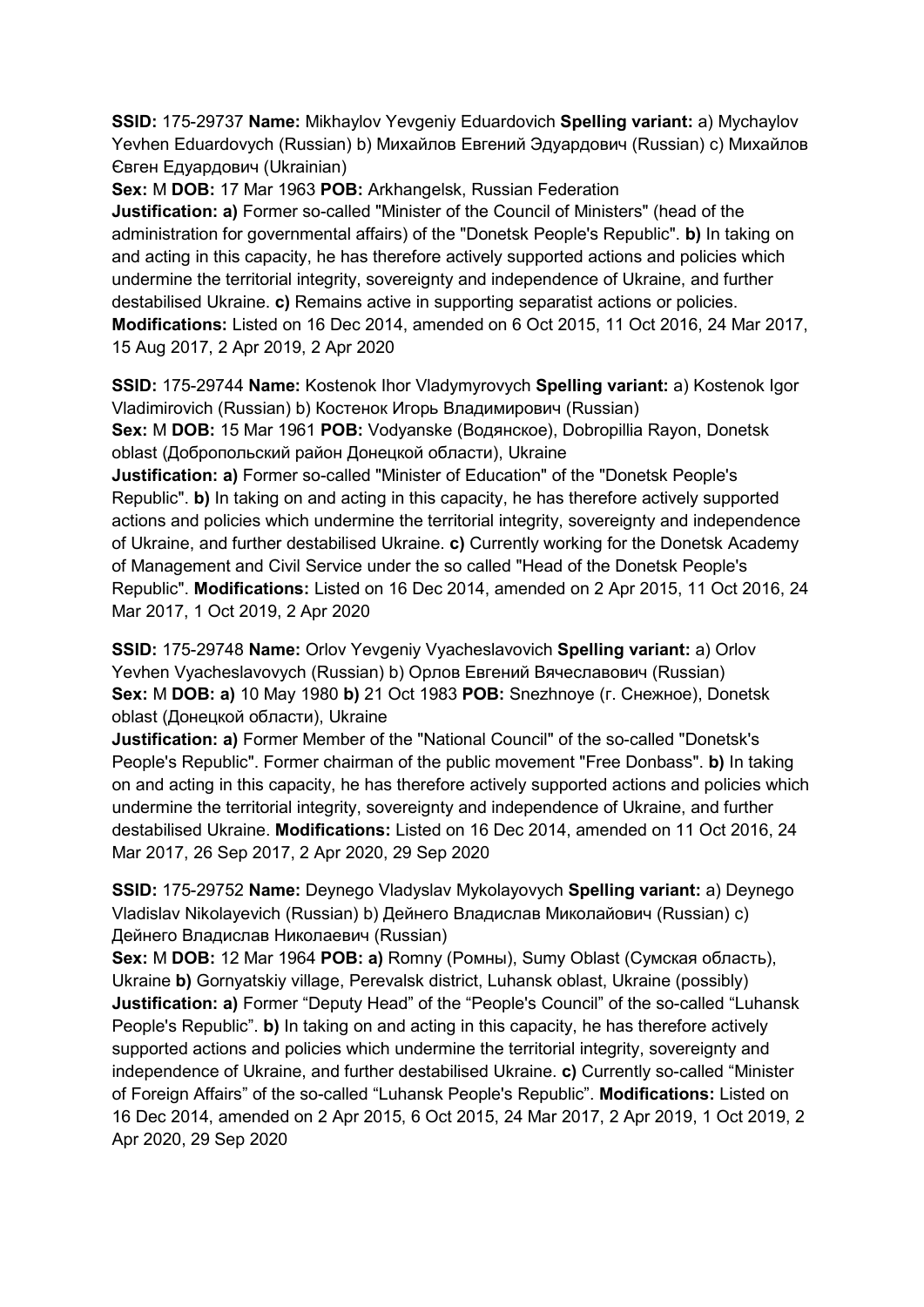**SSID:** 175-30388 **Name:** Milchakov Alexey Yurevich **Spelling variant:** Мильчаков Алексей Юрьевич (Russian)

**Sex:** M **DOB:** 30 Apr 1991 **POB:** St. Petersburg, Russian Federation **Good quality a.k.a.: a)** Fritz **b)** Serbian

**Justification: a)** Commander of the "Rusich" unit, an armed separatist group involved in the fighting in eastern Ukraine. **b)** In this capacity, he has actively supported actions and policies which undermine the territorial integrity, sovereignty and independence of Ukraine, and further destabilised Ukraine. **Modifications:** Listed on 6 Mar 2015, amended on 6 Oct 2015, 23 Mar 2016, 11 Oct 2016, 2 Apr 2020

**SSID:** 175-30412 **Name:** Basurin Eduard Aleksandrovich **Spelling variant:** a) Басурин Эдуард Александрович (Russian) b) Basurin Eduard Oleksandrovych (Russian) c) Басурiн Едуард Олександрович (Ukrainian)

**Sex:** M **DOB:** 27 Jun 1966 **POB:** Donetsk, Ukraine

**Justification: a)** Spokesperson and Deputy Head of the "People's Militia" of the so-called "Donetsk People's Republic". **b)** In taking on and acting in this capacity, he has therefore actively supported actions and policies which undermine the territorial integrity, sovereignty and independence of Ukraine, and further destabilised Ukraine. **Modifications:** Listed on 6 Mar 2015, amended on 2 Apr 2015, 6 Oct 2015, 23 Mar 2016, 11 Oct 2016, 24 Mar 2017, 15 Aug 2017, 26 Sep 2017, 1 Oct 2019, 2 Apr 2020

**SSID:** 175-30416 **Name:** Shubin Alexandr Vasilievich **Spelling variant:** Шубин Александр Васильевич (Russian)

**Sex:** M **DOB: a)** 20 May 1972 **b)** 30 May 1972 **POB:** Luhansk, Ukraine

**Justification: a)** Former so-called "Minister of Justice", of the illegal so-called "Luhansk People's Republic". Former chairman of the "Central Election Commission" of the so-called "Luhansk People's Republic". **b)** In taking on and acting in this capacity, he has therefore actively supported actions and policies which undermine the territorial integrity, sovereignty and independence of Ukraine, and further destabilised Ukraine. **c)** Dismissed as chairman of the "Central Election Commission" of the so-called "Luhansk People's Republic" in Jun 2018. **d)** Continues to support and legitimise separatist policies. **Modifications:** Listed on 6 Mar 2015, amended on 6 Oct 2015, 23 Mar 2016, 24 Mar 2017, 27 Sep 2018, 2 Apr 2019, 1 Oct 2019, 2 Apr 2020

**SSID:** 175-30420 **Name:** Ignatov Sergey Yurevich **Spelling variant:** Игнатов Сергей Юрьевич (Russian)

**Sex:** M **DOB:** 7 Jan 1967 **POB:** Michurinsk (Мичуринск), Tambov Oblast (Тамбовская область), Russian Federation **Good quality a.k.a.: a)** Kuzovlev (Кузовлев) **b)** Tambov (ТAMБOB)

**Justification: a)** Former so-called Commander in Chief of the People's Militia of the "Luhansk People's Republic". **b)** In taking on and acting in this capacity, he has therefore actively supported actions and policies which undermine the territorial integrity, sovereignty and independence of Ukraine, and further destabilised Ukraine. **c)** Former Commander of 8th Army of the Russian Armed Force. Chief of Staff and First Deputy Commander of the Russian Southern Military District. **Modifications:** Listed on 6 Mar 2015, amended on 23 Mar 2016, 11 Oct 2016, 24 Mar 2017, 21 Mar 2018, 1 Oct 2019, 2 Apr 2020

**SSID:** 175-30428 **Name:** Gogiashvili (Maiden name: Filippova) Ekaterina Vladimirovna **Spelling variant:** a) ГОГИАШВИЛИ (Maiden name: ФИЛИППОВА) Екатерина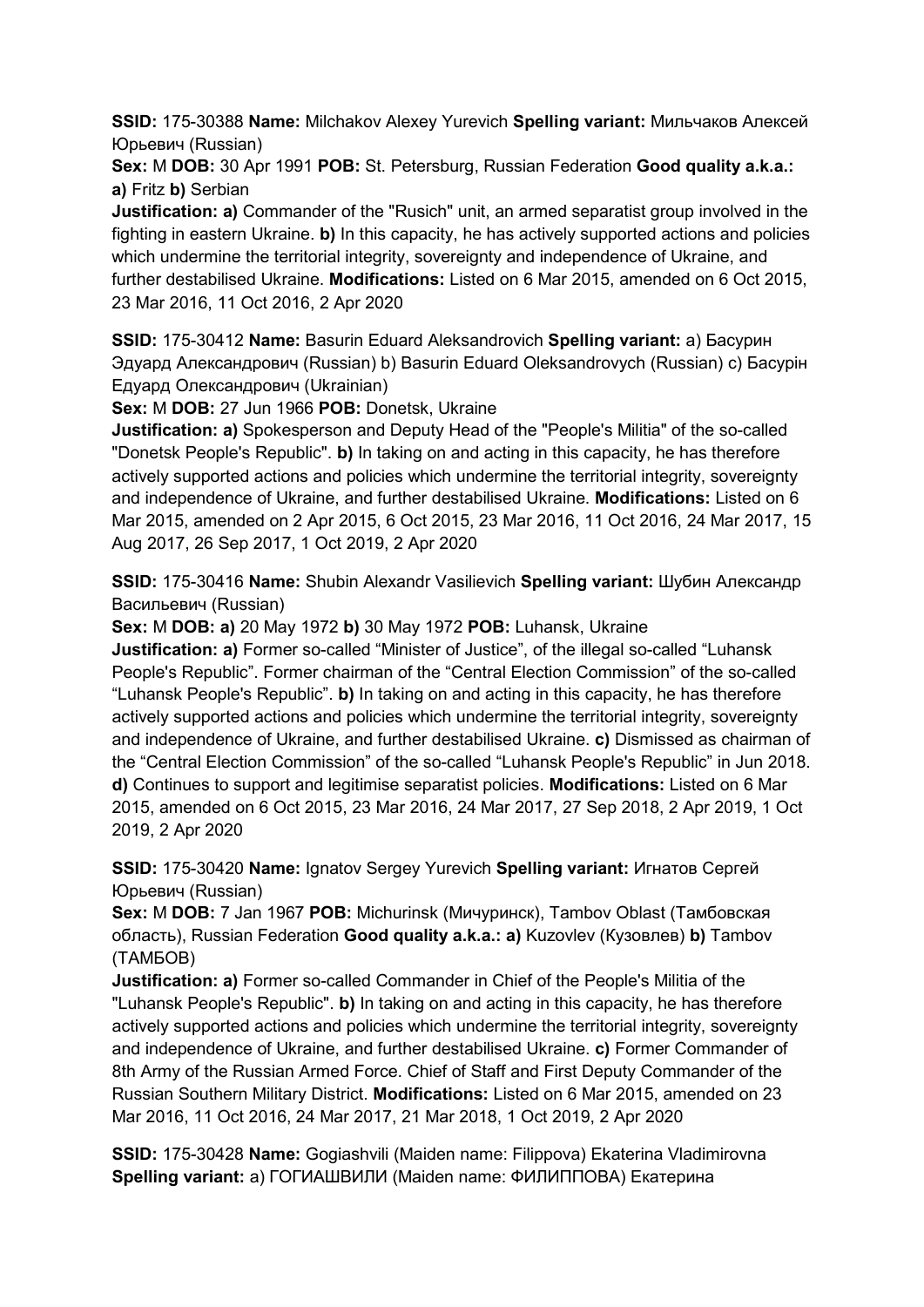Владимировна (Russian) b) Gogiashvili (Maiden name: Filippova) Kateryna Volodymyrivna (Russian) c) Гогiашвiлi (Maiden name: ФIЛIППОВА) Катерина Володимирівна (Ukrainian) **Sex:** W **DOB:** 20 Jan 1988 **POB:** Pokrovsk (f.k.a. Krasnoarmeysk), Donetskaya oblast, Ukraine

**Justification: a)** Former so-called "Minister of Justice" of the so-called "Donetsk People's Republic". **b)** In taking on and acting in this capacity, she has therefore actively supported actions and policies which undermine the territorial integrity, sovereignty and independence of Ukraine, and further destabilised Ukraine. **c)** Former Director for the Department for the organisation of work of the so-called "Council of Ministers of the Donetsk People's Republic". Deputy Head of office of the so-called "Ombudsperson of the Donetsk People's Republic". **Modifications:** Listed on 6 Mar 2015, amended on 6 Oct 2015, 23 Mar 2016, 24 Mar 2017, 15 Aug 2017, 27 Sep 2018, 2 Apr 2020, 29 Sep 2020

**SSID:** 175-30435 **Name:** Timofeev Aleksandr Yurievich **Spelling variant:** a) Тимофеев Александр Юрьевич (Russian) b) Tymofeyev Oleksandr Yuriyovych (Russian) c) Тимофеєв Олександр Юрійович (Ukrainian)

**Sex:** M **DOB:** 15 May 1971 **POB:** Nevinnomyssk (Невинномысск), Stavropol Krai (Ставропольский край), Russian Federation

**Justification: a)** Former so-called "Minister of Finance and Taxes" of the "Donetsk People's Republic". **b)** In taking on and acting in this capacity, he has therefore actively supported actions and policies which undermine the territorial integrity, sovereignty and independence of Ukraine, and further destabilised Ukraine. **c)** Dismissed as so-called "Minister of Finance and Taxes" in Sep 2018. Remains active in supporting separatist actions or policies. **Modifications:** Listed on 6 Mar 2015, amended on 6 Oct 2015, 11 Oct 2016, 24 Mar 2017, 15 Aug 2017, 2 Apr 2019, 1 Oct 2019, 2 Apr 2020

**SSID:** 175-30440 **Name:** Manuylov Evgeny Vladimirovich **Spelling variant:** a) Мануйлов Евгений Владимирович (Russian) b) Manuylov Yevhen Volodymyrovych (Russian) c) Мануйлов Євген Володимирович (Ukrainian)

**Sex:** M **DOB:** 5 Jan 1967 **POB:** Baranykivka (с. Бараниковка), Bilovodsk Raion, Luhansk region (Беловодского района Луганской области), Ukraine

**Justification: a)** So-called "Minister of Finance" of the so-called "Luhansk People's Republic". **b)** In taking on and acting in this capacity, he has therefore actively supported actions and policies which undermine the territorial integrity, sovereignty and independence of Ukraine, and further destabilised Ukraine. **Modifications:** Listed on 6 Mar 2015, amended on 2 Apr 2015, 6 Oct 2015, 23 Mar 2016, 24 Mar 2017, 15 Aug 2017, 26 Sep 2017, 2 Apr 2020

**SSID:** 175-30444 **Name:** Yatsenko Viktor Vyacheslavovich **Spelling variant:** a) Яценко Виктор Вячеславович (Russian) b) Yatsenko Viktor Viacheslavovych (Russian) c) Яценко Віктор В'ячеславович (Ukrainian)

**Sex:** M **DOB:** 22 Apr 1985 **POB:** Kherson, Ukraine

**Justification: a)** Former so-called "Minister of Communications" of the so-called "Donetsk People's Republic" (until Oct 2019). **b)** In taking on and acting in this capacity, he has therefore actively supported actions and policies which undermine the territorial integrity, sovereignty and independence of Ukraine, and further destabilised Ukraine. **Modifications:**  Listed on 6 Mar 2015, amended on 6 Oct 2015, 11 Oct 2016, 24 Mar 2017, 15 Aug 2017, 2 Apr 2020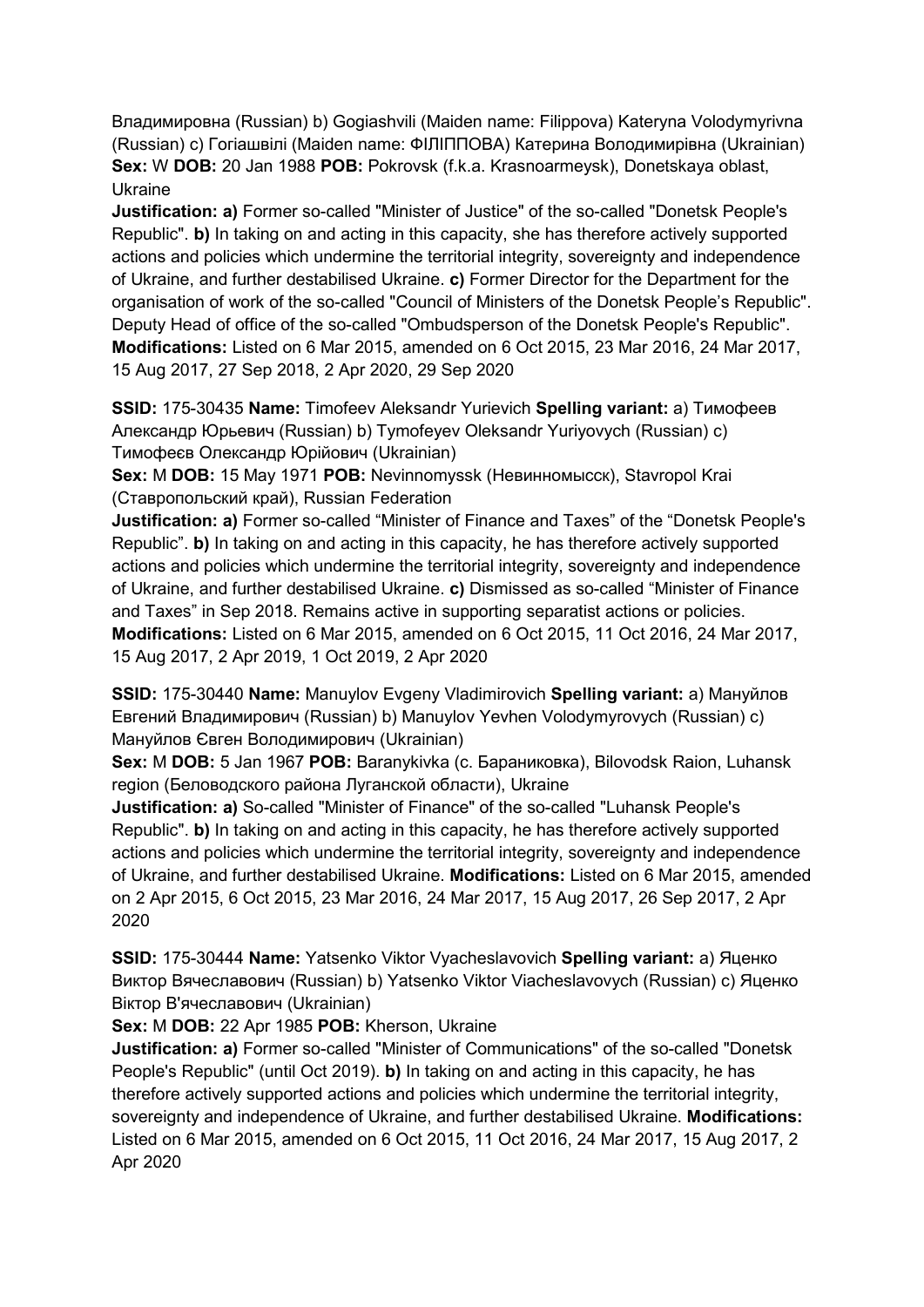**SSID:** 175-30451 **Name:** Besedina Olga Igorevna **Spelling variant:** a) Беседина Ольга Игорева (Russian) b) Besedina Olha Ihorivna (Russian) c) Беседiна Ольга Iгорівна (Ukrainian)

**Sex:** W **DOB:** 10 Dec 1976 **POB:** Luhansk, Ukraine

**Justification: a)** Former so-called "Minister of Economic Development and Trade" of the socalled "Luhansk People's Republic". **b)** In taking on and acting in this capacity, she has therefore actively supported actions and policies which undermine the territorial integrity, sovereignty and independence of Ukraine, and further destabilised Ukraine. **c)** Former head of the foreign economy department at the Office of the head of the "Luhansk Administration". **Modifications:** Listed on 6 Mar 2015, amended on 23 Mar 2016, 11 Oct 2016, 24 Mar 2017, 15 Aug 2017, 21 Mar 2018, 1 Oct 2019, 2 Apr 2020

**SSID:** 175-30455 **Name:** Ismailov Zaur Raufovich **Spelling variant:** a) Исмаилов Заур Рауфович (Russian) b) Ismayilov Zaur Raufovych (Russian) c) Iсмаїлов Заур Рауфович (Ukrainian)

**Sex:** M **DOB: a)** 25 Jul 1978 **b)** 23 Mar 1975 **POB:** Krasny Luch, Voroshilovgrad, Luhansk region, Ukraine

**Justification: a)** Former so-called "General Prosecutor" of the so-called "Luhansk People's Republic" (until Oct 2017). Currently so-called "Minister of Justice" of the so-called "Luhansk People's Republic". **b)** In taking on and acting in this capacity, he has therefore actively supported actions and policies which undermine the territorial integrity, sovereignty and independence of Ukraine, and further destabilised Ukraine. **Modifications:** Listed on 6 Mar 2015, amended on 2 Apr 2015, 6 Oct 2015, 11 Oct 2016, 24 Mar 2017, 15 Aug 2017, 21 Mar 2018, 27 Sep 2018, 2 Apr 2020, 29 Sep 2020

**SSID:** 175-30462 **Name:** Antonov Anatoly Ivanovich **Spelling variant:** Антонов Анатолий Иванович (Russian)

**Sex:** M **DOB:** 15 May 1955 **POB:** Omsk, Russian Federation

**Justification: a)** Former Deputy Minister of Defence and, in that capacity, involved in supporting the deployment of Russian troops in Ukraine. **b)** According to the present Russian Ministry of Defence structure, in that capacity he participated in shaping and implementing the policy of the Russian Government. These policies threaten the territorial integrity, sovereignty and independence of Ukraine. **c)** As of 28 Dec 2016, Former Deputy Minister of Foreign Affairs. **d)** Holds a position of an Ambassador in the diplomatic corps of the Russian Federation. **Modifications:** Listed on 6 Mar 2015, amended on 6 Oct 2015, 26 Sep 2017, 21 Mar 2018, 2 Apr 2020

**SSID:** 175-30469 **Name:** Bakhin Arkady Viktorovich **Spelling variant:** Бахин Аркадий Викторович (Russian)

**Sex:** M **DOB:** 8 May 1956 **POB:** Kaunas, Lithuania

**Justification: a)** Former First Deputy Minister of Defence (until 17 Nov 2015) and was, in that capacity, involved in supporting the deployment of Russian troops in Ukraine. **b)**  According to the present Russian Ministry of Defence structure, in that capacity he participates in shaping and implementing the policy of the Russian Government. These policies threaten the territorial integrity, sovereignty and independence of Ukraine. **c)**  Currently employed by Rosatom. **Modifications:** Listed on 6 Mar 2015, amended on 6 Oct 2015, 23 Mar 2016, 24 Mar 2017, 2 Apr 2020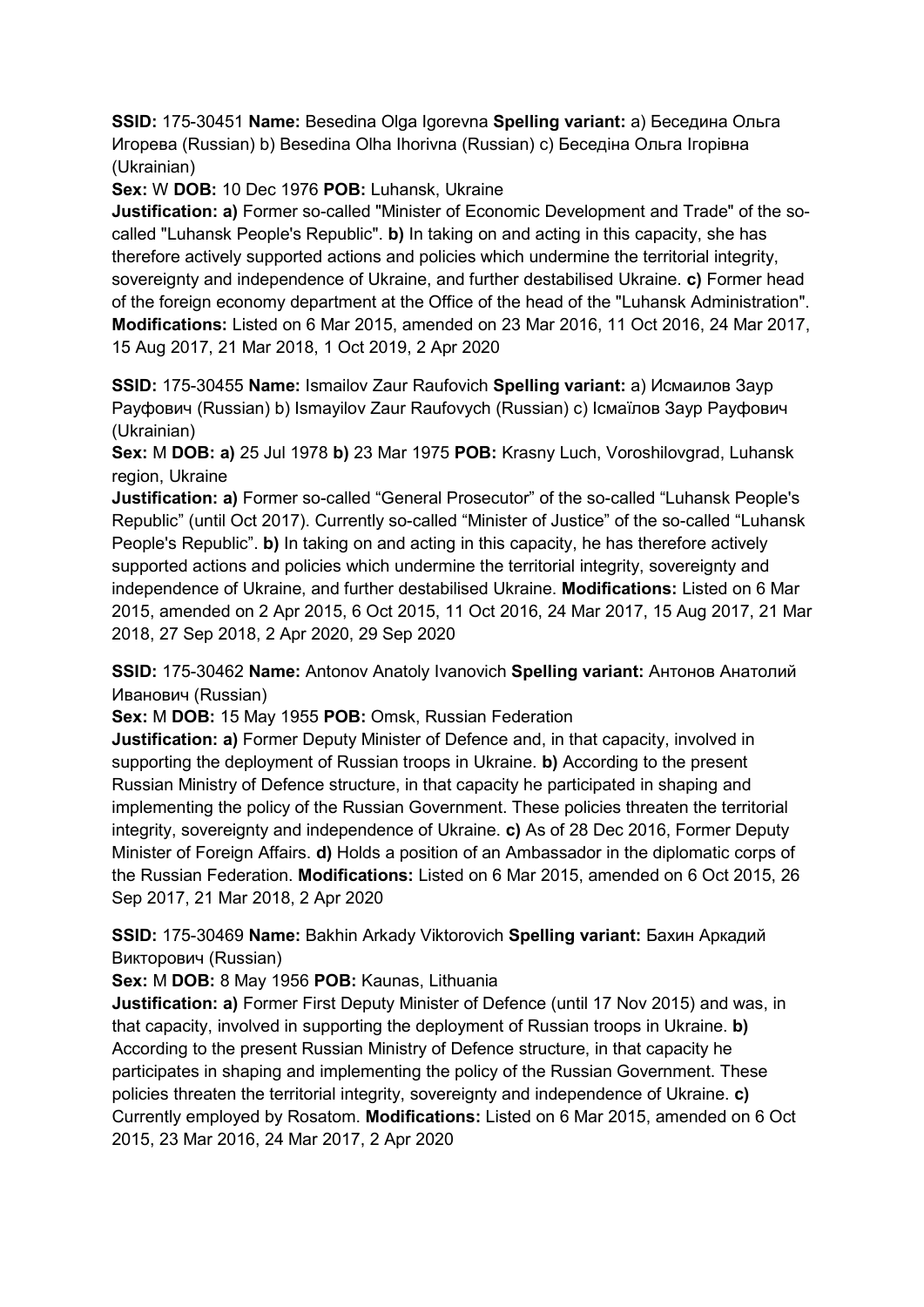**SSID:** 175-30476 **Name:** Kartapolov Andrei Valeryevich **Spelling variant:** Картaполов Андрей Валерьевич (Russian)

**Sex:** M **DOB:** 9 Nov 1963 **POB:** Germany, Democratic Republic (GDR)

**Justification: a)** Former Commander of the Western Military District. Former Director of the Main Operations Department and deputy chief of the General Staff of the Armed Forces of the Russian Federation. Actively involved in shaping and implementing the military campaign of the Russian forces in Ukraine. **b)** According to the stated activities of the general staff, by exercising operational control over the armed forces, he was actively involved in shaping and implementing the Russian government policy threatening the territorial integrity, sovereignty and independence of Ukraine. **c)** Deputy Minister of Defence since Jul 2018. **Modifications:** Listed on 6 Mar 2015, amended on 6 Oct 2015, 23 Mar 2016, 2 Apr 2019, 2 Apr 2020

**SSID:** 175-30489 **Name:** Rashkin Valery Fedorovich **Spelling variant:** Рашкин Валерий Фёдорович (Russian)

**Sex:** M **DOB:** 14 Mar 1955 **POB:** Zhilino, Kaliningrad Region, Russian Federation **Justification: a)** First Deputy Chairman of the State Duma Committee on Ethnicity issues. **b)** He is the founder of the civil movement "Krassnaya Moskva - Red Moscow - Patriotic Front Aid" which organised public demonstrations supporting separatists, thereby supporting policies which undermine the territorial integrity, sovereignty and independence of Ukraine. On 20 Mar 2014 he voted in favour of the draft Federal Constitutional Law "on the acceptance into the Russian Federation of the "Republic of Crimea" and the formation within the Russian Federation of new federal subjects - the "Republic of Crimea" and the City of Federal Status Sevastopol". **Modifications:** Listed on 6 Mar 2015, amended on 6 Oct 2015, 2 Apr 2020

**SSID:** 175-35242 **Name:** Balbek Ruslan Ismailovich **Spelling variant:** Бальбек Руслан Исмаилович (Russian)

**Sex:** M **DOB:** 28 Aug 1977 **POB:** Bekabad, Uzbekistan

**Justification: a)** Member of the State Duma, elected from the illegally annexed Autonomous "Republic of Crimea". **b)** Deputy Chairperson of the Duma Committee on ethnic affairs. **c)** In 2014 Balbek was appointed as a Deputy Chairperson of the Council of Ministers of the socalled "Republic of Crimea" and worked in this capacity for the integration of the illegally annexed Crimean peninsula into the Russian Federation, for which he has been awarded with a medal "For the Defence of the Republic of Crimea". He has supported the annexation of Crimea in public statements, including on his profile on the United Russia (Crimean branch) website and a press article published on NTV website on 3 Jul 2016. **Modifications:**  Listed on 17 Nov 2016, amended on 2 Apr 2020

**SSID:** 175-35251 **Name:** Bakharev Konstantin Mikhailovich **Spelling variant:** Бахарев Константин Михайлович (Russian)

**Sex:** M **DOB:** 20 Oct 1972 **POB:** Simferopol, Ukraine

**Justification: a)** Member of the State Duma, elected from the illegally annexed Autonomous "Republic of Crimea". **b)** Vice Chairman of the Duma Committee on Financial Markets. **c)** In Mar 2014 Bakharev was appointed as a Deputy Chairperson of the State Council of the socalled "Republic of Crimea", and in Aug 2014 as First Deputy Chairperson of that body. He has admitted his personal involvement in the events of 2014 that led to the illegal annexation of Crimea and Sevastopol, which he has publicly supported, including in an interview published on gazetakrimea.ru website on 22 Mar 2016 and c-pravda.ru website on 23 Aug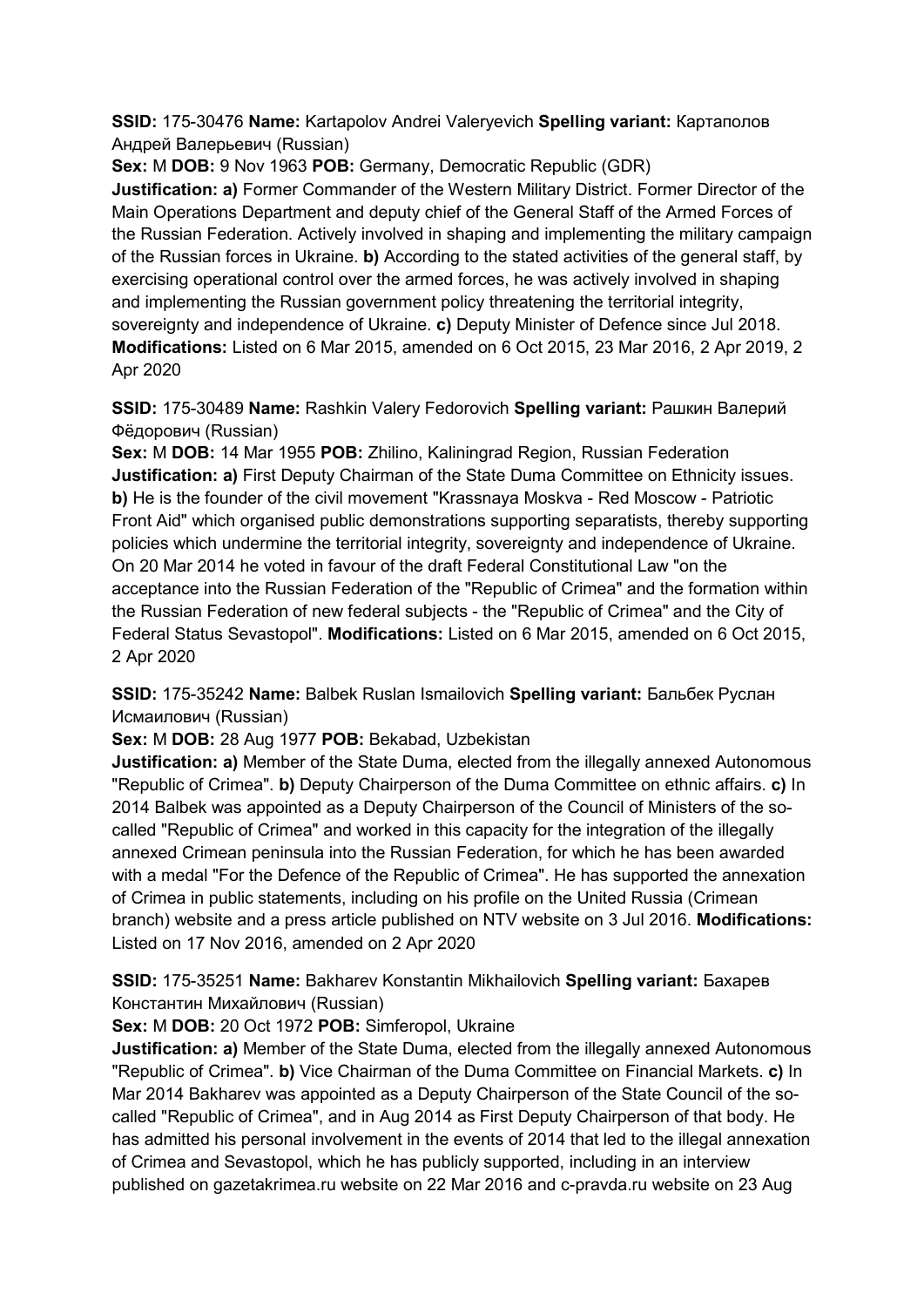2016. He was awarded with the order "For loyalty to duty" by the "authorities" of "Republic of Crimea". **Modifications:** Listed on 17 Nov 2016, amended on 21 Mar 2018, 2 Apr 2020, 29 Sep 2020

**SSID:** 175-35259 **Name:** Belik Dmitry Anatolievich **Spelling variant:** Белик Дмитрий Анатольевич (Russian)

**Sex:** M **DOB:** 17 Oct 1969 **POB:** Kular, Ust-Yansky District, Russian Federation **Justification: a)** Member of the State Duma, elected from the illegally annexed city of Sevastopol. **b)** Member of the Duma Committee on Control and Regulation and Chairman of the Experts' Committee for development of legislation for Crimea and Sevastopol. **c)** As a member of the Sevastopol municipal administration in Feb–Mar 2014 he supported the activities of the so-called "People's Mayor" Alexei Chaliy. He has publicly admitted his involvement in the events of 2014 that led to the illegal annexation of Crimea and Sevastopol, which he publicly defended, including on his personal website and in an interview published on 21 Feb 2016 on nation-news.ru website. **d)** For his involvement in the annexation process he has been awarded with Russian State order "For Merit to the Fatherland — second degree". **Modifications:** Listed on 17 Nov 2016, amended on 21 Mar 2018, 2 Apr 2020, 29 Sep 2020

**SSID:** 175-35269 **Name:** Kozenko Andrei Dmitrievich **Spelling variant:** Козенко Андрей Дмитриевич (Russian)

**Sex:** M **DOB:** 3 Aug 1981 **POB:** Simferopol, Ukraine

**Justification: a)** Member of the State Duma, elected from the illegally annexed Autonomous "Republic of Crimea". **b)** Member of Duma Committee on Financial Markets. **c)** In Mar 2014 Kozenko was appointed as a Deputy Chairperson of the State Council of the so-called "Republic of Crimea". He has publicly admitted his involvement in the events of 2014 that led to the illegal annexation of Crimea and Sevastopol, which he has publicly defended, including in an interview published on gazetacrimea.ru website on 12 Mar 2016. For his involvement in the annexation process he has been awarded with a medal "For the defence of "Republic of Crimea" by the local "authorities". **Modifications:** Listed on 17 Nov 2016, amended on 2 Apr 2020

**SSID:** 175-35277 **Name:** Savchenko Svetlana Borisovna **Spelling variant:** Савченко Светлана Борисовна (Russian)

**Sex:** W **DOB:** 24 Jun 1965 **POB:** Belogorsk, Ukraine

**Justification: a)** Member of the State Duma, elected from the illegally annexed Autonomous "Republic of Crimea". **b)** Member of the Duma Committee on Culture. **c)** She has been a member of the Supreme Council of the Autonomous "Republic of Crimea" since 2012 and as of Mar 2014 supported the integration of the illegally annexed Crimea and Sevastopol into the Russian Federation. In Sep 2014 Savchenko was elected to the State Council of the socalled "Republic of Crimea". She has defended the illegal annexation of Crimea and Sevastopol on numerous occasions in public statements, including interviews published on c-pravda.ru website on 2 Apr 2016 and 20 Aug 2016. She has been awarded with Russian state order "For duties to the motherland" — II degree in 2014 and with the order "For loyalty to duty" by the "authorities" of "Republic of Crimea" in 2015. **Modifications:** Listed on 17 Nov 2016, amended on 2 Apr 2020

**SSID:** 175-35286 **Name:** Shperov Pavel Valentinovich **Spelling variant:** Шперов Павел Валентинович (Russian)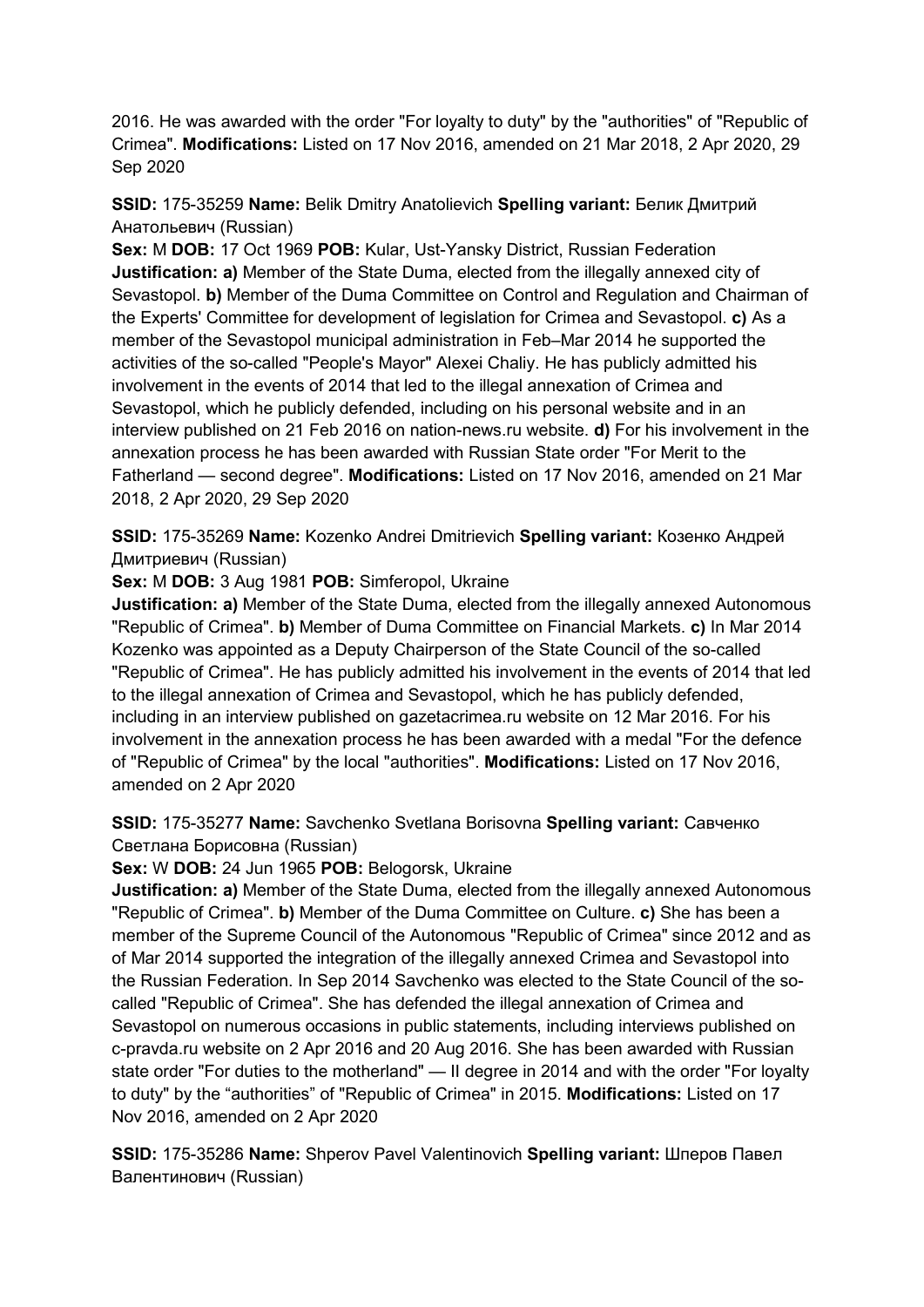### **Sex:** M **DOB:** 4 Jul 1971 **POB:** Simferopol, Ukraine

**Justification: a)** Member of the State Duma, elected from the illegally annexed Autonomous "Republic of Crimea". **b)** Member of the Duma Committee for CIS Affairs, Eurasian Integration and Relations with Compatriots. **c)** In Sep 2014 Shperov was elected to the State Council of the so-called "Republic of Crimea". **d)** He has publicly admitted, including in an interview published on ldpr-rk.ru website on 3 Sep 2016, his role in the events of 2014 that led to the illegal annexation of Crimea and Sevastopol and in particular his role in the organisation of the illegal referendum on the illegal annexation of the peninsula. **Modifications:** Listed on 17 Nov 2016, amended on 24 Mar 2017, 2 Apr 2020

**SSID:** 175-37050 **Name:** Cherezov Andrey Vladimirovich **Spelling variant:** a) Tscheresow Andrey Vladimirovich (Russian) b) Черезов Андрей Владимирович (Russian) **Sex:** M **DOB:** 12 Oct 1967 **POB:** Salair, Kemerovskaya Oblast, Russian Federation **Justification: a)** Vice-Minister for Energy of the Russian Federation. **b)** Shares responsibility for the decision to transfer gas turbines that had been delivered by Siemens Gas Turbine Technologies OOO to OAO VO Technopromexport, to be installed in Crimea. This decision contributes to establishing an independent power supply for Crimea and Sevastopol as a means of supporting their separation from Ukraine, and undermines the territorial integrity, sovereignty and independence of Ukraine. **Modifications:** Listed on 15 Aug 2017, amended on 2 Apr 2020, 29 Sep 2020

**SSID:** 175-37058 **Name:** Grabchak Evgeniy Petrovich **Spelling variant:** Грабчак Евгений Петрович (Russian)

**Sex:** M **DOB:** 18 Jul 1981 **POB:** Ust-Labinsk, Krasnodar Region, Russian Federation **Justification: a)** Former Head of Department in the Energy Ministry of the Russian Federation and responsible within the Ministry of Energy of the Russian Federation for the development of electro-energetic projects in Crimea. These projects contribute to establishing an independent power supply for Crimea and Sevastopol as a means of supporting their separation from Ukraine, and undermine the territorial integrity, sovereignty and independence of Ukraine. **b)** Vice-Minister for Energy of the Russian Federation. **Modifications:** Listed on 15 Aug 2017, amended on 2 Apr 2020, 29 Sep 2020

**SSID:** 175-37066 **Name:** Topor-Gilka Sergey Anatolevich **Spelling variant:** Топор-Гилка Сергей Анатольевич (Russian)

**Sex:** M **DOB:** 17 Feb 1970

**Justification:** In his capacity as Director General of OAO "VO TPE", he led the negotiations with Siemens Gas Turbine Technologies OOO regarding the purchase and delivery of the gas turbines for a power plant in Taman, Krasnodar region, Russian Federation. He was later, as Director General of OOO "VO TPE", responsible for the transfer of the gas turbines to Crimea and for the implementation of the construction project of the thermal power plants Balaklava and Tavricheskaya, where the turbines were installed. This contributes to establishing an independent power supply for Crimea and Sevastopol as a means of supporting their separation from Ukraine, and undermines the territorial integrity, sovereignty and independence of Ukraine. **Other information:** Director General of OAO "VO TPE" until its insolvency, Director General of OOO "VO TPE". **Modifications:** Listed on 15 Aug 2017, amended on 21 Mar 2018, 1 Oct 2019

**SSID:** 175-37667 **Name:** Ovsyannikov Dmitry Vladimirovich **Spelling variant:** Овсянников Дмитрий Владимирович (Russian)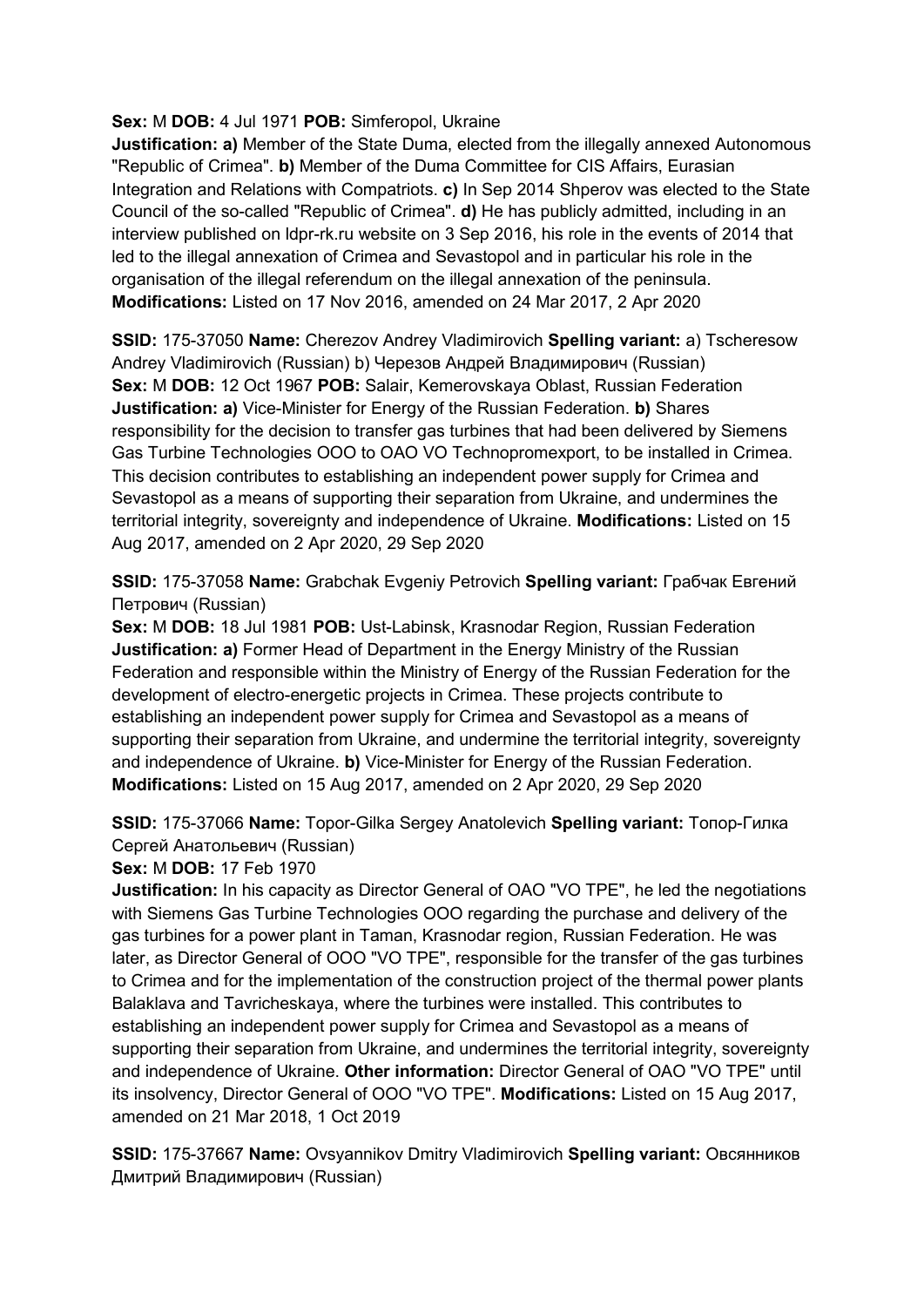#### **Sex:** M **DOB:** 21 Feb 1977 **POB:** Omsk, Russian Federation

**Justification: a)** Former "Governor of Sevastopol" (until Jul 2019). **b)** Ovsyannikov was elected the "Governor of Sevastopol" in the elections of 10 Sep 2017 organised by the Russian Federation in the illegally annexed city of Sevastopol. **c)** On 28 Jul 2016, President Putin appointed him as the acting "Governor of Sevastopol". In this capacity, he has worked for further integration of the illegally annexed Crimean peninsula into the Russian Federation, and is as such responsible for actively supporting, or implementing actions or policies which undermine or threaten the territorial integrity, sovereignty, and independence of Ukraine. **d)** In 2017 he made public statements supporting the illegal annexation of Crimea and Sevastopol and on the anniversary of the illegal "Crimean referendum". He commemorated the veterans of the so called "self-defence units" that facilitated the deployment of Russian forces on the Crimean peninsula in the run-up to its illegal annexation by the Russian Federation, and called for Sevastopol to become the Southern capital of the Russian Federation. **e)** Since Oct 2019 Deputy Minister for Industry and Trade of the Russian Federation. **Modifications:** Listed on 22 Dec 2017, amended on 2 Apr 2020

**SSID:** 175-38915 **Name:** Guzeyeva Inna Nikolayevna **Spelling variant:** a) ГУЗЕЕВА Инна Николаевна (Russian) b) Guzeeva Inna Nikolayevna (Russian) c) ГУЗЕЕВА Инна Николаевна (Russian) d) Huzieieva Inna Mykolayivna (Ukrainian) e) ГУЗЄЄВА Iнна Миколаївна (Ukrainian)

**Sex:** W **DOB:** 20 May 1971 **POB:** Crimea, Ukraine

**Justification:** Deputy Chair of the Crimea Electoral Commission. In this capacity she participated in the organisation of the Russian presidential elections of 18 Mar 2018 and the regional and local elections of 8 Sep 2019 in the illegally annexed Crimea and Sevastopol, and thereby actively supported and implemented policies that undermine the territorial integrity, sovereignty and independence of Ukraine. **Modifications:** Listed on 23 May 2018, amended on 26 Jun 2018, 2 Apr 2020

**SSID:** 175-38922 **Name:** Bezruchenko Natalya Ivanovna **Spelling variant:** a) Bezruchenko Natalia Ivanovna (Russian) b) БЕЗРУЧЕНКО Наталья Ивановна (Russian) c) Bezruchenko Nataliya Ivanivna (Ukrainian) d) БЕЗРУЧЕНКО Наталія Iванівна (Ukrainian) **Sex:** W **DOB:** 22 Aug 1979 **POB:** Simferopol, Crimea, Ukraine

**Justification:** Secretary of the Crimea Electoral Commission. In this capacity she participated in the organisation of the Russian presidential elections of 18 Mar 2018 and the regional and local elections of 8 Sep 2019 in the illegally annexed Crimea and Sevastopol, and thereby actively supported and implemented policies that undermine the territorial integrity, sovereignty and independence of Ukraine. **Modifications:** Listed on 23 May 2018, amended on 26 Jun 2018, 2 Apr 2020

**SSID:** 175-38930 **Name:** Petukhov Aleksandr Yurevich **Spelling variant:** a) Petukhov Aleksandr Yurievich (Russian) b) ПЕТУХОВ Александр Юрьевич (Russian) c) Pietukhov Oleksandr Yuriyovych (Ukrainian) d) ПЄТУХОВ Олександр Юрійович (Ukrainian) **Sex:** M **DOB:** 17 Jul 1970 **POB:** Ryazan, Russian Federation

**Justification: a)** Former Chair of the Sevastopol Electoral Commission. In this capacity he participated in the organisation of the Russian presidential elections of 18 Mar 2018 in the illegally annexed Crimea and Sevastopol, and thereby actively supported and implemented policies that undermine the territorial integrity, sovereignty and independence of Ukraine. **b)**  Chief Federal Inspector of the Moscow region. **Modifications:** Listed on 23 May 2018, amended on 27 Sep 2018, 1 Oct 2019, 29 Sep 2020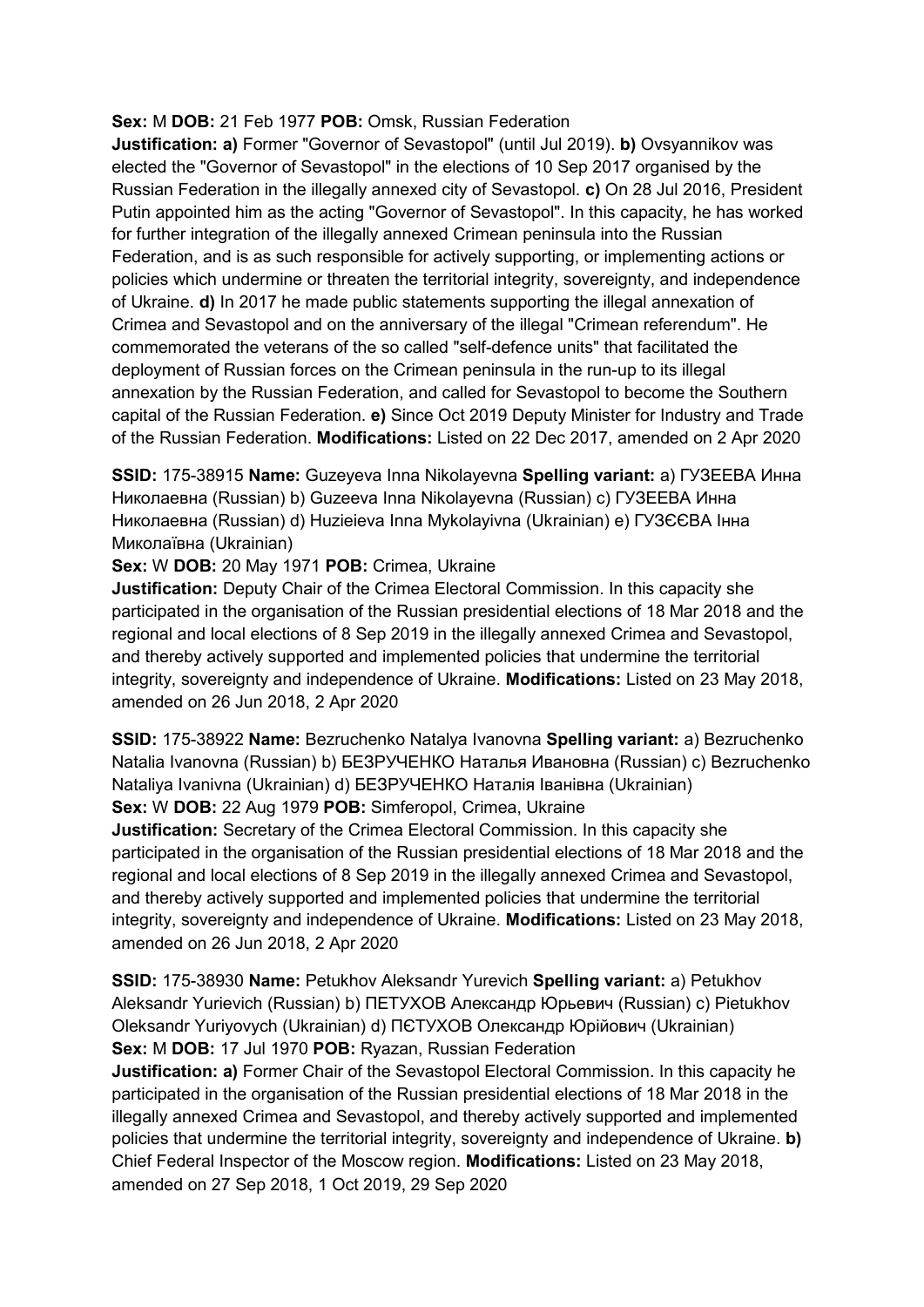**SSID:** 175-38935 **Name:** Pogorelov Miroslav Aleksandrovich **Spelling variant:** a) ПОГОРЕЛОВ Мирослав Александрович (Russian) b) Pohorielov Myroslav Oleksandrovych (Ukrainian) c) ПОГОРЄЛОВ Мирослав Олександрович (Ukrainian) **Sex:** M **DOB:** 7 Jun 1968 **POB:** Novorossiysk, Russian Federation **Justification:** Former Deputy Chair of the Sevastopol Electoral Commission (until May 2019). In this capacity he participated in the organisation of the Russian presidential elections of 18 Mar 2018 in the illegally annexed Crimea and Sevastopol, and thereby actively supported and implemented policies that undermine the territorial integrity, sovereignty and independence of Ukraine. **Modifications:** Listed on 23 May 2018, amended on 2 Apr 2020, 29 Sep 2020

**SSID:** 175-38940 **Name:** Kapranova Anastasiya Nikolayevna **Spelling variant:** a) КАПРАНОВА Анастасия Николаевна (Russian) b) Kapranova Anastasiya Mykolayivna (Ukrainian) c) КАПРАНОВА Анастасія Миколаївна (Ukrainian) **Sex:** W **DOB: a)** 1964 **b)** 21 Apr 1964 (approximately)

**Justification:** Former Secretary of the Sevastopol Electoral Commission (until May 2019). In this capacity she participated in the organisation of the Russian presidential elections of 18 Mar 2018 in the illegally annexed Crimea and Sevastopol, and thereby actively supported and implemented policies that undermine the territorial integrity, sovereignty and independence of Ukraine. **Modifications:** Listed on 23 May 2018, amended on 2 Apr 2020

**SSID:** 175-39832 **Name:** Pozdnyakova Olga Valerievna **Spelling variant:** a) Pozdnyakova Olga Valeryevna (Russian) b) ПОЗДНЯКОВА Ольга Валерьевна (Russian) c) Pozdnyakova Olga Valeriyivna (Ukrainian) d) ПОЗДНЯКОВА Ольга Валеріївна (Ukrainian) **Sex:** W **DOB:** 30 Mar 1982 **POB:** Shakhty, Rostov Oblast, Russian Federation **Justification: a)** Former "Chairperson" of the "Central Electoral Commission" of the socalled "Donetsk People's Republic". In this capacity, she participated in the organisation of the so-called "elections" of 11 Nov 2018 in the so-called "Donetsk People's Republic", and thereby actively supported and implemented actions and policies which undermine the territorial integrity, sovereignty and independence of Ukraine, and further destabilised Ukraine. **b)** Head of the Directorate for Domestic Policy within the administration of the so called "Head of the Donetsk People's Republic". **Modifications:** Listed on 21 Dec 2018, amended on 1 Oct 2019

**SSID:** 175-39839 **Name:** Kravchenko Elena Valerievna **Spelling variant:** a) Kravchenko Elena Valeryevna (Russian) b) КРАВЧЕНКО Елена Валериевна (Russian) c) Kravchenko Olena Valeriyivna (Ukrainian) d) КРАВЧЕНКО Олена Валеріївна (Ukrainian) **Sex:** W **DOB:** 22 Feb 1983 **POB:** Ekaterinburg (f.k.a. Sverdlovsk), Russian Federation **Justification:** "Chairperson" of the "Central Electoral Commission" of the so-called "Luhansk People's Republic". In this capacity, she participated in the organisation of the so-called "elections" of 11 Nov 2018 in the so-called "Luhansk People's Republic", and thereby actively supported actions and implemented policies that undermine the territorial integrity, sovereignty and independence of Ukraine, and further destabilised Ukraine. **Modifications:**  Listed on 21 Dec 2018, amended on 14 Feb 2019, 2 Apr 2020

**SSID:** 175-39846 **Name:** Pasechnik Leonid Ivanovich **Spelling variant:** a) ПАСЕЧНИК Леонид Иванович (Russian) b) Pasichnyk Leonid Ivanovych (Ukrainian) c) ПАСІЧНИК Леонід Іванович (Ukrainian)

**Sex:** M **DOB:** 15 Mar 1970 **POB:** Voroshilovgrad - Luhansk, Voroshilovghrad Oblast,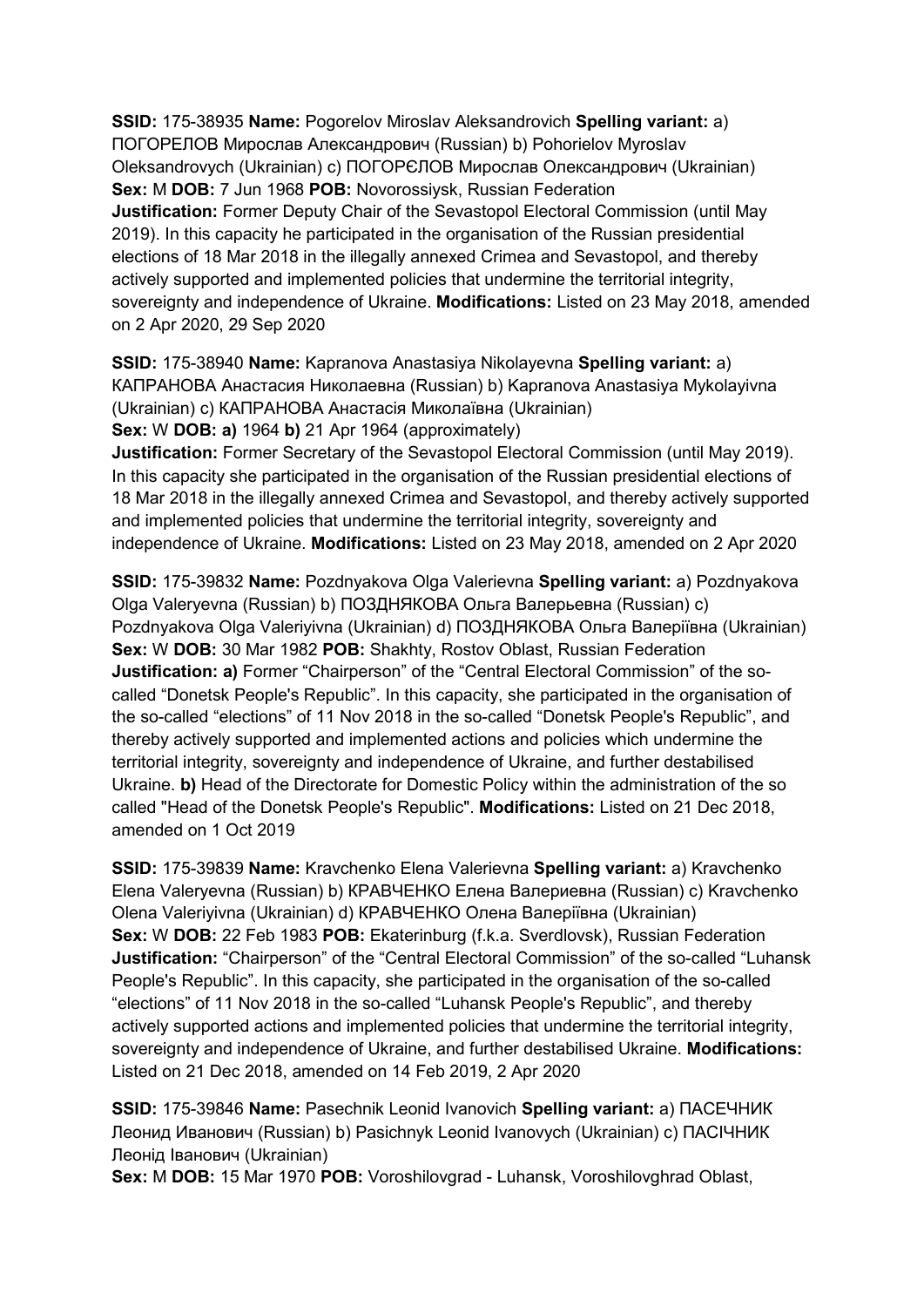Ukraine

**Justification:** "Elected leader" of the so-called "Luhansk People's Republic". In taking on and acting in this capacity, he actively supported and implemented actions and policies which undermine the territorial integrity, sovereignty and independence of Ukraine, and further destabilised Ukraine. **Modifications:** Listed on 21 Dec 2018, amended on 2 Apr 2020

**SSID:** 175-39853 **Name:** Bidyovka Vladimir Anatolievich **Spelling variant:** a) Bidevka Vladimir Anatolievich (Russian) b) БИДЁВКА Владимир Анатольевич (Russian) c) Bidiovka Volodymyr Anatoliyovych (Ukrainian) d) БІДЬОВКА Володимир Анатолійович (Ukrainian) **Sex:** M **DOB:** 7 Mar 1981 **POB:** Makeevka, Donetsk Oblast, Ukraine **Justification:** "Chairperson" of the so-called "People's Council" of the so-called "Donetsk People's Republic". In taking on and acting in this capacity, he actively supported and implemented actions and policies which undermine the territorial integrity, sovereignty and independence of Ukraine, and further destabilised Ukraine. **Modifications:** Listed on 21 Dec 2018, amended on 2 Apr 2020

**SSID:** 175-39860 **Name:** Miroshnichenko Denis Nikolaevich **Spelling variant:** 

МИРОШНИЧЕНКО Денис Николаевич (Russian)

**Sex:** M **DOB:** 8 Dec 1987 **POB:** Luhansk, Ukraine

**Justification:** "Chairperson" of the so-called "People's Council" of the so-called "Luhansk People's Republic". In taking on and acting in this capacity, he actively supported and implemented actions and policies which undermine the territorial integrity, sovereignty and independence of Ukraine, and further destabilised Ukraine. **Modifications:** Listed on 21 Dec 2018, amended on 2 Apr 2020

**SSID:** 175-39867 **Name:** Naydenko Aleksey Alekseevich **Spelling variant:** a) НАЙДЕНКО Алексей Алексеевич (Russian) b) Naydenko Oleksii Oleksiyovych (Ukrainian) c) НАЙДЕНКО Олексій Олексійович (Ukrainian)

**Sex:** M **DOB:** 2 Jun 1980 **POB:** Donetsk, Ukraine

**Justification:** "Deputy Chair" of the "Central Electoral Commission" of the so-called "Donetsk People's Republic". In this capacity, he participated in the organisation of the socalled "elections" of 11 Nov 2018 in the so-called "Donetsk People's Republic", and thereby actively supported and implemented policies that undermine the territorial integrity, sovereignty and independence of Ukraine, and further destabilised Ukraine. **Modifications:**  Listed on 21 Dec 2018, amended on 2 Apr 2020

**SSID:** 175-39873 **Name:** Vysotskiy Vladimir Yurievich **Spelling variant:** a) ВЫСОЦКИЙ Владимир Юрьевич (Russian) b) Vysotskiy Volodymyr Yuriyovych (Ukrainian) c) ВИСОЦЬКИЙ Володимир Юрійович (Ukrainian)

**Sex:** M **DOB:** 7 Apr 1985 **POB:** Lekarstvennoe village, Autonomous "Republic of Crimea", Ukraine

**Justification: a)** Former "Secretary" of the "Central Electoral Commission" of the so-called "Donetsk People's Republic". In this capacity, he participated in the organisation of the socalled "elections" of 11 Nov 2018 in the so-called "Donetsk People's Republic", and thereby actively supported and implemented policies that undermine the territorial integrity,

sovereignty and independence of Ukraine, and further destabilised Ukraine. **b)** Acting Head of the "Central Electoral Commission" of the so-called "Donetsk People's Republic".

**Modifications:** Listed on 21 Dec 2018, amended on 1 Oct 2019, 2 Apr 2020, 29 Sep 2020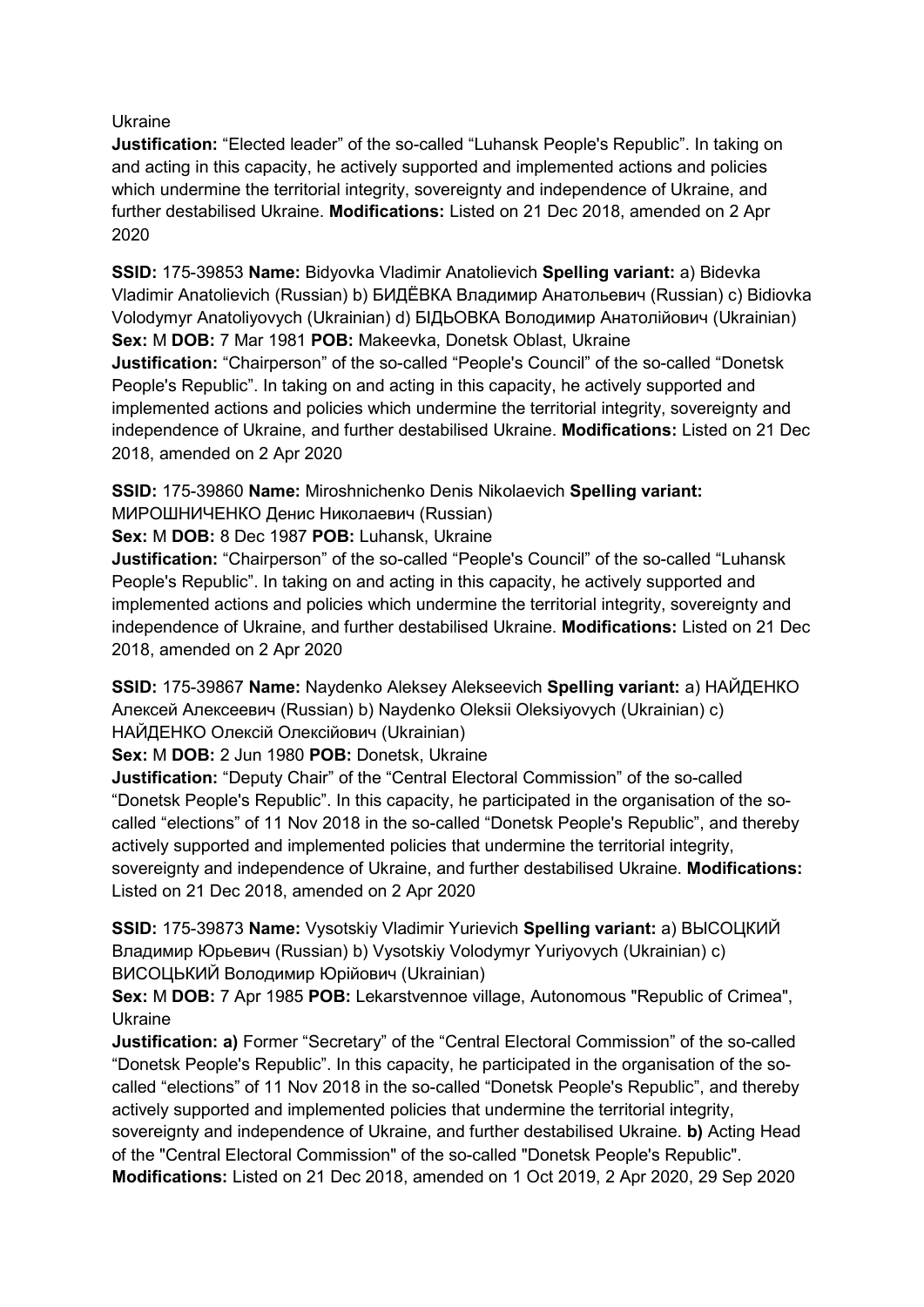## **SSID:** 175-39879 **Name:** Svidchenko Maksim Aleksandrovich **Spelling variant:** a)

СВИДЧЕНКО Максим Александрович (Russian) b) Svidchenko Maksym Oleksandrovych (Ukrainian) c) СВІДЧЕНКО Максим Олександрович (Ukrainian)

**Sex:** M **DOB:** 6 Apr 1978 **POB:** Luhansk, Ukraine

**Justification:** "Deputy Chair" of the "Central Electoral Commission" of the so-called "Luhansk People's Republic". In this capacity, he participated in the organisation of the socalled "elections" of 11 Nov 2018 in the so-called "Luhansk People's Republic", and thereby actively supported and implemented policies that undermine the territorial integrity, sovereignty and independence of Ukraine, and further destabilised Ukraine. **Modifications:**  Listed on 21 Dec 2018, amended on 2 Apr 2020, 29 Sep 2020

**SSID:** 175-39884 **Name:** Tereshchenko Ekaterina Vasilyevna **Spelling variant:** a) Tereshchenko Ekaterina Vasilievna (Russian) b) ТЕРЕЩЕНКО Екатерина Васильевна (Russian) c) Tereshchenko Kateryna Vasylivna (Ukrainian) d) ТЕРЕЩЕНКО Катерина Василівна (Ukrainian)

**Sex:** W **DOB:** 31 May 1986 **POB:** Luhansk, Ukraine

**Justification:** "Secretary" of the "Central Electoral Commission" of the so-called "Luhansk People's Republic". In this capacity, she participated in the organisation of the so-called "elections" of 11 Nov 2018 in the so-called "Luhansk People's Republic", and thereby actively supported and implemented policies that undermine the territorial integrity, sovereignty and independence of Ukraine, and further destabilised Ukraine. **Modifications:**  Listed on 21 Dec 2018, amended on 2 Apr 2020, 29 Sep 2020

**SSID:** 175-40217 **Name:** Stankevich Sergey Nikolayevich **Spelling variant:** СТАНКЕВИЧ Сергей Николаевич (Russian)

**Sex:** M **DOB:** 27 Jan 1963 **POB:** Kaliningrad, Russian Federation

**Justification: a)** Head of Border Directorate of the Federal Security Service of the Russian Federation for "Republic of Crimea and City of Sevastopol", Rear Admiral. In this capacity, he was responsible for actions of the coast guard naval fleet of the Russian Federation against Ukraine on 25 Nov 2018 which prevented access by Ukrainian vessels to their coast on the Sea of Azov, thereby undermining the territorial integrity and sovereignty of Ukraine and undermining the security of Ukraine through the disruption of the movements and operability of Ukrainian naval vessels. **b)** Those actions also supported the consolidation of the illegal annexation of the Crimean peninsula into the Russian Federation. **Modifications:**  Listed on 2 Apr 2019, amended on 2 Apr 2020

**SSID:** 175-40223 **Name:** Shein Andrey Borisovich **Spelling variant:** ШЕИН Андрей Борисович (Russian)

**Sex:** M **DOB:** 10 Jun 1971 **POB:** Ivanovskaya Oblast, Russian Federation **Justification: a)** Deputy Head of Border Directorate — Head of Coast Guard Unit of the Federal Security Service of the Russian Federation for "Republic of Crimea and City of Sevastopol". In this capacity, he participated in operations against Ukrainian ships and their crew during the actions of the Russian Federation against Ukraine on 25 Nov 2018 which prevented access by Ukrainian vessels to their coast on the Sea of Azov, thereby undermining the territorial integrity and sovereignty of Ukraine and undermining the security of Ukraine through the disruption of the movements and operability of Ukrainian naval vessels. **b)** Those actions also supported the consolidation of the illegal annexation of the Crimean peninsula into the Russian Federation. **Modifications:** Listed on 2 Apr 2019, amended on 2 Apr 2020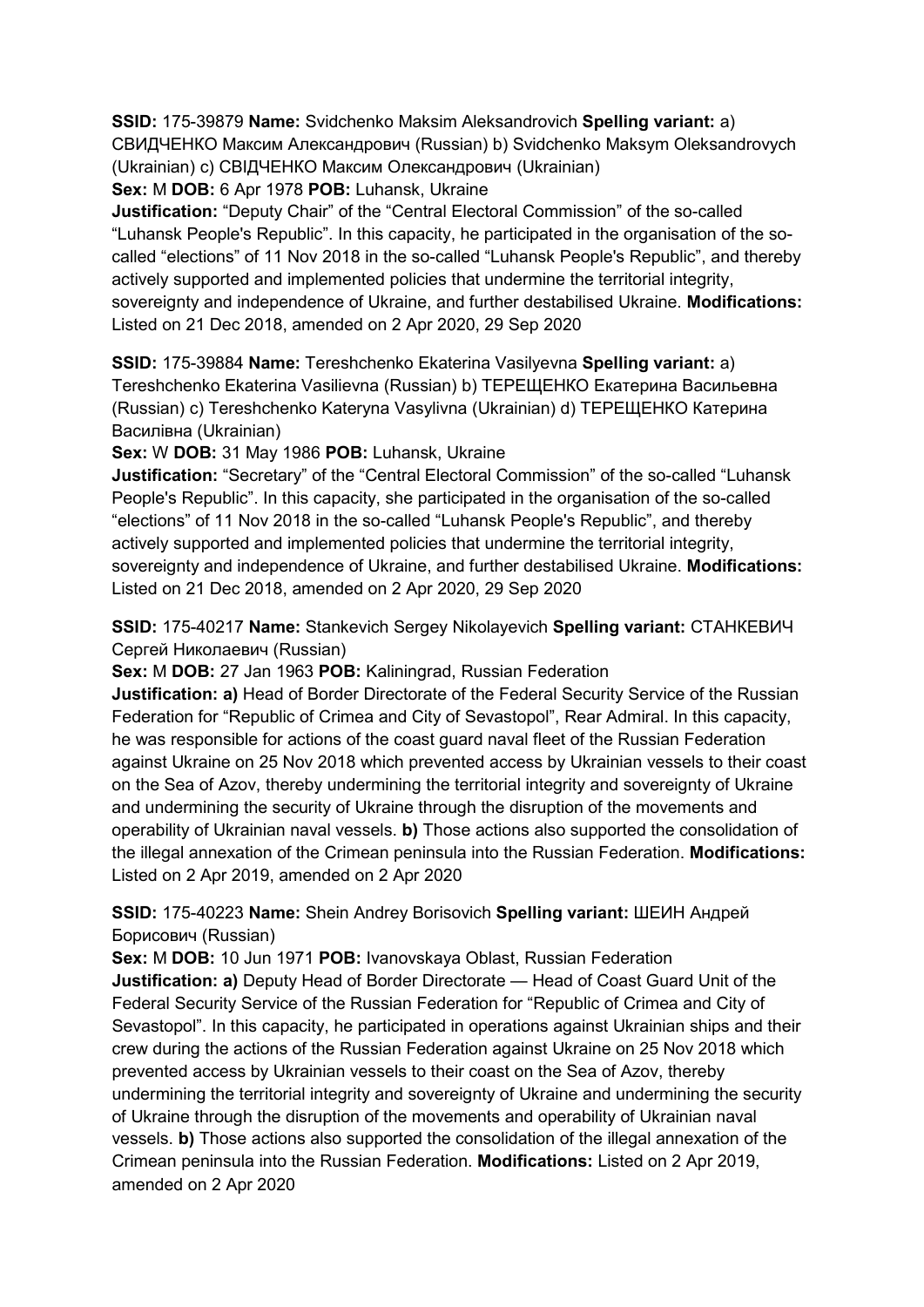**SSID:** 175-40229 **Name:** Salyaev Aleksey Mikhailovich **Spelling variant:** a) Salyayev Aleksey Mikhailovich (Russian) b) САЛЯЕВ Алексей Михайлович (Russian) **Sex:** M **DOB: a)** 22 Aug 1978 **b)** 4 Dec 1975

**Justification: a)** Commanding officer of the border patrol boat "Don" (side markings 353) of the Border Guard Service of the Federal Security Service of the Russian Federation. He was in command of the vessel that actively participated in actions of the Russian Federation against Ukrainian vessels and their crew on 25 Nov 2018, and conducted ramming of the estuary tug, "Yany Kapu", of the Ukrainian Navy. Those actions prevented access by Ukrainian vessels to their coast on the Sea of Azov, thereby undermining the territorial integrity and sovereignty of Ukraine and undermining the security of Ukraine through the disruption of the movements and operability of Ukrainian naval vessels. **b)** Those actions also supported the consolidation of the illegal annexation of the Crimean peninsula into the Russian Federation. **Modifications:** Listed on 2 Apr 2019, amended on 2 Apr 2020, 29 Sep 2020

**SSID:** 175-40235 **Name:** Shipitsin Andrei Olegovich **Spelling variant:** ШИПИЦИН Андрей Олегович (Russian)

**Sex:** M **DOB:** 25 Dec 1969 **POB:** Astrakhan, Russian Federation

**Justification: a)** Commanding officer of the border patrol boat "Izumrud" of the Border Guard Service of the Federal Security Service of the Russian Federation. He was in command of the vessel that actively participated in actions of the Russian Federation against Ukrainian vessels and their crew on 25 Nov 2018 which prevented access by Ukrainian vessels to their coast on the Sea of Azov, thereby undermining the territorial integrity and sovereignty of Ukraine and undermining the security of Ukraine through the disruption of the movements and operability of Ukrainian naval vessels. **b)** Those actions also supported the consolidation of the illegal annexation of the Crimean peninsula into the Russian Federation. **Modifications:** Listed on 2 Apr 2019, amended on 2 Apr 2020, 29 Sep 2020

**SSID:** 175-40241 **Name:** Shatokhin Aleksey Vladimirovich **Spelling variant:** ШАТОХИН Алексей Владимирович (Russian)

**Sex:** M **DOB:** 26 Jan 1971

**Justification: a)** Head of the Service of the Kerch Control Point for the "Republic of Crimea and City of Sevastopol" of the Federal Security Service of the Russian Federation. He participatedmin operations against Ukrainian vessels during the actions of the Russian Federation against Ukrainian vessels and their crews on 25 Nov 2018 which prevented access by Ukrainian vessels to their coast on the Sea of Azov, thereby undermining the territorial integrity and sovereignty of Ukraine and undermining the security of Ukraine through the disruption of the movements and operability of Ukrainian naval vessels. **b)**  Those actions also supported the consolidation of the illegal annexation of the Crimean peninsula into the Russian Federation. **Modifications:** Listed on 2 Apr 2019, amended on 29 Sep 2020

**SSID:** 175-40247 **Name:** Romashkin Ruslan Alexandrovich **Spelling variant:** РОМАШКИН Руслан Александрович (Russian)

**Sex:** M **DOB:** 15 Jun 1976 **POB:** Ruzaevka, Mordovia, Russian Federation **Justification: a)** Head of the Service of the Control Point in the "Republic of Crimea and City of Sevastopol" of the Federal Security Service of the Russian Federation. In this role, he was responsible for coordinating the actions of Russian Federation forces against Ukrainian vessels and their crews on 25 Nov 2018 which prevented access by Ukrainian vessels to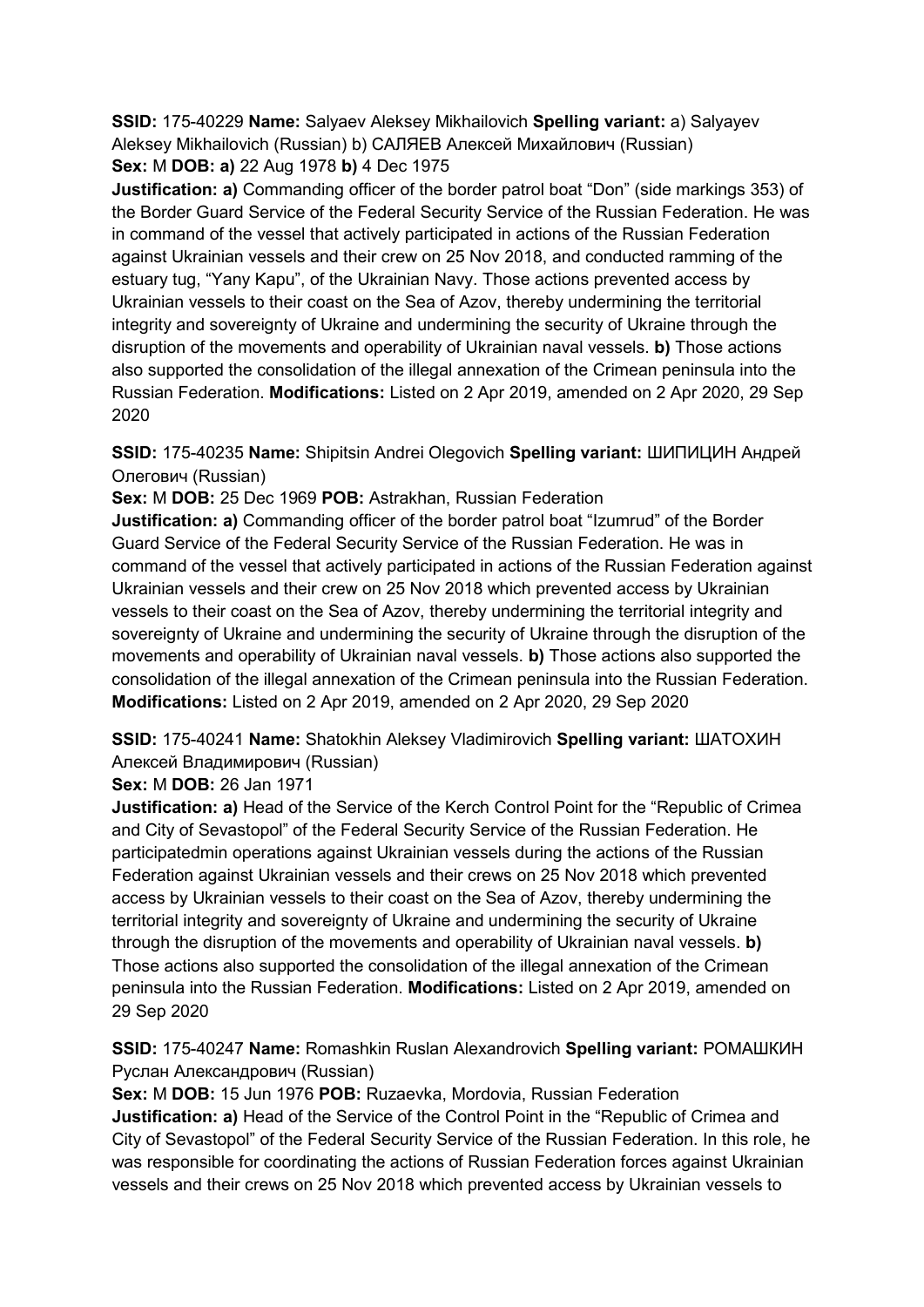their coast on the Sea of Azov, thereby undermining the territorial integrity and sovereignty of Ukraine and undermining the security of Ukraine through the disruption of the movements and operability of Ukrainian naval vessels. **b)** Those actions also supported the consolidation of the illegal annexation of the Crimean peninsula into the Russian Federation. **Modifications:** Listed on 2 Apr 2019, amended on 2 Apr 2020

# **SSID:** 175-40253 **Name:** Shcherbakov Sergey Alekseevich **Spelling variant:** ЩЕРБАКОВ Сергей Алексеевич (Russian)

### **Sex:** M **DOB:** 2 Nov 1986

**Justification: a)** He commanded the anti-submarine ship "Suzdalets" of the Black Sea Fleet of the Russian Federation, which participated in the actions of the Russian Federation against Ukrainian ships and their crews on 25 Nov 2018, and actively participated in the blockade of tugboat "Yani Kapu" and seizure of the armed gunboat "Nikopol". Those actions prevented access by Ukrainian vessels to their coast on the Sea of Azov, thereby undermining the territorial integrity and sovereignty of Ukraine and undermining the security of Ukraine through the disruption of the movements and operability of Ukrainian naval vessels. **b)** Those actions also supported the consolidation of the illegal annexation of the Crimean peninsula into the Russian Federation. **Modifications:** Listed on 2 Apr 2019, amended on 2 Apr 2020, 29 Sep 2020

# **SSID:** 175-40259 **Name:** Dvornikov Aleksandr Vladimirovich **Spelling variant:**  ДВОРНИКОВ Александр Владимирович (Russian)

**Sex:** M **DOB:** 22 Aug 1961 **POB:** Ussuriysk, Primorskiy Krai, Russian Federation **Justification: a)** Commander of the Southern Military District of the Russian Armed Forces, Colonel General and responsible for military forces in the region, including illegally annexed Crimea and Sevastopol. In this role he was responsible for the actions of the Black Sea Fleet and other military forces of the Russian Federation against Ukraine on 25 Nov 2018 which prevented access by Ukrainian vessels to their coast on the Sea of Azov, thereby undermining the territorial integrity and sovereignty of Ukraine and undermining the security of Ukraine through the disruption of the movements and operability of Ukrainian naval vessels. **b)** Those actions also supported the consolidation of the illegal annexation of the Crimean peninsula into the Russian Federation. **Modifications:** Listed on 2 Apr 2019

# **SSID:** 175-41194 **Name:** Danilenko Sergei Andreevich **Spelling variant:** ДАНИЛЕНКО Сергей Андреевич (Russian)

**Sex:** M **DOB:** 14 Mar 1960 **POB:** Krasnodar, Russian Federation

**Justification:** Head of the Sevastopol Electoral Commission. In this capacity, he participated in the organisation of the local elections in the illegally annexed City of Sevastopol on 8 Sep 2019 and thereby actively supported actions and implemented policies which undermine or threaten the territorial integrity, sovereignty and independence of Ukraine. **Modifications:** Listed on 11 Feb 2020, amended on 29 Sep 2020

**SSID:** 175-41201 **Name:** Basova Lidia Aleksandrovna **Spelling variant:** a) БАСОВА Лидия Александровна (Russian) b) Basova Lidiya Oleksandrivna (Ukrainian) c) БАСОВА Лiдiя Олександрiвна (Ukrainian)

**Sex:** W **DOB:** 1972

**Justification:** Deputy Head of the Sevastopol Electoral Commission. In this capacity, she participated in the organisation of the local elections in the illegally annexed City of Sevastopol on 8 Sep 2019 and thereby actively supported actions and implemented policies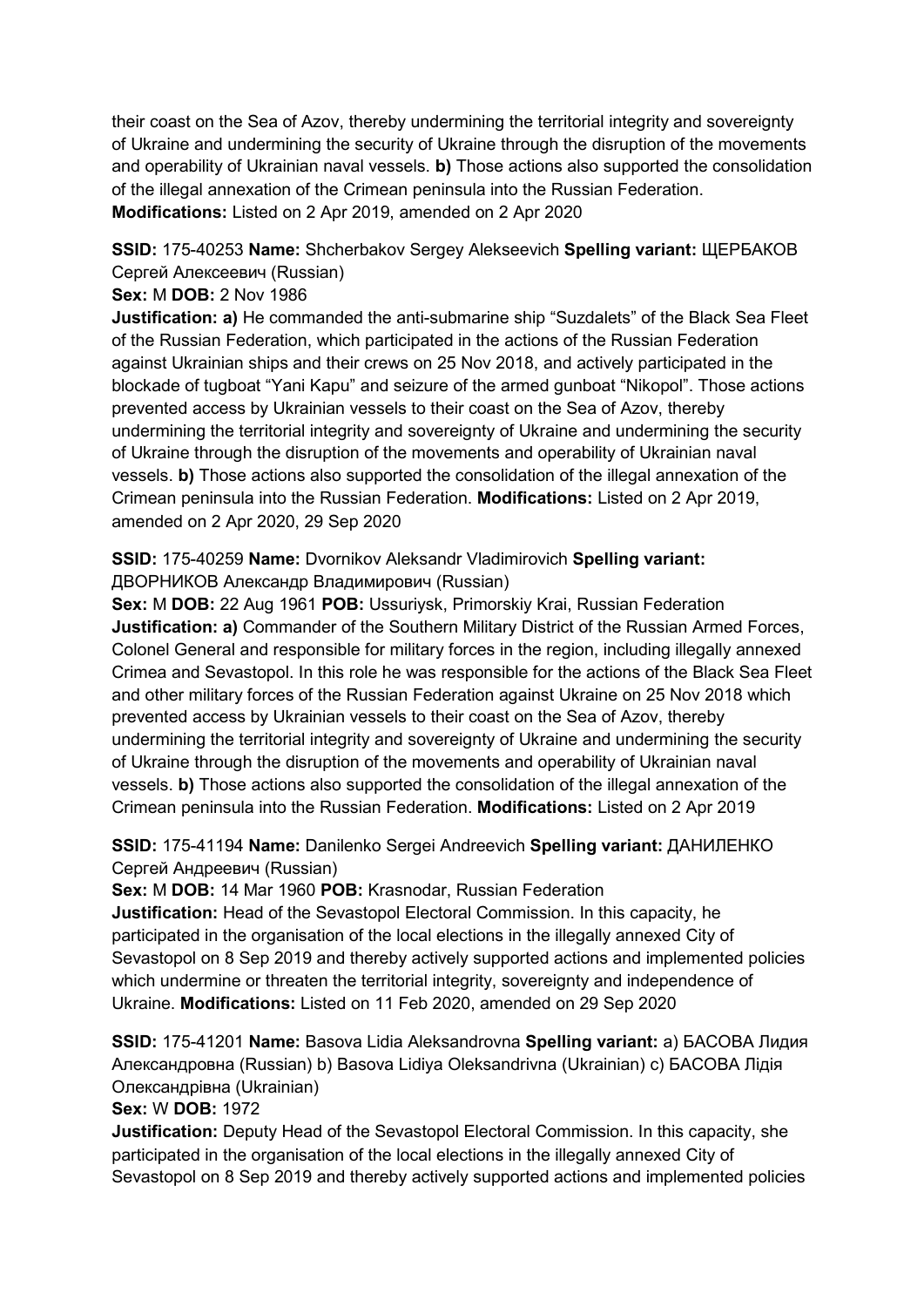which undermine or threaten the territorial integrity, sovereignty and independence of Ukraine. **Modifications:** Listed on 11 Feb 2020

**SSID:** 175-41206 **Name:** Pyrkova Ekaterina Eduardovna **Spelling variant:** a) ПЫРКОВА Екатерина Эдуардовна (Russian) b) Pyrkova Kateryna Eduardivna (Ukrainian) c) ПИРКОВА Катерина Едуардiвна (Ukrainian)

**Sex:** W **DOB:** 22 Aug 1967 **POB:** Sevastopol, Ukraine

**Justification:** Secretary of the Sevastopol Electoral Commission. In this capacity, she participated in the organisation of the local elections in the illegally annexed City of Sevastopol on 8 Sep 2019 and thereby actively supported actions and implemented policies which undermine or threaten the territorial integrity, sovereignty and independence of Ukraine. **Modifications:** Listed on 11 Feb 2020, amended on 29 Sep 2020

**SSID:** 175-41212 **Name:** Altabaeva Ekaterina Borisovna **Spelling variant:** a) АЛТАБАЕВА Екатерина Борисовна (Russian) b) Altabaeva Kateryna Borysivna (Ukrainian) c) АЛТАБАЄВА Катерина Борисiвна (Ukrainian)

**Sex:** W **DOB:** 27 May 1956 **POB:** Uglich, Russian Federation

**Justification:** Member of the Federation Council of the Russian Federation for the illegally annexed City of Sevastopol. In taking on and acting in this capacity, she has worked for further integration of the illegally annexed City of Sevastopol into the Russian Federation and thereby actively supported actions and implemented policies which undermine or threaten the territorial integrity, sovereignty and independence of Ukraine. **Modifications:**  Listed on 11 Feb 2020, amended on 29 Sep 2020

**SSID:** 175-41219 **Name:** Gotsanyuk Yuriy Mikhailovich **Spelling variant:** a) Gotsaniuk Yuriy Mikhailovich (Russian) b) ГОЦАНЮК Юрий Михайлович (Russian) c) Hotsaniuk Iurii Mykhailovych (Ukrainian) d) ГОЦАНЮК Юрiй Михайлович (Ukrainian) **Sex:** M **DOB:** 18 Jul 1966 **POB:** Novaya Derevnya / Nove Selo, Russian Federation **Justification:** Prime Minister of the so-called "Republic of Crimea". In taking on and acting in this capacity, he has worked for further integration of the so-called "Republic of Crimea" into the Russian Federation and thereby actively supported actions and implemented policies which undermine or threaten the territorial integrity, sovereignty and independence of Ukraine. **Modifications:** Listed on 11 Feb 2020, amended on 29 Sep 2020

**SSID:** 175-41226 **Name:** Nemtsev Vladimir Vladimirovich **Spelling variant:** a) НЕМЦЕВ Владимир Владимирович (Russian) b) Nemtsev Volodymyr Volodymyrovych (Ukrainian) c) НЄМЦЕВ Володимир Володимирович (Ukrainian)

**Sex:** M **DOB:** 15 Nov 1971 **POB:** Sevastopol, Ukraine

**Justification:** Chairman of the so-called "Legislative Assembly" of the illegally annexed City of Sevastopol. In taking on and acting in this capacity, he has worked for further integration of the illegally annexed City of Sevastopol into the Russian Federation and thereby actively supported actions and implemented policies which undermine or threaten the territorial integrity, sovereignty and independence of Ukraine. **Modifications:** Listed on 11 Feb 2020, amended on 29 Sep 2020

**SSID:** 175-41232 **Name:** Razvozhaev Mikhail Vladimirovich **Spelling variant:** a) РАЗВОЖАЕВ Михаил Владимирович (Russian) b) Razvozhaev Mykhailo Volodymyrovich (Ukrainian) c) РАЗВОЖАЄВ Михайло Володимирович (Ukrainian) **Sex:** M **DOB:** 30 Dec 1980 **POB:** Krasnoyarsk, Russian Federation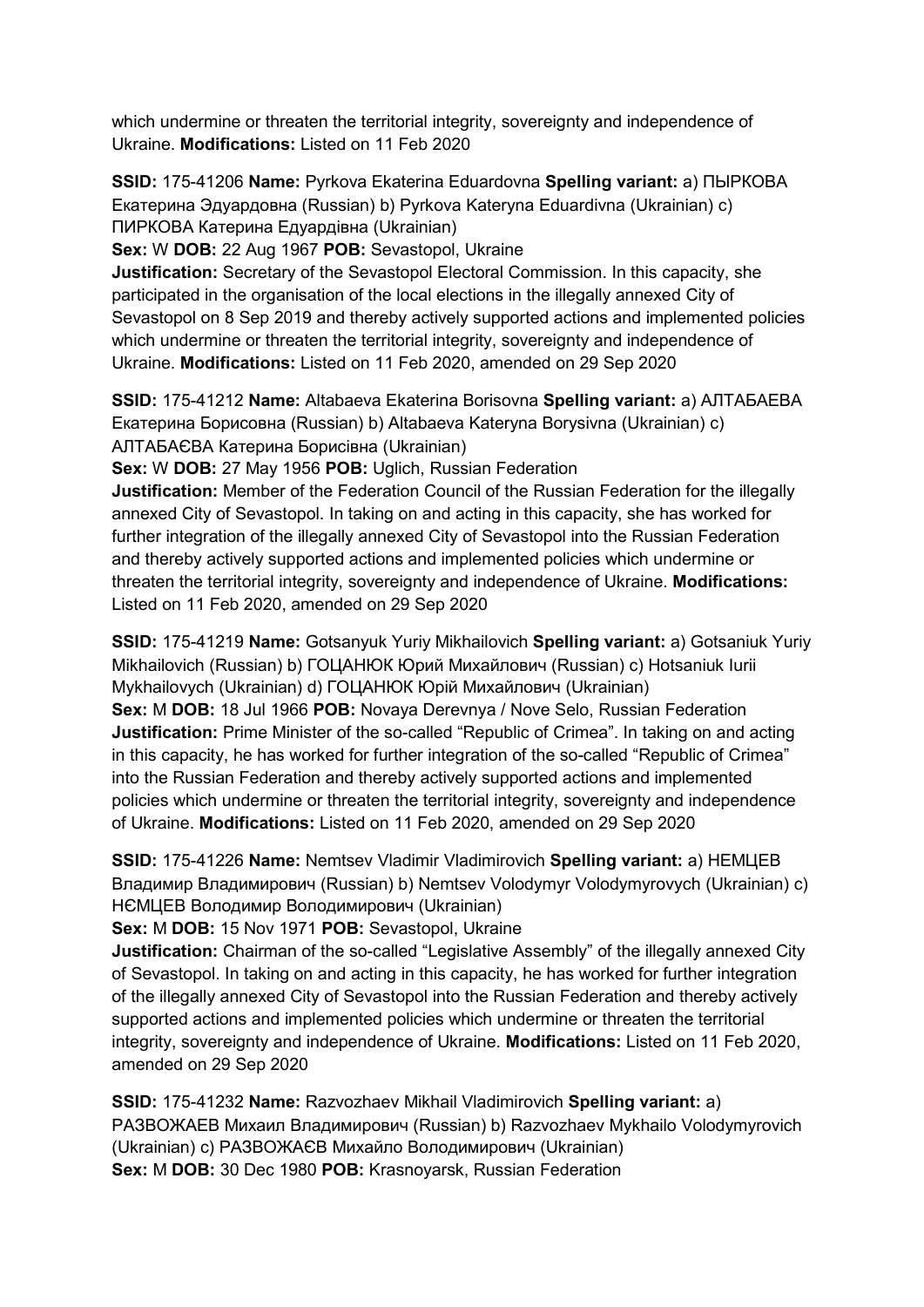**Justification:** So-called "acting Governor" of the illegally annexed City of Sevastopol. In taking on and acting in this capacity, he has worked for further integration of the illegally annexed City of Sevastopol into the Russian Federation and thereby actively supported actions and implemented policies which undermine or threaten the territorial integrity, sovereignty and independence of Ukraine. **Modifications:** Listed on 11 Feb 2020, amended on 29 Sep 2020

# **Entities**

**SSID:** 175-43406 **Name:** Joint-stock company "Lenpromtransproyekt" **Spelling variant:** АО "Ленпромтранспроект" (Russian)

**Address:** Kondrat'yevskiy Prospekt, 15, building 5/1, 223, St. Petersburg, 195197, Russian **Federation** 

**Justification:** Joint-stock company Lenpromtransproyekt participated in the project of connecting the railway infrastructures of the illegally annexed Crimea and Russia by designing the railway approaches to the bridge over the Kerch Strait and acting as architectural supervisor during construction of the bridge connecting Russia and the illegally annexed Crimean peninsula. Therefore, it supports the consolidation of the illegally annexed Crimean peninsula into the Russian Federation, which in turn further undermines the territorial integrity, sovereignty and independence of Ukraine. **Other information: a)**  Registration ID (OGRN no.): 1027809210054 **b)** Tax ID (INN no.) 7825064262 **c)** Website: https://lptp.ru/ **d)** e-mail address: ptp@sp.ru **Modifications:** Listed on 15 Oct 2020

**SSID:** 175-43415 **Name:** Joint-stock company "The Berkakit-Tommot-Yakutsk Railway Line's Construction Directorate" **Spelling variant:** АО "Дирекция по строительству железной дороги Беркакит-Томмот-Якутск" (Russian)

**Address:** Mayakovskogo St. 14, city of Aldan, 678900, Aldansky District, Russian **Federation** 

**Justification:** Joint-stock company The Berkakit-Tommot-Yakutsk Railway Line's Construction Directorate participated in the project of connecting the railway infrastructures of the illegally annexed Crimea and Russia by providing engineering services during the construction of railway approaches to the bridge over the Kerch Strait connecting Russia and the illegally annexed Crimean peninsula. Therefore, it supports the consolidation of the illegally annexed Crimean peninsula into the Russian Federation, which in turn further undermines the territorial integrity, sovereignty and independence of Ukraine. **Other information: a)** Registration ID (OGRN no.): 1121402000213 **b)** Tax ID (INN no.) 1402015986 **c)** Website: https://dsgd.ru/ **d)** e-mail address: info@dsgd.ru; gmn@dsgd.ru **Modifications:** Listed on 15 Oct 2020

**SSID:** 175-43425 **Name:** Federal State Unitary Enterprise "Crimea Railway" **Spelling variant:** Федеральное государственное унитарное предприятие "Крымская железная дорога" (Russian)

**Address:** 34 Pavlenko St., Simferopol, 95006, Ukraine

**Justification:** Federal State Unitary Enterprise Crimea Railway participated in the project of connecting the railway infrastructures of the illegally annexed Crimea and Russia by being owner and operator of the railway tracks on the bridge over the Kerch Strait, connecting Russia and the illegally annexed Crimean peninsula. Therefore, it supports the consolidation of the illegally annexed Crimean peninsula into the Russian Federation, which in turn further undermines the territorial integrity, sovereignty and independence of Ukraine. **Other**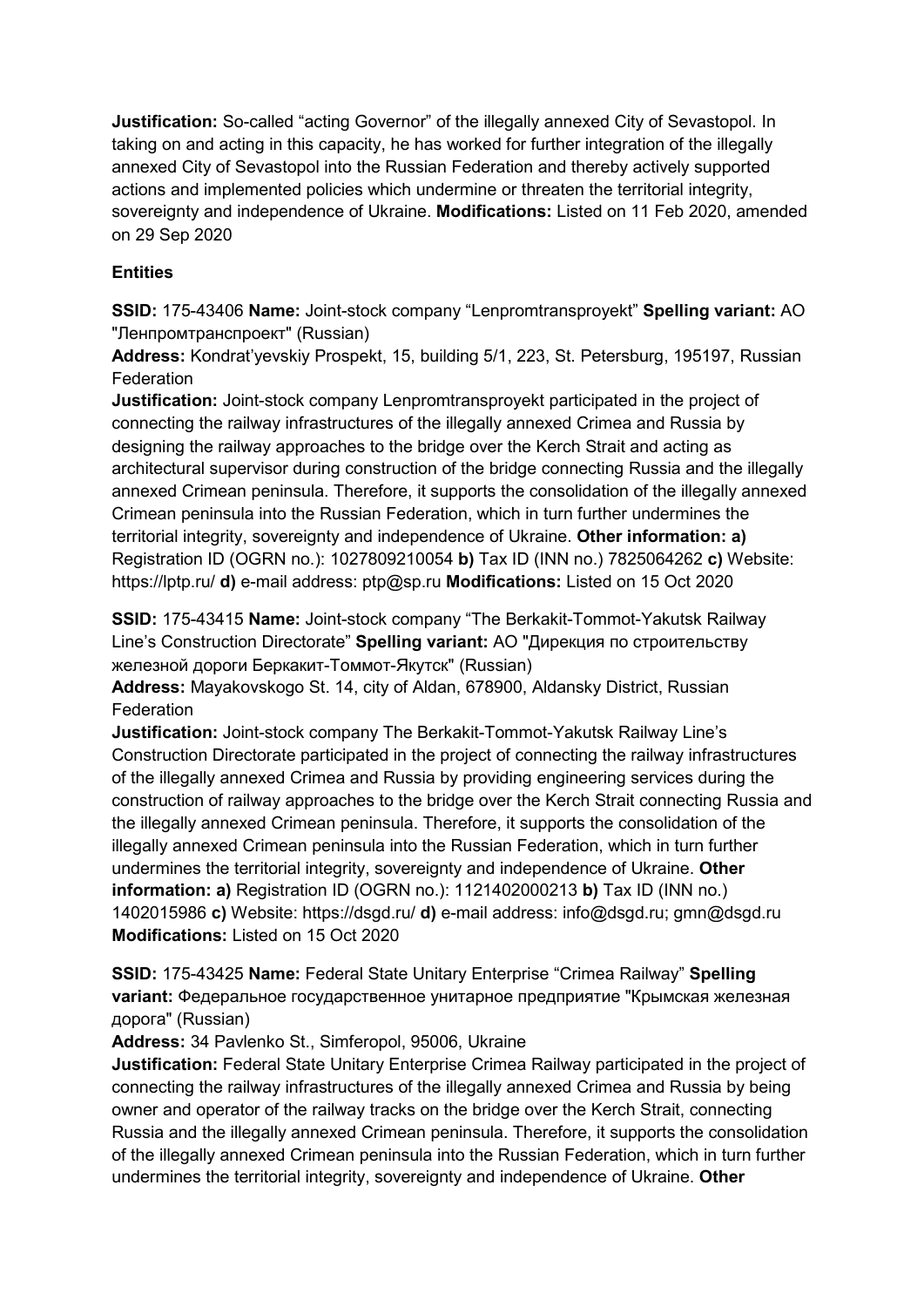**information: a)** Registration ID (OGRN no.): 1159102022738 **b)** Tax ID (INN no.) 9102157783 **c)** Website: https://crimearw.ru **d)** E-mail address: ngkkjd@mail.ru **Modifications:** Listed on 15 Oct 2020

**SSID:** 175-43434 **Name:** First Crimean Insurance Company **Spelling variant:** Крымская первая страховая компания (Russian)

**Address:** Butakova Ln, 4, Sevastopol, Ukraine

**Justification:** The First Crimean Insurance Company participated in the project of connecting the railway infrastructures of the illegally annexed Crimea and Russia by insuring the construction of the bridge over the Kerch Strait. Therefore, it supports the consolidation of the illegally annexed Crimean peninsula into the Russian Federation, which in turn further undermines the territorial integrity, sovereignty and independence of Ukraine. **Other information: a)** Registration ID (OGRN no.): 1149102007933 **b)** Tax ID (INN no.) 9102006047 **c)** Website: https://kpsk-ins.ru/about **d)** e-mail address: info@kspk-ins.ru **Modifications:** Listed on 15 Oct 2020

**SSID:** 175-27753 **Name:** State Unitary Enterprise of the "Republic of Crimea" "Chernomorneftegaz"

**F.k.a.:** PJSC Chernomorneftegaz **Address:** Prospekt Kirov 52, Simferopol, 295000, Crimea, Ukraine (пр. Кирова 52, г. Симферополь, Крым, Украина 295000)

**Justification:** On 17 Mar 2014 the "Parliament of Crimea" adopted a resolution declaring the appropriation of assets belonging to Chernomorneftegaz enterprise on behalf of the "Republic of Crimea". The enterprise is thus effectively confiscated by the Crimean "authorities". Re-registered on 29 Nov 2014 as State Unitary Enterprise of the "Republic of Crimea" "Chernomorneftegaz" (Государственное унитарное предприятие Республики Крым "Черноморнефтегаз"). Founder: The Ministry of Fuel and Energy of the "Republic of Crimea" (Министерство топлива и энергетики "Республики Крым"). **Other information: a)** Phone number: +7 (3652) 66-70-00, +7 (3652) 66-78-00 **b)** http://gas.crimea.ru **c)**  office@gas.crimea.ru **d)** Registration number: 1149102099717 **Modifications:** Listed on 20 May 2014, amended on 23 Mar 2016, 26 Sep 2017, 2 Apr 2020, 29 Sep 2020

**SSID:** 175-28290 **Name:** So-called "Lugansk People's Republic" **Spelling variant:** a) "Луганская народная республика" (ЛНР) (Russian) b) "Luganskaya narodnaya respublika" (LNR) (Russian)

**Justification: a)** The so-called "Lugansk People's Republic" was established on 27 April 2014. Responsible for organising the illegal referendum on 11 May 2014. Declaration of independence on 12 May 2014. On 22 May 2014, the so-called "People's Republics" of Donetsk and Lugansk created the so-called "Federal State of Novorossiya". This is in breach of Ukrainian constitutional law, and, as a consequence, of international law, thus undermining the territorial integrity, sovereignty and independence of Ukraine. **b)** It is also involved in the recruitment to the separatist "Army of Southeast" and other illegal armed separatist groups, thus undermining the stability or security of Ukraine. **Other information:** Official information: https://glava-lnr.info/; https://sovminlnr.ru/; https://nslnr.su/ **Modifications:** Listed on 5 Aug 2014, amended on 26 Sep 2017, 21 Mar 2018, 27 Sep 2018, 29 Sep 2020

**SSID:** 175-28300 **Name:** So-called "Donetsk People's Republic" **Spelling variant:** a) "Донецкая народная республика" (ДНР) (Russian) b) "Donétskaya naródnaya respúblika" (DNR) (Russian)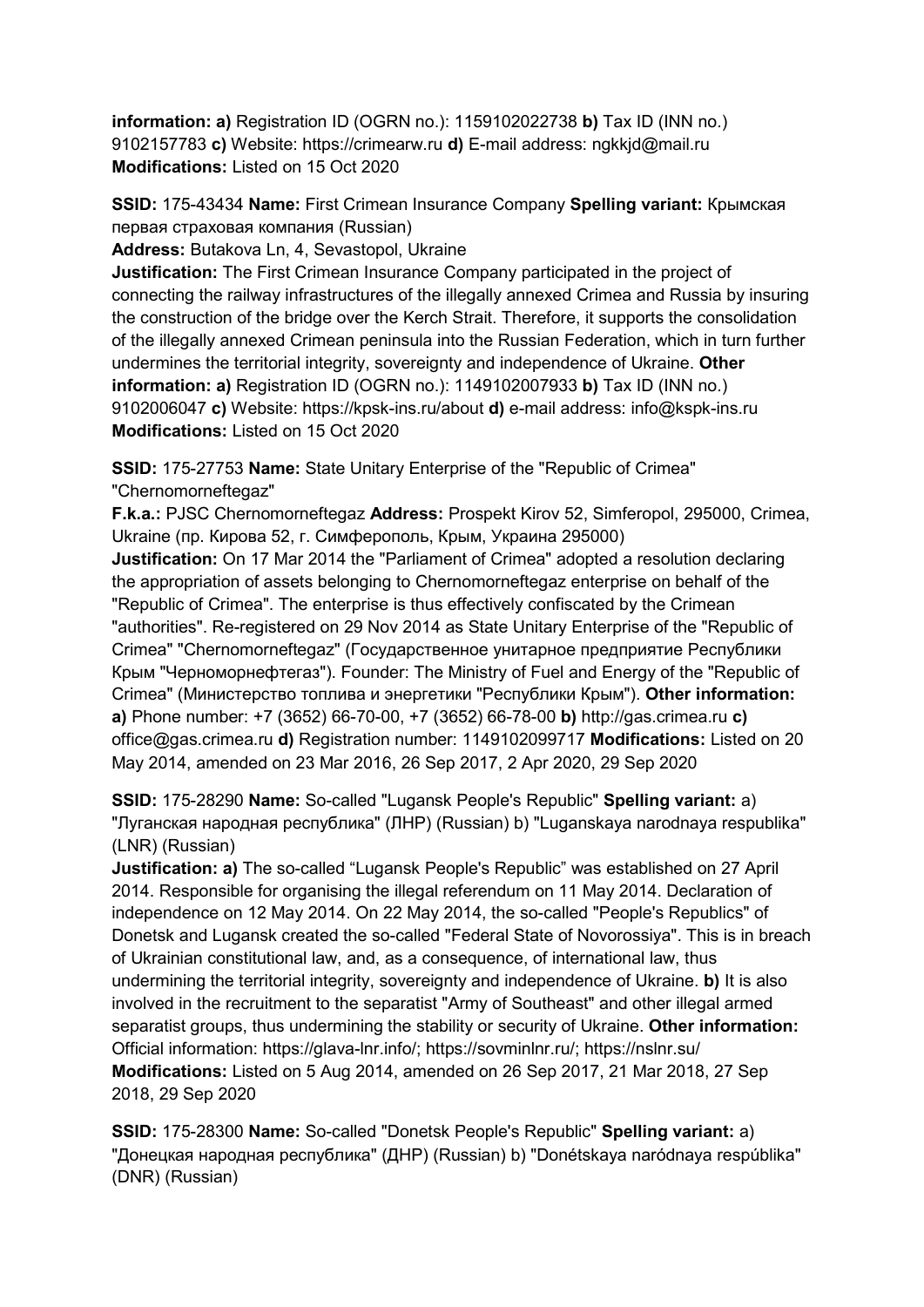**Justification: a)** The so-called "Donetsk People's Republic" was declared on 7 Apr 2014. **b)**  Responsible for organizing the illegal referendum on 11 May 2014. Declaration of independence on 12 May 2014. **c)** On 24 May 2014, the so-called "People's Republics" of Donetsk and Lugansk signed an agreement on the creation of the so-called "Federal State of Novorossiya". **d)** This is in breach of Ukrainian constitutional law, and, as a consequence, of international law, thus undermining the territorial integrity, sovereignty and independence of Ukraine. **e)** It is also involved in the recruitment to illegal armed separatist groups, thus threatening the stability or security of Ukraine. **Other information:** Official information: https://dnronline.ru/; http://pravdnr.ru/; https://dnrsovet.su/; https://denis-pushilin.ru/ **Modifications:** Listed on 5 Aug 2014, amended on 21 Mar 2018, 27 Sep 2018, 2 Apr 2019, 29 Sep 2020

**SSID:** 175-28310 **Name:** So-called "Federal State of Novorossiya" **Spelling variant:** a) "Федеративное государство Новороссия" (Russian) b) "Federativnoye Gosudarstvo Novorossiya" (Russian)

**Justification: a)** On 24 May 2014, the so-called "People's Republics" of Donetsk and Luhansk signed an agreement on the creation of the unrecognized so-called "Federal State of Novorossiya". **b)** This is in breach of Ukrainian constitutional law, and, as a consequence, of international law, thus threatening the territorial integrity, sovereignty and independence of Ukraine. **Other information:** Media resources: http://novopressa.ru/; http://novorossia-tv.ru/; http://novorossiia.ru/; https://www.novorosinform.org/ **Modifications:** Listed on 5 Aug 2014, amended on 26 Sep 2017, 21 Mar 2018, 2 Apr 2019, 2 Apr 2020, 29 Sep 2020

**SSID:** 175-28316 **Name:** International Union of Public Associations "Great Don Army" **Spelling variant:** Международный Союз Общественных Объединений "Всевеликое Войско Донское" (Russian)

**Address: a)** Str Shosseynaya 1, St Zaplavskaya, 346465, October District, Russia Rostov Region, Russian Federation **b)** Voroshilovskiy Prospekt 12/85-87/13, Rostov-on-Don, Russian Federation

**Justification: a)** The "Great Don army" established the "Cossack National Guard", responsible for fighting against the Ukrainian government forces in Eastern Ukraine, thus undermining the territorial integrity, sovereignty and independence of Ukraine as well as threatening the stability or security of Ukraine. **b)** Associated with Mr Nikolay Kozitsyn, who is Commander of Cossack forces and responsible for commanding separatists in Eastern Ukraine fighting against the Ukrainian government forces. **Relation:** Related to Kozitsyn Nikolay Ivanovich (SSID 175-28164) **Other information: a)** Official information: http://xn– 80aaaajfjszd7a3b0e. xn–p1ai/, http://казакнацгвард.рф/ **b)** Phone number: +7-8-908-178- 65-57 **c)** Social media: Cossack National Guard http://vk.com/kazak\_ nac\_guard **d)** Deregistered in 2017 **Modifications:** Listed on 5 Aug 2014, amended on 11 Oct 2016, 26 Sep 2017, 27 Sep 2018, 1 Oct 2019, 2 Apr 2020

#### **SSID:** 175-28326 **Name:** "Sobol" **Spelling variant:** "Соболь" (Russian)

**Address:** Str. Kiev, 4, Simferopol, Crimea, Ukraine (area bus station "Central") **Justification: a)** Radical paramilitary organisation, responsible for openly supporting using force to end Ukraine's control over Crimea, thus undermining the territorial integrity, sovereignty and independence of Ukraine. **b)** Responsible for training separatists to fight against the Ukrainian government forces in Eastern Ukraine, thus threatening the stability or security of Ukraine. **Other information: a)** Social media: http://vk.com/sobolipress; http://www.русскоедвижение.рф/ **b)** Phone number: (0652) 60-23-93 **c)** Email: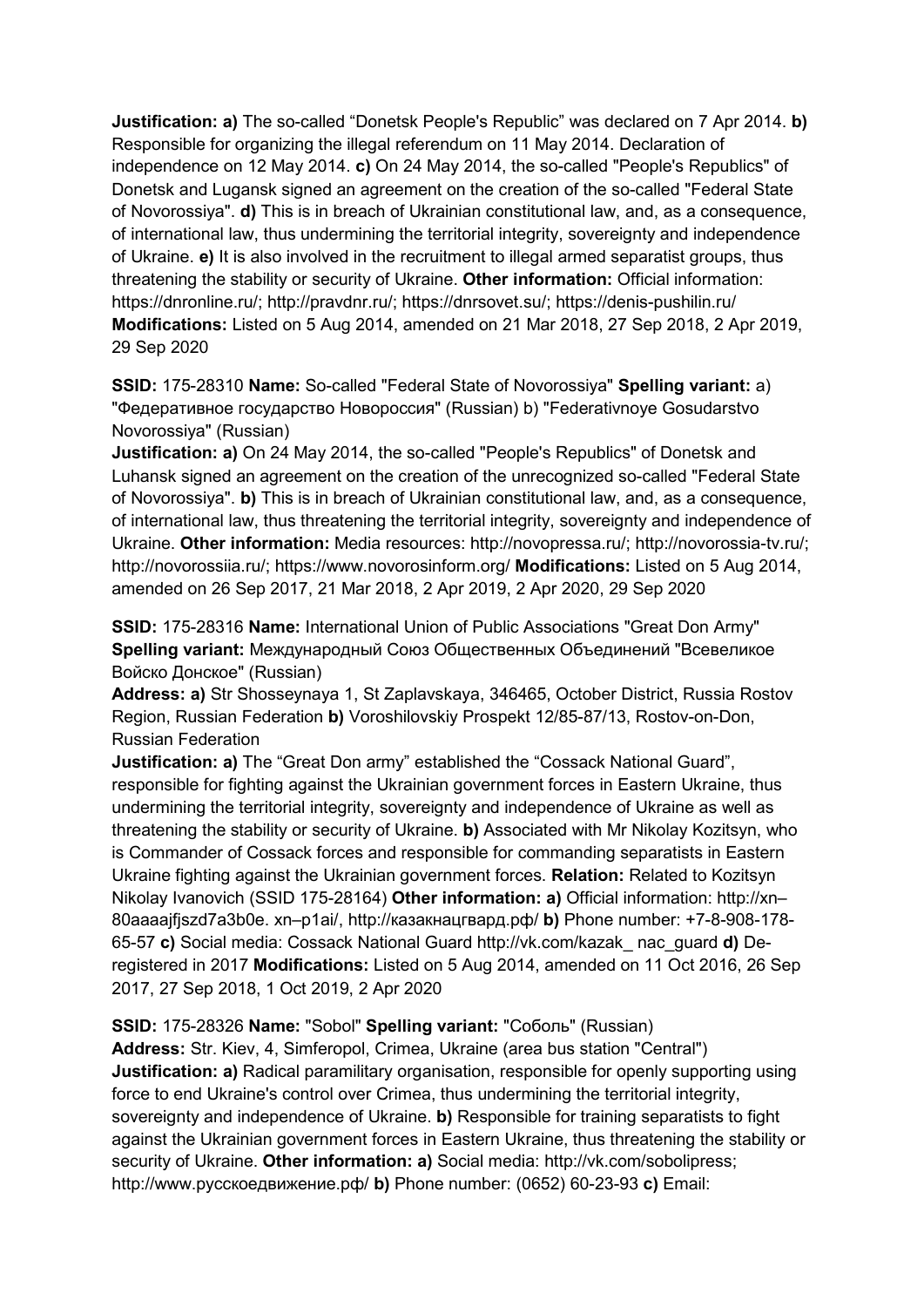SoboliPress@gmail.com **Modifications:** Listed on 5 Aug 2014, amended on 26 Sep 2017, 27 Sep 2018, 2 Apr 2020, 29 Sep 2020

**SSID:** 175-28343 **Name:** So-called "Army of the Southeast" **Spelling variant:** "Армии Юго-Востока" (Russian)

**Justification: a)** Illegal armed separatist group which is considered to be one of the most important in Eastern Ukraine. **b)** Responsible for occupying the building of the Security Service in the Lugansk region. **c)** Associated with Mr Valeriy Bolotov, who was listed as one of the leaders of the group. **d)** Associated with Mr Vasyl Nikitin, responsible for the separatist "governmental" activities of the so called "government of the People's Republic of Luhansk". **Relation:** Associated with Nikitin Vasyl Oleksandrovych (SSID 175-28141) **Other information:** Social media: http://vk.com/sigma\_orel **Modifications:** Listed on 5 Aug 2014, amended on 27 Sep 2018, 1 Oct 2019

**SSID:** 175-28352 **Name:** So-called "Donbas People's Militia" **Spelling variant:** "Нарóдное ополчéние Донбáсса" (Russian)

**Address:** Prospect Zasyadko 13, Donetsk

**Justification:** Illegal armed separatist group responsible for fighting against the Ukrainian government forces in Eastern Ukraine, thus threatening the stability or security of Ukraine. inter alia, the militant group seized control of several government buildings in Eastern Ukraine in early Apr 2014, thus undermining the territorial integrity, sovereignty and independence of Ukraine. It is associated with Mr Pavel Gubarev, who is responsible for the taking over of the regional government building in Donetsk with pro-Russian forces and proclaiming himself the "people's governor". **Relation:** Associated with Gubarev Pavel Yurievich (SSID 175-28240) **Other information: a)** Social media:

http://vk.com/polkdonbassa; **b)** + 38-099-445-63-78; + 38-063-688-60-01; + 38-067-145-14- 99; + 38-094-912-96-60; + 38-062-213-26-60 **c)** Email: voenkom.dnr@mail.ru; vknovoros@yandex.ru; mobilisation@novorossia.co; polkdonbassa@mail.ru **d)** Telephone volunteers in Russia: + 7 499 709-89-06 or email novoross24@mail.ru **Modifications:**  Listed on 5 Aug 2014, amended on 23 Mar 2016, 24 Mar 2017, 27 Sep 2018, 1 Oct 2019

**SSID:** 175-28363 **Name:** "Vostok battalion" **Spelling variant:** "Батальон Восток" (Russian) **Justification: a)** Illegal armed separatist group which is considered to be one of the most important in Eastern Ukraine. Responsible for fighting against the Ukrainian government forces in Eastern Ukraine, thus threatening the stability or security of Ukraine. **b)** Actively participated in the military operations resulting in the seizure of Donetsk Airport. **c)** Part of the so-called "1st Army Corps" of the Armed Forces of "Donetsk People's Republic". **Other information:** Social media: http://vk.com/patriotic\_forces\_ of\_donbas; http://patriotdonetsk.ru/; info.patriot.donbassa@gmail.com **Modifications:** Listed on 5 Aug 2014, amended on 11 Oct 2016, 24 Mar 2017, 27 Sep 2018

**SSID:** 175-28376 **Name:** State Unitary Enterprise of the City of Sevastopol, "Sevastopol seaport" **Spelling variant:** ГУП ГС "Севастопольский морской порт" (Russian) **F.k.a.:** State enterprise "Sevastopol commercial seaport" (Государственное предприятие "Севастопольский морской торговьй порт", Gosudarstvenoye predpriyatiye "Sevastopolski morskoy torgovy port") **Address:** Nakhimov Square 5, Sevastopol, 299011 (пл. Нахимова, 5, г. Севастополь, 299011)

**Justification:** The ownership of the entity was transferred contrary to the Ukrainian law. On 17 Mar 2014 the "Parliament of Crimea" adopted a resolution No 1757-6/14 "On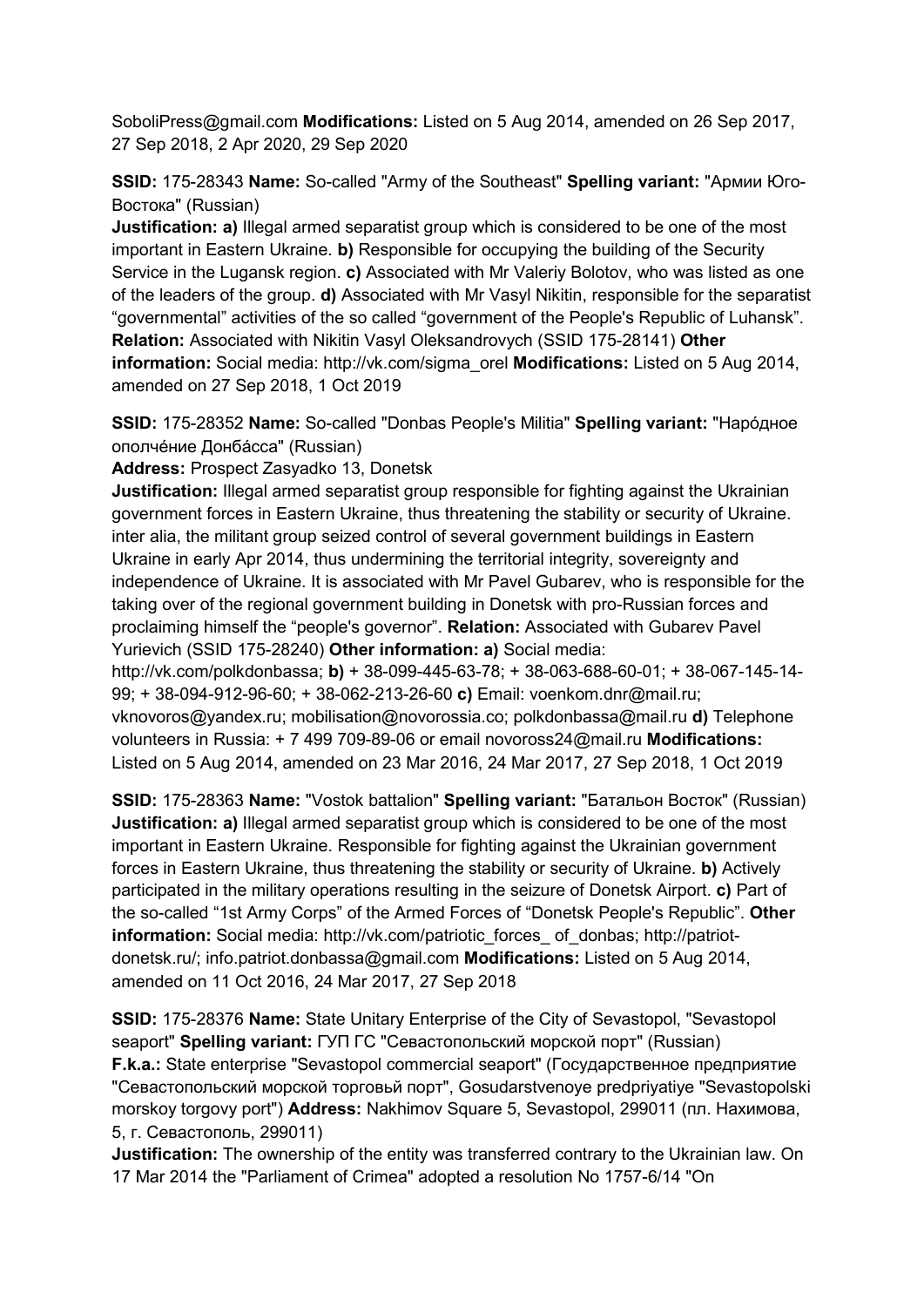nationalisation of some companies belonging to the Ukrainian ministries of infrastructure or agriculture" declaring the appropriation of assets belonging to the state enterprise "Sevastopol commercial seaport" on behalf of the "Republic of Crimea". The enterprise is thus effectively confiscated by the Crimean "authorities". In terms of volume of trade, it is the biggest commercial seaport in Crimea. Re-registered on 6 Jun 2014 as State Unitary Enterprise of the City of Sevastopol "Sevastopol seaport" (Государственное унитарное предприятие города Севастополя "Севастопольский морской порт"). Founder: The Government of Sevastopol (Правительство Севастополя). **Other information: a)**  Registration number: 1149204004707 **b)** https://www.sevmp.ru/ **c)** gupsmp@mail.ru **Modifications:** Listed on 5 Aug 2014, amended on 23 Mar 2016, 26 Sep 2017, 1 Oct 2019, 29 Sep 2020

**SSID:** 175-28388 **Name:** State Unitary Enterprise of the "Republic of Crimea" "Universal-Avia" **Spelling variant:** Государственное унитарное предприятие Республики Крым "Универсал-Авиа" (Russian)

**F.k.a.:** State enterprise "Universal-Avia" (Государственном предприятии "Универсал-Авиа", Gosudarstvenoye predpriyatiye "Universal-Avia") **Address:** Aeroflotskaya Street 5, Simferopol, 295021 (ул. Аэрофлотская, дом 5, 295021, г. Симферополь) **Justification:** The ownership of the entity was transferred contrary to the Ukrainian law. On 24 Mar 2014 the "Presidium of the Parliament of Crimea" adopted a decision "On Stateowned Enterprise "Gosudarstvenoye predpriyatiye Universal-Avia"" ("О Государственном предприятии "Универсал-Авиа"") No 1794-6/14 declaring the appropriation of assets belonging to the state enterprise "Universal-Avia" on behalf of the "Republic of Crimea". The enterprise is thus effectively confiscated by the Crimean "authorities". Re-registered on 15 Jan 2015 as State Unitary Enterprise of the "Republic of Crimea" "Universal-Avia" (ГОСУДАРСТВЕННОЕ УНИТАРНОЕ ПРЕДПРИЯТИЕ РЕСПУБЛИКИ КРЫМ "УНИВЕРСАЛ-АВИА"). Founder: The Ministry of Transportation of the "Republic of Crimea" (МИНИСТЕРСТВО ТРАНСПОРТА РЕСПУБЛИКИ КРЫМ). **Other information: a)** Tel.: 24- 80-89, 8 (978) 719-55-30 **b)** unavia\_omts@mail.ru **c)** Registration number: 1159102026742 **Modifications:** Listed on 5 Aug 2014, amended on 23 Mar 2016, 26 Sep 2017, 1 Oct 2019, 29 Sep 2020

**SSID:** 175-28394 **Name:** Federal State Budgetary Enterprise "Sanatorium Nizhnyaya Oreanda" of the Administration of the President of the Russian Federation **F.k.a.:** Resort "Nizhnyaya Oreanda" (Санаторий "Нижняя Ореанда") **Address:** Resort "Nizhnyaya Oreanda", Yalta, 298658, Oreanda, Ukraine (House 12, Санаторий 'Нижняя Ореанда', 298658, г. Ялта, пгт. Ореанда, дом 12, Украина) **Justification:** The ownership of the entity was transferred contrary to the Ukrainian law. On 21 Mar 2014 the "Presidium of the Parliament of Crimea" adopted a decision "On the questions of creation of the Association of sanatoria and resorts" No 1767-6/14 declaring the appropriation of assets belonging to the resort "Nizhnyaya Oreanda" on behalf of the "Republic of Crimea". The enterprise is thus effectively confiscated by the Crimean "authorities". Re-registered on 9 Oct 2014 as Federal State Budgetary Enterprise "Sanatorium Nizhnyaya Oreanda" of the Administration of the President of the Russian Federation (ФЕДЕРАЛЬНОЕ ГОСУДАРСТВЕННОЕ БЮДЖЕТНОЕ УЧРЕЖДЕНИЕ "САНАТОРИЙ "НИЖНЯЯ ОРЕАНДА" УПРАВЛЕНИЯ ДЕЛАМИ ПРЕЗИДЕНТА РОССИЙСКОЙ ФЕДЕРАЦИИ"). Founder: The Administration of the President of the Russian Federation (УПРАВЛЕНИЯ ДЕЛАМИ ПРЕЗИДЕНТА РОССИЙСКОЙ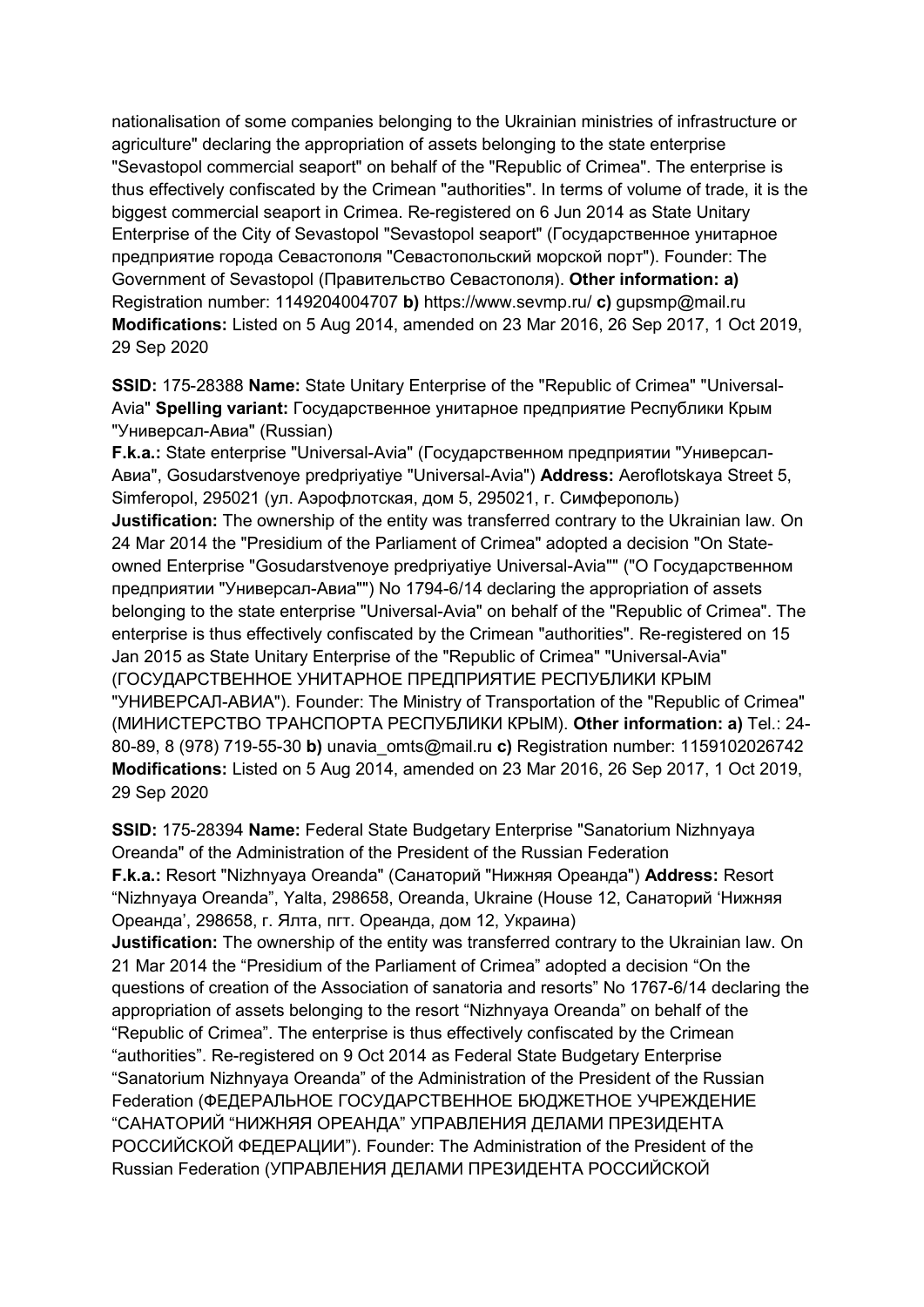ФЕДЕРАЦИИ). **Other information: a)** www.oreanda-resort.ru **b)** marketing@oreandaresort.ru **c)** +7 (3654) 31-25-48 **d)** Registration number: 1149102054221 **Modifications:**  Listed on 5 Aug 2014, amended on 23 Mar 2016, 27 Sep 2018, 1 Oct 2019, 2 Apr 2020, 29 Sep 2020

**SSID:** 175-28400 **Name:** Crimean Republican Enterprise "Azov distillery plant" **Spelling variant:** a) Крымское республиканское предприятие "Азовский ликёроводочннй завод" (Russian) b) Azovsky likerovodochny zavod (Russian)

**Address:** 40 Zeleznodorozhnaya Str., Azovskoye, 296178, Jankoysky district, Ukraine (ул. Железнодорожная, 40, 296178 пгт. Азовское, Джанкойский район, Украина) **Justification:** The ownership of the entity was transferred contrary to Ukrainian law. On 9 Apr 2014, the "Presidium of the Parliament of Crimea" adopted a decision No 1991-6/14 "On the amendments to the Resolution of the State Council of the "Republic of Crimea" of 26 Mar 2014 No 1836-6/14 "On nationalization of the property of enterprises, institutions and organizations of agro-industrial complex, located in the territory of the "Republic of Crimea" declaring the appropriation of assets belonging to the "Azovsky likerovodochny zavod" on behalf of the "Republic of Crimea". The enterprise is thus effectively confiscated by the Crimean "authorities". **Other information: a)** code: 01271681 **b)** Bankruptcy proceedings concluded. **Modifications:** Listed on 5 Aug 2014, amended on 26 Sep 2017, 27 Sep 2018, 2 Apr 2020, 29 Sep 2020

**SSID:** 175-28406 **Name:** State Unitary Enterprise of the "Republic of Crimea" "Production-Agrarian Union "Massandra"" **Spelling variant:** a) Государственное унитарное предприятие Республики Крым "Производственно-аграрное объединение "Массандра"" (Russian) b) Gosudarstvennoye unitarnoe predpriyatiye Respubliki Krym Proizvodstvenno agrarnoye obyedinenye Massandra (Russian)

**F.k.a.: a)** Federal State Budgetary Enterprise "Production-Agrarian Union "Massandra"" of the Administration of the President of the Russian Federation (Производственно-аграрное объединение Массандра Управления делами Президента Российской Федерации) **b)**  State concern "National Association of producers "Massandra"" (Национальное производственно-аграрное объединение "Массандра", Nacionalnoye proizvodstvenno agrarnoye obyedinenye Massandra) **Address:** Massandra, str. Vinodela Egorova 9, Yalta, 298650, Crimea (298650, Крым, г.Ялта, пгт. Массандра, ул. Винодела Егорова, д. 9) **Justification:** The ownership of the entity was transferred contrary to the Ukrainian law. On 9 Apr 2014 the "Presidium of the Parliament of Crimea" adopted a decision No 1991-6/14 "On the amendments to the Resolution of the State Council of the "Republic of Crimea" of 26 Mar 2014 No. 1836-6/14 "On nationalisation of the property of enterprises, institutions and organisations of agro-industrial complex, located in the territory of the "Republic of Crimea" declaring the appropriation of assets belonging to the state concern "National Association of producers "Massandra"" on behalf of the "Republic of Crimea". The enterprise is thus effectively confiscated by the Crimean "authorities". Re-registered on 1 Aug 2014 Federal State Budgetary Enterprise "Proizvodstvenno agrarnoye obyedinenye "Massandra"' of the Administration of the President of the Russian Federation" (ФЕДЕРАЛЬНОЕ ГОСУДАРСТВЕННОЕ УНИТАРНОЕ ПРЕДПРИЯТИЕ "ПРОИЗВОДСТВЕННО-АГРАРНОЕ ОБЪЕДИНЕНИЕ "МАССАНДРА" УПРАВЛЕНИЯ ДЕЛАМИ ПРЕЗИДЕНТА РОССИЙСКОЙ ФЕДЕРАЦИИ"). Founder: The Administration of the President of the Russian Federation (УПРАВЛЕНИЯ ДЕЛАМИ ПРЕЗИДЕНТА РОССИЙСКОЙ ФЕДЕРАЦИИ). Re-registered on 1 Apr 2019 as State Unitary Enterprise of the "Republic of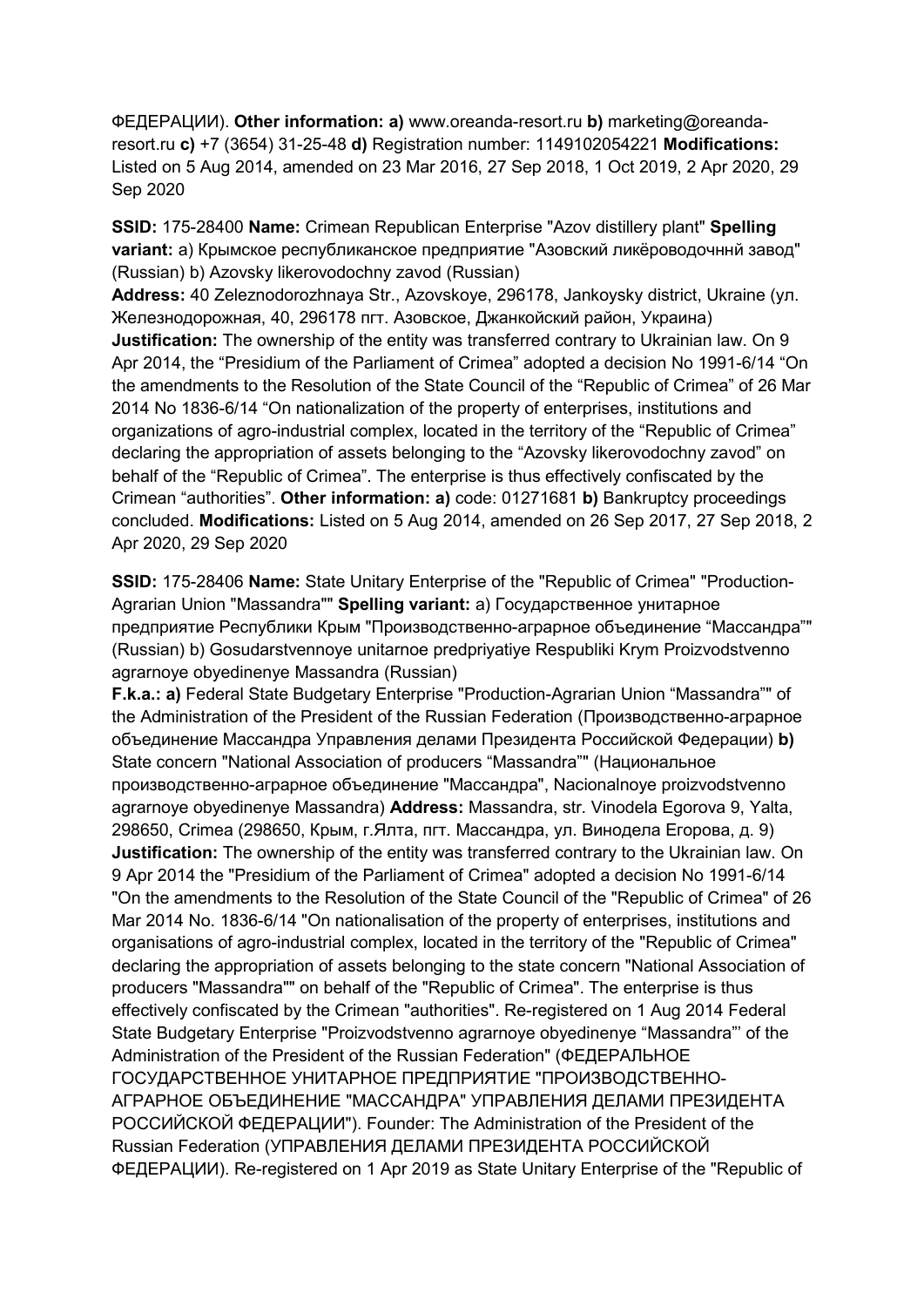Crimea" "Production-Agrarian Union "Massandra"" **Other information: a)** Website: http://massandra.su **b)** +7 978 936 75 04; +7 3654 23 31 96; +7 3654 26 16 83 **c)**  Registration number: 1149102026985 **Modifications:** Listed on 5 Aug 2014, amended on 23 Mar 2016, 26 Sep 2017, 1 Oct 2019, 29 Sep 2020

**SSID:** 175-28412 **Name:** Federal state budget institution for science and research "All-Russia national scientific research institute for wine growing and wine making "Magarach" Russian Academy of Sciences" **Spelling variant:** Федеральное государственное бюджетное учреждение науки "Всероссийский национальный научноисследовательский институт виноградарства и виноделия "Магарач" РАН" (Russian) **F.k.a.: a)** State Unitary Enterprise of the "Republic of Crimea" "National Institute of Wine "Magarach"" (Государственное предприятие Агрофирма "Магарач" Национального института винограда и вина "Магарач", Gosudarstvenoye predpriyatiye Agrofirma "Magarach" nacionalnogo instituta vinograda i vina "Magarach") **b)** State concern "National Association of producers "Massandra"" **Address:** Kirov Street 31, Yalta, 298600, Crimea, Ukraine (298600, ул. Кирова, 31, г. Ялта, Крым, Украина)

**Justification:** The ownership of the entity was transferred contrary to the Ukrainian law. On 9 Apr 2014 the "Presidium of the Parliament of Crimea" adopted a decision No 1991-6/14 "On the amendments to the Resolution of the State Council of the "Republic of Crimea" of 26 Mar 2014 No. 1836-6/14 "On nationalisation of the property of enterprises, institutions and organisations of agro-industrial complex, located in the territory of the "Republic of Crimea" declaring the appropriation of assets belonging to the state enterprise "Gosudarstvenoye predpriyatiye "Agrofirma Magarach" nacionalnogo instituta vinograda i vina "Magarach"" on behalf of the "Republic of Crimea". The enterprise is thus effectively confiscated by the Crimean "authorities". Re-registered on 15 Jan 2015 as State Unitary Enterprise of the "Republic of Crimea" "National Institute of Wine "Magarach"" (ГОСУДАРСТВЕННОЕ БЮДЖЕТНОЕ УЧРЕЖДЕНИЕ РЕСПУБЛИКИ КРЫМ "НАЦИОНАЛЬНЫЙ НАУЧНО-ИССЛЕДОВАТЕЛЬСКИЙ ИНСТИТУТ ВИНОГРАДА И ВИНА "МАГАРАЧ""). Founder: The Ministry of Agriculture of the Republic of Crimea (МИНИСТЕРСТВО СЕЛЬСКОГО ХОЗЯЙСТВА РЕСПУБЛИКИ КРЫМ). On 9 Feb 2015, State Unitary Enterprise of the "Republic of Crimea" "National Institute of Wine "Magarach"" was transformed into Federal Budgetary scientific facility "All-Russia scientific-research institute of viticulture and winemaking "Magarach"", Russian Academy of Sciences. **Other information: a)**  magarach@rambler.ru **b)** www.magarach-institut.ru **c)** +7(3654) 32-55-91 **d)** Registration No.: 1159102130857 **Modifications:** Listed on 5 Aug 2014, amended on 23 Mar 2016, 11 Oct 2016, 26 Sep 2017, 2 Apr 2020, 29 Sep 2020

**SSID:** 175-28418 **Name:** Joint-stock company Sparkling wine plant "Novy Svet" **Spelling variant:** Aкционерное общество "Завод шампанских вин "Новый Свет" (Russian) **F.k.a.: a)** State unitary enterprise of the "Republic of Crimea" Sparkling wine plant "Novy Svet" (Государственное унитарное предприятие Республики Крым "Завод шампанских вин "Новый Свет"", Gosudarstvennoye unitarnoye predpriyatiye Respubliki Krym "Zavod shampanskykh vin "Novy Svet") **b)** State enterprise sparkling wine plant "Novy Svet" (Государственное предприятие Завод шампанских вин "Новый свет", Gosudarstvenoye predpriyatiye Zavod shampanskykh vin "Novy Svet") **Address:** Novy Svet, str. Shalapina 1, Sudak, 298032, Crimea (298032, Крым, г. Судак, пгт. Новый Свет, ул. Шаляпина, д.1) **Justification:** The ownership of the entity was transferred contrary to Ukrainian law. On 9 Apr 2014 the "Presidium of the Parliament of Crimea" adopted a decision No 1991-6/14 "On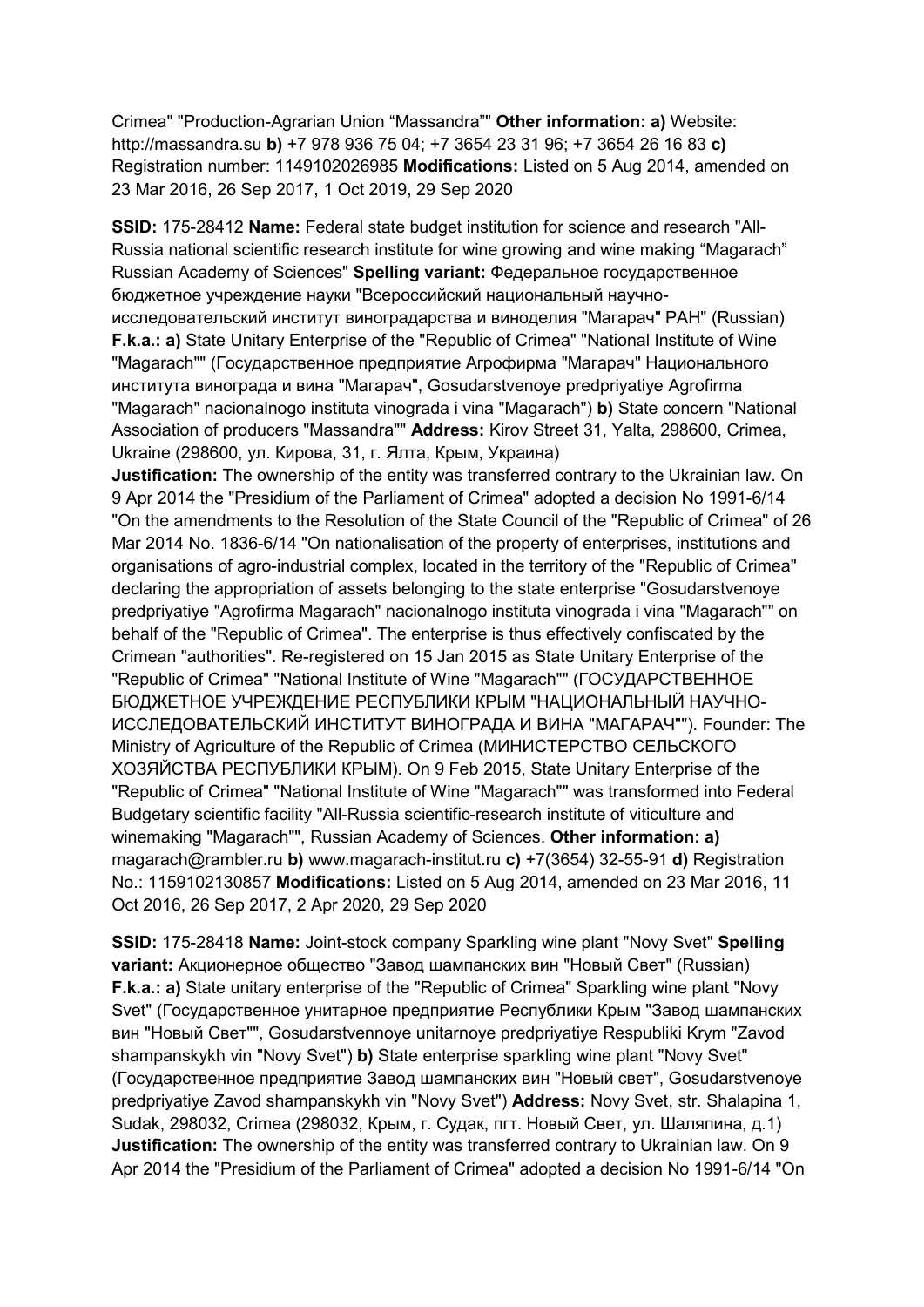the amendments to the Resolution of the State Council of the "Republic of Crimea" of 26 Mar 2014 No 1836-6/14 "On nationalisation of the property of enterprises, institutions and organisations of agro-industrial complex, located in the territory of the "Republic of Crimea" declaring the appropriation of assets belonging to the state enterprise "Zavod shampanskykh vin Novy Svet" on behalf of the "Republic of Crimea". The enterprise is thus effectively confiscated by the Crimean "authorities". Re-registered on 4 Jan 2015 as State Unitary Enterprise of the "Republic of Crimea" "sparkling wine "Novy Svet"" (Государственное унитарное предприятие Республики Крым "Завод шампанских вин "Новый Свет""). Founder: The Ministry of Agriculture of the Republic of Crimea (Министерство сельского хозяйства Республики Крым). Re-registered following reorganization on 29 Aug 2017 as Joint-stock company Sparkling wine plant "Novy Svet" (Aкционерное общество "Завод шампанских вин, "Новый Свет""). Founder: the Ministry of Land and Property Regulations of the "Republic of Crimea" (Министерство земельных и имущественных отношений Республики Крым). **Other information: a)** +7-978-9-140-140; +7-(36566)-3-28-45; +7-978- 914- 54-74 **b)** http://nsvet-crimea.ru/ **c)** Registration number: 1179102021460 **Modifications:** Listed on 5 Aug 2014, amended on 23 Mar 2016, 26 Sep 2017, 21 Mar 2018, 29 Sep 2020

**SSID:** 175-28424 **Name:** So-called "Luhansk Guard" **Spelling variant:** "Луганская гвардия" (Russian)

**Justification: a)** Self-defence militia of Luhansk, responsible for training separatists to fight against the Ukrainian government forces in Eastern Ukraine, thus threatening the stability or security of Ukraine. **b)** Associated with Mr German Propokiv, active leader who is responsible for taking part in the seizure of the building of the Luhansk regional office of the Ukrainian Security Service and recorded a video address to President Putin and Russia from the occupied building. **Relation:** Related to Prokopiv German (SSID 175-27585) **Other information:** Social media and other information: https://vk.com/luguard; http://vk.com/club68692201; https://vk.com/luguardnews **Modifications:** Listed on 5 Aug 2014, amended on 27 Sep 2018, 2 Apr 2020

**SSID:** 175-28568 **Name:** Joint-Stock Company Almaz-Antey Air and Space Defence Corporation **Spelling variant:** Акционерное общество "Концерн воздушно-космической обороны 'Алмаз-Антей" (Russian)

**Good quality a.k.a.: a)** Concern Almaz-Antey (Almaz-Antey Corp) **b)** Almaz-Antey Defense Corporation **c)** Almaz-Antey JSC (Концерн ВКО Алмаз-Антей) **Address:** 41 ul.Vereiskaya, Moscow, 121471, Russian Federation

**Justification:** Almaz-Antey is a Russian State-owned company. It manufactures anti-aircraft weaponry including surface-to-air missiles which it supplies to the Russian army. The Russian authorities have been providing heavy weaponry to separatists in Eastern Ukraine, contributing to the destabilisation of Ukraine. These weapons are used by the separatists, including for shooting down airplanes. As a State-owned company, Almaz-Antey therefore contributes to the destabilisation of Ukraine. **Other information: a)** Website: almaz-antey.ru **b)** Email: antey@almaz-antey.ru **c)** Registration number: 1027739001993 **Modifications:**  Listed on 27 Aug 2014, amended on 24 Mar 2017, 21 Mar 2018, 27 Sep 2018, 29 Sep 2020

**SSID:** 175-28578 **Name:** Dobrolet **Spelling variant:** Добролет (Russian) **Good quality a.k.a.:** Dobrolyot (Добролёт) **Address:** International Highway, House 31, building 1, Moscow, 141411, Russian Federation (Международное ш, дом 31, строение 1, 141411, г. Москва)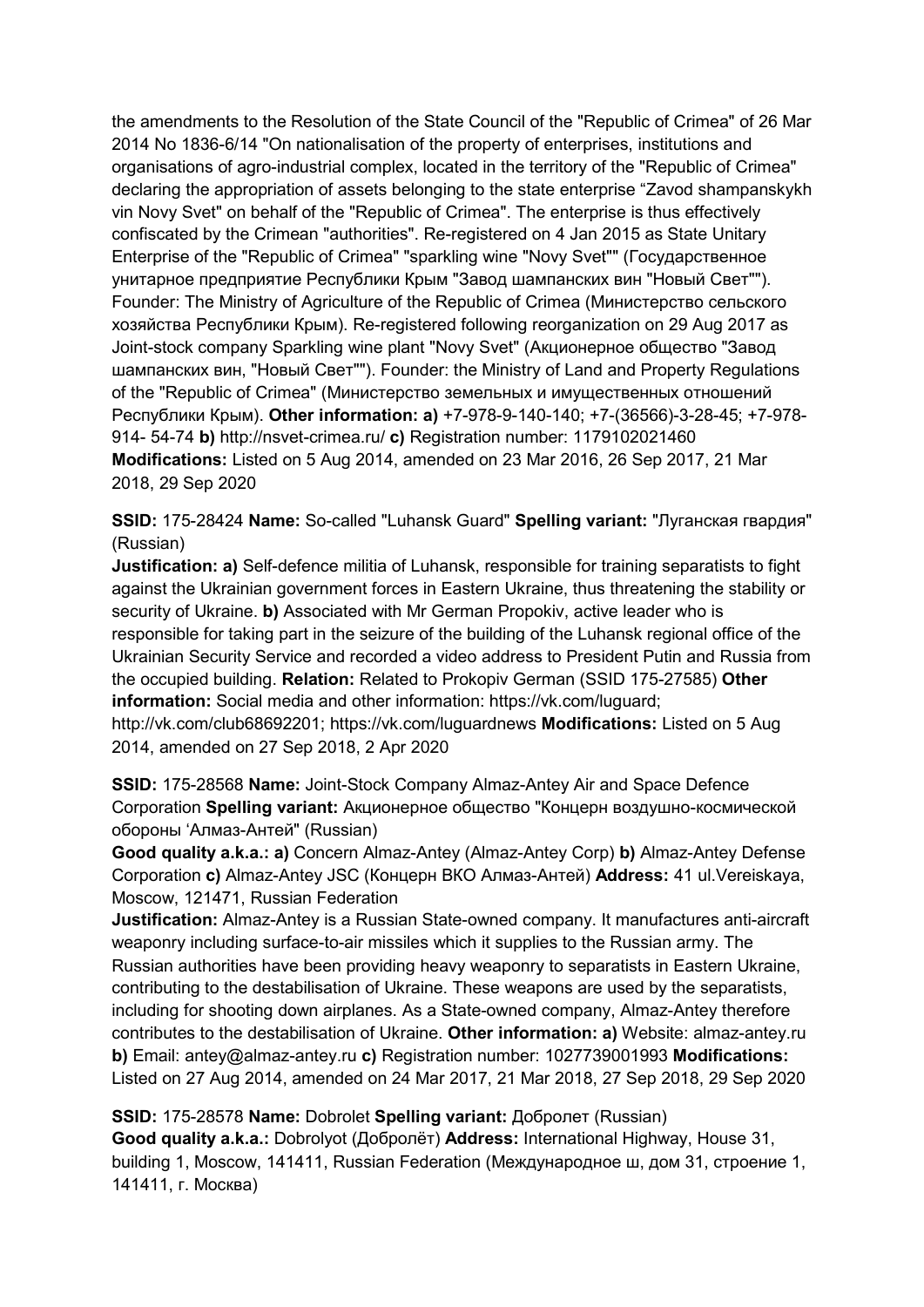**Justification:** Dobrolet was a subsidiary of a Russian State-owned airline. Since the illegal annexation of Crimea Dobrolet has so far exclusively operated flights between Moscow and Simferopol. It therefore facilitated the integration of the illegally annexed Autonomous Republic of Crimea into the Russian Federation and undermined Ukrainian sovereignty and territorial integrity. **Other information: a)** Airline code QD **b)** Website: www.dobrolet.com **Modifications:** Listed on 27 Aug 2014, amended on 21 Mar 2018

**SSID:** 175-28586 **Name:** Public Joint Stock Company "Russian National Commercial Bank" **Spelling variant:** Публичное акционерное общество "Российский национальный коммерческий банк" (Russian)

**Address:** Naberezhnaja str named after 60th anniversary of USSR, 34, Simferopol, 295000 (295000, Симферополь, ул. Набережная имени 60–летия СССР, д. 34)

**Justification: a)** After the illegal annexation of Crimea, Russian National Commercial Bank (RNCB) became fully owned by the so-called "Republic of Crimea". In Jan 2016 became a property of Federal Agency for State Property Management, also known as Rosimushchestvo (Федеральное агентство по управлению государственным имуществом (Росимущество)). **b)** It has become the dominant player in the market, while it had no presence in Crimea before the annexation. By buying or taking over from branches of retreating banks operating in Crimea, RNCB supported materially and financially the actions of the Russian government to integrate Crimea into the Russian Federation, thus undermining Ukraine's territorial integrity. **Other information: a)** Website: http://www.rncb.ru **b)** Registration number: 1027700381290 **Modifications:** Listed on 27 Aug 2014, amended on 23 Mar 2016, 26 Sep 2017, 29 Sep 2020

**SSID:** 175-29756 **Name:** Donetsk Republic (Public organisation) **Spelling variant:**  Донецкая республика (Russian)

**Address:** Universitetskaya 19, Donetsk (г. Донецк, ул. Университетская, дом 19) **Justification: a)** Public "organisation" that presented candidates in the so-called "elections" of the so-called "Donetsk People's Republic" on 2 Nov 2014 and 11 Nov 2018. These "elections" are in breach of Ukrainian law and therefore illegal. **b)** In participating formally in the illegal "elections" it has therefore actively supported actions and policies which undermine the territorial integrity, sovereignty and independence of Ukraine, and to further destabilise Ukraine. Founded by Andriy Purgin and was headed by Alexander Zakharchenko. Nominated in 2018 Denis Pushylin to be "Head" of the so-called "Donetsk People's Republic". **Relation: a)** Founded by Purgin Andrei Evgenevich (SSID 175-27593) **b)** Nominated to be "Head" of the so- called "Donetsk People's Republic" Pushylin Denys Volodymyrovych (SSID 175-27597) **Other information:** Official information: http://oddr.info/, orgotdel@oddr.info **Modifications:** Listed on 16 Dec 2014, amended on 27 Sep 2018, 2 Apr 2019, 1 Oct 2019

**SSID:** 175-29762 **Name:** Peace to Luhansk Region **Spelling variant:** a) Mir Luganschine (Russian) b) Мир Луганщине (Russian)

**Address:** Karl Marx Street 7, Luhansk, Ukraine (улица Карла Маркса, 7, г. Луганск, Украина)

**Justification: a)** Public "organisation" that presented candidates in the so-called "elections" of the so-called "Luhansk People's Republic" 2 Nov 2014 and 11 Nov 2018. These "elections" are in breach of Ukrainian law and therefore illegal. **b)** In participating formally in the illegal "elections" it has therefore actively supported actions and policies which undermine the territorial integrity, sovereignty and independence of Ukraine, and to further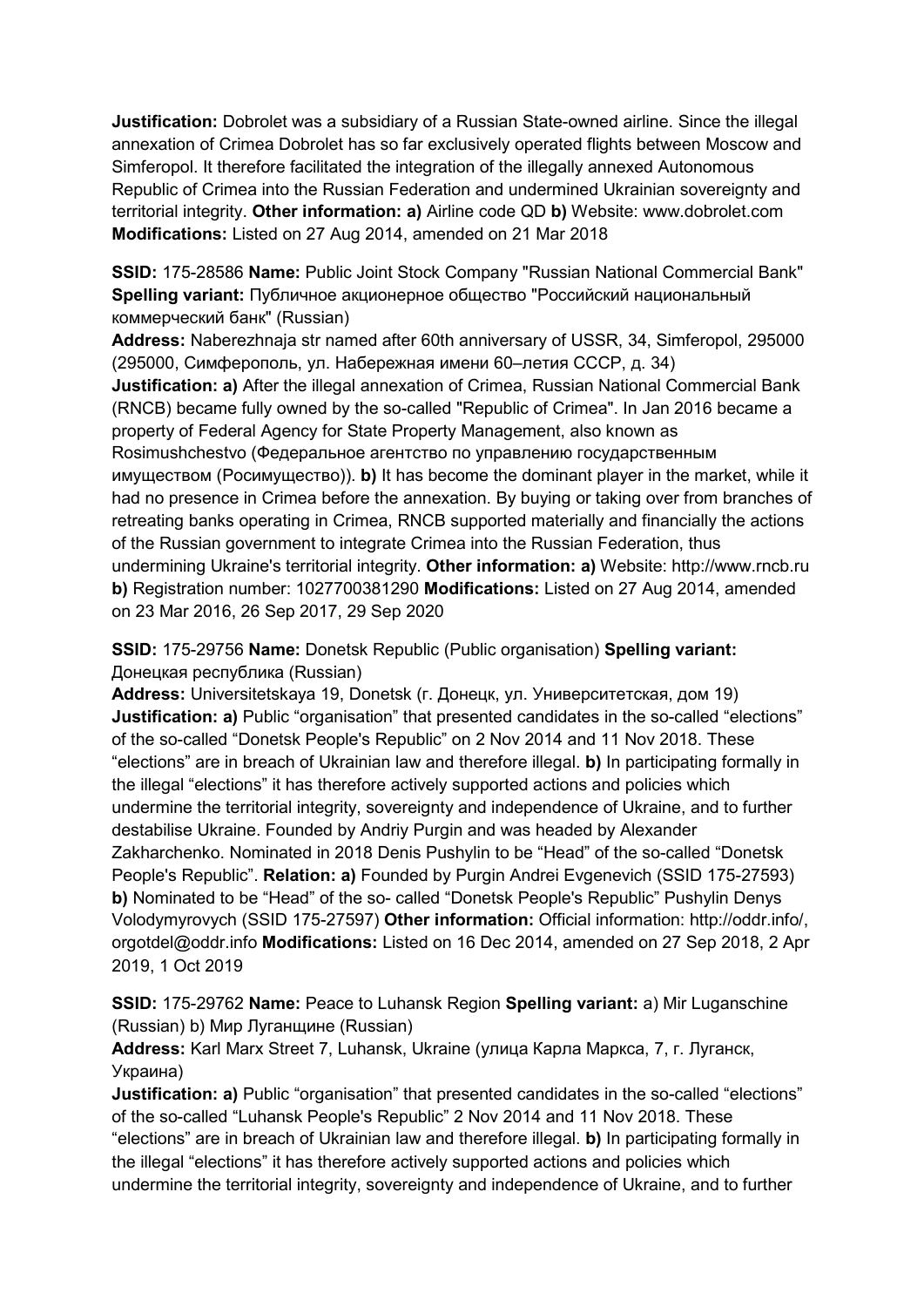destabilise Ukraine. **Other information: a)** https://mir-lug.info/ **b)** info@mir-lug.info **Modifications:** Listed on 16 Dec 2014, amended on 26 Sep 2017, 27 Sep 2018, 2 Apr 2019, 2 Apr 2020

**SSID:** 175-29767 **Name:** Free Donbass **Spelling variant:** a) "Свободный Донбасс" (Russian) b) "Svobodny Donbass" (Russian) c) Free Donbas (English) **Justification: a)** Public "organisation" that presented candidates in the so-called "elections" of the so-called "Donetsk People's Republic" 2 Nov 2014 and 11 Nov 2018. These elections are in breach of Ukrainian law and therefore illegal. **b)** In participating formally in the illegal "elections" it has therefore actively supported actions and policies which undermine the territorial integrity, sovereignty and independence of Ukraine, and to further destabilise Ukraine. **Other information:** http://www.odsd.ru/ **Modifications:** Listed on 16 Dec 2014, amended on 26 Sep 2017, 2 Apr 2019

**SSID:** 175-29772 **Name:** People's Union **Spelling variant:** a) Народный союз (Russian) b) Narodny Soyuz (Russian)

**Justification:** Public "organisation" that presented candidates in the so called "elections" of the so called "Luhansk People's Republic" 2 Nov 2014. These "elections" are in breach of Ukrainian law and therefore illegal. In participating formally in the illegal "elections" it has therefore actively supported actions and policies which undermine the territorial integrity, sovereignty and independence of Ukraine, and to further destabilise Ukraine. **Other information:** De-registered in 2018. **Modifications:** Listed on 16 Dec 2014, amended on 1 Oct 2019

**SSID:** 175-29776 **Name:** Luhansk Economic Union **Spelling variant:** a) Луганский экономический Союз (Russian) b) Luganskiy Ekonomicheskiy Soyuz (Russian) **Justification: a)** "Social organisation" that presented candidates in the illegal so-called "elections" of the so-called "Luhansk People's Republic" 2 Nov 2014 and 11 Nov 2018. Nominated a candidate, Oleg Akimov, to be "Head" of the so-called "Luhansk People's Republic" in 2014 and member of the so-called "People's Council of the Luhansk People's Republic" in 2018. These "elections" are in breach of Ukrainian law and therefore illegal. **b)**  In participating formally in the illegal "elections" it has therefore actively supported actions and policies which undermine the territorial integrity, sovereignty and independence of Ukraine, and to further destabilise Ukraine. **Relation:** Nominated as candidate to be "Head" of the so-called "Luhansk People's Republic" Akimov Oleg Konstantinovich (SSID 175- 29705) **Other information:** Official information: https://nslnr.su/about/obshchestvennyeorganizatsii/337/; https://vk.com/public97306393 **Modifications:** Listed on 16 Dec 2014, amended on 21 Mar 2018, 27 Sep 2018, 2 Apr 2019

## **SSID:** 175-30496 **Name:** Cossack National Guard **Spelling variant:** Казачья Национальная Гвардия (Russian)

**Justification: a)** Armed separatist group which has actively supported actions which undermine the territorial integrity, sovereignty and independence of Ukraine and further destabilise Ukraine. **b)** Commanded by and therefore associated with a listed person Nikolay Kozitsyn. **c)** Reportedly part of the so-called "2nd Army Corps" of the "Lugansk People's Republic". **Relation:** Associated with Kozitsyn Nikolay Ivanovich (SSID 175-28164) **Other information:** http://казакнацгвард.рф https://vk.com/kazak\_nac\_guard **Modifications:**  Listed on 6 Mar 2015, amended on 11 Oct 2016, 21 Mar 2018, 1 Oct 2019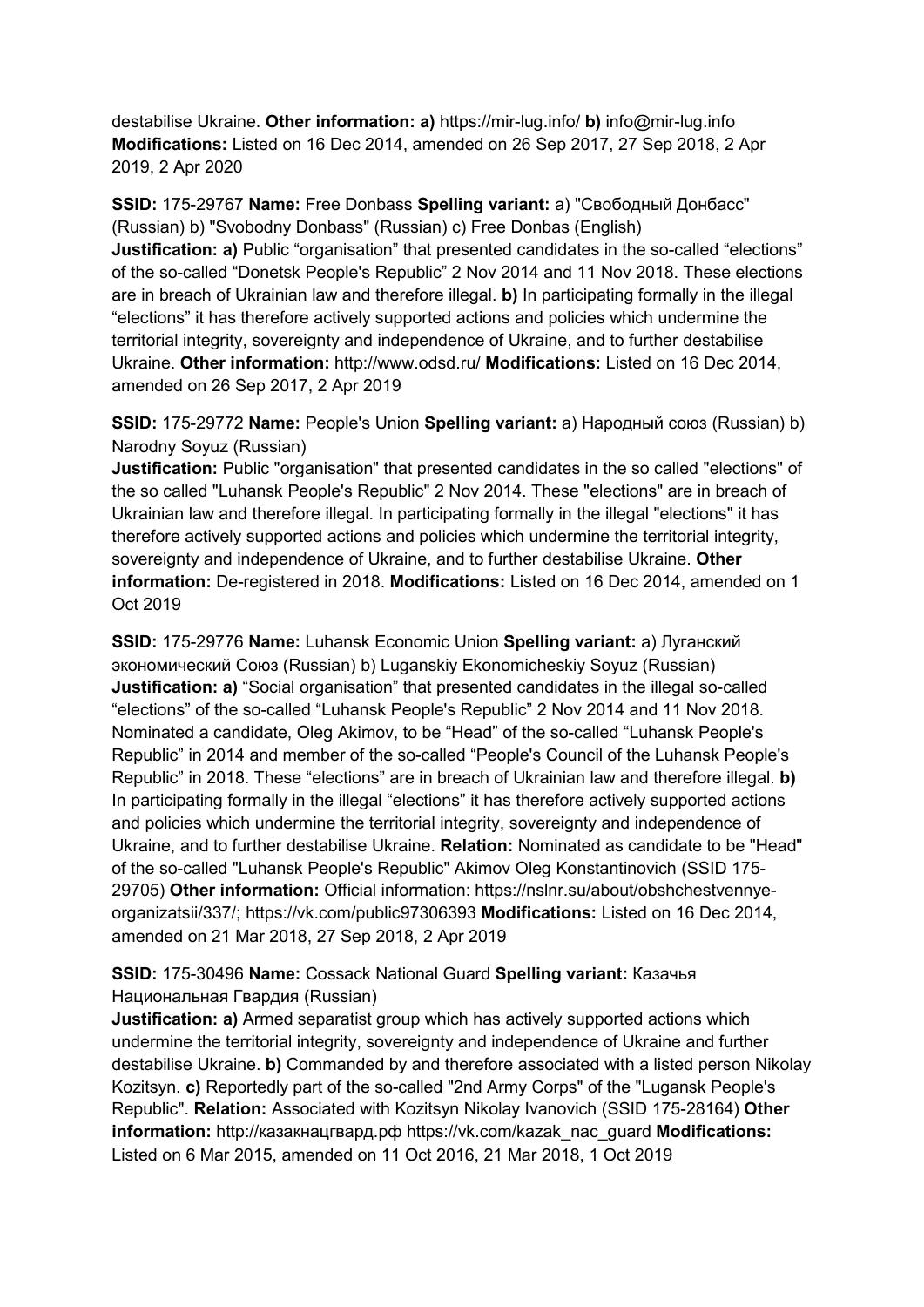**SSID:** 175-30501 **Name:** Sparta battalion **Spelling variant:** Батальон "Спарта" (Russian) **Justification: a)** Armed separatist group which has actively supported actions which undermine the territorial integrity, sovereignty and independence of Ukraine and further destabilise Ukraine. **b)** Part of the so-called "1st Army Corps" of the "Donetsk People's Republic". Also referred to as the military unit 08806, and as battalion "Gvardeysky". In Nov 2017, the unit was named in honour of the assassinated separatist military commander Arsen Pavlov (aka Motorola). **Other information: a)** https://vk.com/sparta\_orb **b)**  +380713041088 **Modifications:** Listed on 6 Mar 2015, amended on 11 Oct 2016, 24 Mar 2017, 26 Sep 2017, 27 Sep 2018, 1 Oct 2019, 29 Sep 2020

**SSID:** 175-30506 **Name:** Zarya battalion **Spelling variant:** Батальон "Заря" (Russian) **Justification: a)** Armed separatist group which has actively supported actions which undermine the territorial integrity, sovereignty and independence of Ukraine and further destabilise Ukraine. **b)** Reportedly part of the so-called "2nd Army Corps" of the "Luhansk People's Republic". **Other information:** https://vk.com/public73385255 **Modifications:**  Listed on 6 Mar 2015, amended on 11 Oct 2016, 2 Apr 2020

**SSID:** 175-30510 **Name:** Somali battalion **Spelling variant:** Батальон "Сомали" (Russian) **Justification: a)** Armed separatist group which has actively supported actions which undermine the territorial integrity, sovereignty and independence of Ukraine and further destabilise Ukraine. **b)** Part of the so-called "1st Army Corps" of the "Donetsk People's Republic". **Other information:** https:/vk.com/club163716218/ **Modifications:** Listed on 6 Mar 2015, amended on 11 Oct 2016, 24 Mar 2017, 26 Sep 2017, 29 Sep 2020

**SSID:** 175-30515 **Name:** Prizrak brigade **Spelling variant:** Бригада "Призрак" (Russian) **Justification: a)** Armed separatist group which has actively supported actions which undermine the territorial integrity, sovereignty and independence of Ukraine and further destabilise Ukraine. **b)** Part of the so-called "2nd Army Corps" of the "Lugansk People's Republic". **c)** Also referred to as the 14th Motorized Rifle Battalion. **Other information: a)**  https://vk.com/battalionprizrak **b)** https://prizrak.info/ **c)** mail@prizrak.info **d)** +38 (072) 116- 94-11 **Modifications:** Listed on 6 Mar 2015, amended on 6 Oct 2015, 11 Oct 2016, 24 Mar 2017, 27 Sep 2018, 29 Sep 2020

**SSID:** 175-30520 **Name:** Oplot battalion **Spelling variant:** Батальон "Оплот" (Russian) **Justification: a)** Armed separatist group which has actively supported actions which undermine the territorial integrity, sovereignty and independence of Ukraine and further destabilise Ukraine. **b)** Also referred to as the 5th Separate Motor Rifle Brigade, which since Oct 2018 is named after Alexander Zakharchenko. Reportedly part of the so-called "1st Army Corps" of the "Donetsk People's Republic". **Other information:** Social media: http://vk.com/oplot\_ info; https:/vk.com/5ombroplot **Modifications:** Listed on 6 Mar 2015, amended on 11 Oct 2016, 1 Oct 2019, 29 Sep 2020

**SSID:** 175-30525 **Name:** Kalmius battalion **Spelling variant:** Батальон "Кальмиус" (Russian)

**Justification: a)** Armed separatist group which has actively supported actions which undermine the territorial integrity, sovereignty and independence of Ukraine and further destabilise Ukraine. **b)** Also referred to as the Separate Artillery Guard Brigade (unit 08802), part of the so-called "1st Army Corps" of the "Donetsk People's Republic". **Other**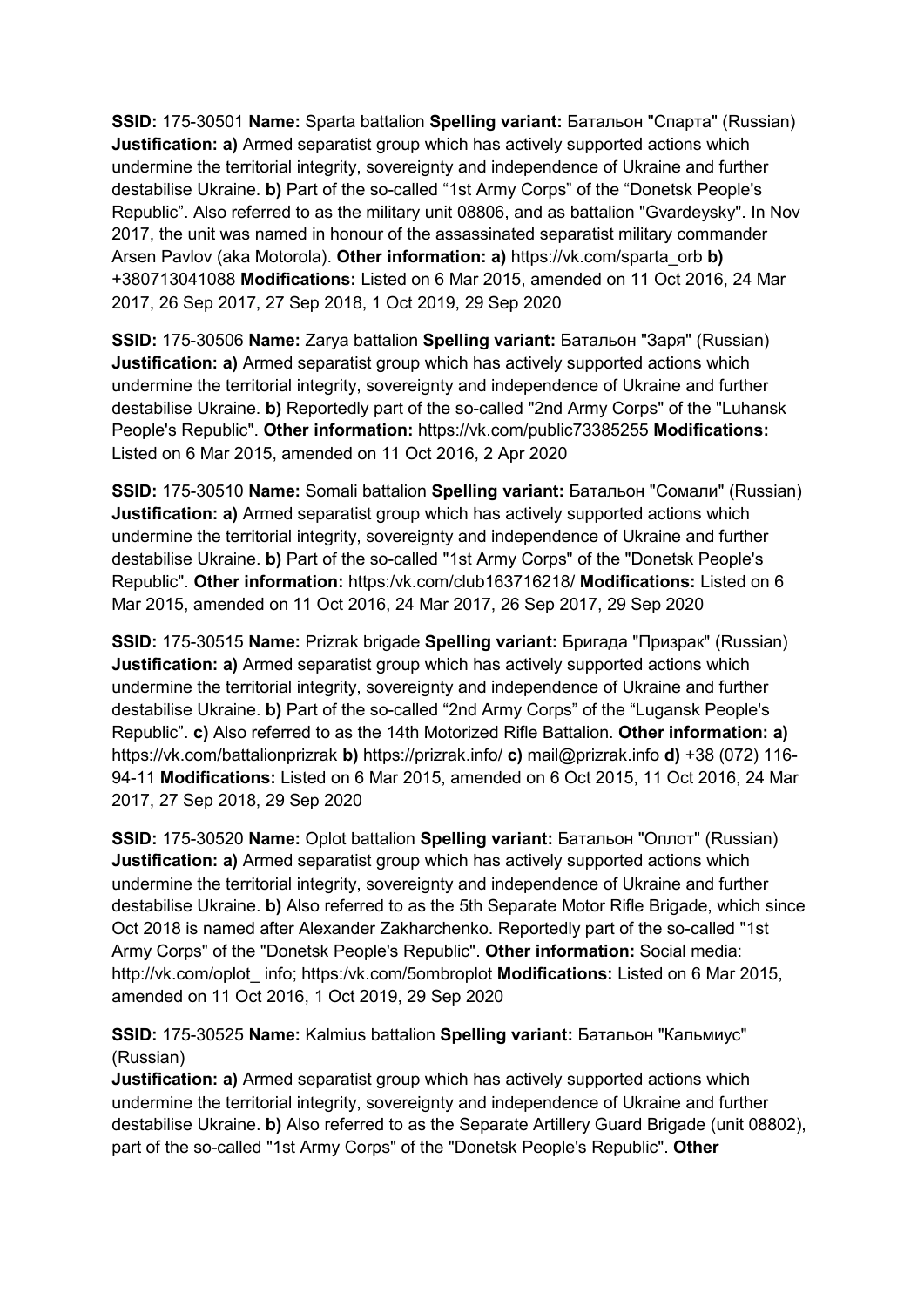**information:** https:/vk.com/reportage24 **Modifications:** Listed on 6 Mar 2015, amended on 11 Oct 2016, 24 Mar 2017, 1 Oct 2019, 2 Apr 2020, 29 Sep 2020

**SSID:** 175-30529 **Name:** Death battalion **Spelling variant:** Батальон "Смерть" (Russian) **Justification: a)** Armed separatist group which has actively supported actions which undermine the territorial integrity, sovereignty and independence of Ukraine and further destabilise Ukraine. **b)** Part of the so-called "2nd Army Corps" of the "Lugansk People's Republic". **Modifications:** Listed on 6 Mar 2015, amended on 11 Oct 2016, 24 Mar 2017

**SSID:** 175-30533 **Name:** Movement "Novorossiya" of Igor Strelkov **Spelling variant:**  Движение "Новороссия" Игоря СТРЕЛКОВА (Russian)

**Justification: a)** The Movement "Novorossiya"/"New Russia" was established in Nov 2014 in Russia and is headed by Russian officer Igor Strelkov/Girkin (identified as a staff member of the Main Intelligence Directorate of the General Staff of the Armed Forces of the Russian Federation (GRU)). **b)** According to its stated objectives, it aims at providing all-round, effective assistance to "Novorossiya", including by helping militia fighting in Eastern Ukraine, thereby supporting policies undermining the territorial integrity, sovereignty and independence of Ukraine. **c)** Associated with a person listed for undermining the territorial integrity of Ukraine. **Other information: a)** http://novorossia.pro/ **b)**  https://vk.com/od\_novorossia **c)** info@clubnb.ru **Modifications:** Listed on 6 Mar 2015, amended on 24 Mar 2017, 26 Sep 2017, 1 Oct 2019, 29 Sep 2020

**SSID:** 175-37079 **Name:** OAO "VO Technopromexport" (OAO "VO TPE") **Spelling variant:**  Открытое акционерное общество Внешнеэкономическое объединение Технопромэкспорт (Russian)

**Good quality a.k.a.:** Open Joint Stock Company "Foreign Economic Association" "Technopromexport **Address:** Novyi Arbat str., 15, building 2, Moscow, 119019, Russian **Federation** 

**Justification:** Contracting party with Siemens Gas Turbine Technologies OOO, OAO "VO TPE" purchased gas turbines declared to be destined for a power plant in Taman, Krasnodar region, Russian Federation, and as the contractor was responsible for the transfer of the gas turbines to OOO "VO TPE" which in turn transferred them to be installed in Crimea. This contributes to establishing an independent power supply for Crimea and Sevastopol as a means of supporting their separation from Ukraine, and undermines the territorial integrity, sovereignty and independence of Ukraine. **Other information:** Registration date: 27.7.1992; State Registration Number: 1067746244026; Tax Registration Number: 7705713236; Ongoing bankruptcy proceedings. **Modifications:** Listed on 15 Aug 2017, amended on 1 Oct 2019

**SSID:** 175-37086 **Name:** OOO "VO Technopromexport" (OOO "VO TPE") **Spelling variant:**  Общество с ограниченной ответственностью "Внешнеэкономическое объединение Технопромэкспорт" (Russian)

**Good quality a.k.a.:** Limited Liability Company "Foreign Economic Association" "Technopromexport" **Address:** Novyi Arbat str., 15, building 2, Moscow, 119019, Russian **Federation** 

**Justification: a)** Owner of the gas turbines originally supplied by Siemens Gas Turbine Technologies OOO to OAO "VO TPE". OOO "VO TPE" transferred the gas turbines to be installed in Crimea. This contributes to establishing an independent power supply for Crimea and Sevastopol as a means of supporting their separation from Ukraine, and undermines the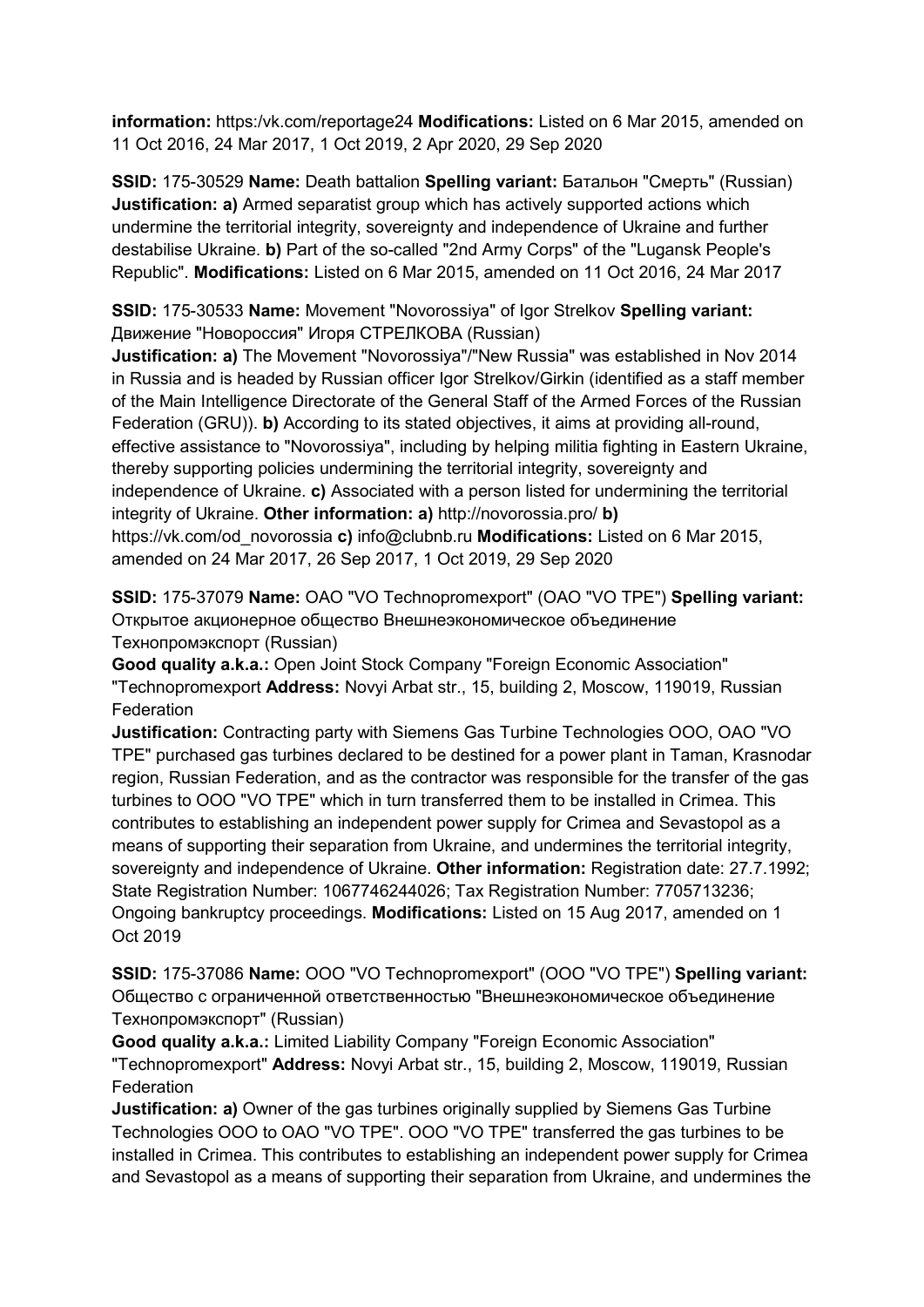territorial integrity, sovereignty and independence of Ukraine. **b)** Responsible for the implementation of the construction project of the thermal power plants Balaklava and Tavricheskaya, where the turbines were installed. **Other information: a)** www.tpe-vo.ru **b)**  Email: inform@tpe-vo.ru **c)** Registration date: 8.5.2014 **d)** State Registration Number: 1147746527279 **e)** Tax Registration Number: 7704863782 **Modifications:** Listed on 15 Aug 2017, amended on 1 Oct 2019, 29 Sep 2020

#### **SSID:** 175-37092 **Name:** ZAO Interavtomatika (IA)

**Good quality a.k.a.: a)** CJSC "Interavtomatika" **b)** ЗАО "Интеравтоматика" **Address:** Avtozavodskaya st., 14, Moscow, 115280, Russian Federation

**Justification:** Company specialised in control and communication systems for power plants, which has entered into contracts for projects concerning the building of the power plants and the installation of gas turbines in Sevastopol and in Simferopol. This contributes to establishing an independent power supply for Crimea and Sevastopol as a means of supporting their separation from Ukraine, and undermines the territorial integrity, sovereignty and independence of Ukraine. **Other information: a)** http://ia.ru **b)** Registration Date: 31.1.1994 **c)** State Registration Number: 1037739044111 **d)** Tax Registration Number: 7725056162 **e)** In process of liquidation **Modifications:** Listed on 15 Aug 2017, amended on 29 Sep 2020

**SSID:** 175-37492 **Name:** "State Unitary Enterprise of the Crimean Republic "Crimean Sea Ports"" **Spelling variant:** Государственное унитарное предприятие Республики Крым "Крымские морские порты" (Russian)

**Good quality a.k.a.: a)** Feodosia Commercial Port **b)** Kerch Ferry **c)** Kerch Commercial Port **Address:** 28 Kirova Street, Kerch, 298312, Crimea (298312, Республика Крым, гор. Керчь, ул. Кирова, дом 28)

**Justification:** The "Parliament of Crimea" adopted Resolution No 1757-6/14 on 17 Mar 2014 "On nationalisation of some companies belonging to the Ukrainian Ministries of Infrastructure or Agriculture" and Resolution No 1865-6/14 on 26 Mar 2014 "On State-Owned Enterprise "Crimean Sea Ports"" ("О Государственном предприятии "Крымские морские порты"") declaring the appropriation of assets belonging to several State enterprises which were merged into the "State Unitary Enterprise of the Crimean Republic "Crimean Sea Ports"" on behalf of the "Republic of Crimea". Those enterprises were thus effectively confiscated by the Crimean "authorities" and the "Crimean Sea Ports" has benefited from the illegal transfer of their ownership. **Other information: a)**  https://crimeaports.ru **b)** info@crimeaport.ru **c)** State registration number: 1149102012620 **d)** Tax registration number: 9111000450 **e)** a.k.a. a-c represent branches **Modifications:**  Listed on 26 Sep 2017, amended on 21 Mar 2018, 1 Oct 2019, 29 Sep 2020

**SSID:** 175-39445 **Name:** AO "Institute Giprostroymost — Saint-Petersburg" **Spelling variant:** АО Институт Гипростроймост – Санкт-Петербург (Russian) **Address:** 7 Yablochkova street, St. Petersburg, 197198, Russian Federation **Justification:** AO "Institute Giprostroymost — Saint-Petersburg" participated in the construction of the Kerch Bridge through its design of the Bridge, connecting Russia to the illegally annexed Crimean peninsula. Therefore it is supporting the consolidation of the illegally annexed Crimean peninsula into the Russian Federation, which in turn further undermines the territorial integrity, sovereignty and independence of Ukraine. **Other information: a)** Website: http://gpsm.ru **b)** Email: office@gpsm.ru **c)** State registration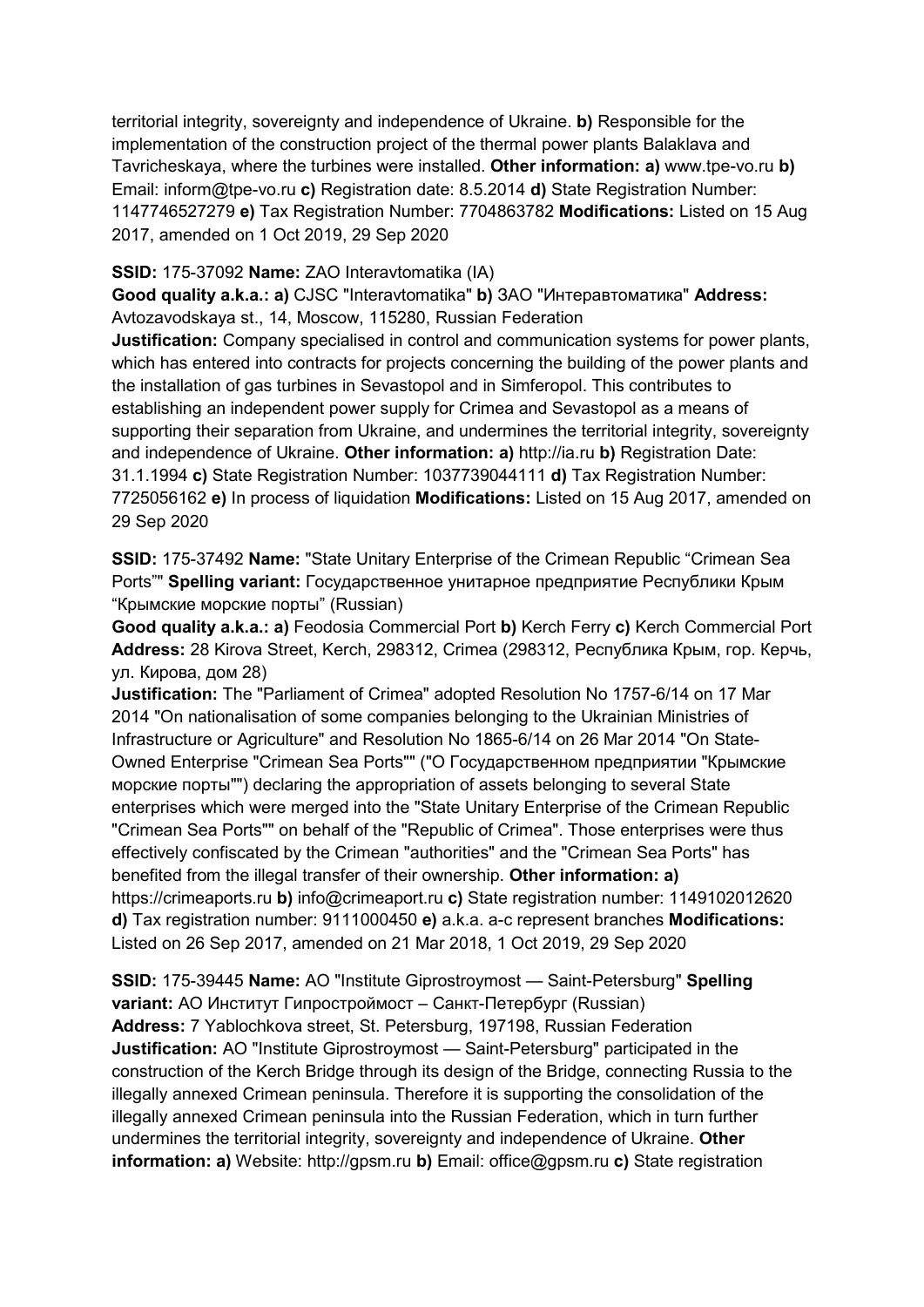number: 1037828021660 **d)** Tax registration number: 7826717210 **Modifications:** Listed on 16 Aug 2018, amended on 29 Sep 2020

**SSID:** 175-39452 **Name:** PJSC Mostotrest **Spelling variant:** ПАО Мостотрест (Russian) **Address:** 6 Barklaya street, Bld. 5, Moscow, 121087, Russian Federation **Justification:** PJSC Mostotrest actively participated in the construction of the Kerch Bridge through its state contract for the maintenance of the bridge, connecting Russia to the illegally annexed Crimean peninsula. Furthermore it is owned by an individual (Arkady Rotenberg) that is already designated for his actions undermining Ukrainian sovereignty. Therefore the company is supporting the consolidation of the illegally annexed Crimean peninsula into the Russian Federation, which in turn further undermines the territorial integrity, sovereignty and independence of Ukraine. **Relation:** Owned by Rotenberg Arkady Romanovich (SSID 175- 28544) **Other information: a)** www.mostotrest.ru **b)** mostro@mostro.ru **c)** State registration number: 1027739167246 **d)** Tax registration number: 7701045732 **Modifications:** Listed on 16 Aug 2018, amended on 1 Oct 2019, 29 Sep 2020

**SSID:** 175-39457 **Name:** JSC Zaliv Shipyard **Spelling variant:** Судостроительный завод "Залив" (Russian)

**Address:** 4 Tankistov street, Kerch, 298310, Crimea

**Justification:** JSC Zaliv Shipyard actively participated in the construction of new railway to the Kerch Bridge, connecting Russia to the illegally annexed Crimean peninsula. Therefore it is supporting the consolidation of the illegally annexed Crimean peninsula into the Russian Federation, which in turn further undermines the territorial integrity, sovereignty and independence of Ukraine. **Other information: a)** Website: http://zalivkerch.com **b)** State registration number: 1149102028602 **c)** Tax registration number: 9111001119 **Modifications:** Listed on 16 Aug 2018, amended on 29 Sep 2020

**SSID:** 175-39463 **Name:** Stroygazmontazh Corporation (SGM Group) **Spelling variant:**  ООО Стройгазмонтаж (груп СГМ) (Russian)

**Address:** Prospect Vernadskogo 53, Moscow, 119415, Russian Federation **Justification:** Stroygazmontazh Corporation (SGM Group) actively participated in the construction of the Kerch Bridge through its state contract for the construction of the bridge connecting Russia to the illegally annexed Crimean peninsula. Therefore the company is supporting the consolidation of the illegally annexed Crimean peninsula into the Russian Federation, which in turn further undermines the territorial integrity, sovereignty and independence of Ukraine. **Other information: a)** Website: www.ooosgm.com **b)**  info@ooosgm.ru **c)** State registration number: 1077762942212 **d)** Tax registration number: 7729588440 **Modifications:** Listed on 16 Aug 2018, amended on 1 Oct 2019, 29 Sep 2020

**SSID:** 175-39469 **Name:** Stroygazmontazh Most OOO (SGM-Most OOO) **Spelling variant:**  OOO Стройгазмонтаж-Мост (ООО СГМ-Мост) (Russian)

**Address:** Barklaya street 6, building 7, Moscow, 121087, Russian Federation **Justification:** Stroygazmontazh Most OOO is a subsidiary of lead contractor Stroygazmontazh that manages the construction project of the bridge over the Kerch Strait. Furthermore it is owned by an individual (Arkady Rotenberg) that is already designated for his actions undermining Ukrainian sovereignty. Therefore the company is supporting the consolidation of the illegally annexed Crimean peninsula into the Russian Federation, which in turn further undermines the territorial integrity, sovereignty and independence of Ukraine. **Relation:** Owned by Rotenberg Arkady Romanovich (SSID 175-28544) **Other information:**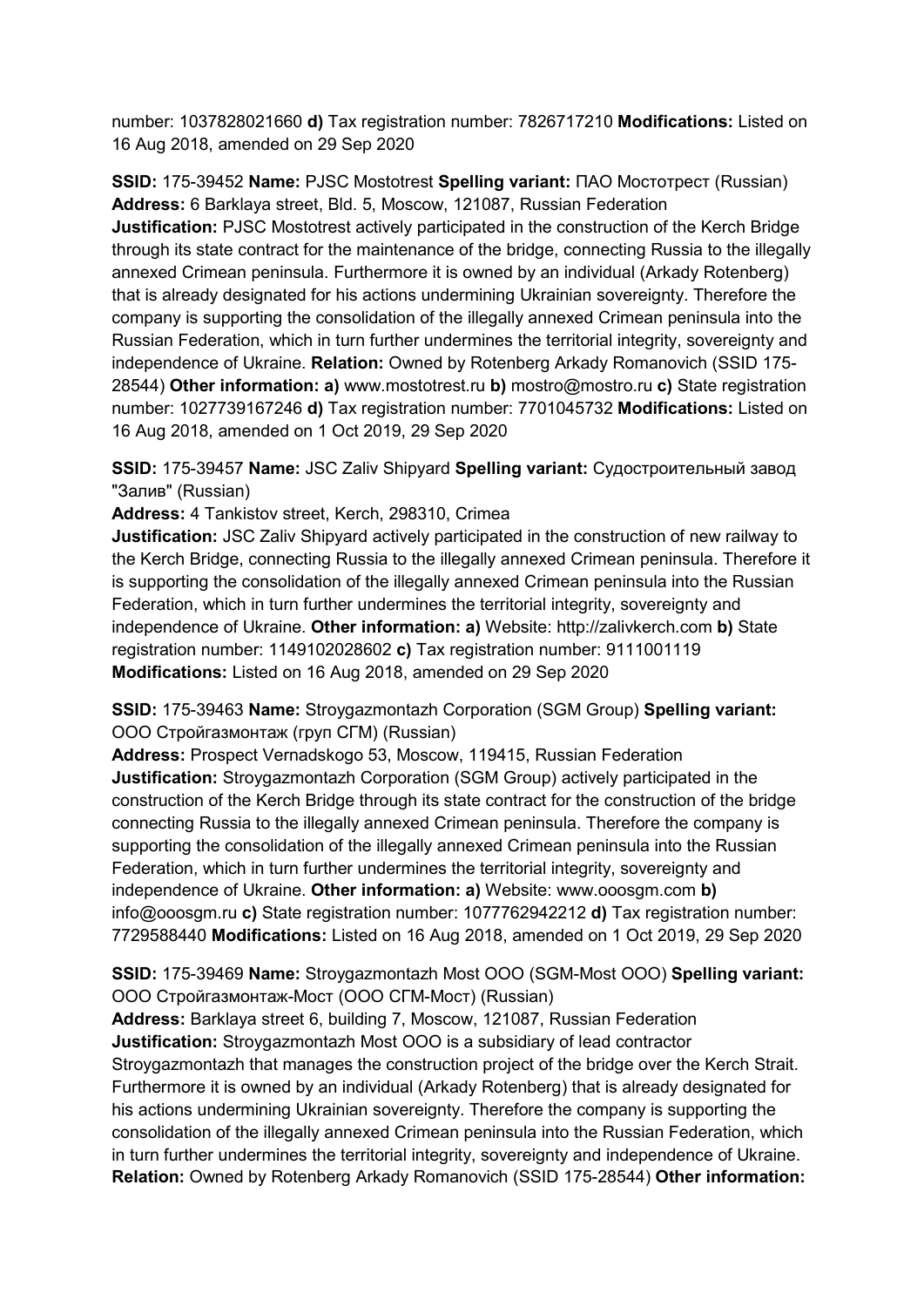**a)** Registration ID: 1157746088170 **b)** Tax ID No: 7730018980 **c)** Email: kerchmost@yandex.ru **Modifications:** Listed on 16 Aug 2018, amended on 29 Sep 2020

## **SSID:** 175-39478 **Name:** CJSC VAD

**Good quality a.k.a.:** AKTSIONERNOE OBSHCHESTVO VAD (АО ВАД) **Address: a)** 133 Chernyshevskogo street, Vologda, 160019, Vologodskaya Oblast, Russian Federation **b)**  122, Grazhdanskiy Prospect, suite 5, Liter A, St. Petersburg, 195267, Russian Federation **Justification:** CJSC VAD is the main contractor for the construction of the Tavrida Highway in Crimea, the road over the Kerch Bridge and the access roads to it. Tavrida Highway will provide transportation access to Crimea through a system of newly constructed roadways that serve as a primary connection to the Kerch Bridge. Therefore CJSC VAD is supporting the consolidation of the illegally annexed Crimean peninsula into the Russian Federation, which in turn further undermines the territorial integrity, sovereignty and independence of Ukraine. **Other information: a)** Registration ID: 1037804006811 (Russia) **b)** Tax ID No: 7802059185 **c)** Website: www.zaovad.com **d)** Email: office@zaovad.com **Modifications:**  Listed on 16 Aug 2018

**Sanctions program:** Situation in der Ukraine: Verordnung vom 27. August 2014 über Massnahmen zur Vermeidung der Umgehung internationaler Sanktionen im Zusammenhang mit der Situation in der Ukraine (SR 946.231.176.72), Anhänge 2, 3 und 4 **Origin:** EU **Sanctions:** Art. 5 und 5a (Restriktionen auf dem Geld- und Kapitalmarkt), Anhang 2 **Sanctions program:** Situation en Ukraine: Ordonnance du 27 août 2014 instituant des mesures visant à empêcher le contournement de sanctions internationales en lien avec la situation en Ukraine (RS 946.231.176.72), annexes 2, 3 et 4 **Origin:** EU **Sanctions:** art. 5 et 5a (Restrictions sur les marchés monétaire et financier), annexe 2 **Sanctions program:** Situazione in Ucraina: Ordinanza del 27 agosto 2014 che istituisce provvedimenti per impedire l'aggiramento delle sanzioni internazionali in relazione alla situazione in Ucraina (RS 946.231.176.72), allegati 2, 3 e 4 **Origin:** EU **Sanctions:** art. 5 e

5a (Restrizioni sui mercati finanziari), allegato 2

#### **Entities**

**SSID:** 175-28750 **Name:** Sberbank **Modifications:** Listed on 27 Aug 2014

**SSID:** 175-28753 **Name:** VTB Bank **Modifications:** Listed on 27 Aug 2014

**SSID:** 175-28756 **Name:** Gazprombank **Modifications:** Listed on 27 Aug 2014

**SSID:** 175-28759 **Name:** Vnesheconombank **Good quality a.k.a.:** VEB **Modifications:** Listed on 27 Aug 2014

**SSID:** 175-28763 **Name:** Rosselkhozbank **Modifications:** Listed on 27 Aug 2014

**SSID:** 175-29266 **Name:** Rosneft **Modifications:** Listed on 12 Nov 2014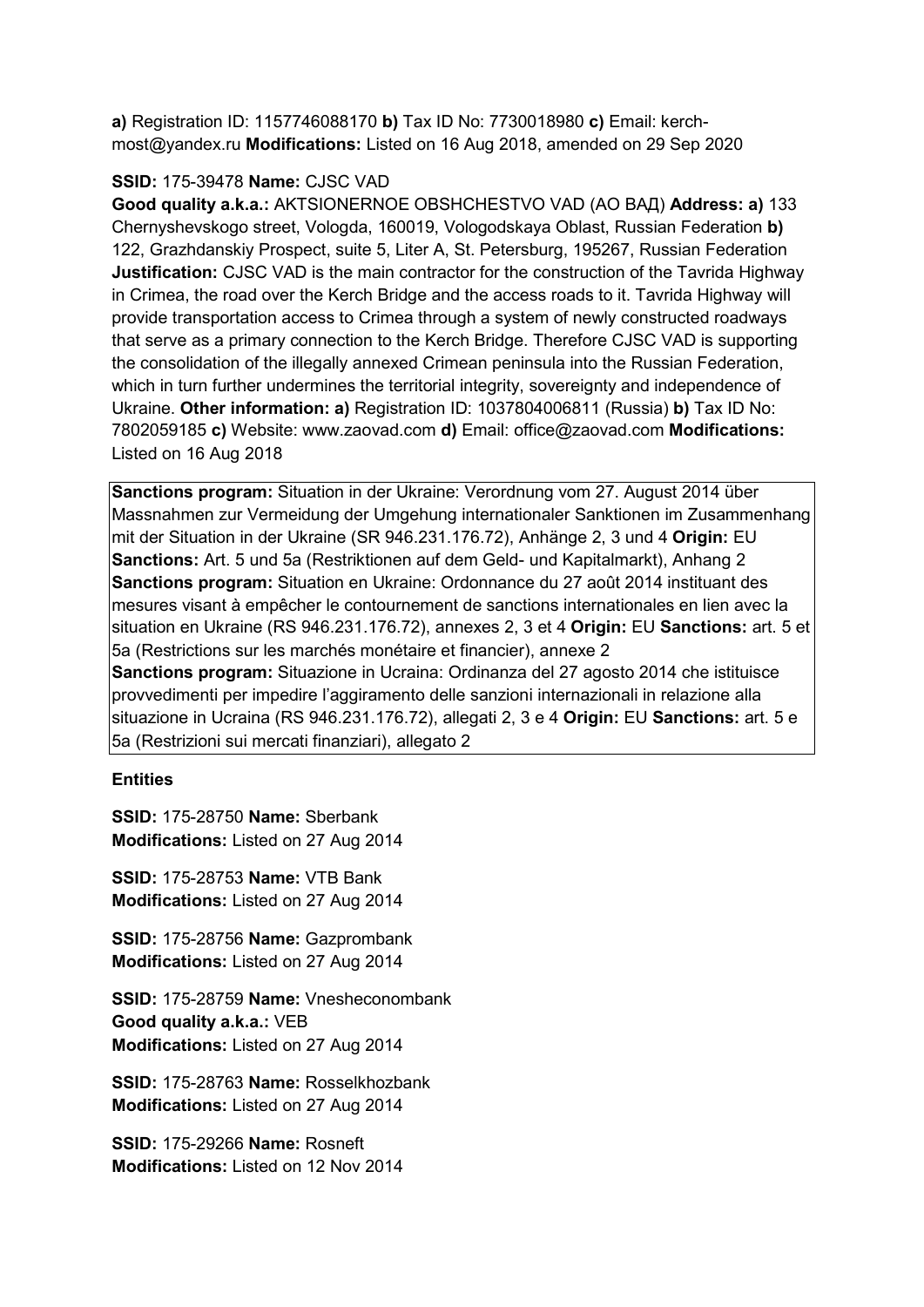**SSID:** 175-29269 **Name:** Transneft **Modifications:** Listed on 12 Nov 2014

**SSID:** 175-29272 **Name:** Gazprom Neft **Modifications:** Listed on 12 Nov 2014

**SSID:** 175-29436 **Name:** OPK Oboronprom **Modifications:** Listed on 12 Nov 2014

**SSID:** 175-29439 **Name:** United Aircraft Corporation **Modifications:** Listed on 12 Nov 2014

**SSID:** 175-29442 **Name:** Uralvagonzavod **Modifications:** Listed on 12 Nov 2014

**Sanctions program:** Situation in der Ukraine: Verordnung vom 27. August 2014 über Massnahmen zur Vermeidung der Umgehung internationaler Sanktionen im Zusammenhang mit der Situation in der Ukraine (SR 946.231.176.72), Anhänge 2, 3 und 4 **Origin:** EU **Sanctions:** Art. 1 (Auflagen bezüglich bestimmter Güter), Anhang 4 **Sanctions program:** Situation en Ukraine: Ordonnance du 27 août 2014 instituant des mesures visant à empêcher le contournement de sanctions internationales en lien avec la situation en Ukraine (RS 946.231.176.72), annexes 2, 3 et 4 **Origin:** EU **Sanctions:** art. 1 (Charges portant sur certains biens), annexe 4

**Sanctions program:** Situazione in Ucraina: Ordinanza del 27 agosto 2014 che istituisce provvedimenti per impedire l'aggiramento delle sanzioni internazionali in relazione alla situazione in Ucraina (RS 946.231.176.72), allegati 2, 3 e 4 **Origin:** EU **Sanctions:** art. 1 (Vincoli relativi a determinati beni), allegato 4

### **Entities**

**SSID:** 175-29446 **Name:** JSC Sirius **Modifications:** Listed on 12 Nov 2014

**SSID:** 175-29449 **Name:** OJSC Stankoinstrument **Modifications:** Listed on 12 Nov 2014

**SSID:** 175-29452 **Name:** OAO JSC Chemcomposite **Modifications:** Listed on 12 Nov 2014

**SSID:** 175-29455 **Name:** JSC Kalashnikov **Modifications:** Listed on 12 Nov 2014

**SSID:** 175-29458 **Name:** JSC Tula Arms Plant **Modifications:** Listed on 12 Nov 2014

**SSID:** 175-29461 **Name:** NPK Technologii Maschinostrojenija **Modifications:** Listed on 12 Nov 2014

**SSID:** 175-29464 **Name:** OAO Wysokototschnye Kompleksi **Modifications:** Listed on 12 Nov 2014